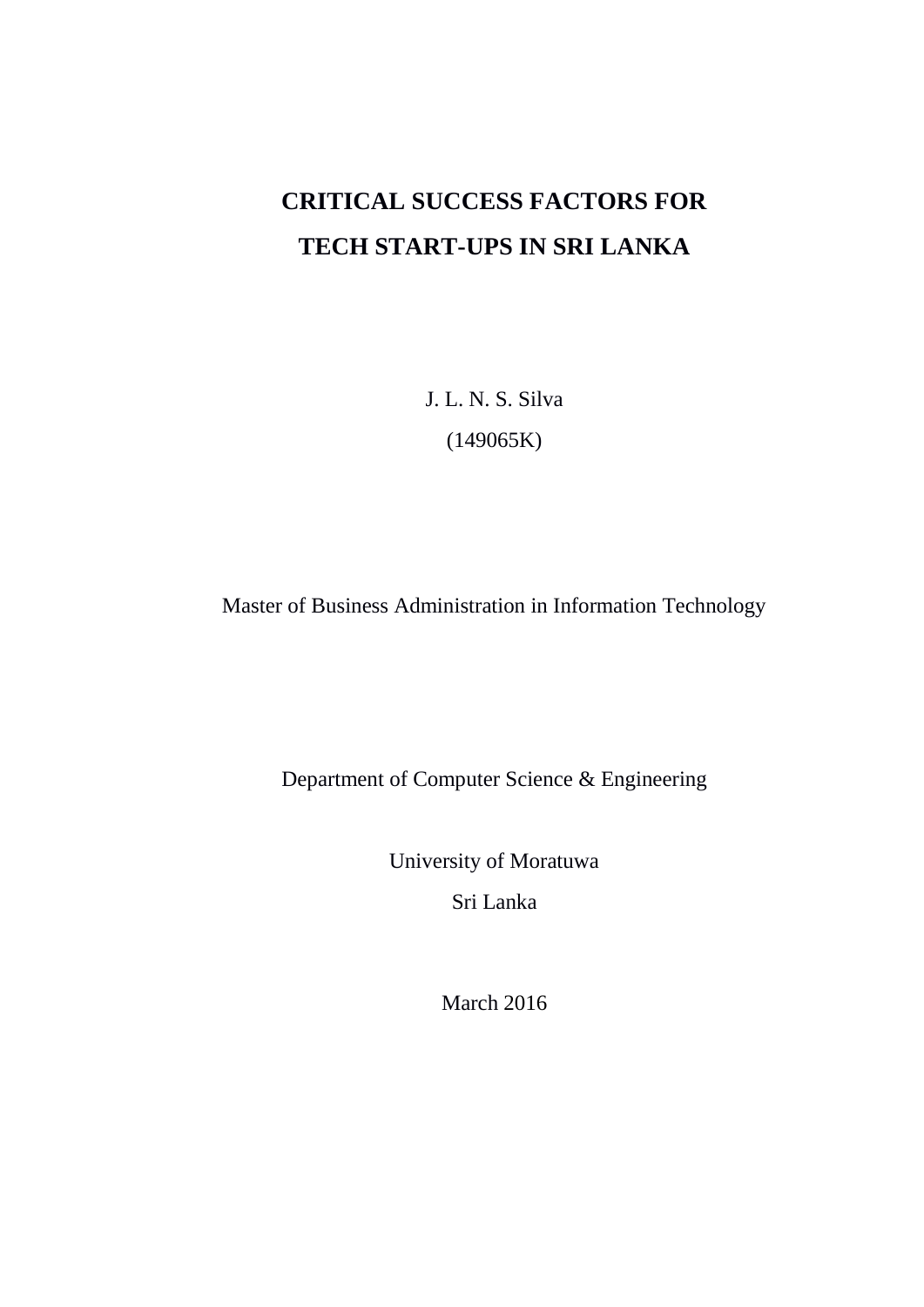# **CRITICAL SUCCESS FACTORS FOR TECH START-UPS IN SRI LANKA**

J. L. N. S. Silva (149065K)

Thesis submitted in partial fulfillment of the requirements for the degree Master of Business Administration in Information Technology

Department of Computer Science & Engineering

University of Moratuwa

Sri Lanka

March 2016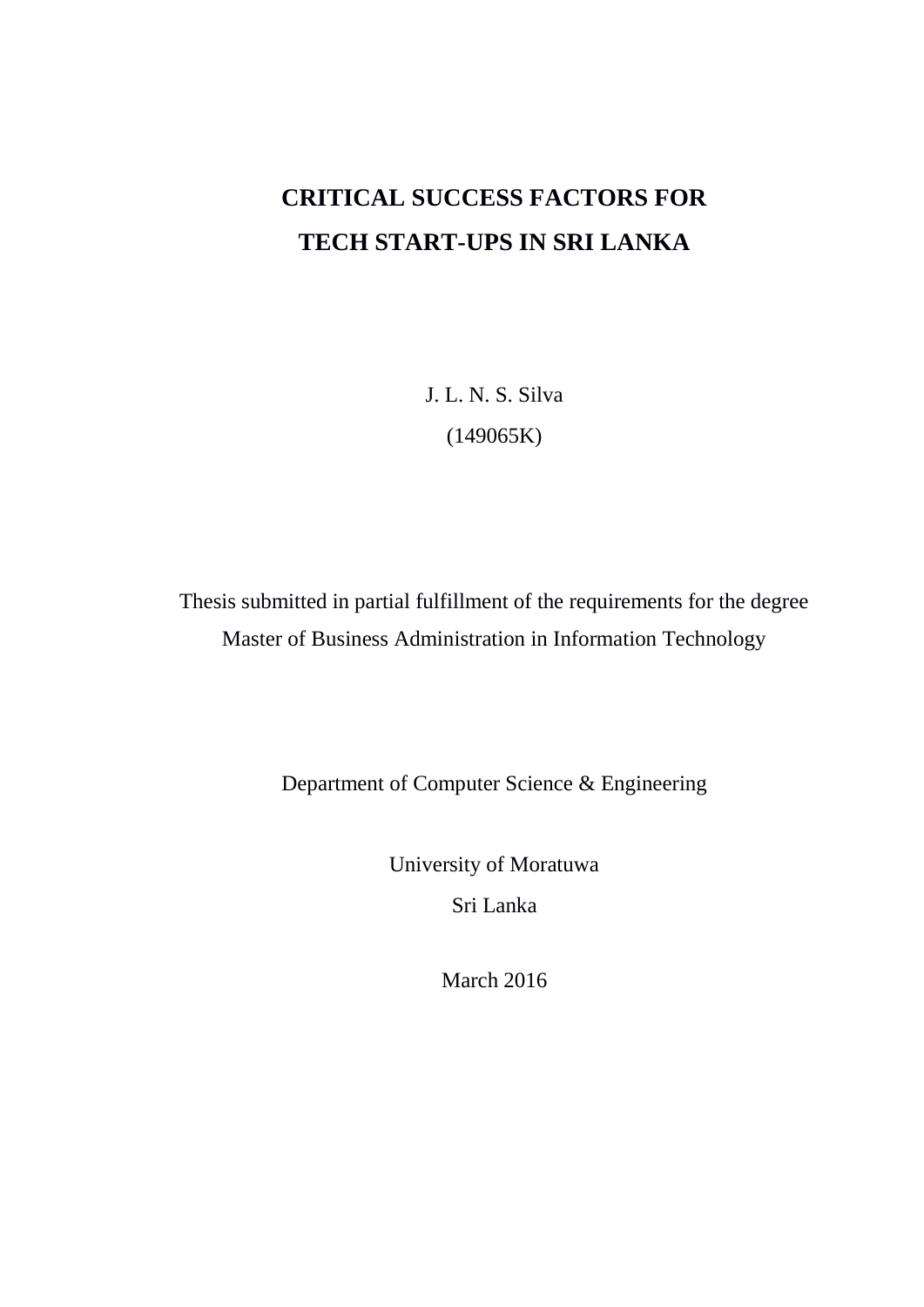## **DECLERATION**

<span id="page-2-0"></span>I declare that this is my own work and this thesis/dissertation does not incorporate without acknowledgement any material previously submitted for a Degree or Diploma in any University or other institute of higher learning and to the best of my knowledge and belief it does not contain any material previously published or written by another person except where the acknowledgement is made in the text.

-------------------------------------

J. L. N. S. Silva 10/03/2016

I have supervised and accepted this thesis/dissertation for the award of the degree.

-------------------------------------

Dr. H. M. N. Dilum Bandara 10/03/2016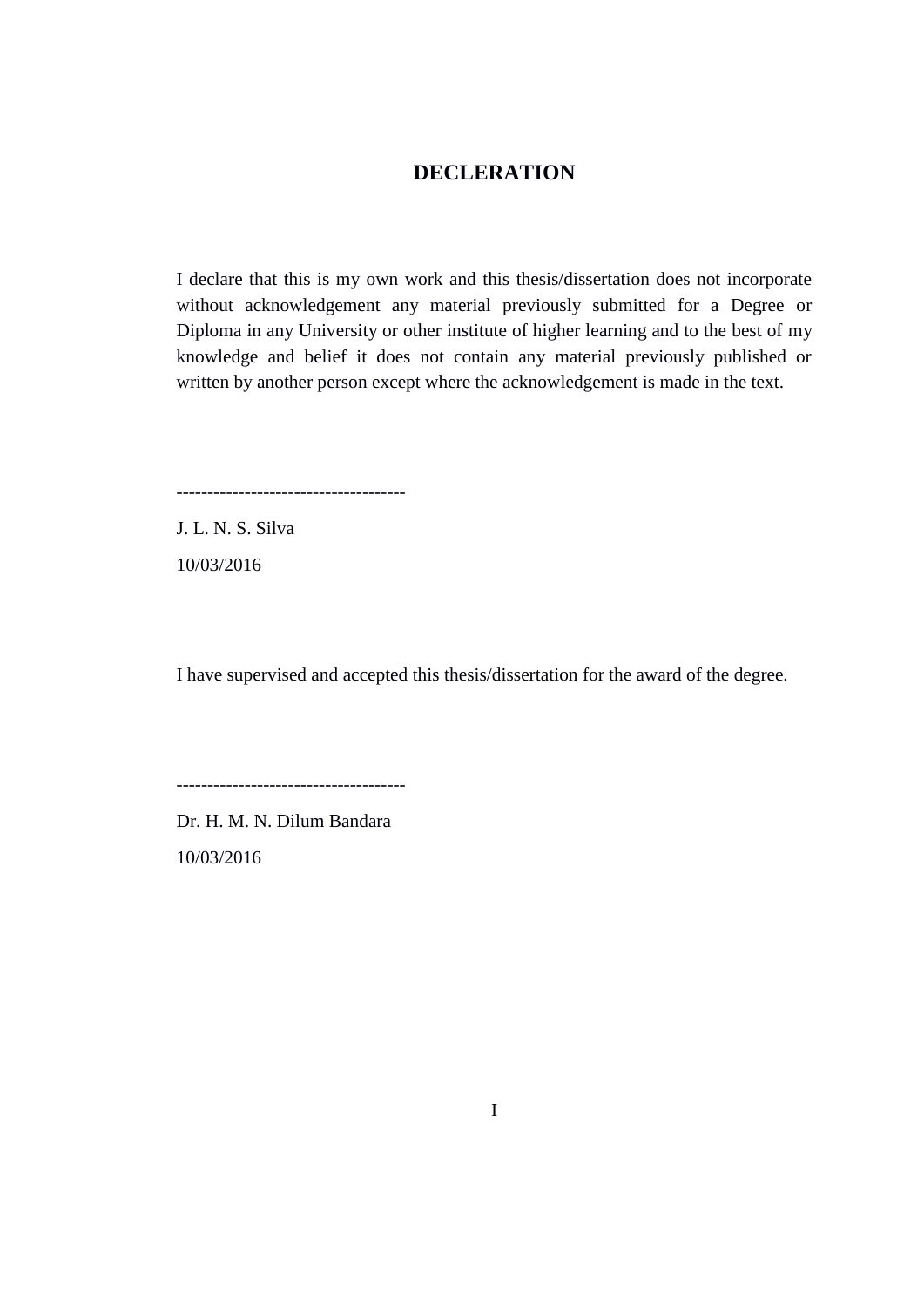## **COPYRIGHT STATEMENT**

<span id="page-3-0"></span>I hereby grant the University of Moratuwa the right to archive and to make available my thesis or dissertation in whole or part in the University Libraries in all forms of media, subject to the provisions of the current copyright act of Sri Lanka. I retrain all proprietary rights, such as patent rights. I also retain the right to use in future works (such as articles or books) all or part of this thesis or dissertation.

-------------------------------------

10/03/2016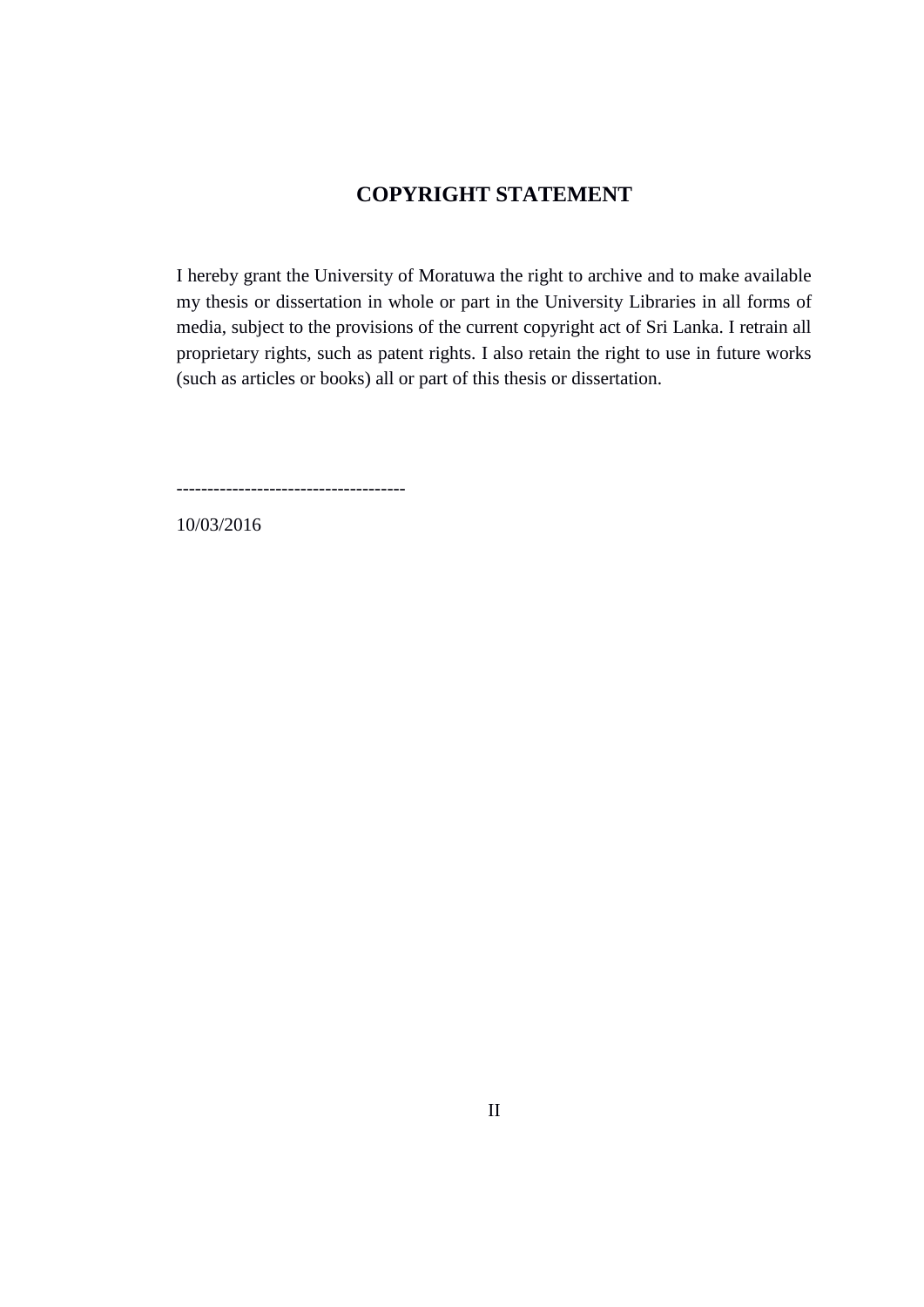### **ABSTRACT**

<span id="page-4-0"></span>Majority of the tech start-ups fail to establish themselves and become successful. This is not just in relation to the Sri Lankan start-ups but a common problem faced globally. While most of the start-ups fail, some start-ups manage to establish themselves and become successful. Even among them, only a very few start-ups go on to become extremely successful. While success of these start-ups can be attributed to many factors, it is imperative to understand the specific/key success factors particularly in the Sri Lankan tech start-up context. As we see a rapid increase in the number of Sri Lanka tech start-ups, understanding of such factors could help the budding start-ups to align their strategy to benefit from critical success factors while avoiding some of the pitfalls.

This study attempts to establish the most critical factors that affected the success of tech start-ups. These factors are identified by studying the start-ups that are now established in the industry. Gaining understanding on what paths were taken as a start-up and what paths to be avoided is the main focus.

The methodology employed for the study was a series of interviews with industry leaders who founded start-ups and was an eventual success in the industry. A caseby-case account of each of these individuals was used to create the model which this study attempts to design. Grounded theory was employed to analyses the data that was gathered. Findings showed that industry experience, communication, passion, planning, innovation, R&D expenditure, market scope, brand, recognition, credibility, networking, financial resources and IT workforce are among the critical success factors for tech start-ups in Sri Lanka.

**Keywords:** Critical Success factors, Entrepreneurship, Tech start-ups.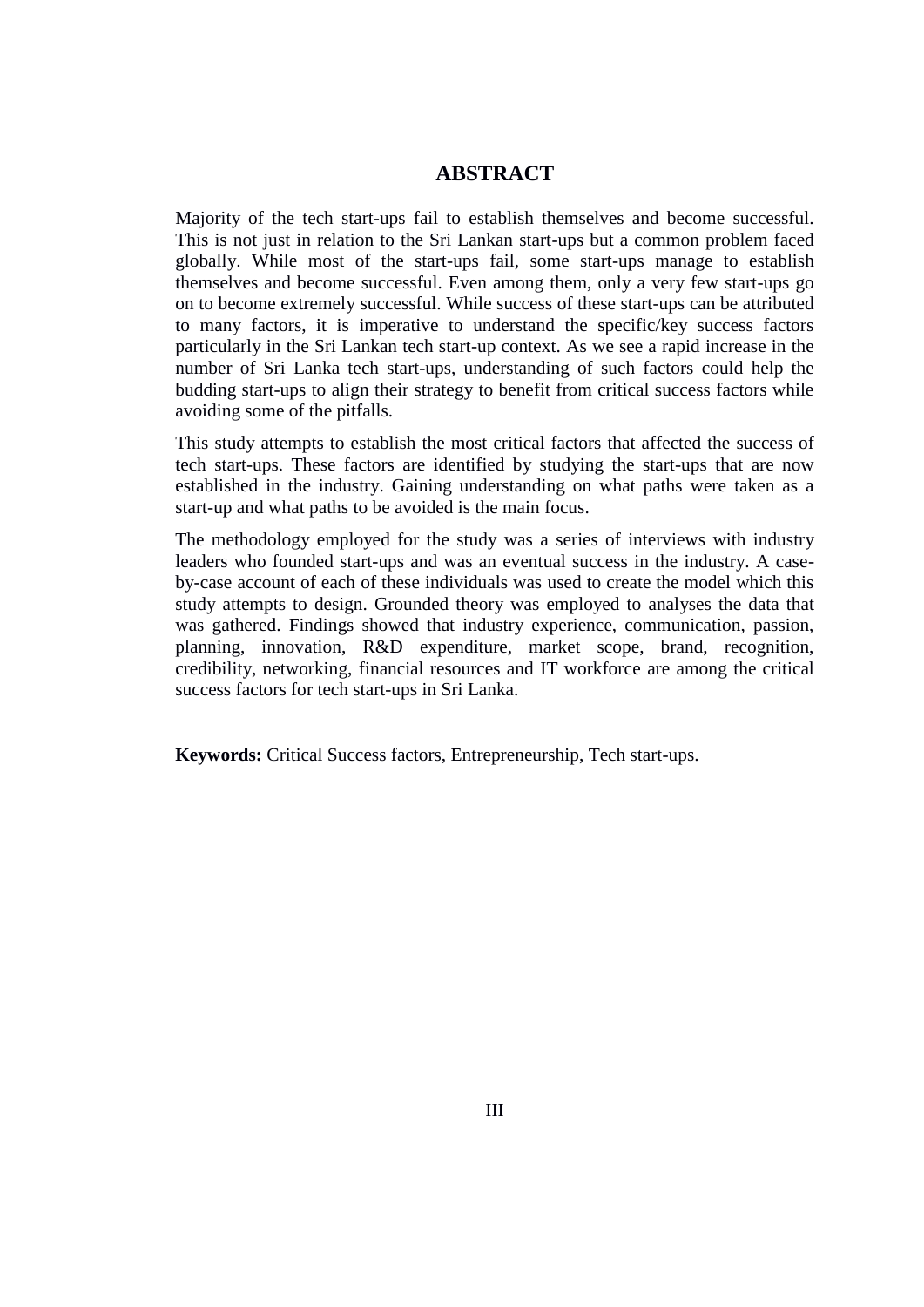### **ACKNOWLEDGEMENT**

<span id="page-5-0"></span>I wish to express my deep gratitude to all those who have helped me in successfully completing my research study on "Critical Success Factors for Tech Start-ups in Sri Lanka"

First and foremost, I wish to thank my research supervisor Dr. Dilum Bandara, Senior Lecturer of the Department of Computer Science and Engineering, University of Moratuwa, for the continuous support, encouragement and attention that was extended to me in realizing the research objectives.

Further I wish to convey my special gratitude to CEO"s, Founders and Entrepreneurs who gave me their precious time and valuable insights into Sri Lankan entrepreneurial landscape making this research possible.

Furthermore my earnest thanks to Dr. Chandana Gamage, Senior Lecturer of the Department of Computer Science and Engineering, University of Moratuwa, for the guidance a resources provided to me in bringing this study a success.

My heartfelt appreciation should go to my loving wife Sudarshi, for all the encouragement, care and unconditional support given to me throughout the good and bad times during this research.

Finally I wish to convey my heartfelt thanks to all those who helped me in many ways whose names have not been mentioned above, but were instrumental in bringing this study a success.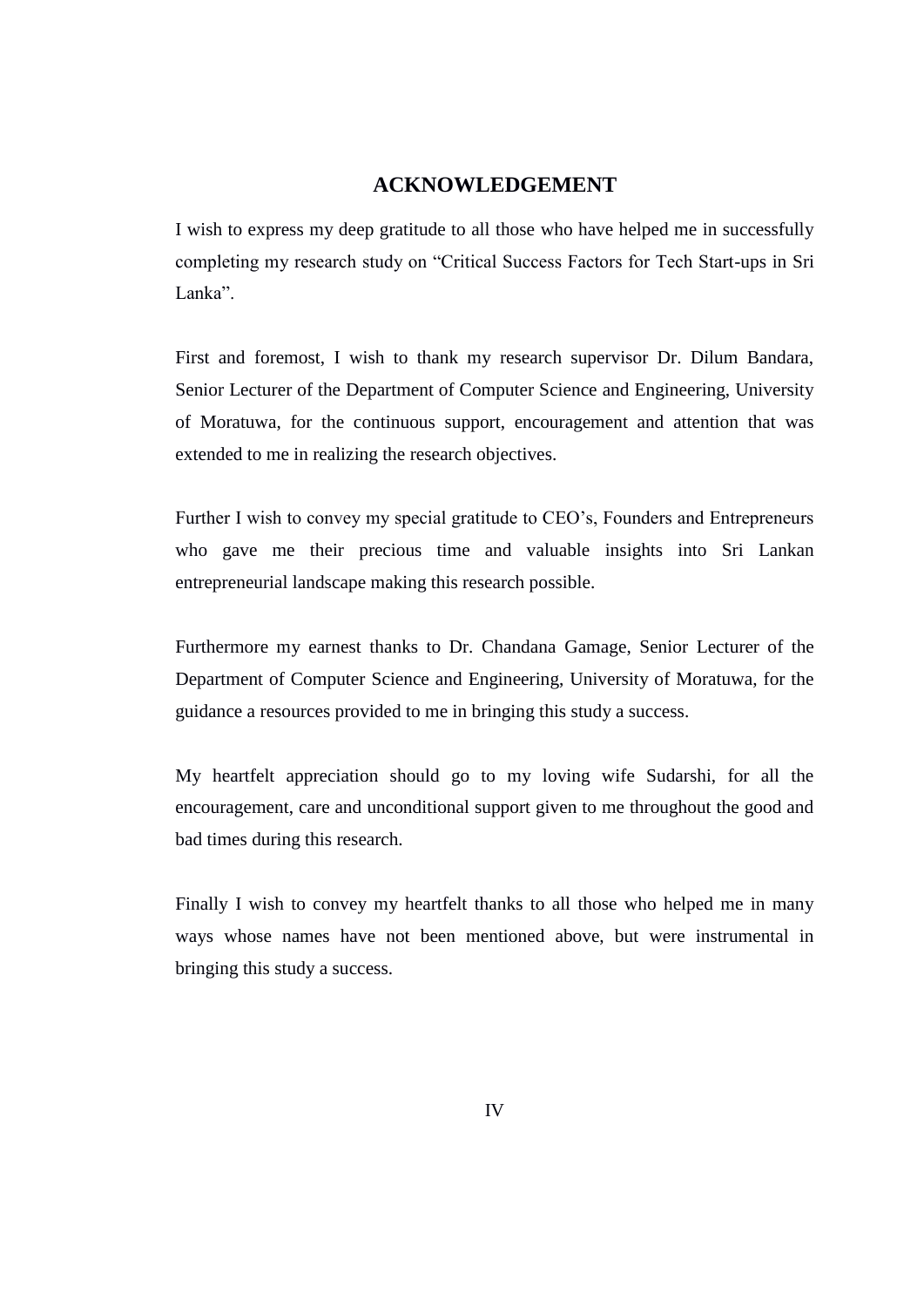# **Table of Contents**

| 1. |  |  |  |
|----|--|--|--|
|    |  |  |  |
|    |  |  |  |
|    |  |  |  |
|    |  |  |  |
| 2. |  |  |  |
|    |  |  |  |
|    |  |  |  |
|    |  |  |  |
|    |  |  |  |
|    |  |  |  |
|    |  |  |  |
|    |  |  |  |
|    |  |  |  |
|    |  |  |  |
|    |  |  |  |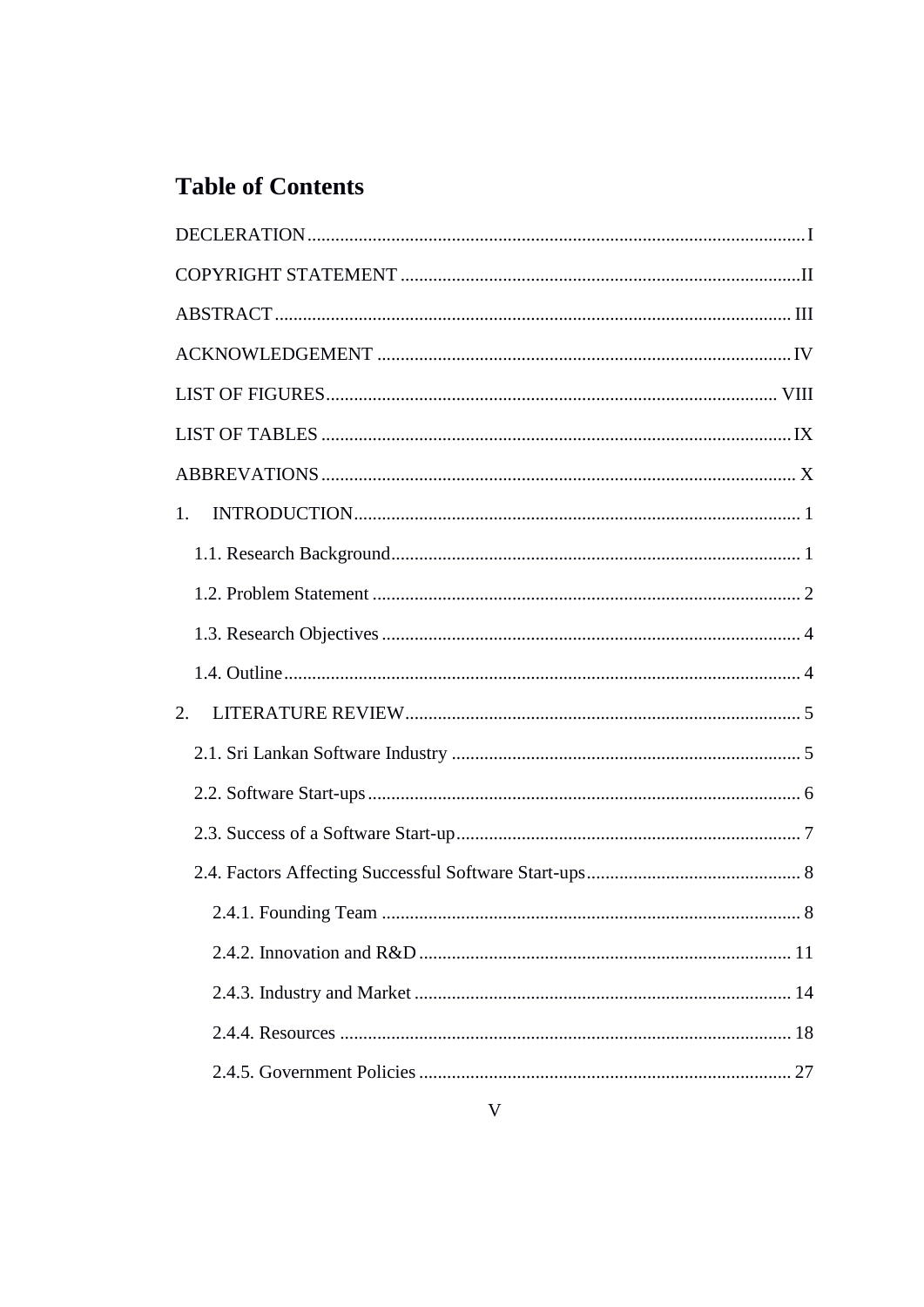| 3. |  |
|----|--|
|    |  |
|    |  |
|    |  |
|    |  |
|    |  |
|    |  |
|    |  |
|    |  |
|    |  |
|    |  |
|    |  |
|    |  |
|    |  |
|    |  |
|    |  |
|    |  |
|    |  |
| 4. |  |
|    |  |
|    |  |
|    |  |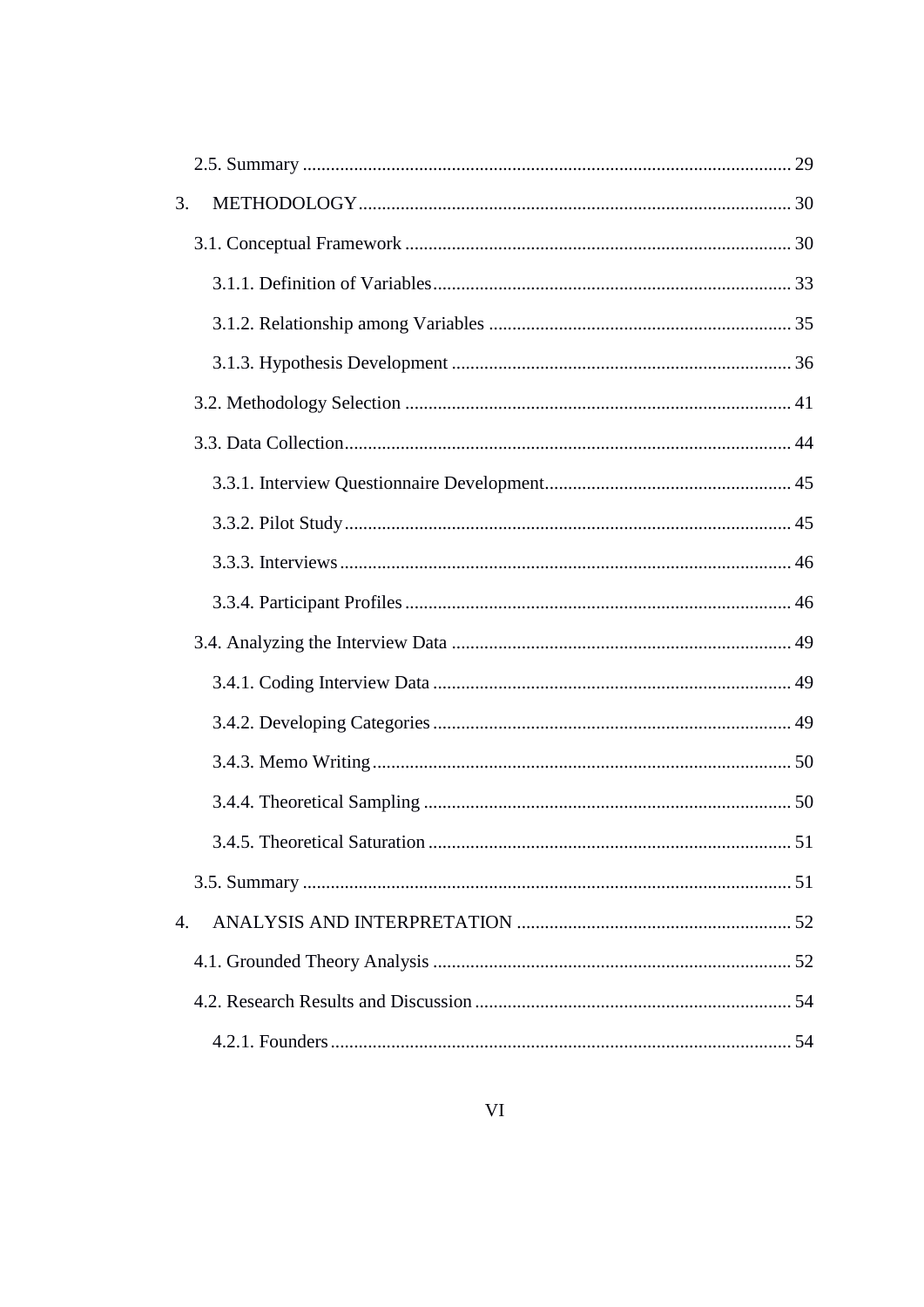| 5. |
|----|
|    |
|    |
|    |
|    |
|    |
|    |
|    |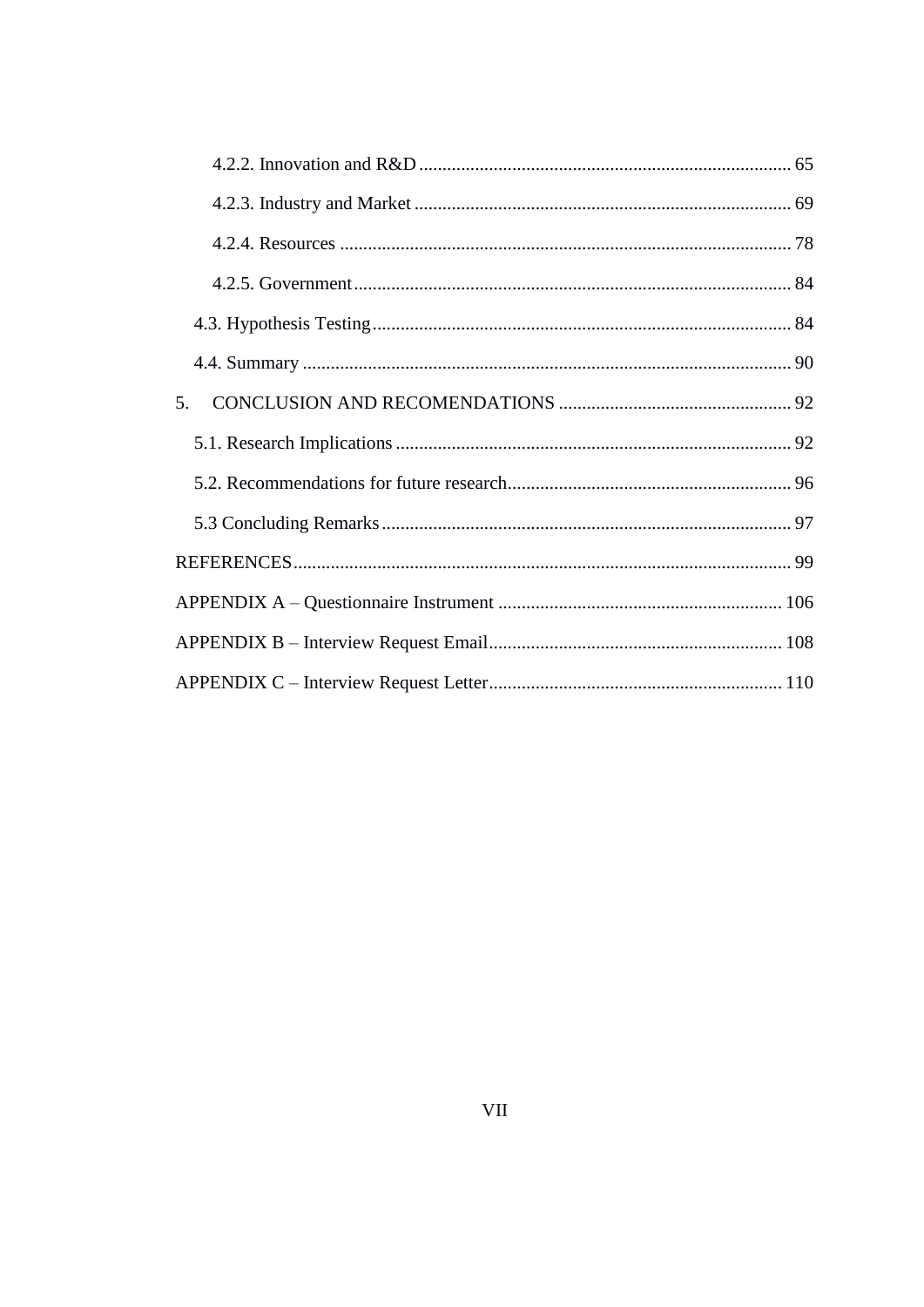## **LIST OF FIGURES**

<span id="page-9-0"></span>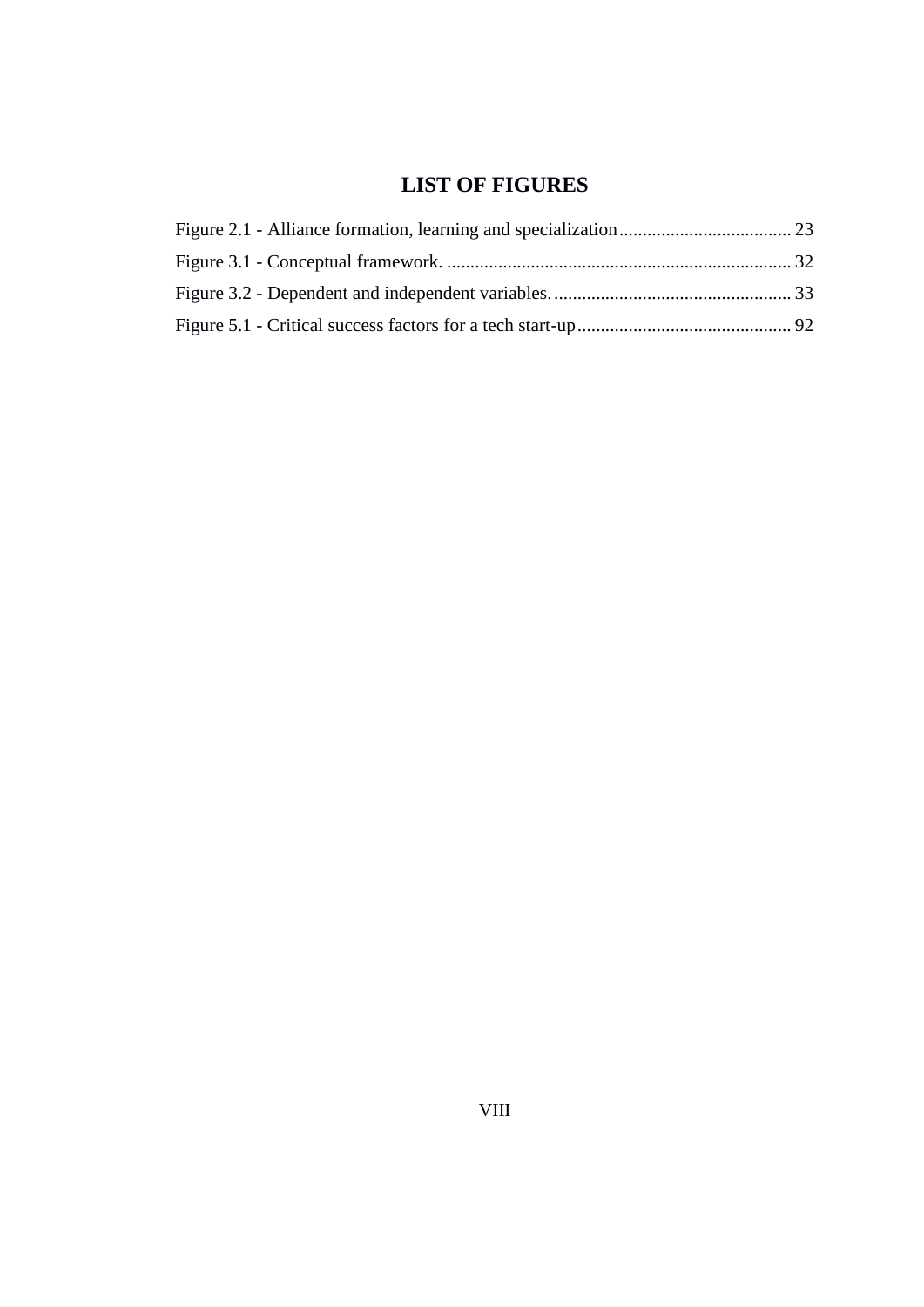## **LIST OF TABLES**

<span id="page-10-0"></span>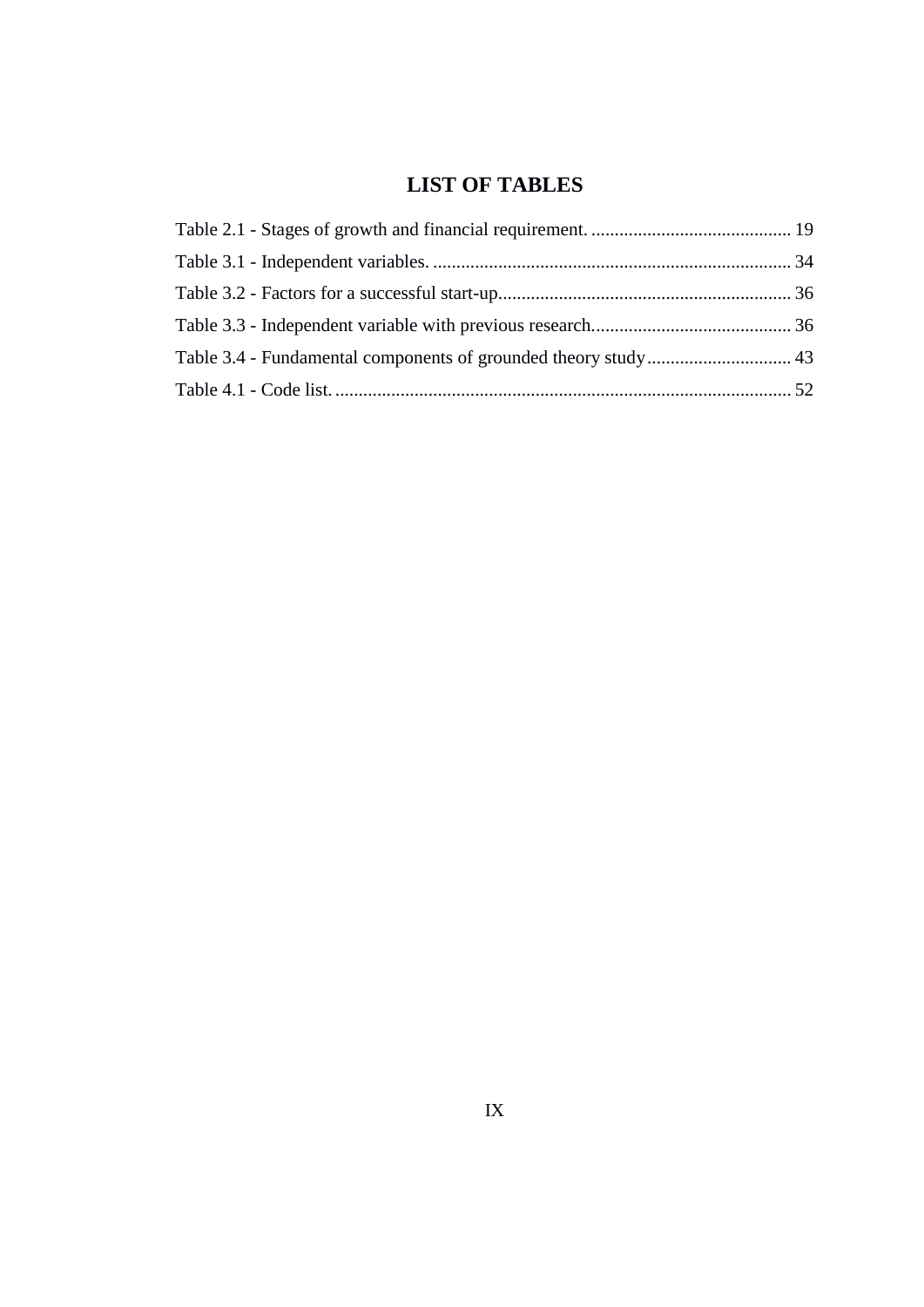## **ABBREVATIONS**

<span id="page-11-0"></span>BPM Business Process Management BPO Business Process Outsourcing GDP Gross Domestic Product HR Human Resources ICT Information and Communication Technology IP Intellectual Property IQ Interaction Quality IT Information Technology POS Point Of Sales R&D Research and Development SMB Small and Medium sized Businesses UBI University Business Incubators VC Venture Capitalists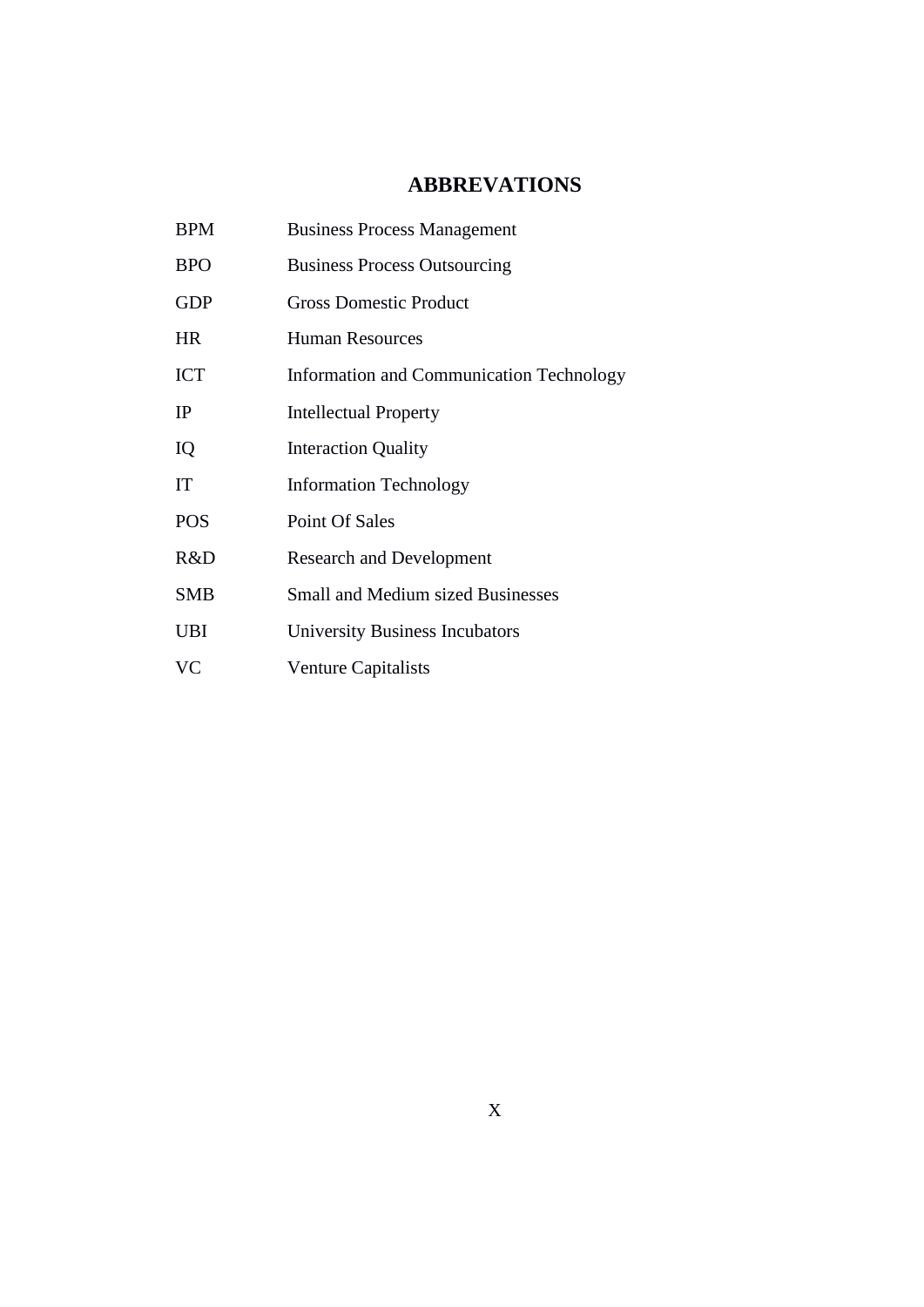## <span id="page-12-0"></span>**1. INTRODUCTION**

Entrepreneurs in tech can be named the visionaries of the modern times. Innovation that drives today"s society has been formed through the excellence of these visionaries. Tech start-ups have been on the rise since the Internet boom of the 2000s and ever since new start-ups have emerged to provide innovative products and services that were non-existent a decade ago. These start-ups which go on to become successful in the IT industry are now the major players in the ICT domain. The success stories of successful start-ups such as Facebook, airbnb and Uber are inspiring and with the resources for this kind of start-ups becoming increasingly available, aspiring entrepreneurs emerge.

While creating the next big start-up is the dream of every aspiring entrepreneur, there are its downfalls. Not all start-ups survive to become successful. Most of the start-ups fail in their attempt due to many reasons such as lack of funding, leadership and intense competition (Griffith, 2014). There still remains that some do succeed and go on to the global stage. Sri Lankan entrepreneurial landscape is not that different from the global context where start-ups do fail and some go on to become a success story. The study focuses on the problems faced by these new technology ventures, while concentrating on the Sri Lankan entrepreneurial context.

#### <span id="page-12-1"></span>**1.1. Research Background**

Sri Lankan Software Development Industry has grown rapidly over the last decade (Sri Lankan IT/BPM Industry 2014 Review, 2014). Numerous small to medium sized start-ups have emerged during the said time but only a few have survived. These start-ups range from delivering services such as Enterprise Applications, medium to small scale applications such as POS (Point-of-Sales) Systems to Web applications. With the increasing demand for performance, usability and data analysis software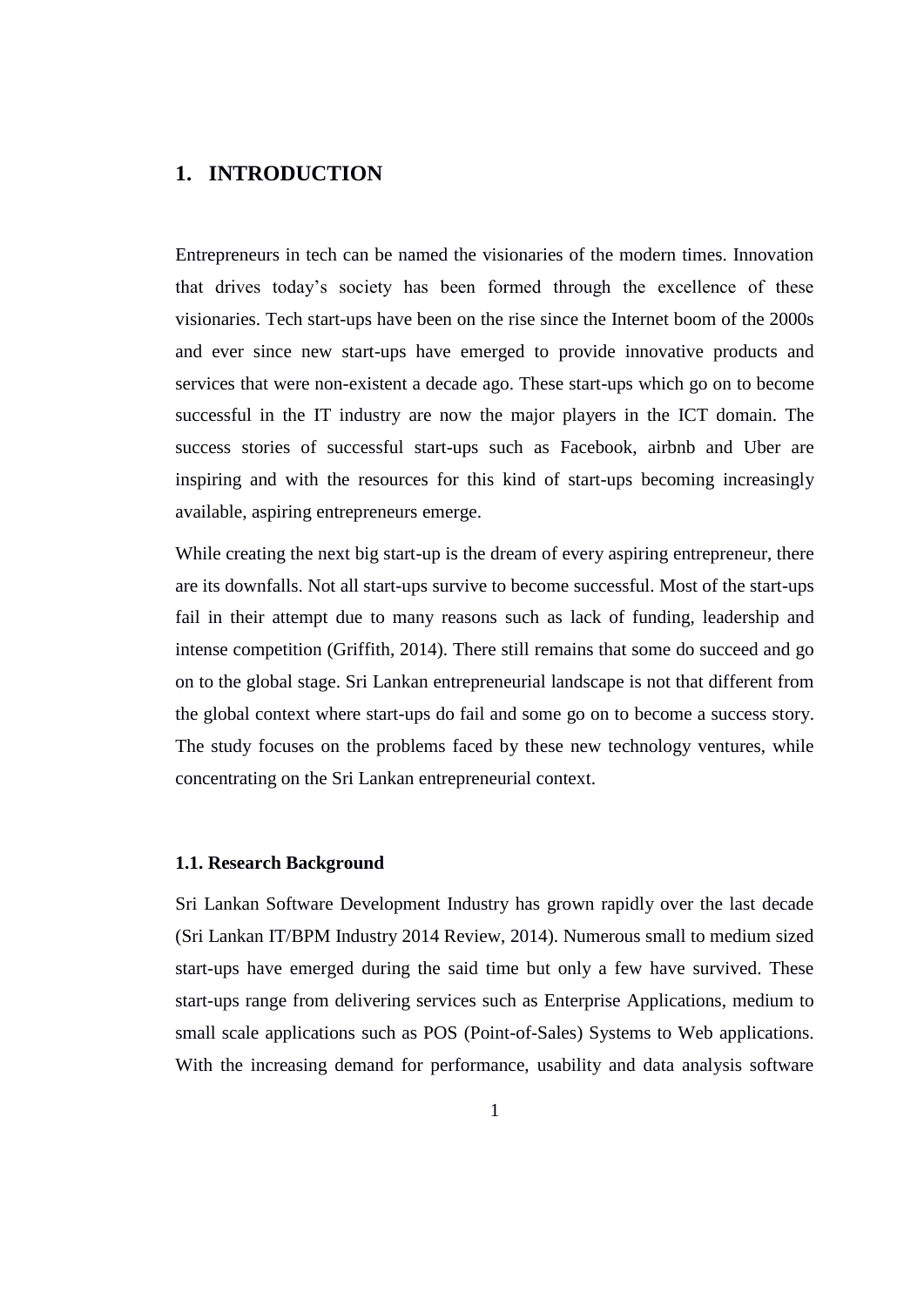industry is a gold mine for potential start-ups who want to build themselves as the next Bill Gates or Steve Jobs.

Sri Lanka boasts of stories of new technology ventures that have succeeded to become global competitors with renowned tech giants in the world. While there stories are inspiring what is required from a Sri Lankan entrepreneurs perspective is how to replicate that success in building a technological venture that is similar or better. Sri Lanka is no "Silicone Valley" boasting with resources required by entrepreneurs to kick-start their idea. But, in the recent past resources have grown; people are interested and ready to take the leap. Technology is an ever changing, dynamic tool which is the main reason that any individual with the desire to start a start-up can become successful. Innovation is considered a key ingredient in the technological space where if properly handled would open up new markets, opportunities and even new technological domains. Sri Lankan software industry can be divided into two main categories, Product-based companies and Project-based companies. Software development companies thrive to innovate, as that is the only way to keep up with the current industry trends. Although there are no statistics on ventures that have failed in their endeavors, it is understood that most new technology ventures do not make it to its first year of operation due to many varied reasons (Damodaran, 2009). Given the high rate of failure with such ventures, it would be beneficial for future entrepreneurs to know what the main cause for failure was and what steps to take to make it a success.

#### <span id="page-13-0"></span>**1.2. Problem Statement**

Software start-ups historically have a high failure rate. Nevertheless, Sri Lanka has recently produced some exceptional tech ventures. Therefore, the problem that this research attempts to address is:

*What are the critical factors for success and failure of tech start-ups in Sri Lanka?*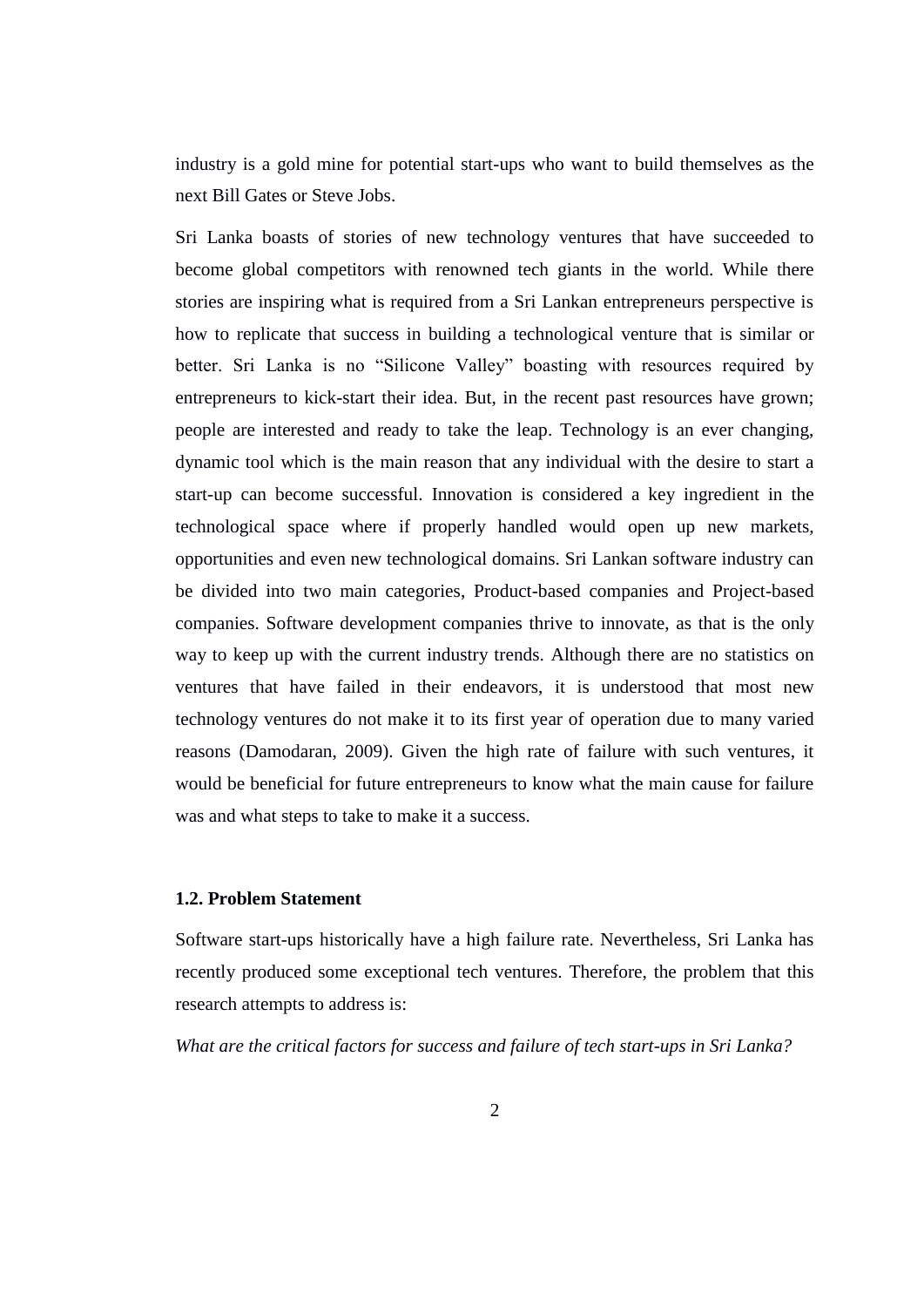A clear understanding of such critical factors will help aspiring entrepreneurs to build successful technology ventures that can replicate predecessors in the industry. Given the high rate of failure in start-ups, it is imperative to identify the factors which could lead to the eventual success or failure.

There are numerous studies that focus on the success factors of tech start-ups. However, they do not offer much insight on the Sri Lankan context. Although the studies can be comprehensive there were no studies focusing on the Sri Lankan markets. Silicon Valley in the United States of America is considered the technological hub of the world. Some of the well known start-ups operate from that location. But, Colombo is not Silicone Valley. The differences in social, cultural and economic environments between these places cannot be taken for granted. The cultures of relatively poor countries such as Sri Lanka can be characterized by large power distance and low individualism and often by strong uncertainty avoidance, at least in Western countries. This in conjunction with relatively high dissatisfaction with society and life give rise to a high incidence of small-scale self-employment (Hofstede et al., 2004). Furthermore, findings suggest three main disabling economic factors for potential entrepreneurs in Sri Lanka include a) lack of access to finance, b) lack of access to business support, and c) the outdated policy and regulatory environment. Most young entrepreneurs lack the collateral required for obtaining bank financing, and the Sri Lankan culture assigns great value to being debt free, which discourages them from seeking loans (Weeratunge, 2010).

Within this problem domain following are the specific research problem areas that will be addressed in this research:

- What are the most critical factors that will affect the new technology ventures (tech start-ups) in Sri Lanka?
- How would those factors affect the success or failure of a start-up?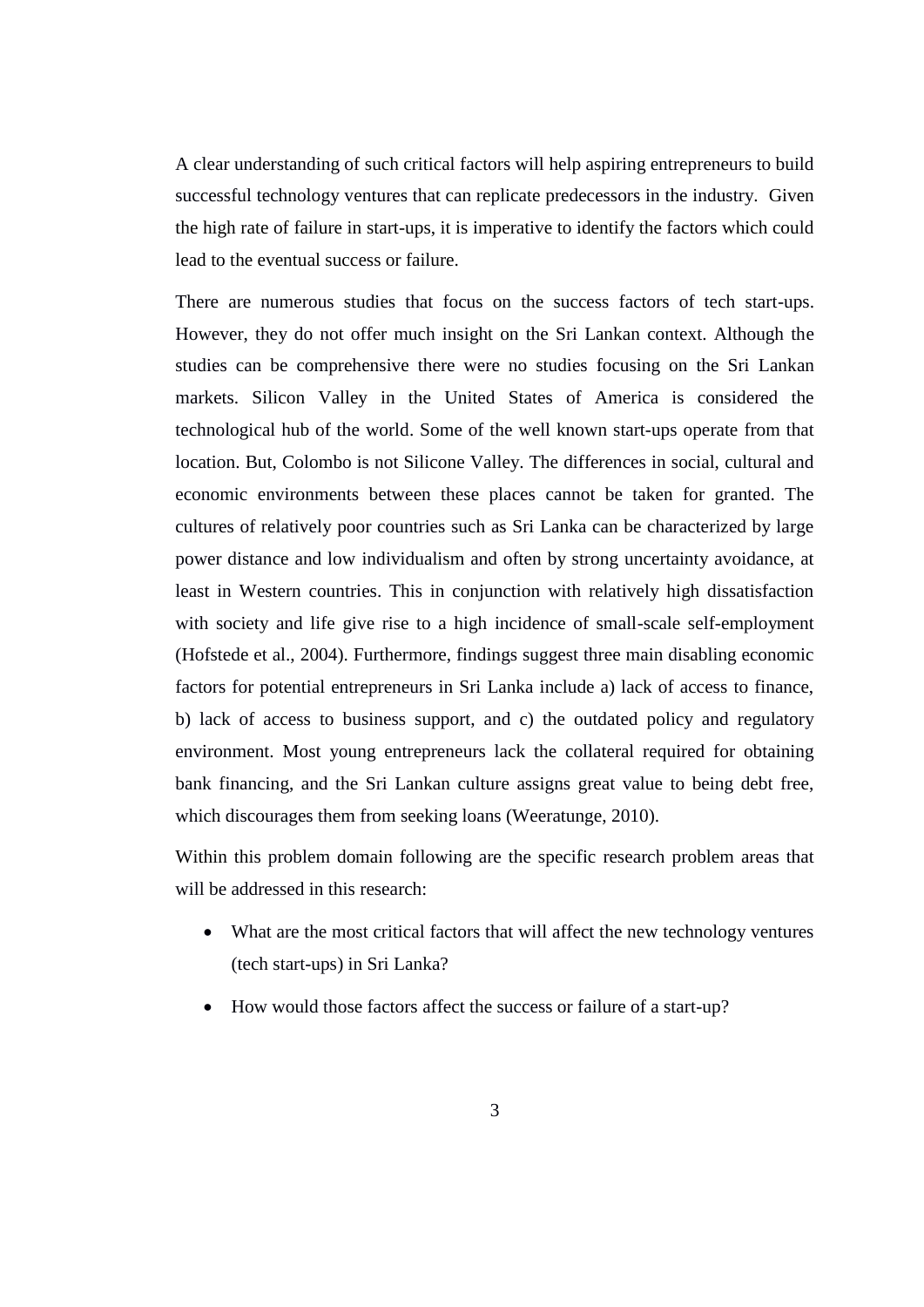• Can the study create a model for Technopreneurs to get taken up on building a software development company by focusing on the success factors and avoiding failure?

#### <span id="page-15-0"></span>**1.3. Research Objectives**

Following are the objectives that this research strives to achieve:

• Identify the critical success factors affecting new technology start-ups.

The study will emphasize on the data which will be gathered through interviews with success stories of the Sri Lankan IT industry. With this and information uncovered through the literature review, map out the most critical factors that shaped the industry as it is today.

Formulate a model to successfully start a new technology venture.

With the factors identified which resulted in a successful tech start-up, the study strives to create a functional model which can be verified with other successful start-ups.

#### <span id="page-15-1"></span>**1.4. Outline**

Rest of the thesis is organized as follows. Chapter 2 presents a detailed account of the literature that was reviewed to find the current status of available literature. With these findings Chapter 3 presents a hypothetical model of factors contributing to the success of a tech start-up. Data analysis is presented in Chapter 4. Chapter 5 discusses the conclusion and future work related to the study.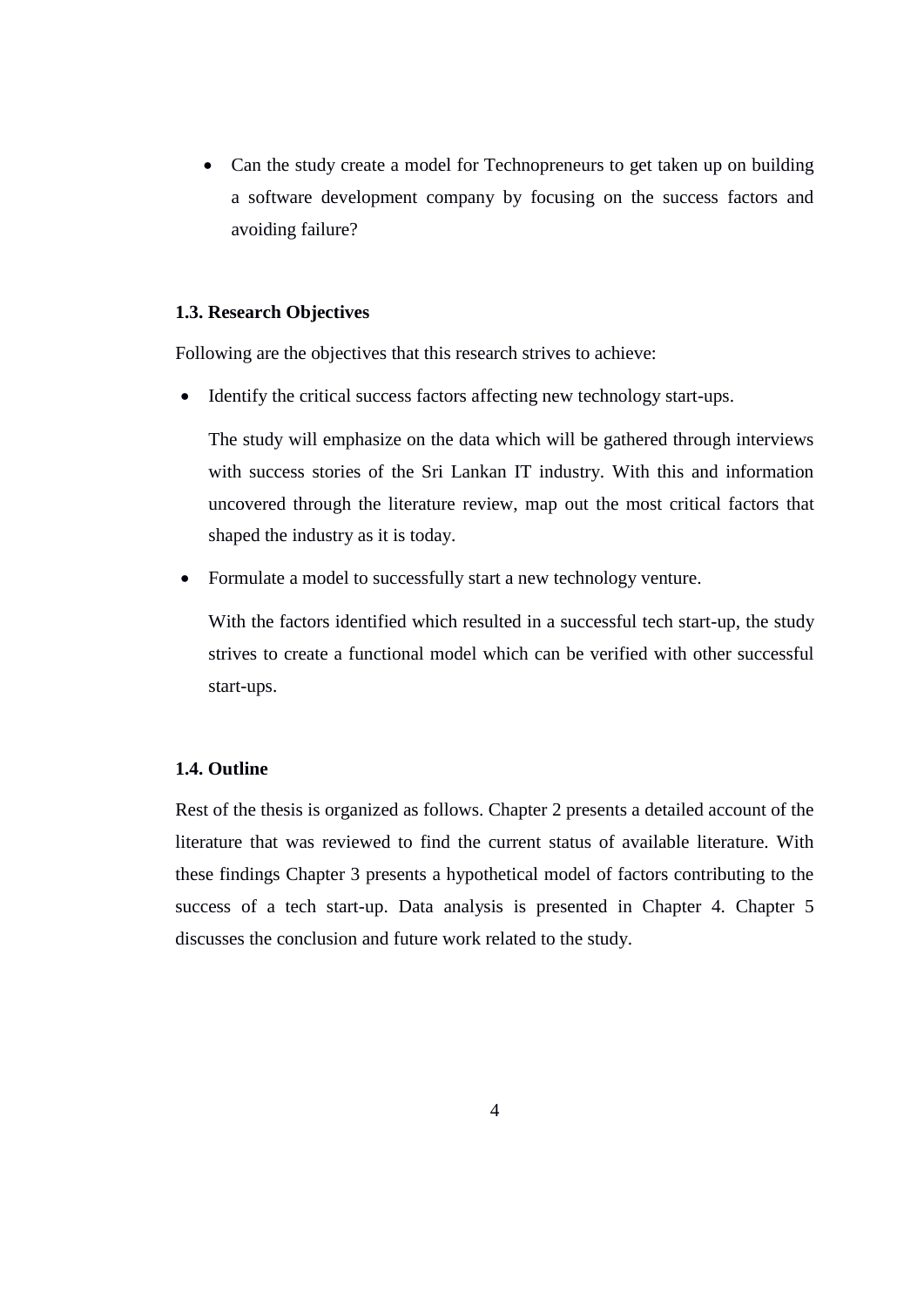### <span id="page-16-0"></span>**2. LITERATURE REVIEW**

In this chapter the discussion will evolve around the related literature on Sri Lankan software industry understanding on what a software start-up and how to define success of a software start-up. Moreover, success factors identified from the related work is also presented. Section 2.2 attempts to define what a start-up is while Section 2.3 attempts to create a method of measuring success. Section 2.3 evaluates related work that is available to get a better understanding on the success factors for tech start-ups. Section 2.4 focuses on the current literature that is available on the factors identified through this study.

#### <span id="page-16-1"></span>**2.1. Sri Lankan Software Industry**

The software industry in Sri Lanka as in many other countries can be described as the development, maintenance and publishing of software using different business models. Furthermore, the industry includes services such as training, documentation and consulting. While the industry, mainly consists of IT services and Business Process Management (BPM) the top three markets served have been Europe (UK and Ireland), US and South Asia (Sri Lankan IT/BPM Industry 2014 Review, 2014). Moreover, the Asia-Pacific region has shown faster growth than mature markets whilst the industry makes a significant market presence in Australia/New Zealand, mature Asian markets and the Middle East (Sri Lankan IT/BPM Industry 2014 Review, 2014).

Statistics show that Sri Lankan GDP as in 2013 is LKR 8,673,870 million where the services sector contributes 56.8%, which amounts to LKR 4,925,166 million (Department of Census and Statistics, 2013). The Sri Lankan software industry alone contributes less than 1.07% to the national GDP with a relatively low the total contribution of LKR 93,600 million. The industry contribution is divided between IT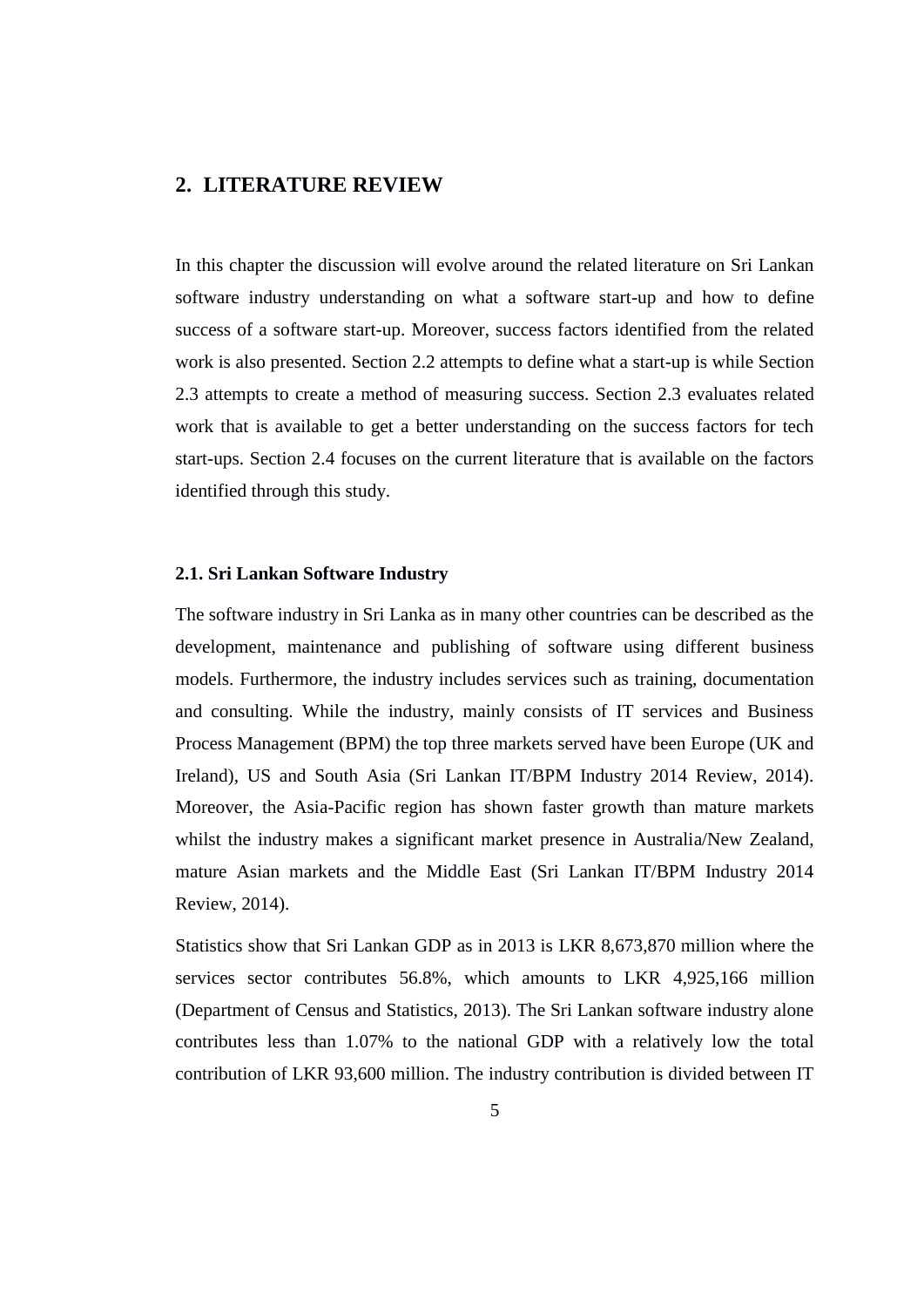Services with 77.5% and BPM with 22.5%. The exact numbers are still unknown as most of the companies are still privately owned or information is not publicly available (Sri Lankan IT/BPM Industry 2014 Review, 2014).

IT and Services has a firm hold of the total GDP of the software industry. The industry has grown rapidly in the last decade as more and more start-ups keep emerging. Sri Lankan IT workforce has also grown significantly within the last decade from 15,586 in 2003 to 75,107 in 2013 to show 482% growth in the given time. The ICT workforce on the same time-line has seen an increase from 7,625 in 2003 to 30,661 in 2013 which is an increase of 402% (National ICT Workforce Survey, 2014). Clearly the Sri Lankan software industry is growing and start-ups will emerge as demand is increasing. When the industry grows, so does the opportunities for entrepreneurs to build start-ups to cater that demand. This high demand will see emergence of new start-ups creating opportunities for the IT workforce.

#### <span id="page-17-0"></span>**2.2. Software Start-ups**

Start-ups can be characterized as small, unincorporated, solo, first-time, or homeoffice-based, and are more likely to be financed by self, family and friends. Experienced Entrepreneurs are more likely to be financed by external sources (Mann and Sanyal, 2010). One such classification of Entrepreneurial start-ups that meet a certain criteria is defined as firms that satisfy one of the following conditions (Praag and Versloot, 2007):

- 1. They employ fewer than 100 employees
- 2. They are younger than 7 years old
- 3. They are new entrants into the market.
- 4. The control group is formed by employees

However, as the focus of this research will be on "Tech Start-ups" where the definition of "Tech" being software development companies in Sri Lanka and "Start-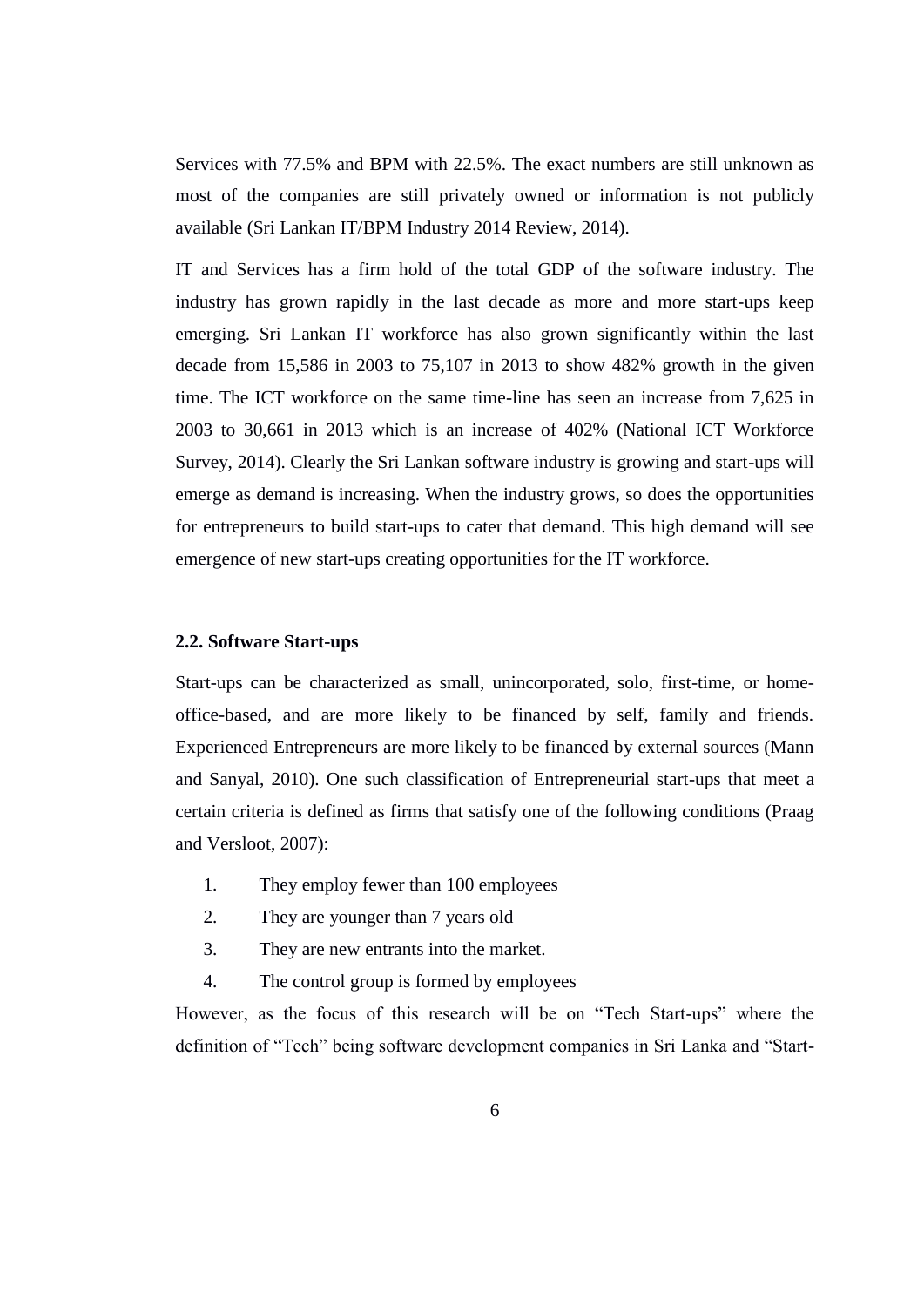up" definition should be defined with respect to the current Sri Lankan software industry.

One related definition is "software companies found within a given period that has at least one completed local project" (Jayasena and Nanayakkara, 2012). Average level of assets, number of employees, number of operational owners, profits, revenue, wages paid to employees, and rate of business closure (Lowrey, 2009) are several other characteristics of a start-up. Ultimately the definition can be derived from adding the output of the start-up being technology based.

#### <span id="page-18-0"></span>**2.3. Success of a Software Start-up**

The Success of a venture can be defined or measured in many forms. The above discussion on what a "Tech Start-up" gives an indication of which areas to look at to determine if a start-up is successful. Song et al. (2008) determined supply chain integration, market scope, age of the firm, the size of the founding team, financial resources, marketing experience, industry experience, and patent protection as the factors contributing to the success of a tech start-up. While this alone cannot be taken as the definition of success, these variables can be derived to measure success of a tech start-up with respect to the Sri Lankan context. This is no easy task as the research available with respect to the Sri Lankan software industry is limited. Success should be defined in such a manner that it gives credibility to the participating firms and establish a measurable variable for this research and for the company reputation.

Defining success of a start-up should be done after extensive review, which will be the main focus of this study. Determining if a start-up is successful and what are the means or methods used to be successful were defined in this study.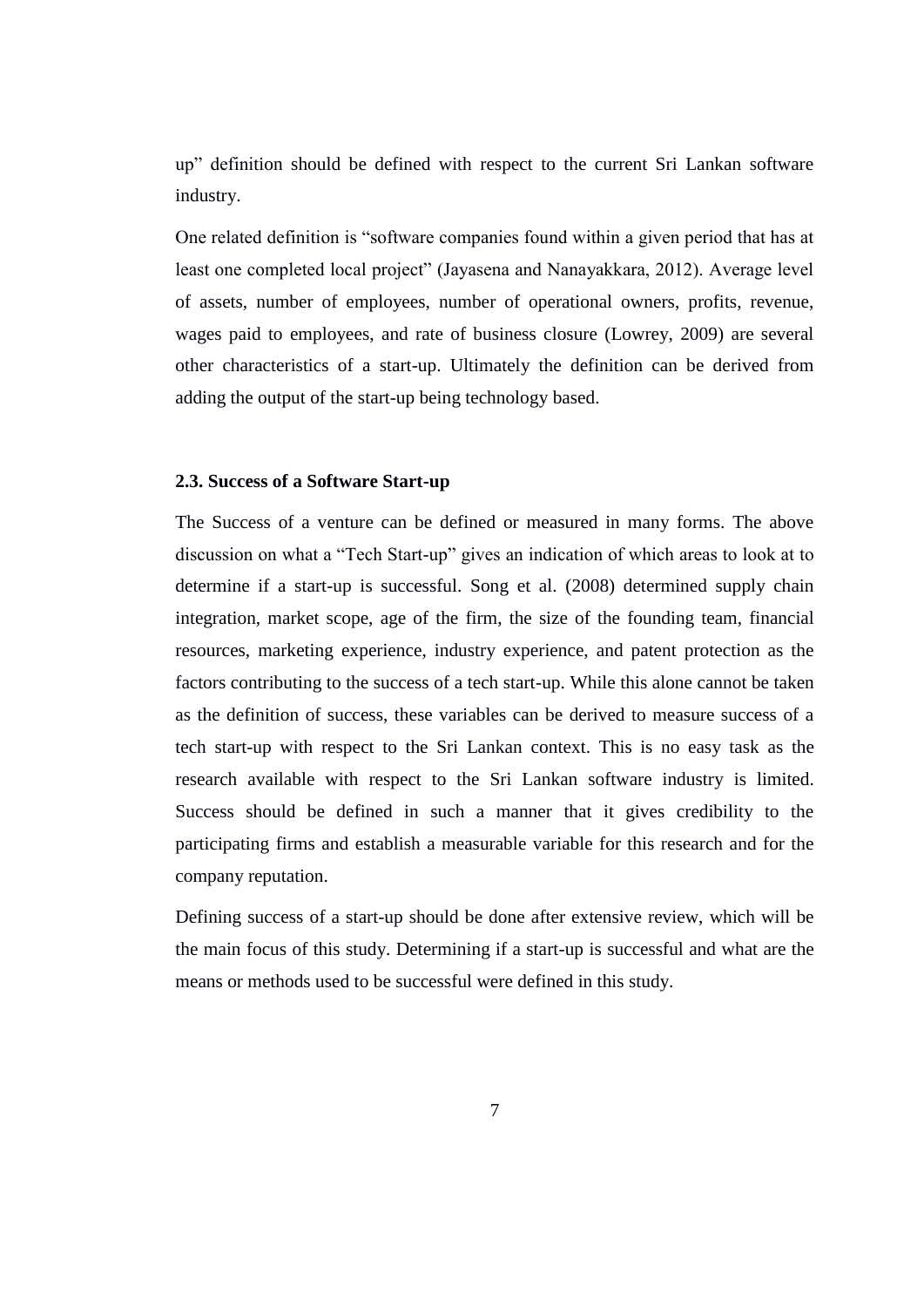#### <span id="page-19-0"></span>**2.4. Factors Affecting Successful Software Start-ups**

Entrepreneurship is not an easy task and takes effort to get things moving. Firm founders do not instantaneously establish new firms, but create them through a series of actions such as obtaining inputs, conducting product development, hiring employees, seeking funds and gathering information from customers. These actions are undertaken to different degrees, in different order, and in different points in time, by different firm founders (Gartner, 1985). This process is further assisted by external factors that directly or indirectly affect a firm. Helping bodies (venture capitalists, angel investors), IT workforce, infrastructure, stability of government and national vision were found as external factors affecting the growth of software startups in Sri Lanka (Jayasena and Nanayakkara, 2012). With these internal and external factors combined it is crucial to know the steps to take when starting a new venture.

#### <span id="page-19-1"></span>**2.4.1. Founding Team**

Founders of a start-up play the most crucial role in the early stages of the company. Various studies concluded that founder or founding team as a major factor in a startup success (Shane and Venkataraman, 2000). There needs to be a founder, an entrepreneur, in-order for a company to be initiated. There can be instances where an established organization creates a company which can also be called a start-up. But, within this study the main focus will be on start-ups that are been established from the ground up. While entrepreneurial opportunities are abundant in the tech industry, discovering these opportunities and exploiting them is *entrepreneurship* (Shane and Venkataraman, 2000).

#### **Industry Experience**

There are many factors which evolve around the founding team that affect the eventual success of a new technology venture. Research has revealed many factors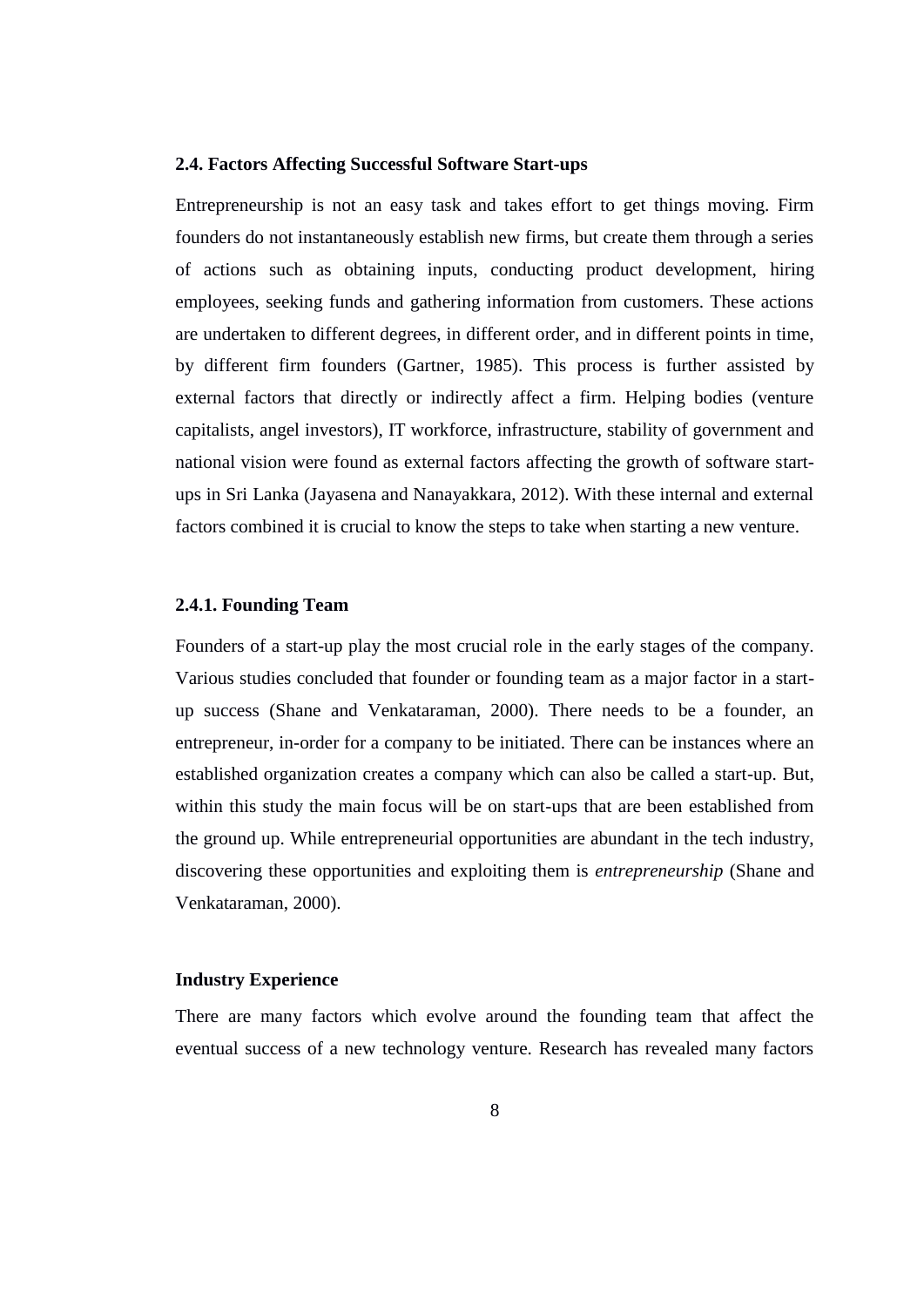that have great importance for new venture success (Song et al., 2008). Industry experience is an important part when building a successful business. It was found that having extensive industry experience within the founding team had a positive impact in successfully starting new technology ventures (Song et al., 2008). There is a direct link between the industry experience of the founding team and venture performance. When considering small, technology-based new ventures the founding teams" industry experience appeared to be the most important determinant for success. Hence, it is observed that the fit between strategy and team experience is a key determinant of the long-term success of high-tech entrepreneurial ventures (Shrader and Siegel, 2007). Transferring experience in the industry and technology cannot be done easily. While in the start-up phase a venture may not have the required financial resources to hire staff of specialists necessary to help learn the unique aspects of a new venture. A new venture will be relatively resource constrained at the early stages. Therefore, having the expertise within the founding team would be imperative (McDougall et al., 2003). While the studies do show that industry experiences of the founders were found to be having a significant positive impact on start-up success, there is not much to predict on the chances of success for nascent entrepreneurs with high degrees of experience. Among nascent entrepreneurs with limited experience, there is more variation that can be explained by the characteristics distinguished. Interestingly, making use of information and guidance increases the chances of success among less experienced business founders. People with experience in setting up a business, but who have relatively little experienced otherwise also have an advantage (Gelderen et al., 2005). Industry experience of the founding members may influence the innovation rate of the firm and the level of innovation will depend on whether all the founding members entered the industry around the same time period or during different time periods (Ruef, 2002).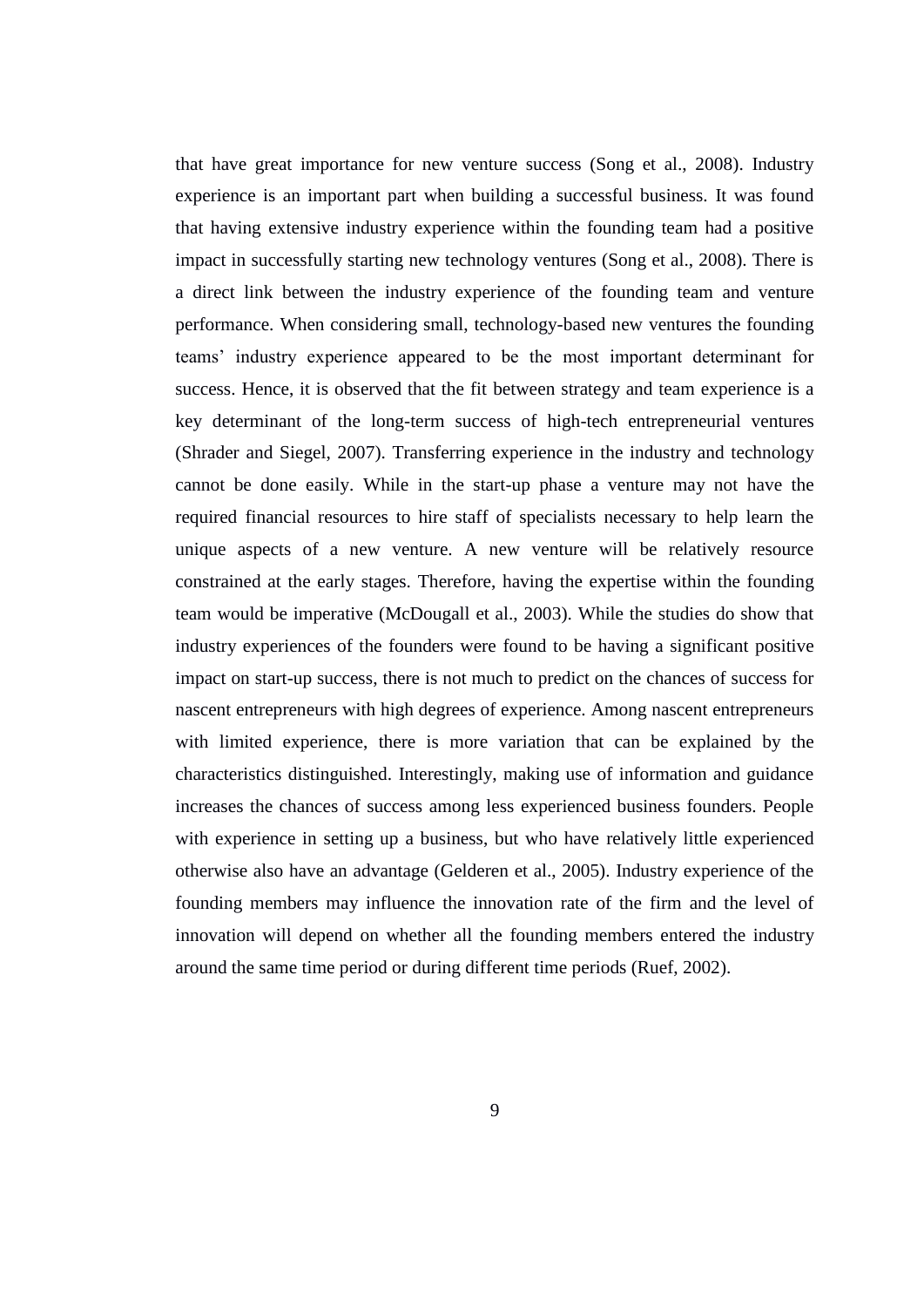#### **Marketing Experience**

Experience in marketing activities of the founding team can have a major effect on the eventual success or failure of new technology venture. Marketing experience is essential when building a successful business. It was found that having exposure to marketing activities within the founding team had a positive impact in successfully starting new technology ventures (Song et al., 2008).

Experience in the marketing domain was one of the most important factors in successful internationalization of new ventures. Marketing expertise was considered one of the greatest obstacles to internationalization of small firms. Therefore, it is assumed that managers with stronger marketing skills will tend to build a successful venture and find it easier to adapt the skills that they already have as needed for international markets (McDougall, 2003). Having prior experience has seen as a positive to gain growth in the industry and become successful. While this does not mean all start-ups will fail without experience, it does indicate a slow growth rate of the venture (Friar and Meyer, 2003).

#### **Prior Start-up Experience**

Failures can teach in a way that success cannot. Having prior start-up experience can be beneficial to avoid such failures. While this does not mean all the successful entrepreneurs failed at some point history shows most of them have failed at their first attempt. Entrepreneurial expertise in start-up growth and business development is a must. What is encouraged is to bring together the best minds called for by the venture, as early in the planning stages as possible. Gathering experienced support that is specific to the product, technologies, markets and channels is essential. Nothing will save as much time and error, nor speed success like applying human capital to the venture from the earliest planning stages. Most new ventures will benefit by having access to expertise in entrepreneurial ventures as well as to expertise in venture-specific (Tamer, 2005).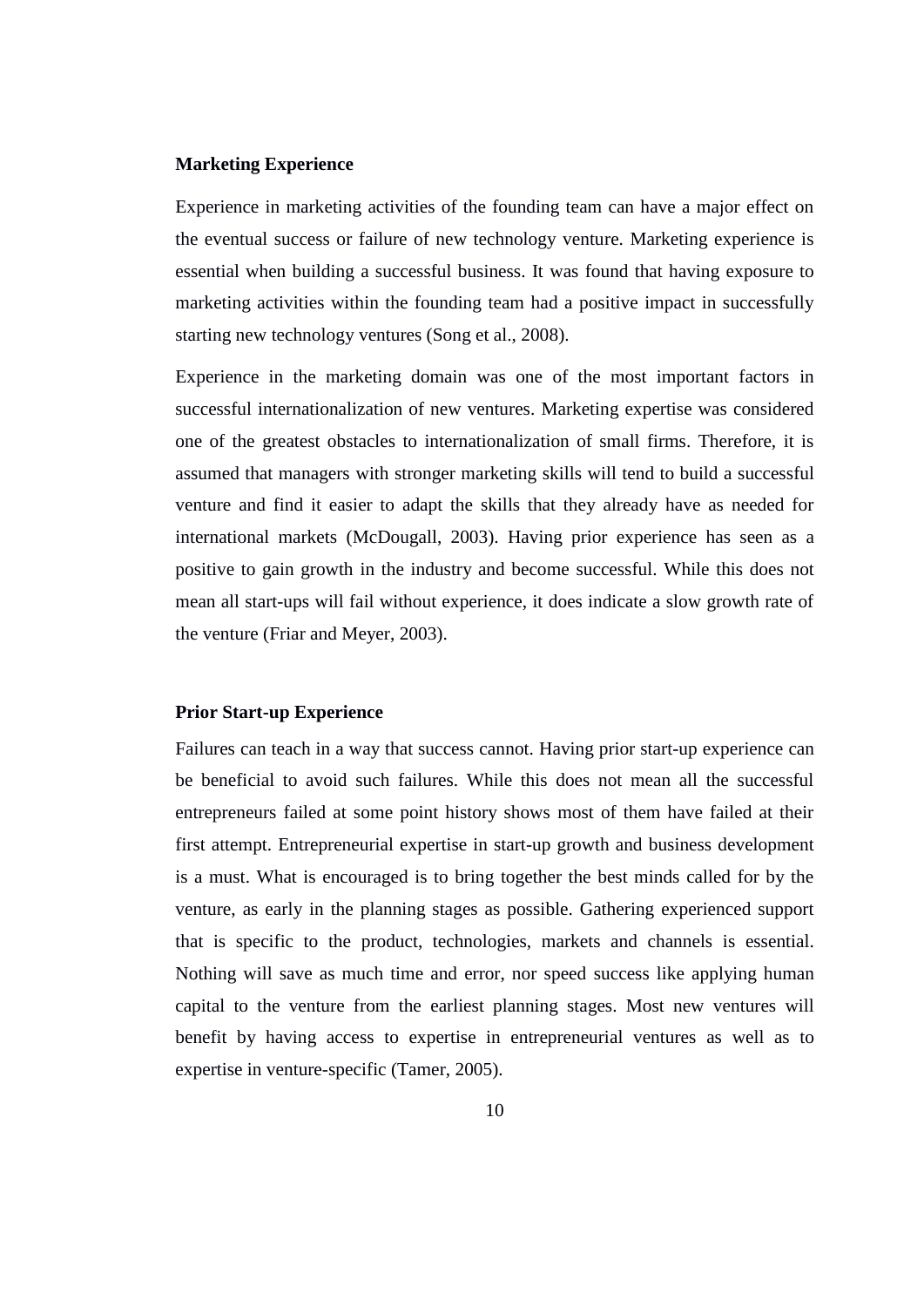Entrepreneurs learn and profit from prior start-up experience. He found that entrepreneurs with prior start-up experience tended to perform better in terms of sales and profits than did entrepreneurs in their first business. It is relatively easier to start a company the second time; both in terms of making decisions, and in knowing what was involved in launching a firm. Perhaps more than any other type of work experience, prior start-up experience can help compensate for the liabilities of newness. Therefore, it is assumed that the more experience the top management members have had with prior start-ups, the more likely to succeeded (McDougall et al., 2003).

#### **Communication**

Communication between the founding team is essential when growing a new technology venture. Interaction Quality (IQ) of the founders in new software ventures has considerable and highly significant effects on customer orientation and competitor orientation. Which good communication, task coordination, mutual support and sharing the right information among each other in turn has shown successful marketing management. It was assumed that IQ to be an important antecedent for the fulfillment of other tasks in new software venture management, such as product development, procurement and distribution (Mueller and Gemünden, 2009).

#### <span id="page-22-0"></span>**2.4.2. Innovation and R&D**

Innovation and Research & Development (R&D) impact the ventures performance from a start-up all the way to becoming a success. Especially in new technology ventures innovativeness is the key to survival and in the long run it becomes the key aspect that differentiates the competition from the business. Innovativeness within the venture produces innovative products and R&D becomes a huge part in making innovation a success.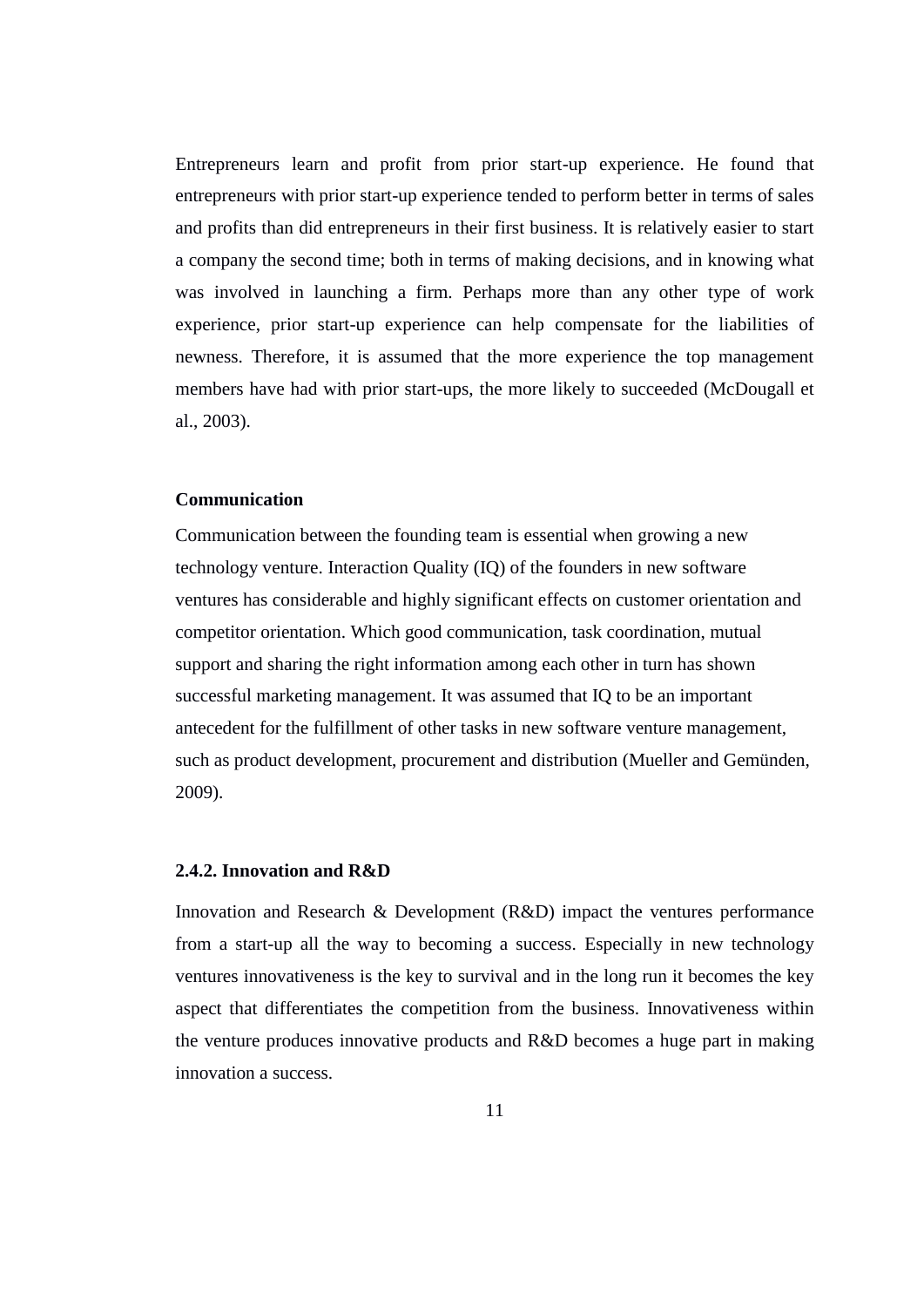#### **Innovativeness**

Innovation in the tech industry can come from two means of ventures such as newly established ventures (start-ups) and large, well established, larger, more resourceendowed ventures (Bayus and Agarwal, 2007). Technological domain is an ever evolving area where innovation happens at each passing moment. So, greater breadth and speed of technological learning is expected to enhance a new venture's performance (Zahra et al., 2000). Innovativeness can increase the likelihood of survival. Enhancing the start-ups' market power, reduce the costs of production and allows the creation of dynamic capabilities and absorptive capacity. Younger firms may benefit immensely from the opportunities created by innovativeness due to their less rigid routines and greater flexibility (Hyytinen et al., 2015). Entering a new industry new technology ventures should concentrate and understand their ultimate performance. Thus, observing that start-ups should drive innovation to survive in the technological industry (Bayus and Agarwal, 2007). Without technological learning, the firm"s skills become outdated, its products become obsolete, and its future gets uncertain. Technological learning provides a base of knowledge upon which innovations can be developed. An important criterion for the development of innovation is the possession of adequate knowledge. Depth and speed of the venture"s technological learning can create and market innovation more quickly, thereby gaining competitive advantage, even over larger, more resource-endowed firms, ensuring venture survival (Zahra et al., 2000).

On a negative note an innovative start-up is laden with excess liability of novelty and smallness, which reduce its chances of survival relative to its non-innovative counterparts. Start-ups' innovativeness may also limit their access to external finance (due to lack of collateral) and change their overall risk profile by making the distribution of revenue streams more variable and skewed and by delaying them in time. Taken in context, the effect of entrepreneurial risk-taking is task dependent and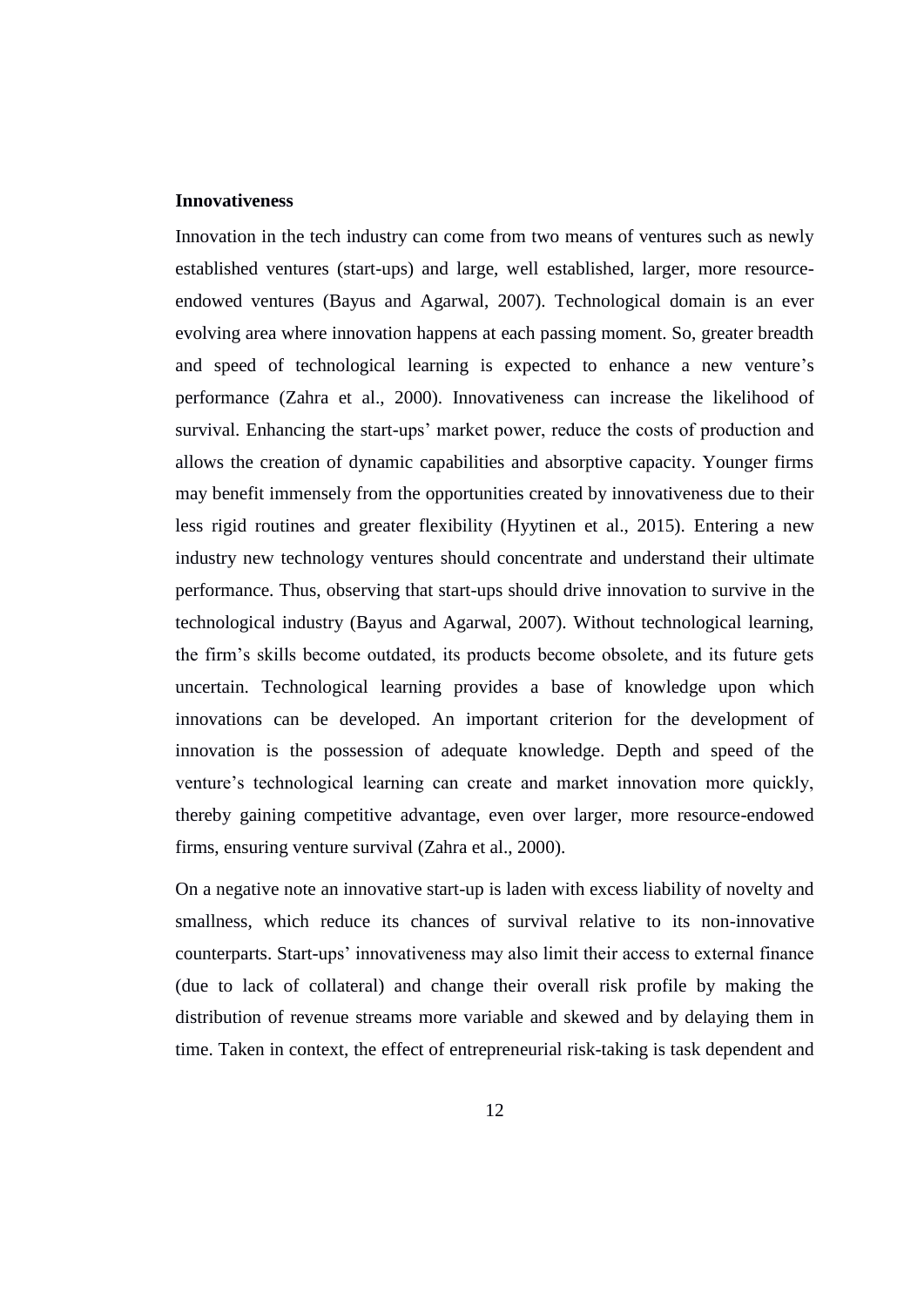matters in particular for innovativeness (Hyytinen et al., 2015). The above mentioned large, diversified ventures are more likely to adopt new technology standards while entrepreneurial start-ups fail. They enjoy higher survival rates in the early years of this new industry. For later entrants, however, start-ups are more likely than diversifying entrants to expand their product line to include the newest technology, and thus they tend to have higher survival rates in the later years (Bayus and Agarwal, 2007).

While entering a new industry, new technology ventures should concentrate and understand their ultimate performance. Thus, observing that start-ups should drive innovation to survive in the technological industry (Bayus and Agarwal, 2007).

#### **Research and Development Investment**

R&D investments are essential for any organization to develop innovative products. On a high technology environment investors clearly value investments in R&D. Within a research-intensive environment such as the technology domain, a narrow strategic focus on the development of product by a new venture results in the creation entrepreneurial wealth (Deeds, 2001). Start-up firms in R&D-intensive industries face a higher cost of capital than their larger competitors and firms in other industries (Hall and Lerner, 2010).

Operating businesses use R&D to improve actual earnings while start-ups use R&D to improve prospective earnings. When the start-up entrepreneur commercializes their new product, device, or service with conventional investment, prospective earnings convert to actual earnings. R&D's appeal for start-ups is not obvious because the same R&D after commercialization improves actual rather than prospective earnings. However, the start-up entrepreneur exploits R&D"s knowledge creation with commercialization only if R&D"s impact on prospective earnings is significant and otherwise not. These R& D costs are considered sunk costs for the operating business, but avoidable for the new venture start-up. The R&D option is,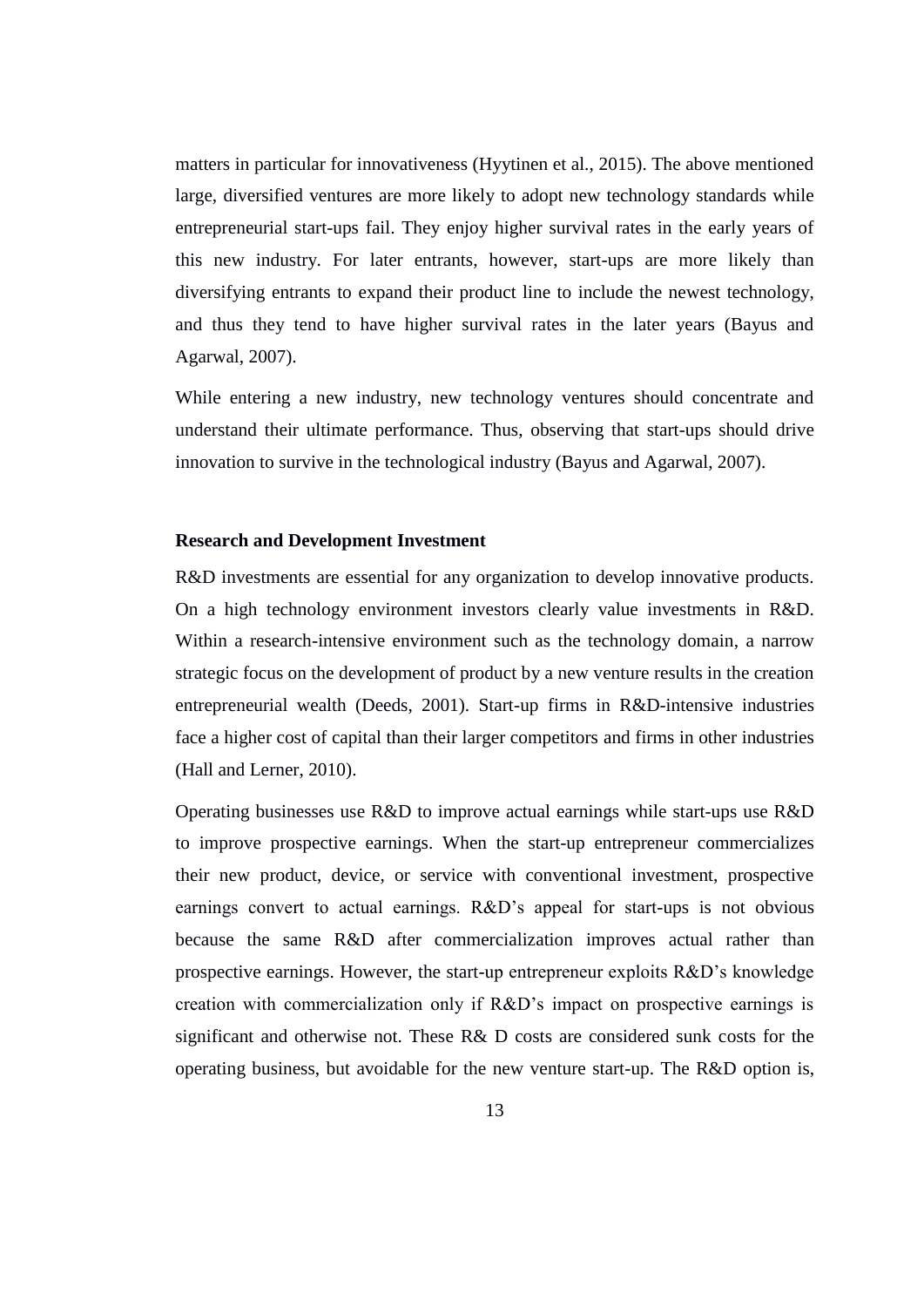therefore, more valuable for the start-up. Commercialization costs delay commercialization of a new venture until profitability is great. Delayed commercialization reduces the appeal of R&D to the new venture entrepreneur (who bears R&D costs without revenue prior to commercialization) relative to managers of already operating businesses (Blazenko et al., 2012). A firm"s capacity to the value of R&D creates appropriable benefits by increasing the productivity of the firm"s R&D investments. Continually absorbing information from beyond the boundaries of the firm allows it to continually re-evaluate its portfolio of R&D projects based on the new information. With this information affirm can adjust its portfolio of R&D projects to minimize the odds of failure by avoiding repetition of the failures and the dead ends of competitors and other research organizations in the field, and by speeding up the firm"s ability to recognize unprofitable avenues of exploration. Therefore, the ability to value R&D of the firm increases the return on its R&D while emphasizing the importance of R&D Investment (Deeds, 2001).

R&D investment can help overcome the (information) sunk costs of entering export markets. Investing in R&D is essential for new technology ventures to guarantee high success rates. When considering export market for technology, having strong internal R&D positively supports export markets. But, this does not mean the export of intensity of the firm will increase (Ganotakis and Love, 2011).

#### <span id="page-25-0"></span>**2.4.3. Industry and Market**

Industry and market of the new venture is considered a major factor when establishing a successful business. Global as well as local industry contributes to the eventual success or failure of the venture. Tech industry is an evolving industry where change is happening daily. While the industry dynamics affect most of the tech ventures the market those venture serve can differ with respect to the clients they serve. Within this context there are many factors to consider.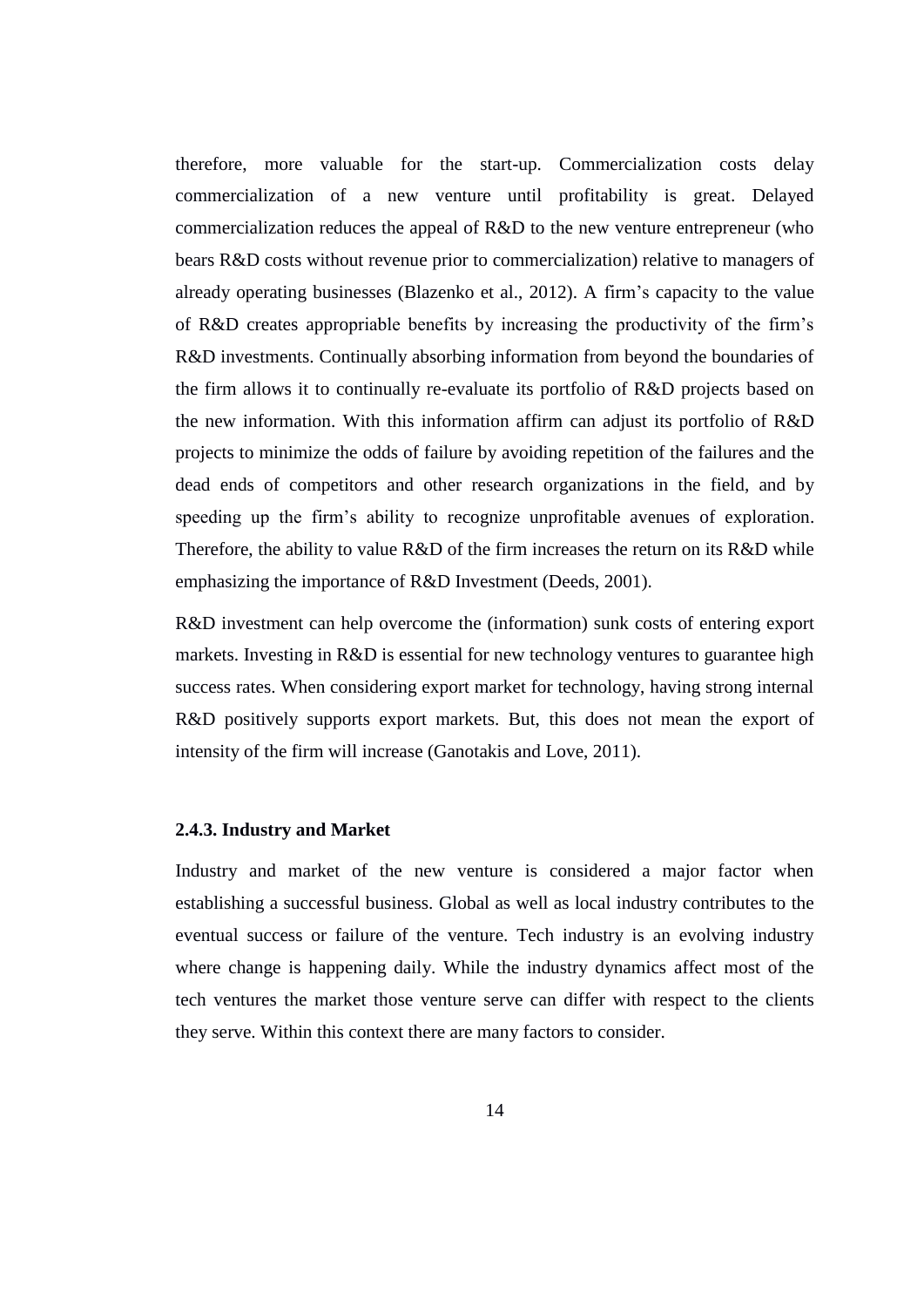#### **Competition Intensity and Competitor Orientation**

Competition intensity refers to rivalry among competitors in an industry to the extent to which firms within an industry put pressure on one another and limit each other"s profit potential. If rivalry is fierce, competitors are trying to steal profit and market share from one another. Competition is dynamic and rests on innovation and the search for strategic differences (Porter, 2000). *Competitor orientations* refer to constantly reassessing its strengths and weaknesses of the venture relative to its competitors.

Technology ventures require resources (e.g., financial and infrastructure) to sustain its operations to its eventual success. Competitor orientation to change in the market has shown significant correlation with the profit a venture generates (Slater and Narver, 2000) with which ventures can invest in these resources. New products enjoy a unique competitive position because it is radical, departs from the statuesque, and is proactive, unconventional, and unpredictable. This means ventures new and established should challenge this new product and its competition. Even though new technology ventures are at a disadvantage with lack of resources increased competition will mean innovation leading to new product development. This can be seen as a threat as well as an opportunity (Atuahene-Gima et al., 2006).

While new products do increase intensity in competition, competitive environments and product innovation was positively related with financial performance. It appears that when new ventures emphasize product innovation, the negative effect of competition intensity on new venture performance will be mitigated (Li, 2001).

#### **Market Scope**

Enlarging market scope provides new ventures competitive advantage and results in higher profit margin. Moreover, in many markets, products incorporate an increasing number of technologies to provide more functions to satisfy customers (Chen, 2009).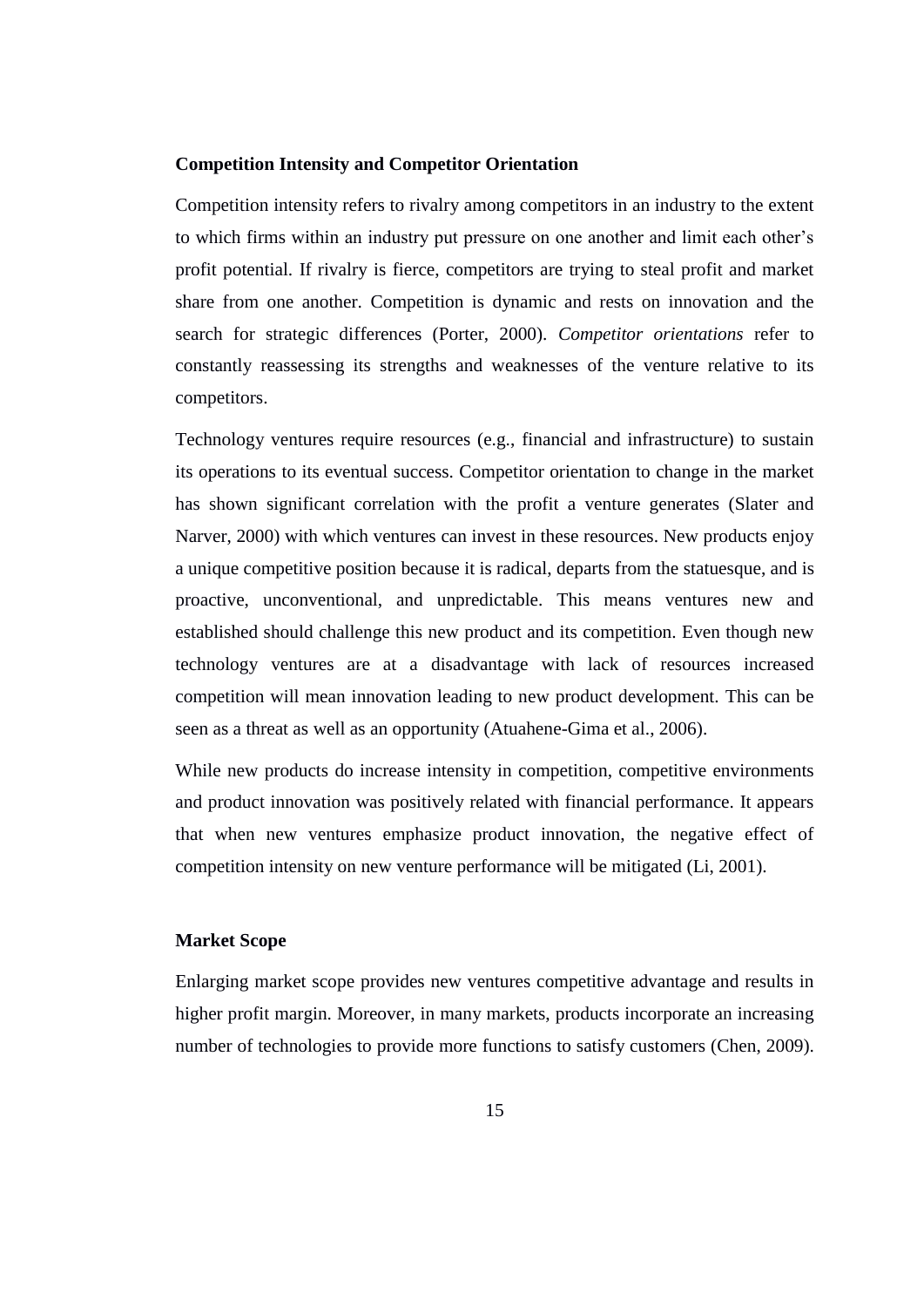Market information is essential for a new venture performance and survival. Having a formal process of gathering market information is essential for a start-up as well as established ventures. In emerging markets, the use of formal processes for collecting market information has a direct, positive and significant relationship with new venture performance (Song et al., 2010).

Market oriented firms are innovative in their marketing strategies. Marketing team should consider not only facilitating top management team social capital but also its deployment in the appropriate environmental conditions. Forging external relationships and finding the appropriate technology and market conditions conducive to market is therefore a key challenge for managers of new ventures in allocating resources (Atuahene-Gima et al., 2006). Drawing upon the expansion of the market scopes both technological and market knowledge is vital in influencing speed of expansion. Technological knowledge could lead to technological breakthrough, optimal product design, and rapid response to competitive pressure and is an enabling resource for expanding the market scope on a global scale. Market knowledge leads to awareness of client problems, a more accurate valuation of the market potential of new technologies, and access to innovative ideas from lead users or key clients (Prashantham and Young, 2011).

#### **Marketing Intensity**

Industry growth which has direct impact on the success of the venture is affected by marketing differentiation. Market differentiation has shown to directly affect a firm"s financial and market performance. It was observed that although new ventures may adopt various strategies in response to different environmental conditions, product innovation and marketing differentiation strategies are two major ways for new ventures to effectively exploit industry opportunities (Li, 2001).

New ventures are entering international markets early in their life cycle. There seem to be a strong relationship between international diversity and mode of market entry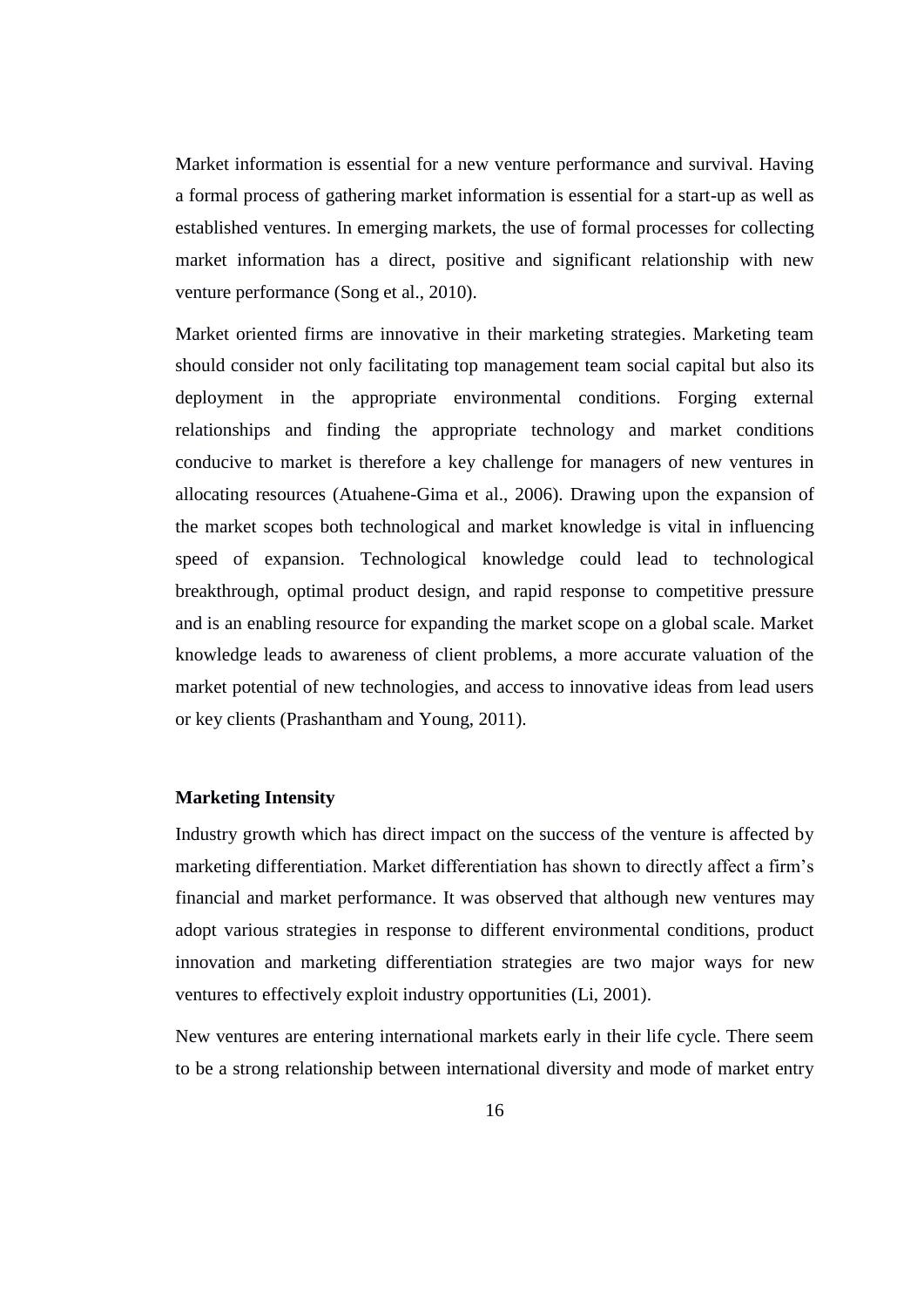and the breadth, depth, and speed of a new venture firm"s technological learning, especially when the firm undertakes formal knowledge integration. In turn, the breadth, depth, and speed of technological learning are related to new venture firm performance. International diversity and mode of international entry are also positively related to new venture performance (Zahra et al., 2000).

Marketing alliance are consistent with the strategic position view of alliance which suggests that alliances may help new ventures to defend their vulnerable market positions through acquiring more resources in a hostile environment. The results also support the view that new ventures with broad strategy are more likely to be successful (Li, 2001).

### **Customer Orientation**

Technology ventures should serve, shape and create their environments resulting in growth through innovations and products that meet both current customer needs and create new opportunities. They have a higher learning capability. Thus, the result may be interpreted to support our theoretical reasoning that learning capability enables companies to apply several orientations simultaneously. Assuming that learning capability is one of the distinguishing factors of more capable entrepreneurs; results support that these ventures of several orientations operate faster growing businesses (Hakala and Kohtamäk, 2011).

Technology venture founders should consider to which degree they want to implement customer orientation in their company. Results indicate to maximize customer orientation – or leave it out. In either case a ""stuck in the middle""-situation should be avoided, as it leads to low levels of venture performance (Mueller and Gemünden, 2009).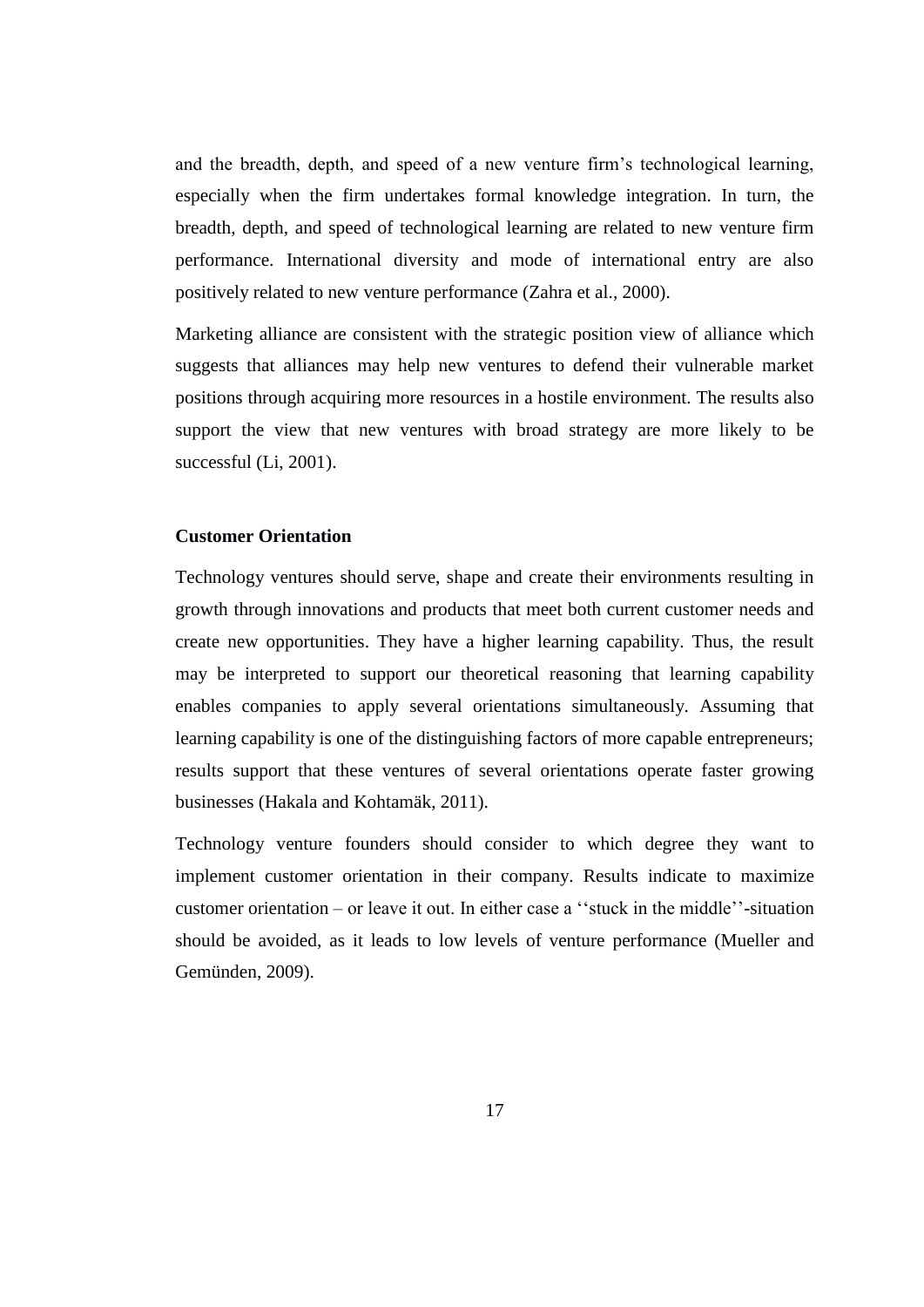#### <span id="page-29-0"></span>**2.4.4. Resources**

Resources are an integral part of any organization. Technology ventures as any other venture need resources to survive in the industry. These resources can come in many forms that directly and indirectly affect the performance of the venture. When the start-up is developing at very high speed, it needs to acquire sufficient resources (e.g., capital and talents) to build solid infrastructure to support its growth (Fu, 2014). Resources are considered a major factor in new venture survival (Song et al., 2008). Numerous studies have identified the importance of financial resources for businesses. The financial sector can represent an important obstacle for entrepreneurial activity. Inaccessibility to financial support in the form of loans is an impediment for the entrepreneur (Soriano, 2010). In order to mitigate the lack of resources, start-ups often appear to take advantage of open source solutions when possible (Giardino et al., 2014).

#### **Financial Resources**

Any successful venture requires access to capital sources and an effective strategy for its use. Beyond this, experience is required to manage intellectual property, attract experts, form successful alliances and, most critically, control the capital strategy and valuation at all stages of the ventures development. Capital can be obtained by:

- Staying "self-funded", rather than accepting other sources of capital.
- Accepting debt to preserve equity. It helps to know when revenues or corporate cash will be available to offset the debt.
- Accepting only non-equity strategic capital. This refers to intellectual property (IP), human expertise or co-marketing in the early stages. Often times this non-equity capital has cash value for the IP, the expertise, or the marketing access.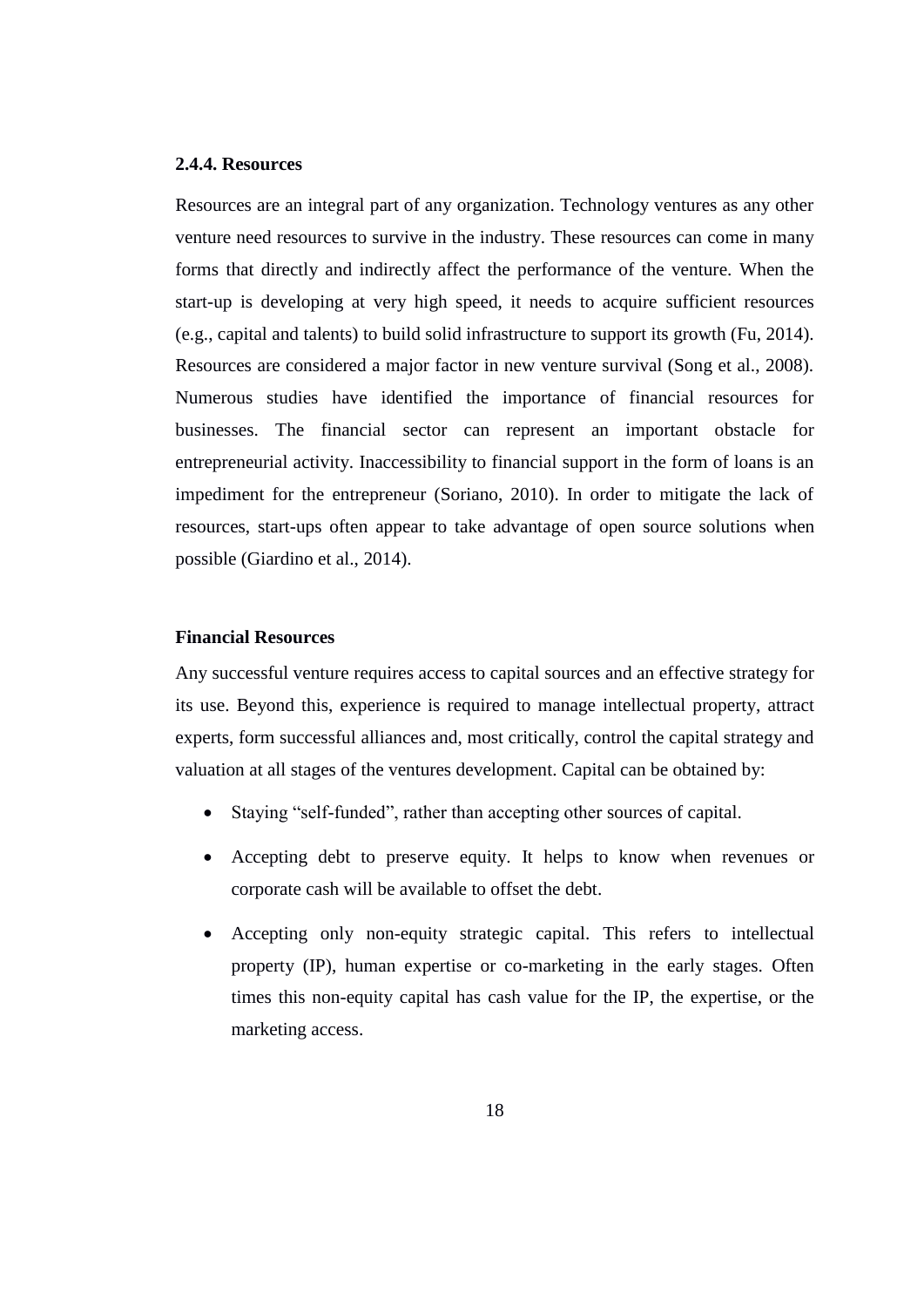Accepting outside equity. This occurs only at later stages (when the investment "costs less" in equity) and when the outside investors bring more than funding (e.g., access to expertise or new markets, and/or synergies with other companies in their portfolios).

Launching a product or service into the marketplace and creating initial revenue raise the ventures valuation. The growth of the venture continues to increase its valuation, attracting more strategic partners and investors to support its expansion (Tamer, 2005). Furthermore, financial support for these ventures can come in the form of bank loans, private loans, family loans (i.e., borrowing from the family), investment of own capital (Soriano, 2010), venture capitalists (Bertoni et al., 2011) and Angel investors/funds (Jayasena and Nanayakkara, 2012).

The model shown in Table 2.1 by (Fu, 2014) was incorporated to match the financial requirement of a new technology venture to survive and ultimately become successful. When taking this model into the context of start-up existence, survival and what it takes to succeed in these stages are important.

| <b>Stage</b>   | <b>Characteristics</b>                                                                                                                                      | <b>Challenges</b>                                                                             |
|----------------|-------------------------------------------------------------------------------------------------------------------------------------------------------------|-----------------------------------------------------------------------------------------------|
| Existence      | - Focus on obtaining customers.<br>- Deliver the product/service contracted for.                                                                            | Have enough money to cover cash<br>demands of start-up phase.                                 |
| Survival       | Satisfy a number of customers sufficiently<br>with its product/service to keep them.                                                                        | Generate enough cash to break-even.<br>Generate enough cash to finance growth.                |
| <b>Success</b> | Attain true economic health, sufficient size<br>and product market penetration to ensure<br>economic success, and earn average or above<br>average profits. | - Decision to use company platform to<br>growth.<br>- Avoid cash drains in prosperous period. |

Table 2.1 - Stages of growth and financial requirement.

Financing the venture has become one of the critical factors of the success. New technology ventures only tend to opt for external funding when personal funding is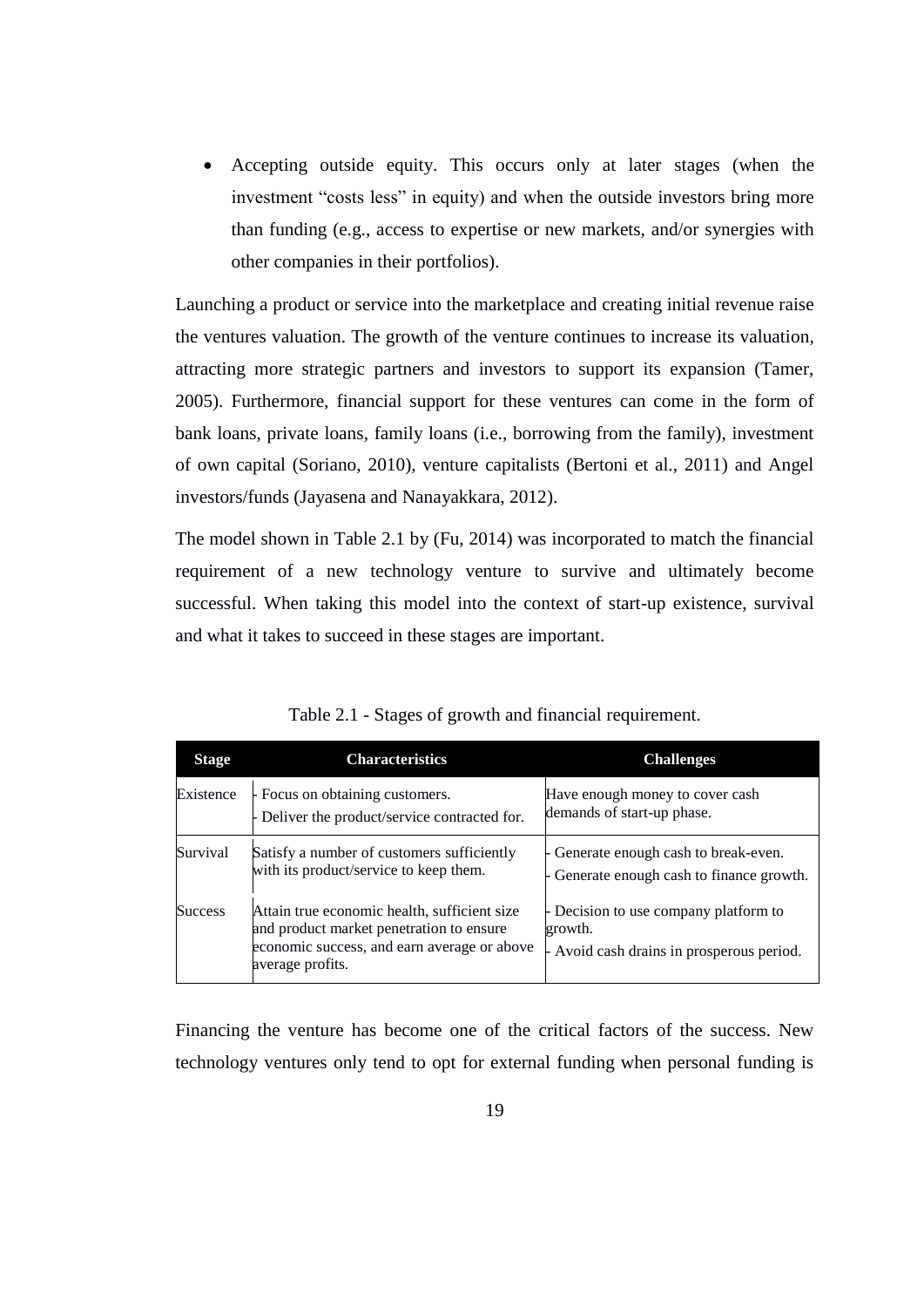exhausted. Majority of the technology-based ventures will consider external funding such as bank loans as the last resort (Colombo and Grilli, 2007Revest; Revest and Sapio, 2012). While personal financing and external loans to finance start-ups are acceptable for venture growth, Venture Capitals (VCs) investment shows a high effect on growth for new technology ventures with growth in sales and employment contributing to the growth of the venture. Therefore, VC funding has become a major factor of success in unfavorable economic environments where quick growth is required to succeed in the industry (Bertoni et al., 2011).

The presence of angels among early-stage financiers of new technology-based firms should improve the chances of eventual venture capital financing. Firms with private investment would have easier access to venture capital as investments can be obtained through other private investors (Madill et al., 2005). According to Madill et al. (2005) 57% of the firms that had received private investor financing had also received financing from institutional venture capitalists, while only 10% of firms that had not received angel financing obtained venture capital. Angel investor financing was a significant explanatory variable (among others) of differences between venture capital recipients and firms that had not received venture capital. It would appear that angels help firms to become more ready for future stages of investment by, among other contributions, being closely involved with the firms in which they invest. They usually provide advice and networking opportunities. They also serve on Boards of Directors and Advisor"s, and provide hands-on assistance and business intelligence. Angels also fulfill an important accreditation role. Overall, involvement of angels can substantially increase the attractiveness of firms to institutional venture capitalists (Madill et al., 2005).

#### **IT Workforce**

Having a talented IT workforce is essential to any organization and having skilled employees in a technological venture is paramount to its success (Jennex et al.,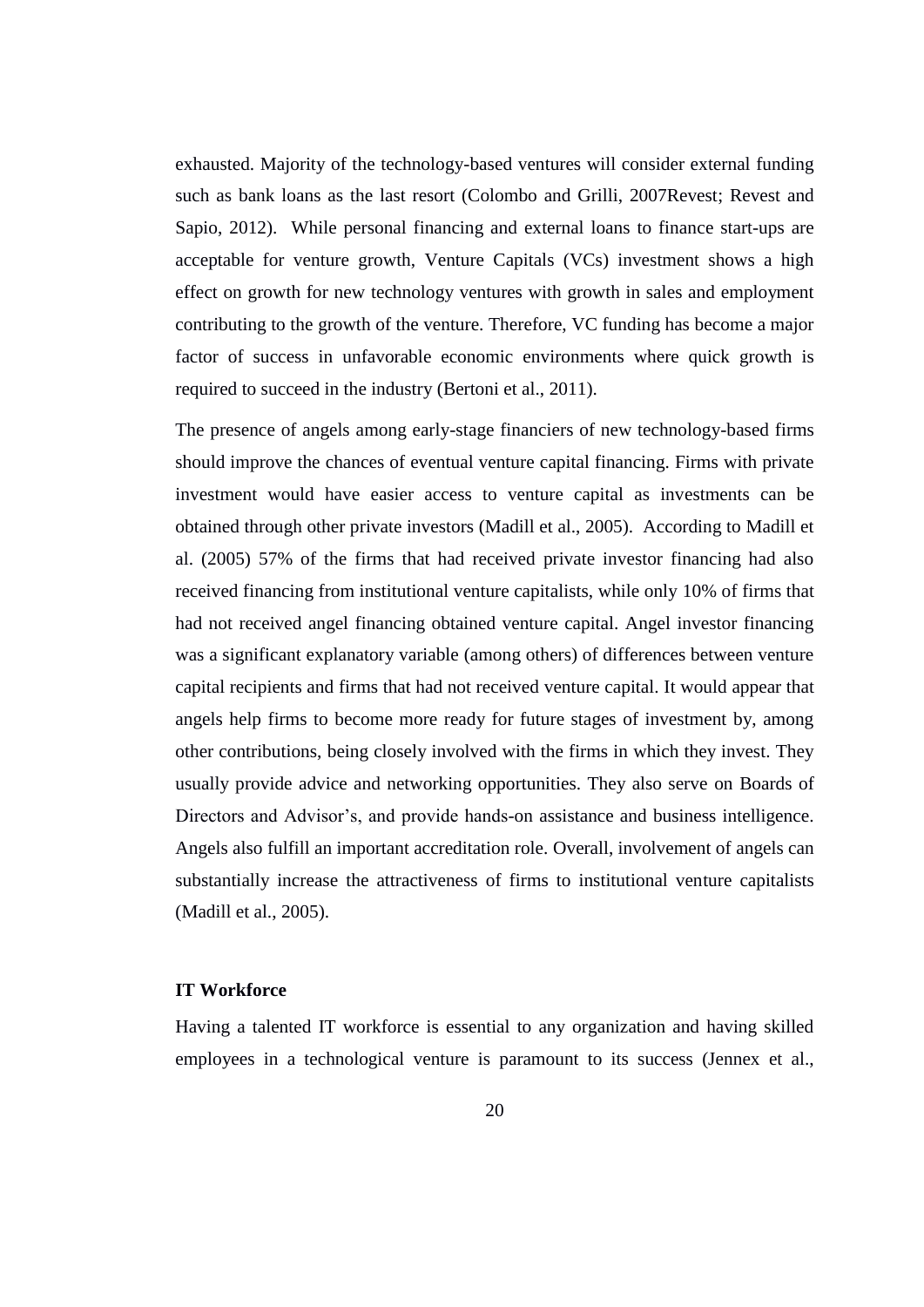2004). It is important to be able to call upon highly educated workforce and a tradition of higher education, especially engineering education. The status of engineering is boosted by the presence of major global players in other high-tech industries, in particular, companies providing services to recognized markets (Barr and Tessler, 1999). Strict labor laws and unavailability of skilled technological workforce have made the workforce critical factor for the success of a new technology venture. Software companies find it difficult to recruit the employees with necessary skill set due to the scarcity of the IT workforce (Jayasena and Nanayakkara, 2012). Discussion on IT workforce can evolve into many forms and characteristics. The strength of a nation"s workforce stems from a multi-generational tradition of science and engineering that has strong roots in universities, polytechnics and vocational schools. Qualities of the workforce, English language and managerial skills have proven essential to strengthen the industry and start-ups to survive (Carmel, 2003).

Technology domain in Sri Lanka is not limited to Research & Development centers for software development. Business Process Outsourcing (BPO) has emerged in the last decade following the footsteps of India. Asia is booming with knowledge workers and harvesting this is done through the outsourcing the technological ventures down to these countries. The elite of the offshore labor pool, the talent that is now being directed at higher-end software activities was always there. But, not long ago, this talent would migrate to the industrialized nations or find other jobs. But now, with the emergence of outsourcing talent is essential. Having such talent is paramount to the successful of these ventures (Carmel and Tjia, 2005).

### **R&D Alliances**

R&D alliances can be seen as a threat to many organizations which are in the same industry. Sharing technologically important knowledge with its competition seems quite unheard of. Studies done on this area with respect for new venture growth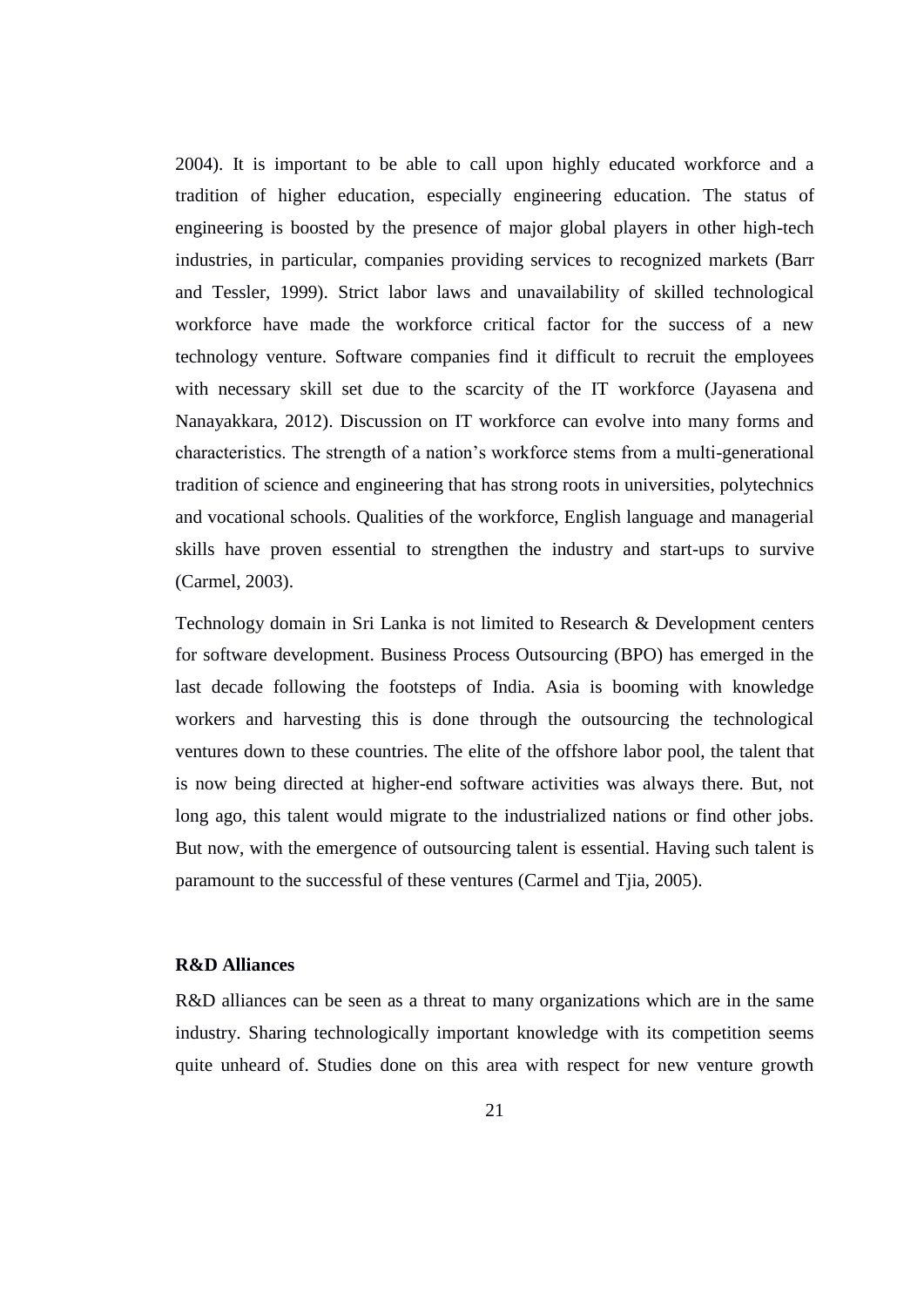shows very different approaches. In inter-industry relationships, firms were found to be more ready to share ideas and exchange information as they did not view each other as rivals, making homophile less of an issue at the organizational layer. Learning is a path-dependent process, where the acquisition of further knowledge is dependent on existing knowledge of the same kind, with knowledge growing by increasing specialization. There are benefits for technology start-up firms from "learning-by-interacting". These benefits include exposure to new markets, endorsements from industry leaders and access to complementary resources to develop innovative solutions that could not have been developed alone. Young technology ventures, value-creation through rapid new product development is critical to gain access to early cash-flows and increase the odds of survival. Owing to the increasing costs of new product development, asymmetric alliances of this type are likely to be particularly beneficial to young, resource-constrained firms, since alliances with industry leaders enable firms to gain faster access to resources and build credibility. Alliance inception, joint-learning and specialization leading to discovery of new knowledge can and will be essential for new technology ventures (Perez et al., 2013). Figure 2.1 illustrates this clearly.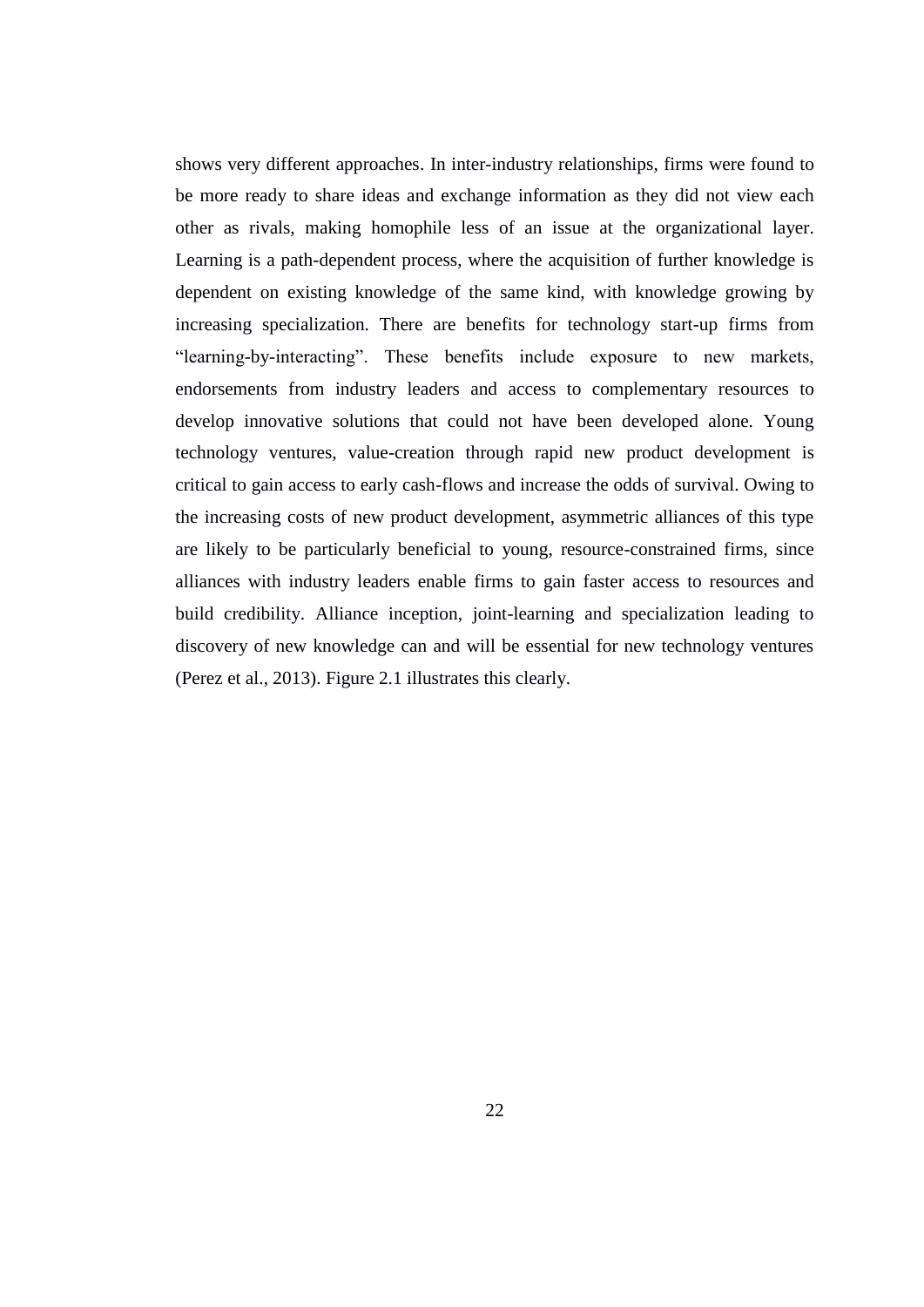

(Source: Perez et al., 2013). Figure 2.1 - Alliance formation, learning and specialization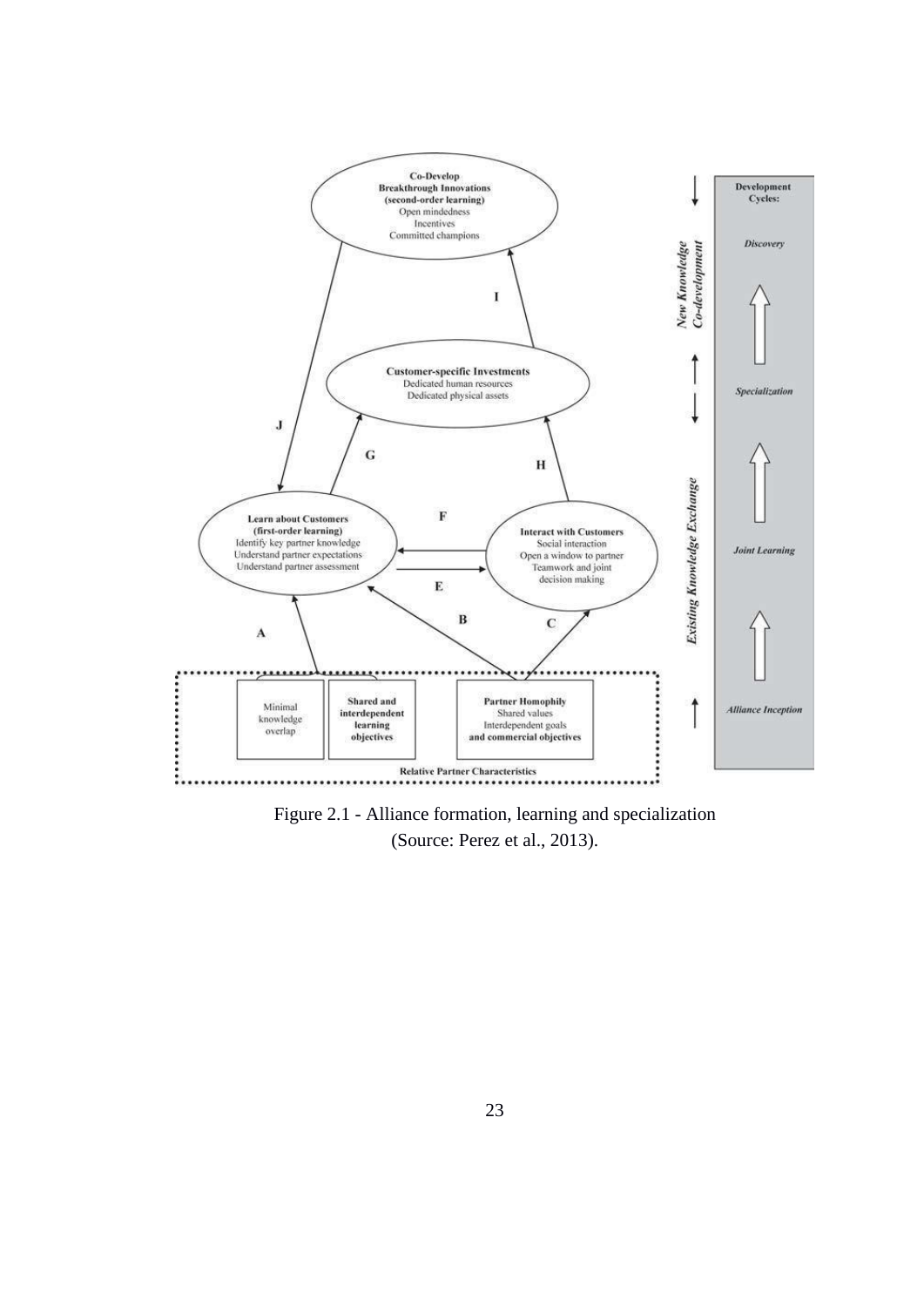Strategic alliances can leverage the success of a new venture. External alliances provide ready-made market reach and access and rapidly create early revenue. These are win-win alliances, including capital partners, channel partners, licensing partners, co-marketing and co-development partners. It is important to understand who will benefit from an alliance, as well as have the ability to support it. Gather the support while the venture is in its early formation stage. Offer concrete advantages and make direct requests for support (Tamer, 2005).

#### **Mentors**

Mentors take up a massive part of the start-up experience by providing advice and guidance for the entrepreneur. Knowledge management, while being an essential part of the start-up can be achieved through having mentors. They usually provide advice and networking opportunities. They sometimes serve on Boards of Directors and Advisor"s, and provide hands-on assistance and business intelligence. Mentors also fulfill an important accreditation role. Overall, involvement of mentors in an advisory role can substantially increase the attractiveness of firms to institutional venture capitalists or potential partners (Madill et al., 2005).

Various types of knowledge are needed in different phases of the new venture life cycle is important for practitioners seeking growth. In the early days of the new ICT venture, it would seem important for a firm to develop its knowledge-management strategy so as to be able to replicate its assets and enjoy economies of scale, which in turn would foster growth (Saarenketo et al., 2009).

#### **University Partnerships and Incubators**

University partnerships with new technological ventures can be fruitful. Employment for its graduates as well as providing industrial experience are beneficial for both the parties while steady source of IT resources such as technology, workforce and even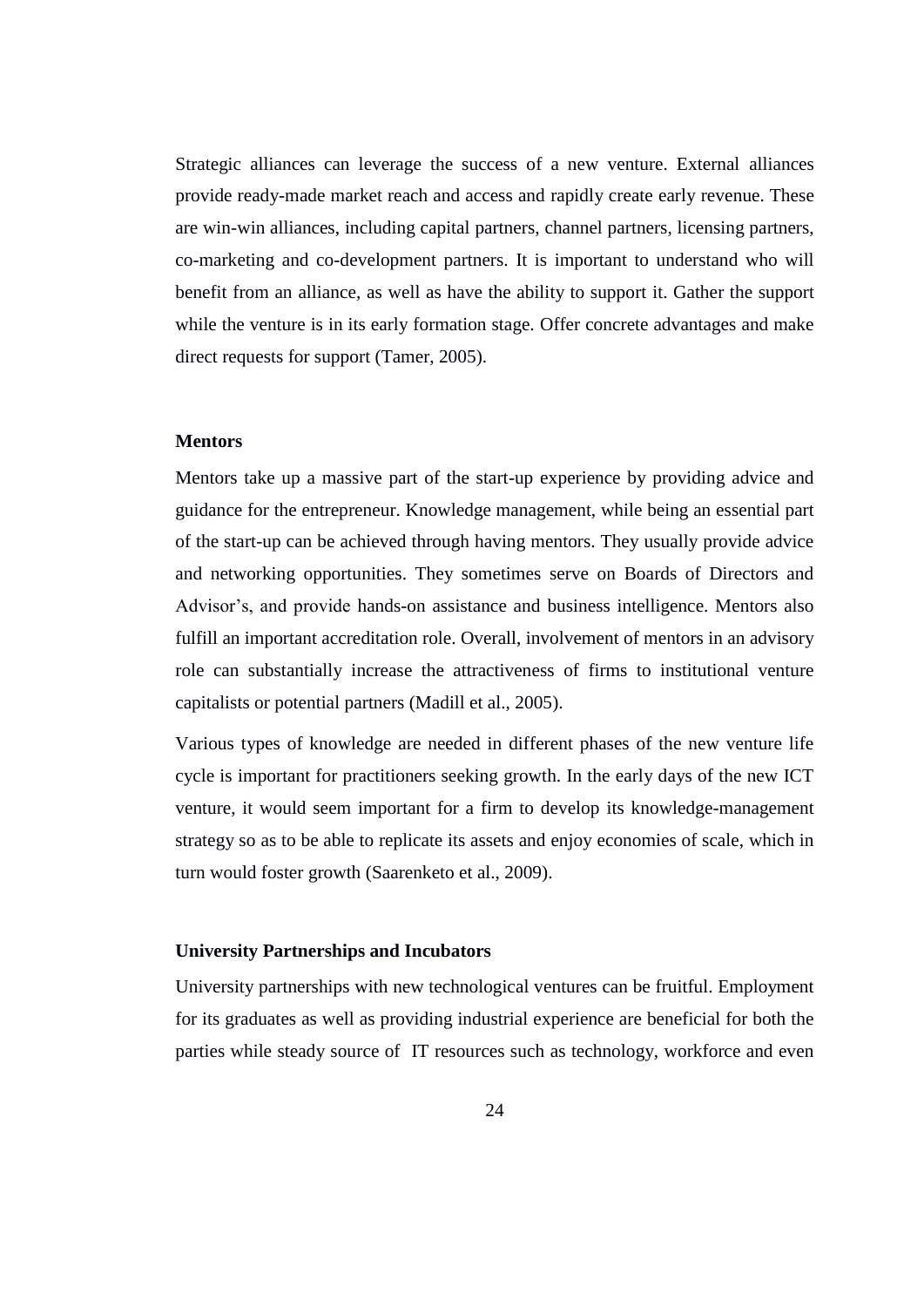advice are essential. Partnerships with local universities were considered as a factor for venture survival (Song et al., 2008). With industry-university partnership programs quality of the proposals and the excellence of the work quickly established the value of the concept (Atkinson and Pelfrey, 2010). There has been a rapid increase in technology commercialization at universities. Universities are now in the business of managing intellectual property portfolios and are often aggressively attempting to commercialize discoveries from their laboratories (Phan and Siegel, 2006).

Technology Incubators differed from the existing industrial parks and estates, as the focus shifted away from real-estate development and subsidized rents to value-added business services (O"Neal, 2005). There is a very efficient means of technology transfer and research commercialization through young start-up companies, using University Business Incubators (UBI). Study of UBIs has brought useful insights on the factors that influence the successful technology transfer of universities to young and small firms. Young firms that have a choice should look for the incubator with the strongest set of such academic relationships. Young firms thinking about joining a UBI should also consider the number and kind of professional services which an UBI offers. Both directly and via its network, the UBI also provides its firms with critical resources, such as seed financing and human capital. The growth of firms in a UBI will also be positively influenced by the level of entrance criteria of the UBI. There is a valuable impact from the related university to the start-ups via the UBI. Representatives of the university can serve as a member of the advisory board of the UBI (Lendner, 2007).

### **Patent Protection**

Intellectual Property (IP) rights in the software industry are controversial. Patents can affect technical change, industry dynamics, and ultimately welfare, is through their role in stimulating or stifling entry by new ventures. Patents can block entry, or raise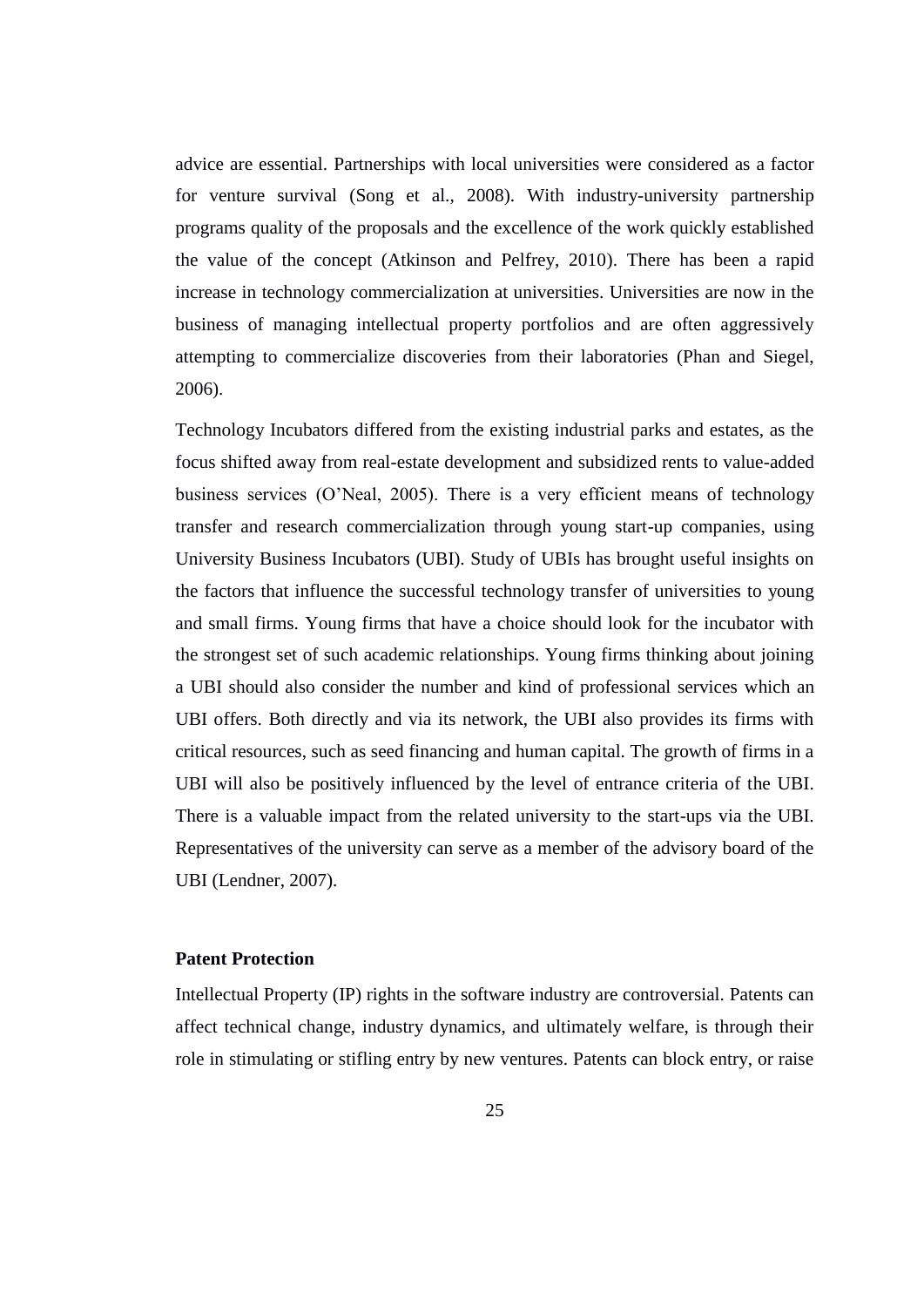entrants' costs in variety of ways, while at the same time they may stimulate entry by improving the bargaining position of entrant"s vis-à-vis incumbents, and supporting a "market for technology," which enables new ventures to license their way into the market, or realize value through other forms of trade in their intangible assets. Patents significantly affect the likelihood of obtaining funding for early-stage firms. Firms in "thicketed" markets with a large number of patents are less likely to receive funding from outside investors at both early and late stages in the entrepreneurial process compared to those in markets with fewer patents. Firms that have higher numbers of their own patents are more likely to receive funding from outside investors, and more likely to subsequently "exit" from the entrepreneurial phase through IPO or acquisition (Cockburn and MacGarvie, 2009).

Most technology ventures develop content that can be categorized as IP. The ventures IP generates income, sustains and grow the venture to its eventual success. So factoring IP protection to have a strong correlation to the success of a venture is conclusive (Jennex et al., 2004).

### **Infrastructure**

Infrastructure can be categorized into many aspects with respect to a new technology venture. While there are many classifications, Jennex et al. (2004) identified the following aspects:

- $\bullet$  Business Infrastructure The factors that helps keep the business running, from advertising, communication to operations and legal infrastructure.
- Technical Infrastructure Underlying networks, hardware and technical skill of the employees which ensures the applications/services are running.

Furthermore, technological infrastructure refers to the sophistication and reliability of communication technology. Software firms require abundant, reliable, and cheap telephone and broadband data communication connections (Carmel, 2003). Greater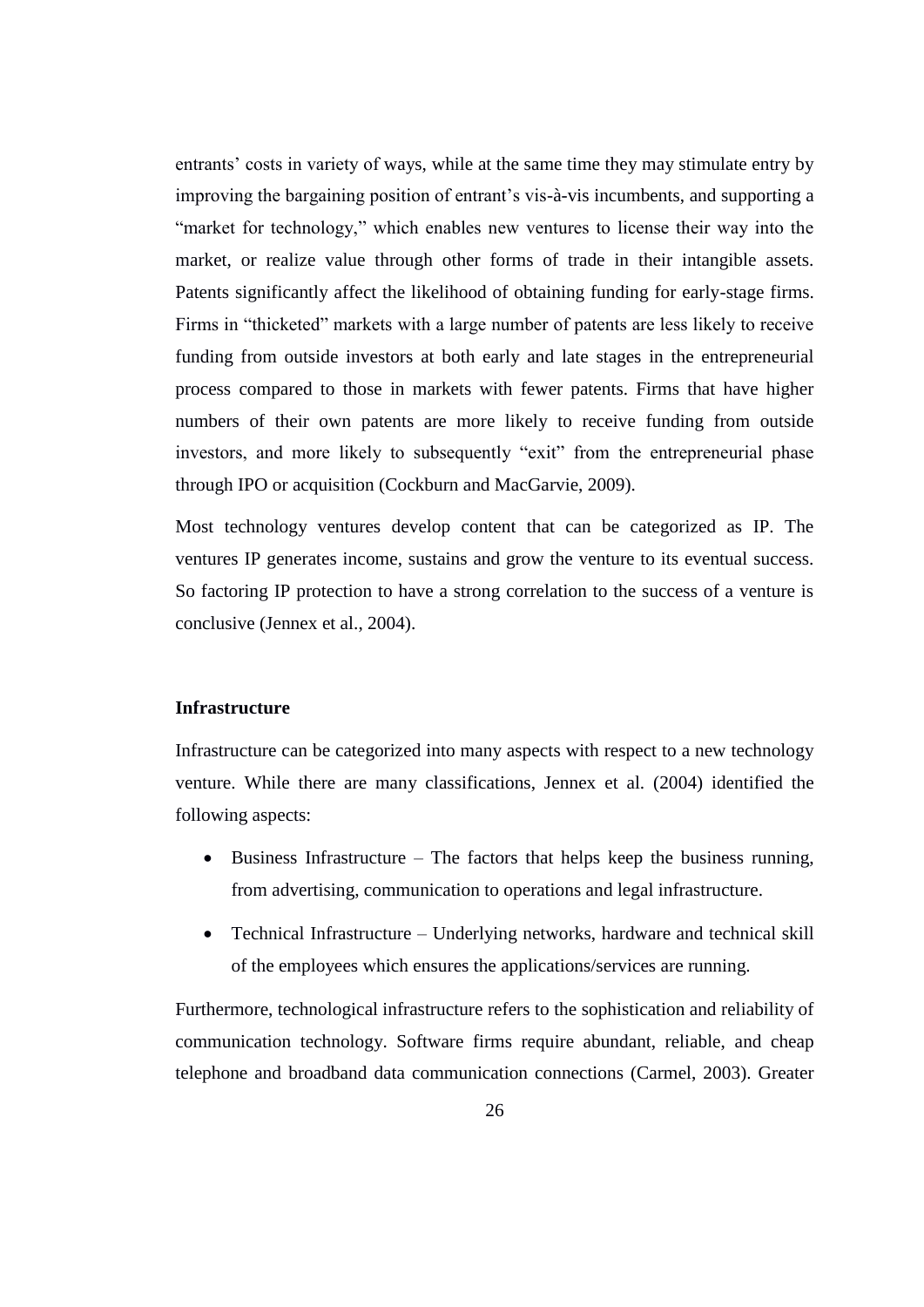awareness and knowledge in infrastructure has affected the growth of Government and private entities. Replicating this within a new technology venture can have a significant impact on its survival and eventual success (Chorev and Anderson, 2006).

In cases where this infrastructure is absent on a national basis, "cluster-centered infrastructure" (technology parks or high tech office centers) are the preferred alternatives for software firms. Clustering also addresses other infrastructure needs such as ventures operating in buildings and technology parks with alternative power generation to compensate for unreliable public sources (Carmel, 2003). Another method for obtaining technical infrastructure is through cloud services. Cloud services have emerged as one of the main infrastructure providers for start-ups around the world. Cloud computing can provide a large reduction of infrastructure, creating a huge advantage for many start-ups. Infrastructure as a Service or IaaS focuses on providing compute cycles, storage, databases, content distribution, and other IT resources on demand. IaaS forms the basis for most cloud computing solutions and often provides nearly unlimited resources and elasticity. Using the cloud services these ventures can compete with the best in their industry as the services are flexible and configurable to the ventures requirement (Tucker, 2009).

### **2.4.5. Government Policies**

Many nations succeeded because their government took active steps to encourage the high-tech sector in general or the software industry in particular. Such policies have been given many labels such as industrial policy, science and technology policy, and innovation policy (Salmenkaita and Salo, 2002). Country"s economy is directly related to the stability of the government and its policies. A healthy economy boosts the performance of start-ups because of the purchasing power of the consumers. Government expenditure on infrastructure development, R&D, and entrepreneur helping programs can be expected only when the economy is boosting. Peaceful environment in a country attracts foreign investors. Local entrepreneurs can tie up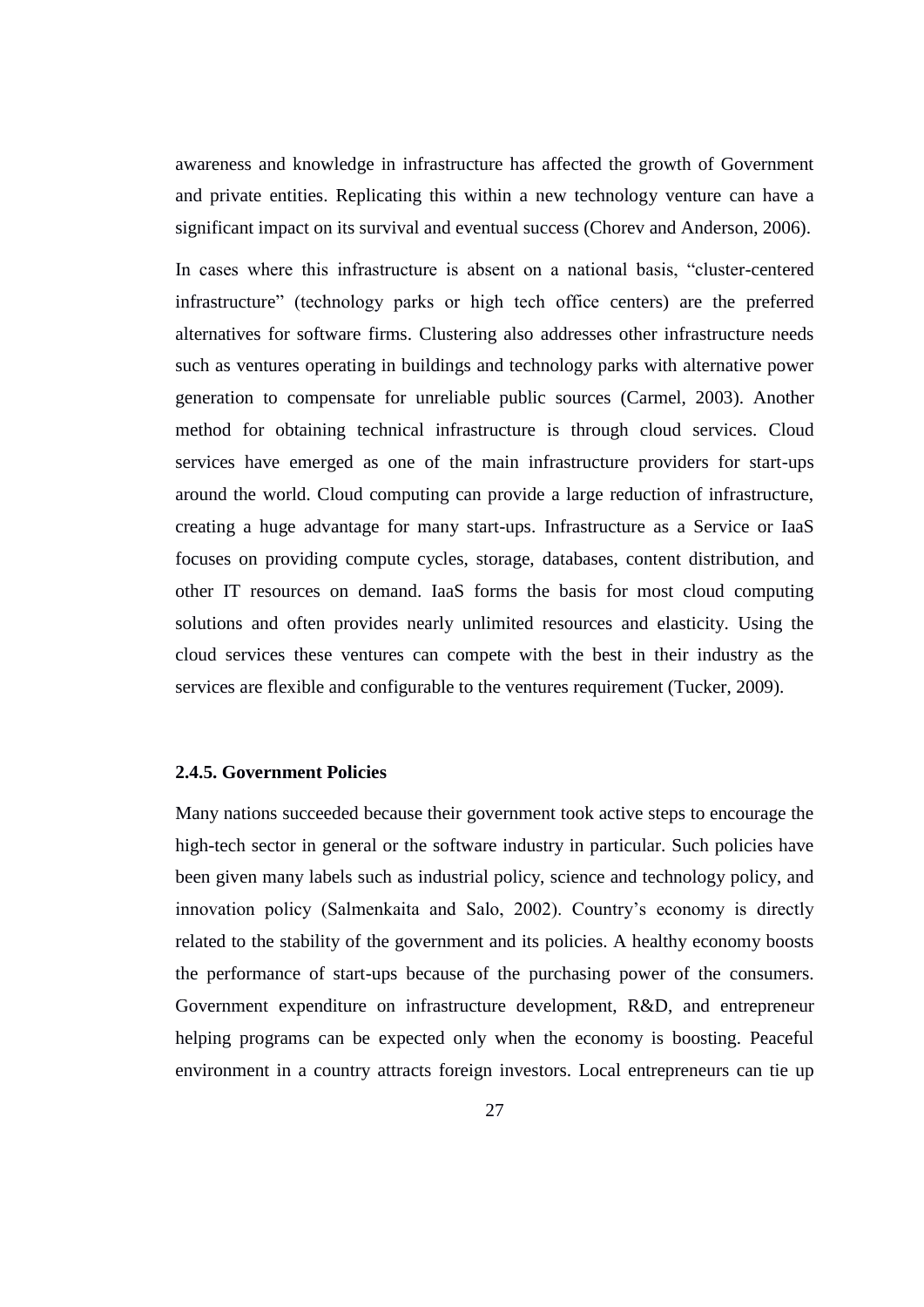with them to start new businesses. Reputation of the country plays a big role when a firm competes in overseas markets (Jayasena and Nanayakkara, 2012). Governments can leverage its influence over the private sector through its pressure to subscribe to be ideals of becoming a high-technology society. The government itself could nominate several technology-based ventures as "promising" ones and provide them with R&D funding. Such endorsement also bolsters their legitimacy. Several commercial banks also have taken initiatives to annually nominate promising small enterprises. The new venture obtains access to loans at below market rates. Such endorsement likewise bolsters a start-up"s legitimacy (Lee et al., 2001). In a global marketplace regulatory environments can make or break new technology ventures. While these regulations are country specific, having flexible regulations can be advantages (Jennex et al., 2004).

The government can influence/facilitate the development of infrastructure and development of human capital which will help build successful technology ventures. It is also observed that government intervention to help build its technology sector had a positive effect on certain cases (Carmel, 2003). A "National Vision" is considered important to guide the way for technology ventures to thrive (Jayasena and Nanayakkara, 2012).

Governments if they choose to can also act as Venture Capitalists (VC). VC activity increases the total amount of VC funding available. This evidence emerges from analysis at both the enterprise level and the market level. At the enterprise level, we can find that enterprises receive mixed funding. Funding from both the Government VCs and private VCs tend to receive more funding in total than enterprises financed purely by private VCs do. Furthermore, enterprises with mixed funding tend to have more VC investors and, strikingly, obtain more private VC funding than other enterprises. With sufficient funding for its R&D and operational efforts new technology ventures have a better chance of survival (Brander et al., 2014). However, a factor that should be considered in any analysis of new start-up is the role played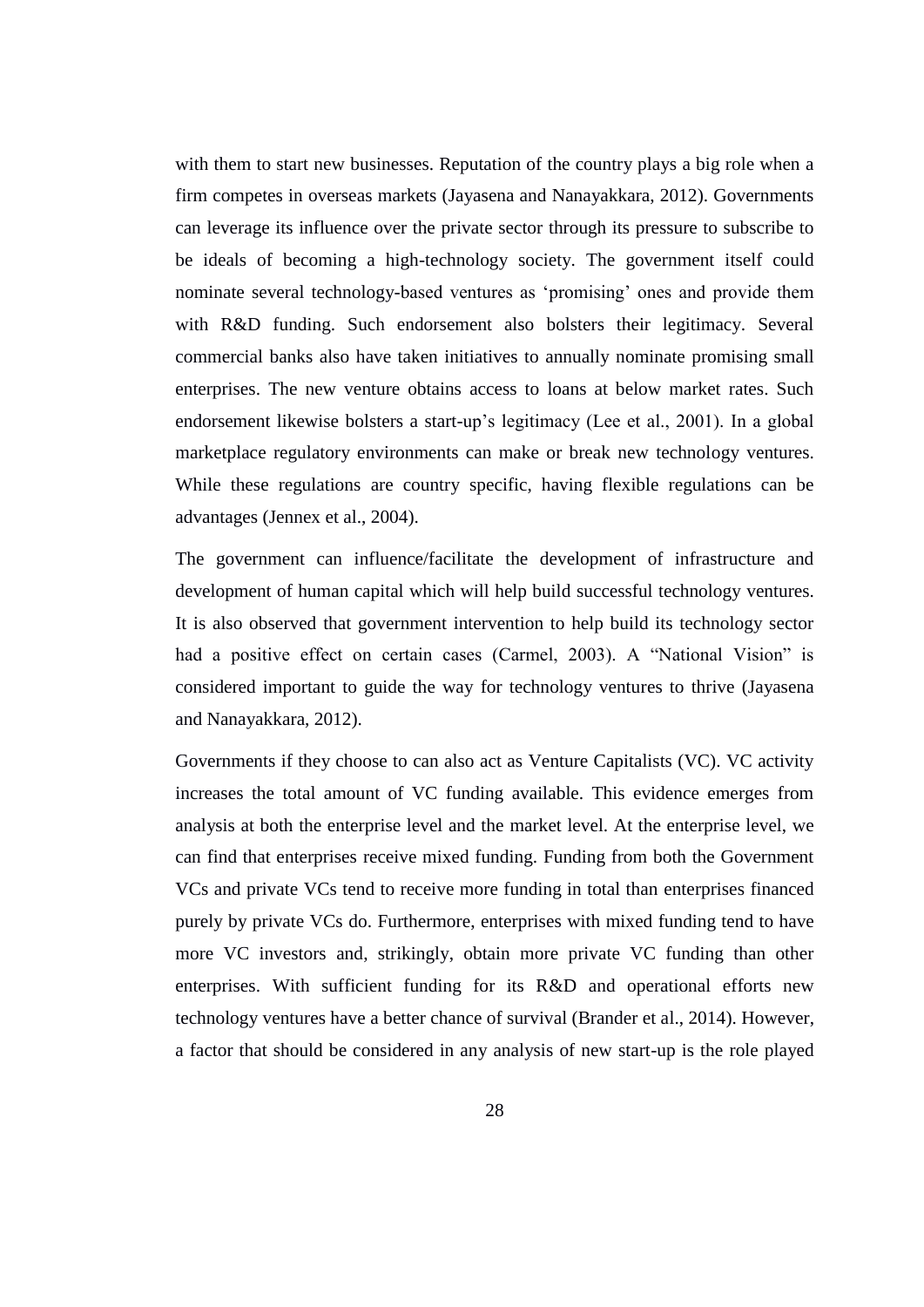by the state in enabling the creation of firms by providing funding at preferential interest rates, via tax incentives or with subsidies (Soriano, 2010).

### **2.5. Summary**

This chapter reviewed current literature available in the domain of entrepreneurship and its successes vs. failures. The literature has shown the path to take and the variables to be measured in this study.

The definition and understanding of what is a software start-up and what is meant by the success for a start-up were discussed. This is important as the target population was derived from the successes in the industry. Important variables such as industry experience, marketing experience, prior start-up experience, communication between founders, innovativeness, R&D investment, competition and competitor intensity, market scope, marketing intensity, customer orientation, financial resources, IT workforce, alliances, mentors, university partnerships and incubators, patent protection, infrastructure and Government policies were uncovered by going through the current literature available. These variables were categorized under five categories to better understand the breakdown of these factors. Founding team, innovation and R&D, industry and market, resources and Government policies were selected as the categories. In the next chapter the study will try to differentiate the variables to design the research methodology of this study.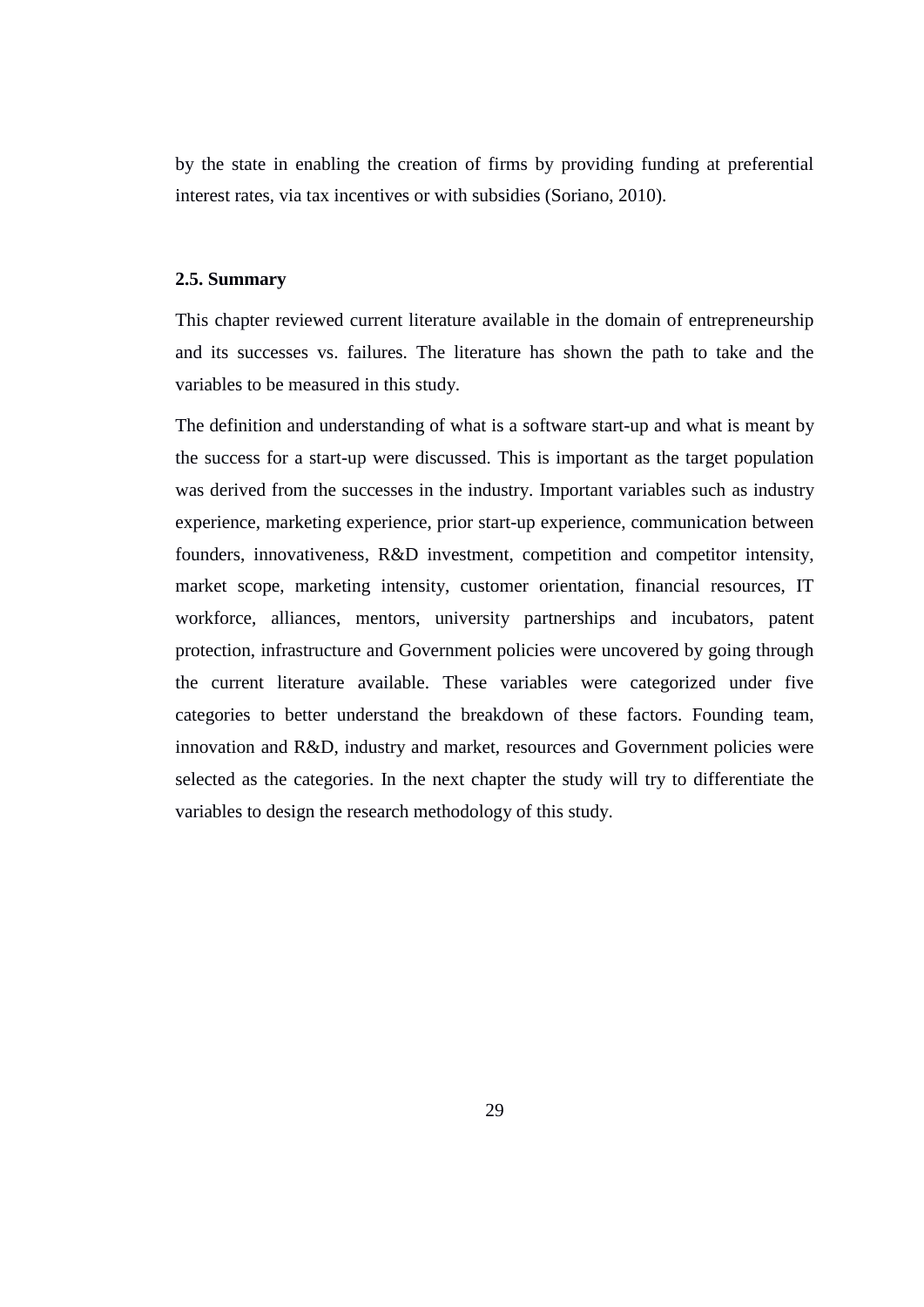# **3. METHODOLOGY**

The aim of this research is to find the most critical success factors that affect the success or failure of a tech start-up (i.e., software development start-up). Sri Lankan IT industry has a lot of success stories with regards to start-ups. These entrepreneurial leaders who have attempted and succeeded in building a start-up to its eventual success was selected as the target population for this study. The study is being based on a set of case studies of several entrepreneurs who have built their start-ups in Sri Lanka and were successful. The methodology adopted also incorporated the factors each of them has experienced. Section 3.1 presents the conceptual framework that is used to critically evaluate and uncover the critical success factors for being successful. Section 3.2 presents the process of deriving hypothesis from the identified factors. Section 3.3 discusses the collection of data while Section 3.4 discusses the data analysis method of those data.

### **3.1. Conceptual Framework**

The conceptual framework refers to the usability and validity of the variables that were uncovered to be relevant to the study. By identifying the relationship among these variables which are industry experience, marketing experience, prior start-up experience, communication between founders, innovativeness, R&D investment, competition and competitor intensity, market scope, marketing intensity, customer orientation, financial resources, IT workforce, alliances, mentors, university partnerships and incubators, patent protection, infrastructure, and Government policies the study strives to establish a model for future startups to follow. The proposed conceptual framework is illustrated in Figure 3.1. It is designed based on the factors identified from the literature review. The framework consists of factors that affect the success of a new technology venture.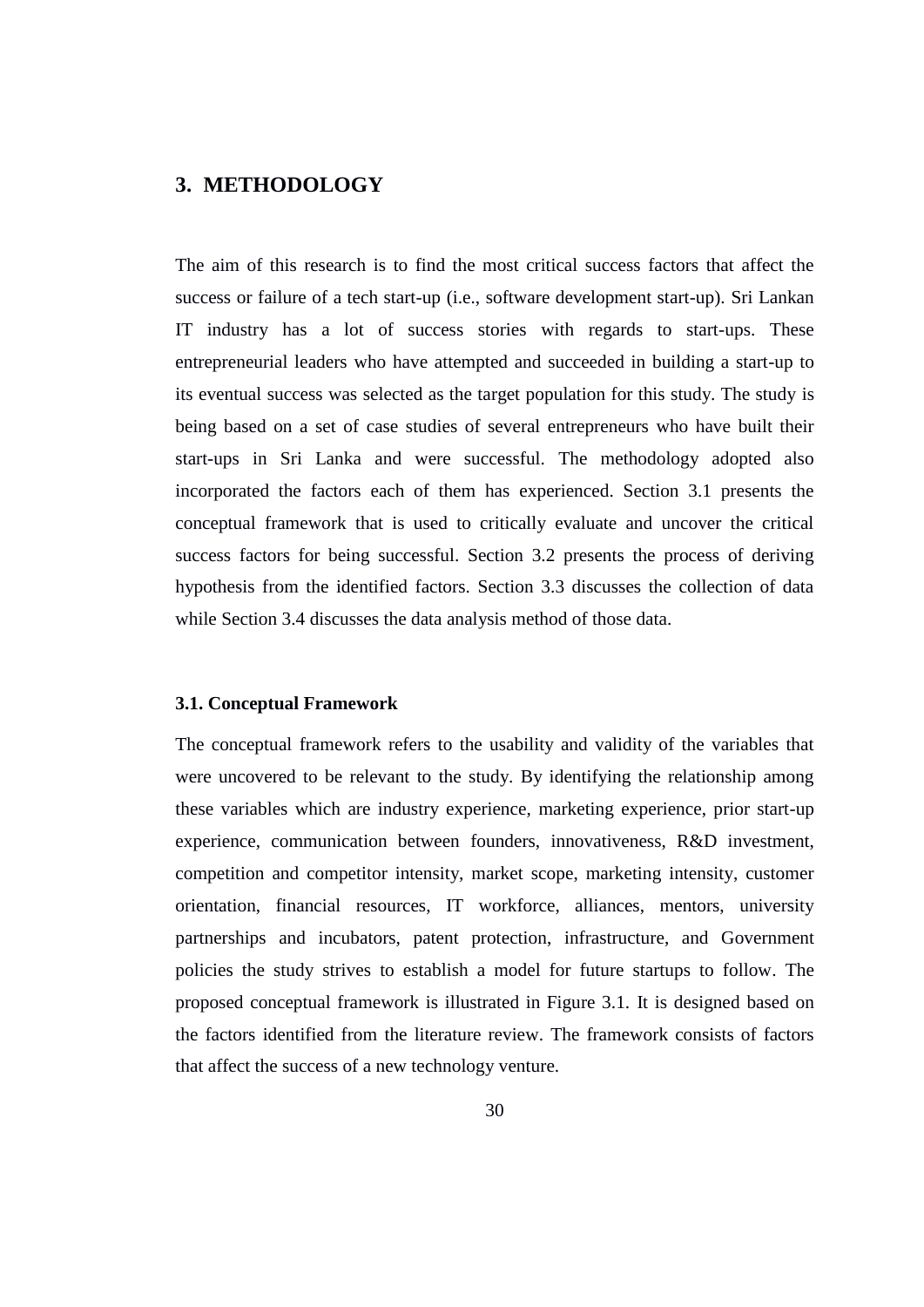The 18 factors which were identified from the related work were categorized into five major categories as illustrated in Figure 3.2. The main purpose of this is to clearly identify certain categories uncovered through the study and by no means a cumulative of the factors.

Industry experience, marketing experience, prior start-up experience, and communication between founders were categorized as *founder traits*, which will mainly consist of factors related to the founders of the start-up. Innovativeness and R&D investment were categorized as *innovation and R&D*, which is a key aspect of any technology venture. Competition and competitor intensity, market scope, marketing intensity, and customer orientation were categorized as *industry and market* category, which deals with the industry and market at the early stages of the start-up. Financial resources, IT workforce, alliances, mentors, university partnerships and incubators, patent protection, and infrastructure were categorized as *essential resources* for start-ups and finally *Government policies* represent the Government and its involvement in the start-up.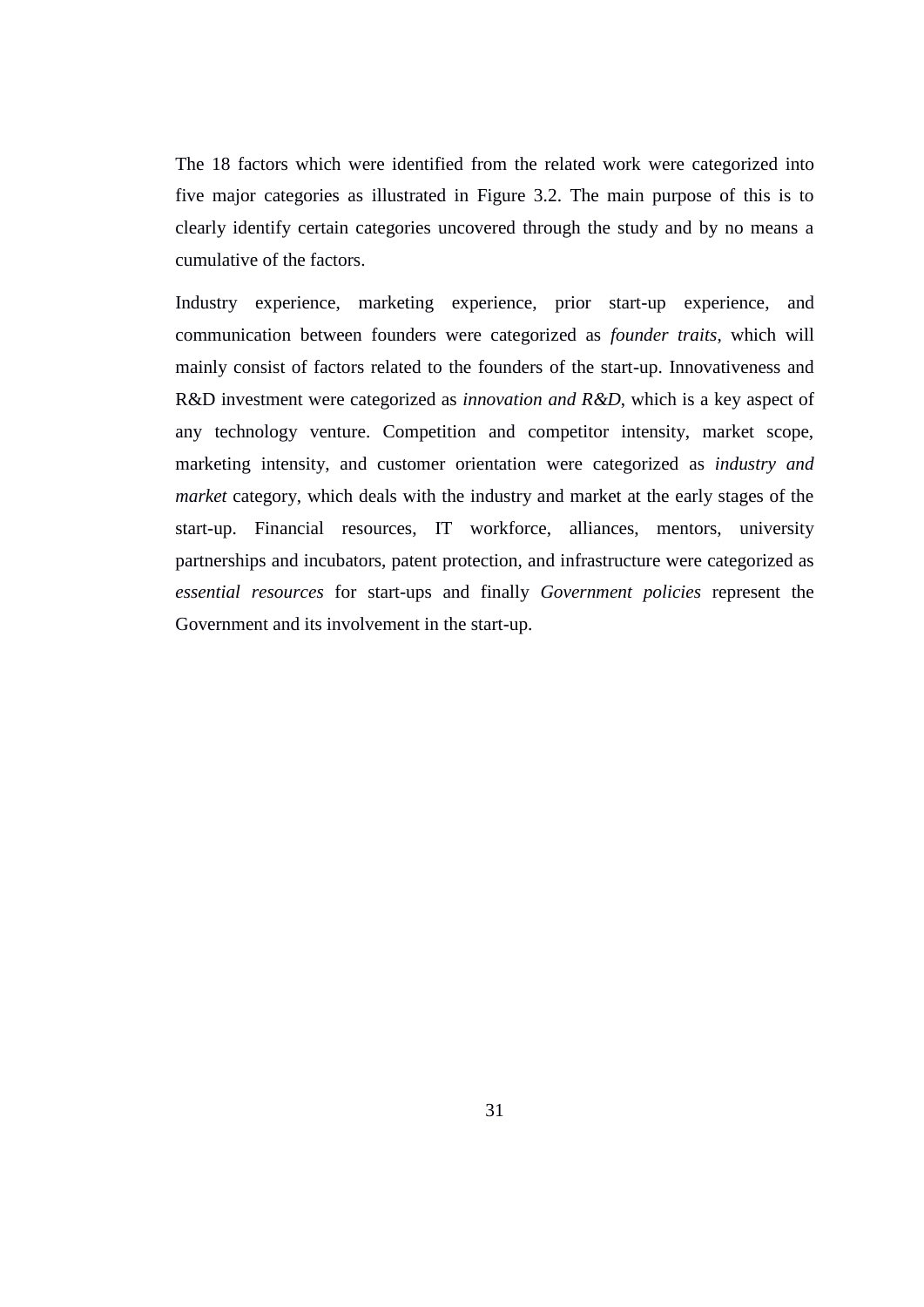

Figure 3.1 - Conceptual framework.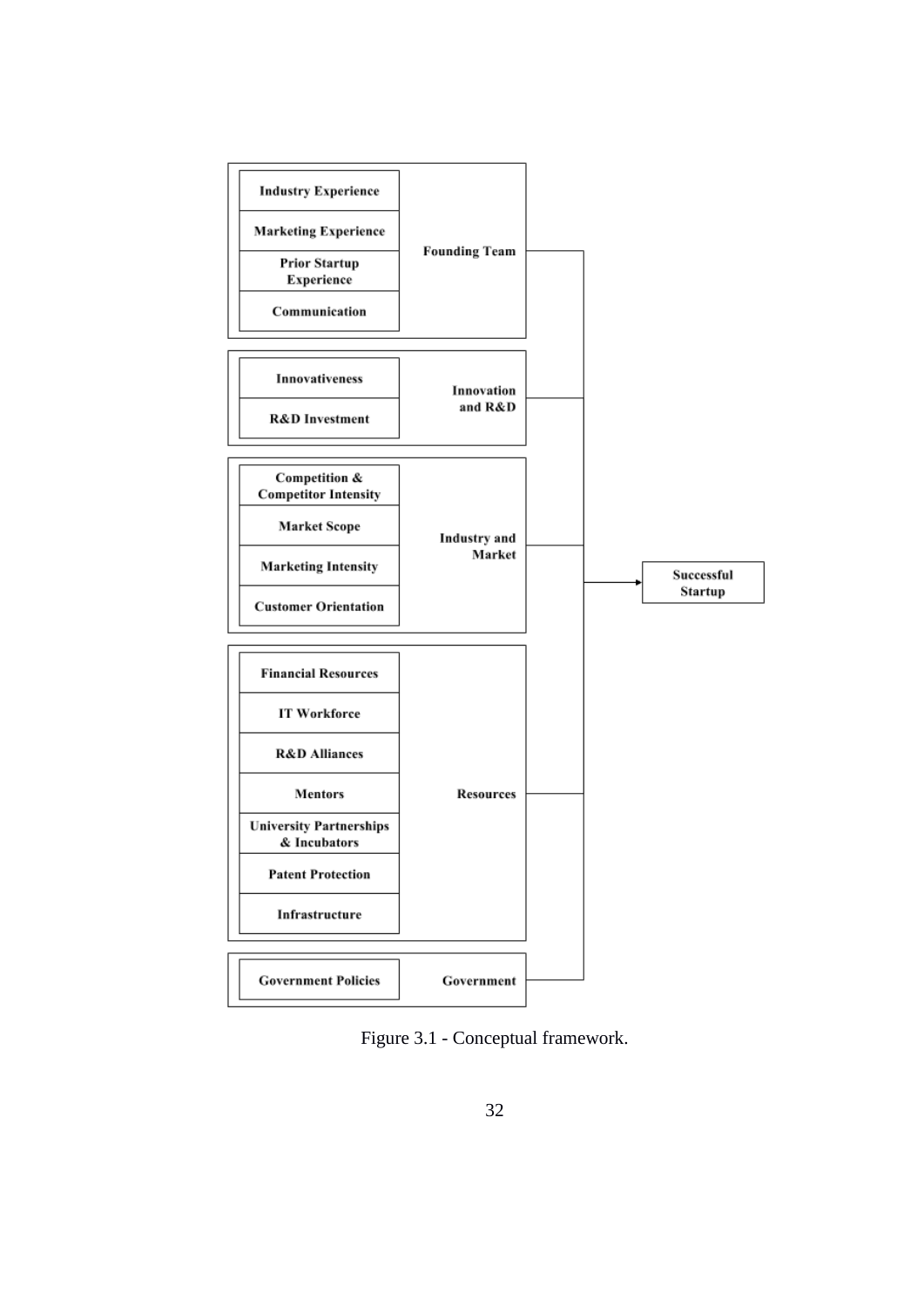### **Independent Variables**

### **Dependent Variable**



Figure 3.2 - Dependent and independent variables.

## **3.1.1. Definition of Variables**

### **Dependent Variable**

The dependent variable in this study focuses on the variable which responds to the changes in independent variables. *Success of the Start-up* is the dependent variable as the ultimate goal is to become successful and this will not change throughout the study.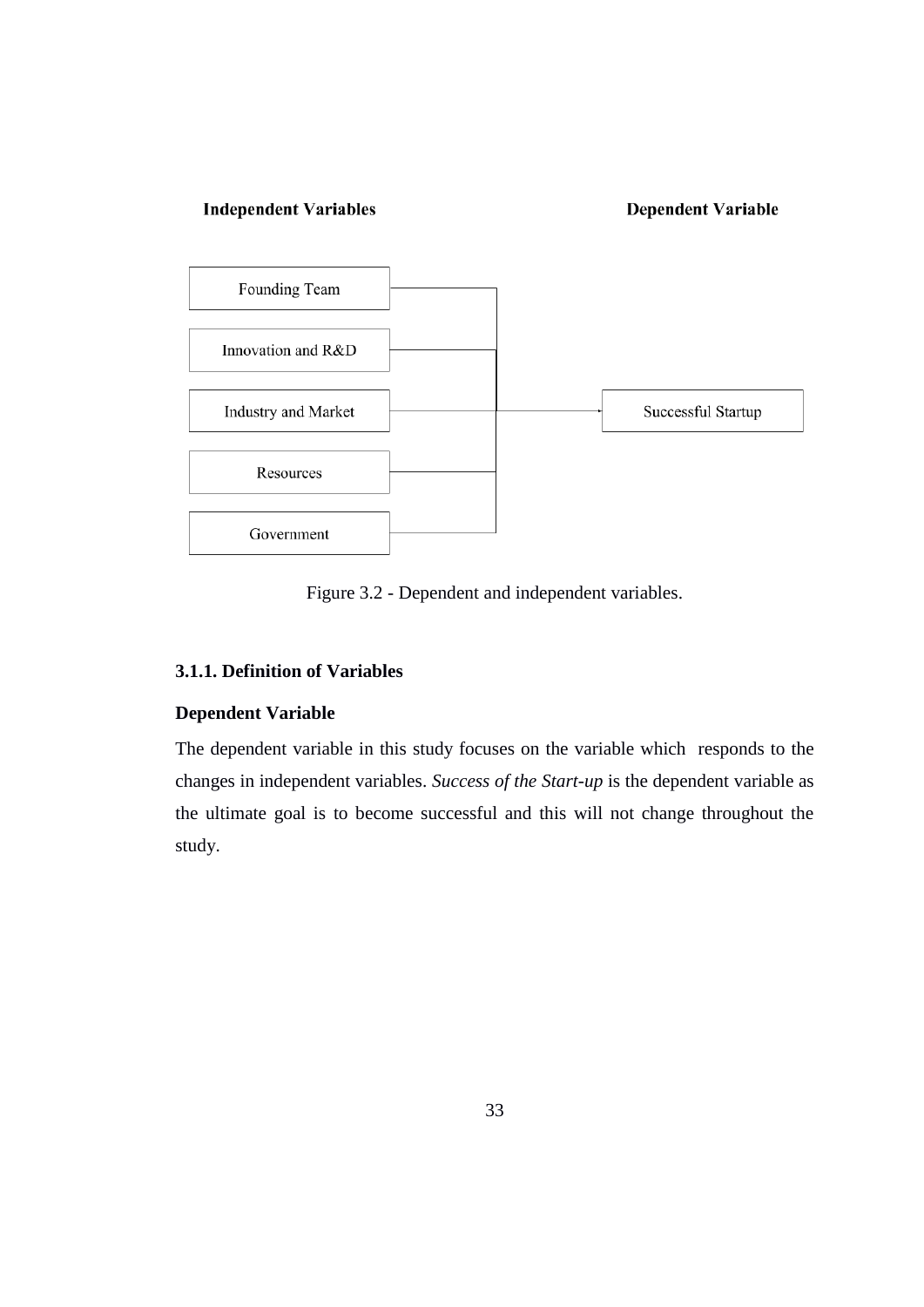# **Independent Variables**

The independent variables considered for the study focuses on key factors uncovered through reviewing literature. Independent variables defined in Table 3.1 have a direct impact on the dependent variable.

| <b>Variables</b>       | <b>Variable Type</b>                                     | <b>Dimensions</b>                                                                                                                       |  |  |
|------------------------|----------------------------------------------------------|-----------------------------------------------------------------------------------------------------------------------------------------|--|--|
| Founding               | <b>Industry Experience</b>                               | Industry experience of the founding member.                                                                                             |  |  |
| Team                   | Marketing Experience                                     | Marketing experience of the founding member.                                                                                            |  |  |
|                        | Prior Start-up Experience                                | Prior Start-up Experience of founding member.                                                                                           |  |  |
|                        | Communication                                            | Quality of interaction between founding members.                                                                                        |  |  |
| Innovation and         | Innovativeness                                           | Innovativeness of the company as whole.                                                                                                 |  |  |
| R&D                    | R&D Investment                                           | Total investment on R&D in the company.                                                                                                 |  |  |
| Industry and<br>Market | Competition Intensity &<br><b>Competitor Orientation</b> | Number of competitors in the market. Level of<br>commitment the company places on improving<br>aspects with respect to its competitors. |  |  |
|                        | Market Scope                                             | The scope which the company focus on.                                                                                                   |  |  |
|                        | Market Intensity                                         | Market share the company has with respect to the<br>target market.                                                                      |  |  |
|                        | <b>Customer Orientation</b>                              | Level of commitment the company places on its<br>customers.                                                                             |  |  |
| Resources              | <b>Financial Resources</b>                               | Financial Resource at hand by the founders.                                                                                             |  |  |
|                        | IT workforce                                             | Company workforce and skill level.                                                                                                      |  |  |
|                        | R&D Alliances                                            | Alliances with regard to R&D with the industry.                                                                                         |  |  |
|                        | Mentors                                                  | Mentoring from Industry Leaders.                                                                                                        |  |  |
|                        | <b>University Partnerships</b><br>and Incubators         | Partnerships with universities for R&D, recruitment<br>and Internships.                                                                 |  |  |
|                        | <b>Patent Protection</b>                                 | Number of patents the company has acquired and its<br>benefits.                                                                         |  |  |
|                        | Infrastructure                                           | Physical and Virtual infrastructure of the company.                                                                                     |  |  |
| Government<br>Policies | <b>Government Policies</b>                               | Government policies that affect the growth.                                                                                             |  |  |

|  | Table 3.1 - Independent variables. |  |
|--|------------------------------------|--|
|--|------------------------------------|--|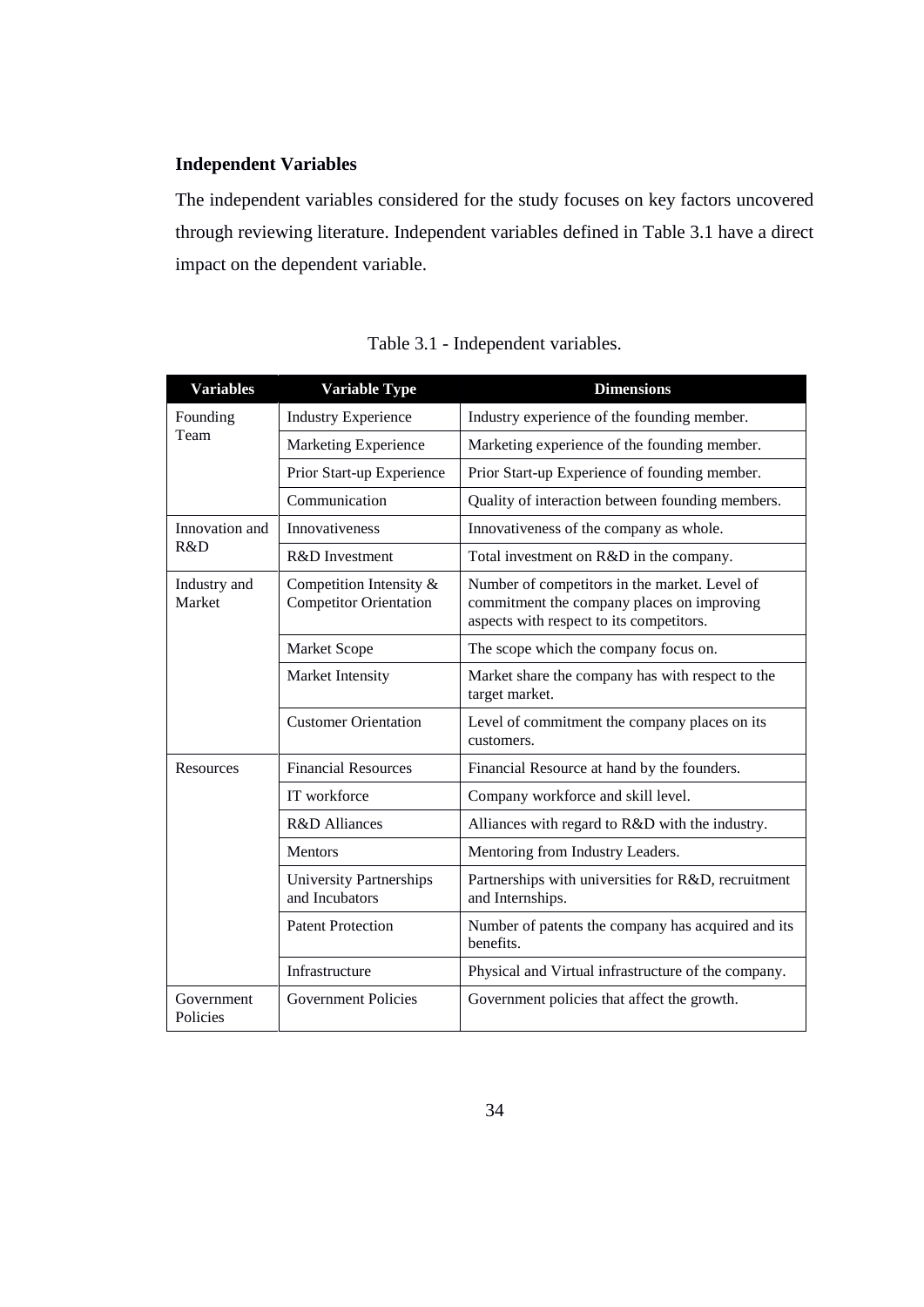### **3.1.2. Relationship among Variables**

When finding relationships within the variables, successfully establishing a start-up in Sri Lanka is considered the dependent variable, which is the main area of interest in this study. The factors that would contribute to the success of the start-up were considered the independent variables. The relationships of these were set as the dependent variable is dependent on the independent variables. Hence, the success of the start-up can directly depend on any of the factors found within the study.

The discussion was focused on defining how the actual success was measured with the population for this study. Tech ventures which were start-ups when they initially were formed have now moved on to become established ventures. Clearly defining success is critical for this study because this will provide the benchmark measure of success of a tech venture which will be studied to establish the critical success factors.

Definition of success for start-ups was formulated after reviewing 30+ technology ventures currently operating in Sri Lanka. Some, being large corporate while others were reputed and established organizations that are successful at what they do. Hence, as portrayed in Table 3.2 the following categorization of a successful start-up was defined.

Success of a start-up can be due to many factors uncovered within this study. Going forward, the study attempts to examine the factors defined in Table 3.1 along with previous research reviewed throughout this study. These five factors were established by combining 18 other sub-factors as defined in Table 3.3.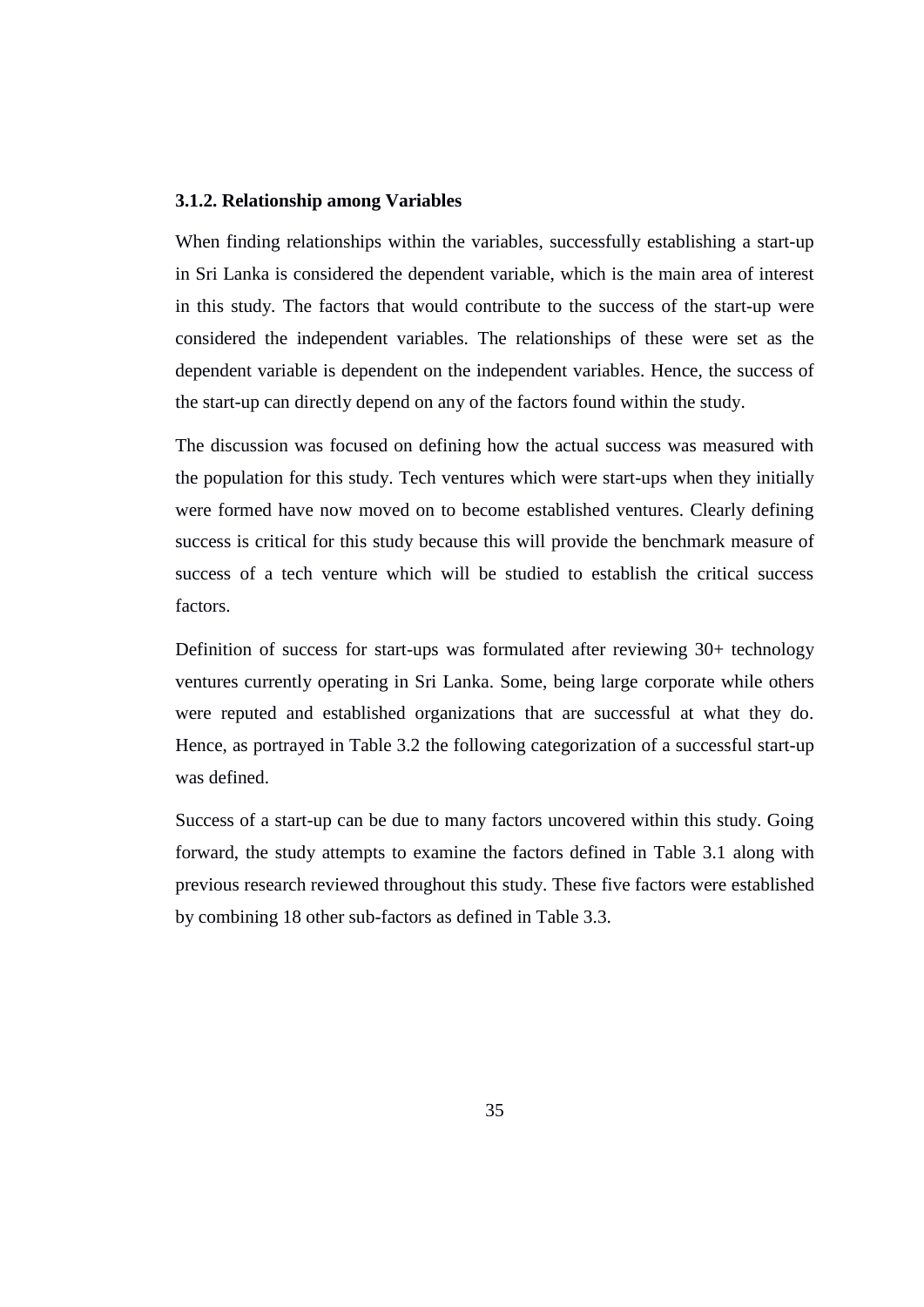| Factor                    | <b>Benchmark</b>                                                           |
|---------------------------|----------------------------------------------------------------------------|
| Founder $(s)$             | At least one founder in the founding team should be a Sri Lankan national. |
| Based on                  | Must be based in Sri Lanka.                                                |
| <b>Years of Operation</b> | Minimum of 5 years in operation.                                           |
| Number of Products        | One or more product(s)/project(s) in the market.                           |
| Profit/Growth             | Must be making profit.                                                     |
| Number of Employees       | $20+$ employees.                                                           |

Table 3.2 - Factors for a successful start-up.

#### **3.1.3. Hypothesis Development**

To validate whether the relationships found in the literature are true, the study derived several hypothesis. Qualitative research such as this can develop hypothesis to test the validity of the results. While in qualitative studies researchers claim to develop hypothesis, it is rarely tested. Researchers should explain and maybe question the hypothesis with respect to the actual research. The creation of hypothesis with respect to external validity is to ascertain whether or not the study hypothesis or results can be applied in other settings. Presentation of contextual background material such as demographics and study setting is necessary, if the reader is to be able to ascertain for which situations the findings might provide valid information (Malterud, 2001).

| Variable                   | <b>Associated Previous Research</b>                                                                            |
|----------------------------|----------------------------------------------------------------------------------------------------------------|
| <b>Industry Experience</b> | Song et al. (2008); Shrader and Siegel (2007); McDougall et al. (2003);<br>Gelderen et al. (2005); Ruef (2002) |
| Marketing Experience       | Song et al. (2008); McDougall (2003); Friar and Meyer (2003)                                                   |
| Prior Start-up Experience  | Tamer (2005); McDougall et al. (2003)                                                                          |
| Communication              | Mueller and Gemünden (2009)                                                                                    |

Table 3.3 - Independent variable with previous research.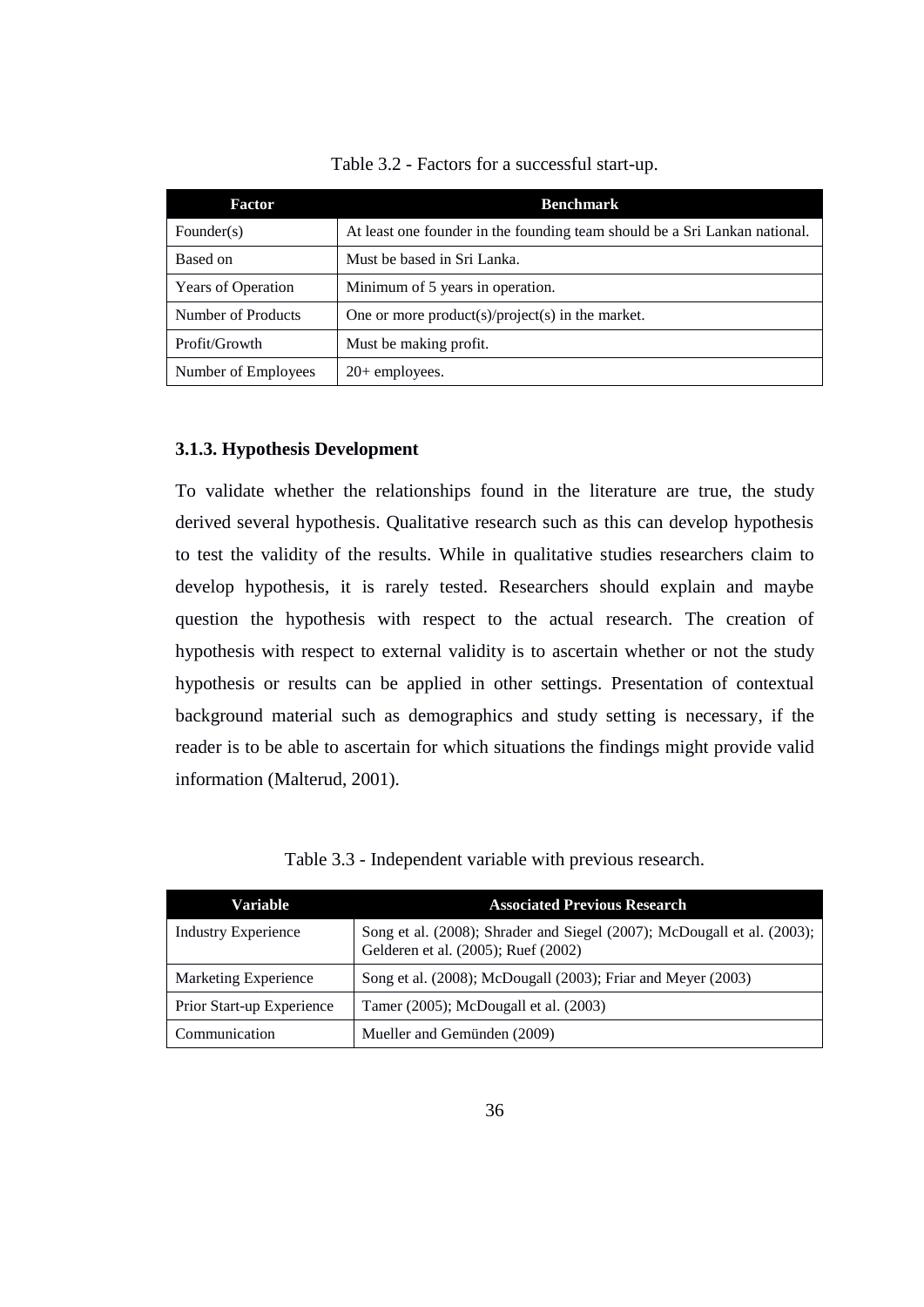| Innovativeness                                                                                                                                                                                  | Bayus and Agarwal (2007); Zahra et al. (2000); Hyytinen et al. (2015);<br>Bayus and Agarwal (2007)                                                                              |  |
|-------------------------------------------------------------------------------------------------------------------------------------------------------------------------------------------------|---------------------------------------------------------------------------------------------------------------------------------------------------------------------------------|--|
| R&D Investment                                                                                                                                                                                  | Deeds (2001); Hall and Lerner (2010); Blazenko et al. (2012);<br>Ganotakis and Love (2011)                                                                                      |  |
| Competition Intensity &<br><b>Competitor Orientation</b>                                                                                                                                        | Porter (2000); Slater and Narver (2000); Atuahene-Gima et al. (2006);<br>Li(2001)                                                                                               |  |
| <b>Market Scope</b>                                                                                                                                                                             | Chen (2009); Song et al. (2010); Atuahene-Gima et al. (2006);<br>Prashantham and Young (2011)                                                                                   |  |
| Market Intensity                                                                                                                                                                                | Li (2001); Zahra et al. (2000)                                                                                                                                                  |  |
| <b>Customer Orientation</b>                                                                                                                                                                     | Hakala and Kohtamäk (2011); Mueller and Gemünden (2009)                                                                                                                         |  |
| <b>Financial Resources</b>                                                                                                                                                                      | Tamer (2005); Soriano (2010); Bertoni et al. (2011); Jayasena and<br>Nanayakkara (2012); Fu (2014); Colombo and Grilli (2007); Revest and<br>Sapio (2012); Madill et al. (2005) |  |
| IT workforce                                                                                                                                                                                    | Jennex et al. (2004); Barr and Tessler (1999); Jayasena and<br>Nanayakkara (2012); Carmel (2003); Carmel and Tjia (2005)                                                        |  |
| R&D Alliances                                                                                                                                                                                   | Perez et al. (2013); Tamer, (2005)                                                                                                                                              |  |
| <b>Mentors</b>                                                                                                                                                                                  | Madill et al. (2005); Saarenketo et al. (2009)                                                                                                                                  |  |
| Song et al. (2008); Atkinson and Pelfrey (2010); Phan and Siegel<br>University Partnerships &<br><b>Incubators</b><br>(2006); O'Neal (2005); Lendner (2007)                                     |                                                                                                                                                                                 |  |
| <b>Patent Protection</b>                                                                                                                                                                        | Cockburn and MacGarvie (2009); Jennex et al. (2004)                                                                                                                             |  |
| Infrastructure                                                                                                                                                                                  | Jennex et al. (2004); Carmel (2003); Chorey and Anderson (2006);<br>Tucker (2009)                                                                                               |  |
| <b>Government Policies</b><br>Salmenkaita and Salo (2002); Jayasena and Nanayakkara (2012); Lee et<br>al. (2001); Jennex et al. (2004); Carmel (2003); Brander et al. (2014);<br>Soriano (2010) |                                                                                                                                                                                 |  |

As Malterud (2001) describes, the hypothesis to be tested will become the actual questions, which will be submitted for the interviewees. Hypothesis listed below will be used to confirm that this actually contributes to the success of a technological start-up.

Let;

 $H_0$  : Null Hypothesis

H<sub>A</sub> : Alternative Hypothesis

# **Hypothesis 1**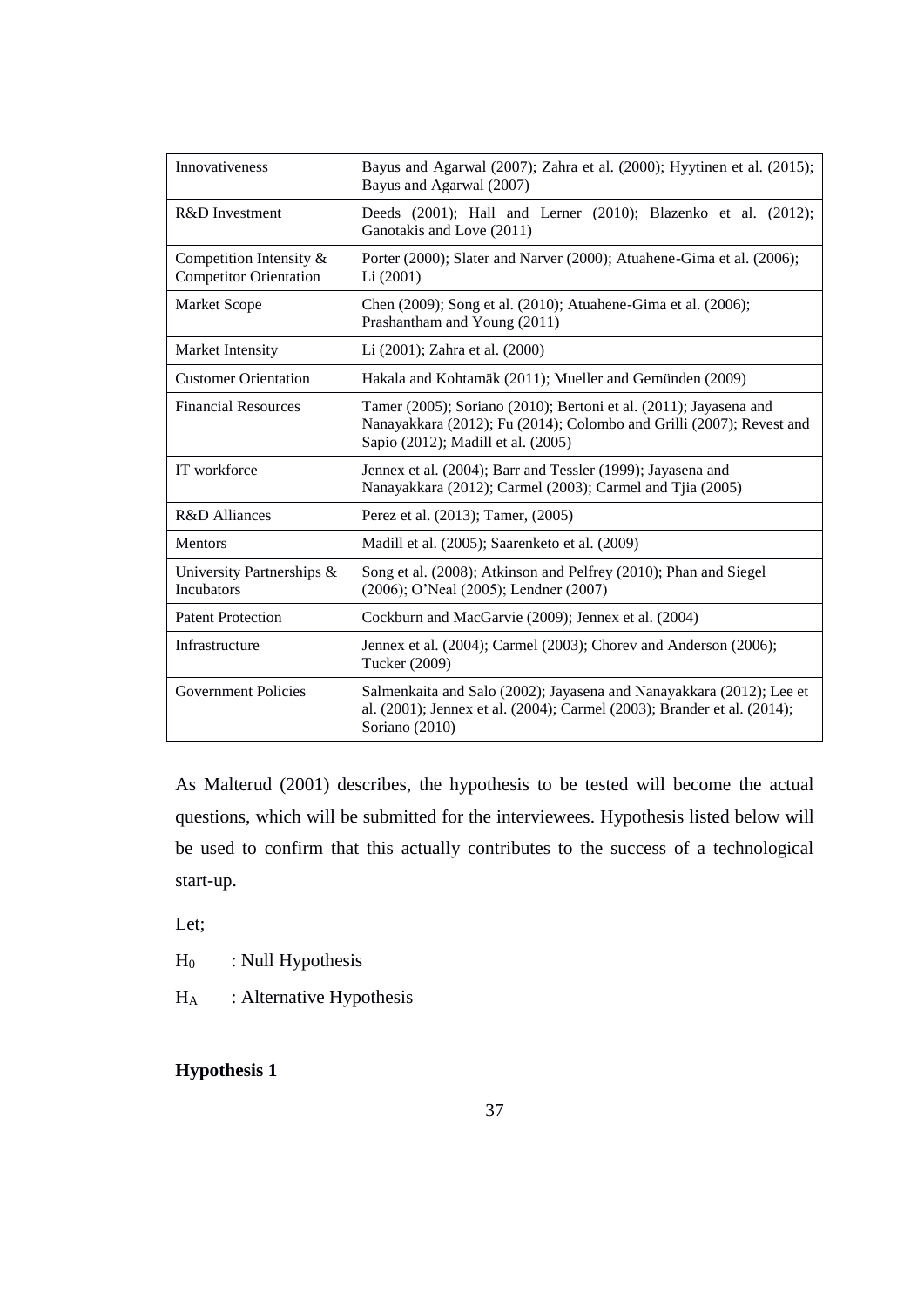$H1<sub>0</sub>$ : Industry experience of the founder(s) does not have any impact on the success of a tech start-up.

 $H1_A$ : Industry experience of the founder(s) has a direct impact on the success of a tech start-up.

### **Hypothesis 2**

 $H2<sub>0</sub>$ : Marketing experience of the founder(s) does not have any impact on the success of a tech start-up.

H<sub>2A</sub>: Marketing experience of the founder(s) has a direct impact on the success of a tech start-up.

### **Hypothesis 3**

H<sub>30</sub>: Prior start-up experience of the founder(s) does not have any impact on the success of a tech start-up.

H3<sub>A</sub>: Prior start-up experience of the founder(s) has a direct impact on the success of a tech start-up.

### **Hypothesis 4**

H4<sub>0</sub>: Communication skills of the founder(s) does not have any impact on the success of a tech start-up.

H4A: Communication skills of the founder(s) has a direct impact on the success of a tech start-up.

### **Hypothesis 5**

H50: Innovativeness does not have any impact on the success of a start-up.

H5A: Innovativeness has a direct impact on the success of a start-up.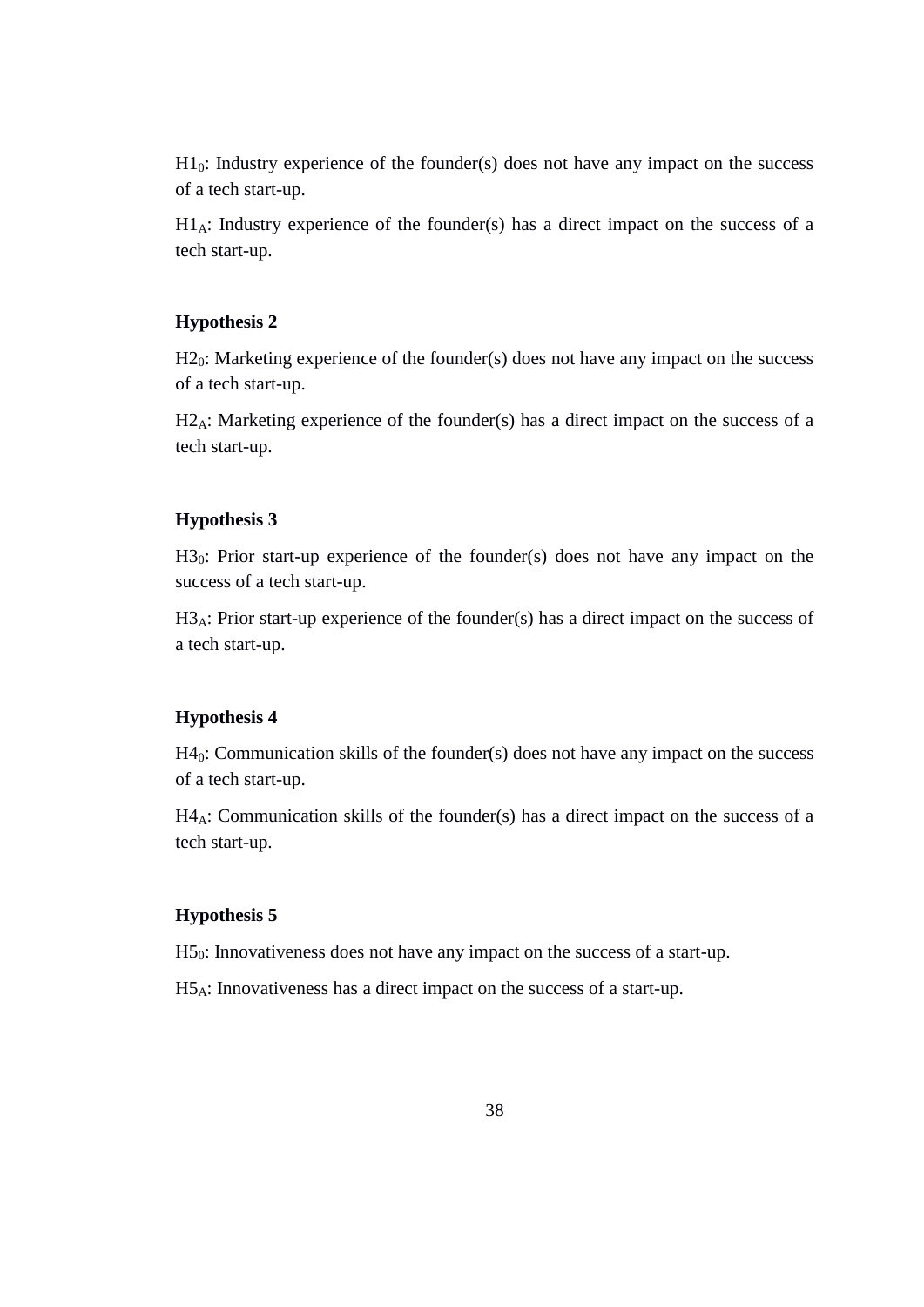### **Hypothesis 6**

H60: High research and development investment does not have any impact on the success of a start-up.

H6<sub>A</sub>: High research and development investment has a direct impact on the success of a start-up.

### **Hypothesis 7**

H7<sub>0</sub>: Competition and Competitor intensity in the industry does not have any impact on the success of a start-up.

 $H7_A$ : Competition and Competitor intensity in the industry have a direct impact on the success of a start-up.

#### **Hypothesis 8**

H80: Market scope of the start-up does not have any impact on the success of the start-up.

H8<sub>A</sub>: Market scope of the start-up has a direct impact on the success of the start-up.

### **Hypothesis 9**

H90: Marketing intensity of the start-up does not have any impact on the success of the start-up.

H9A: Marketing intensity of the start-up has a direct impact on the success of the start-up.

#### **Hypothesis 10**

 $H10<sub>0</sub>$ : Customer orientation of the start-up does not have any impact on the success of the start-up.

 $H10_A$ : Customer orientation of the start-up has a direct impact on the success of the start-up.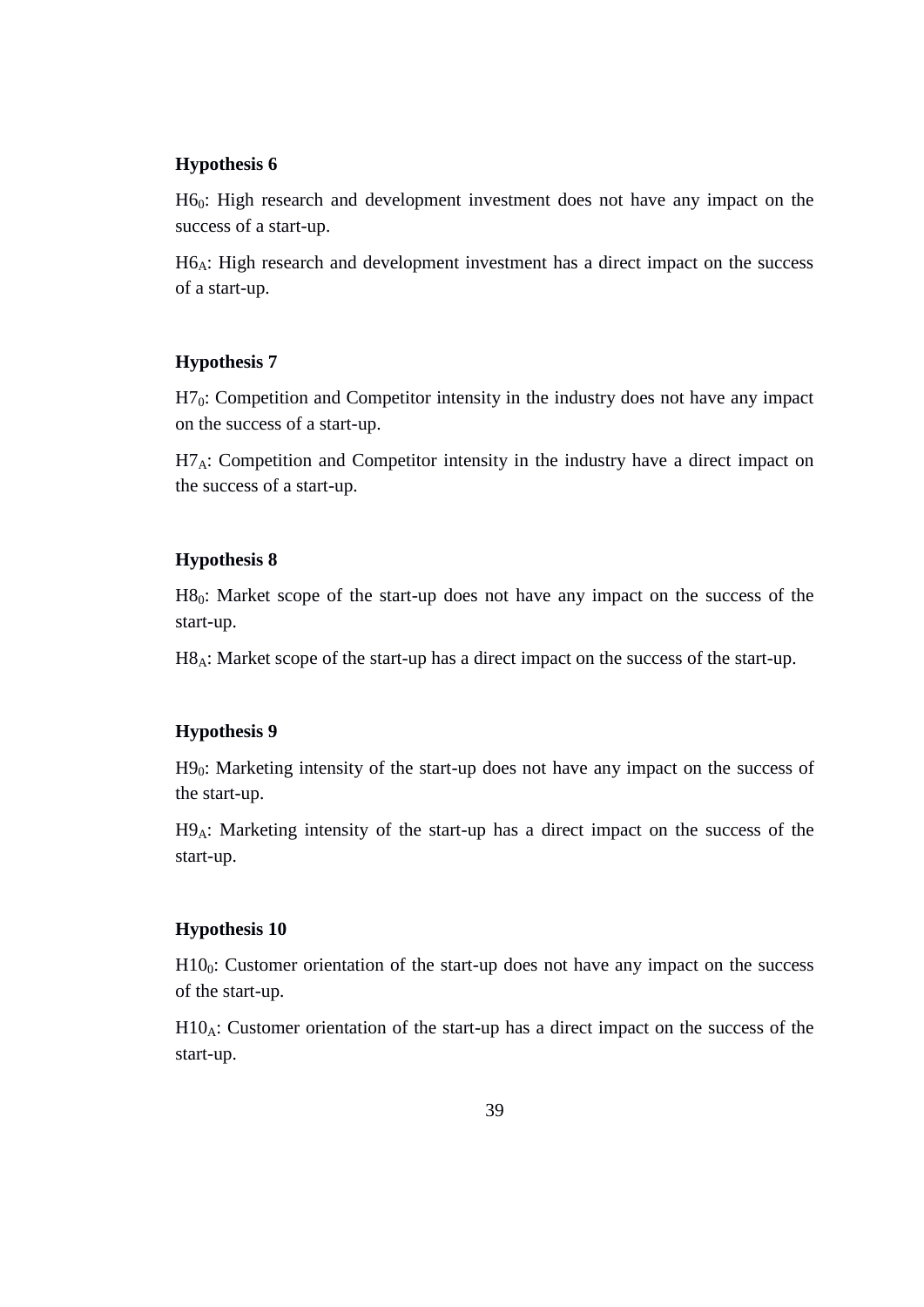### **Hypothesis 11**

 $H11<sub>0</sub>$ : Financial Resource available does not have any impact on the success of a start-up.

 $H11_A$ : Financial Resource available has a direct impact on the success of a start-up.

#### **Hypothesis 12**

 $H12<sub>0</sub>$ : IT workforce of the start-up does not have any impact on the success of the start-up.

 $H12_A$ : IT workforce of the start-up has a direct impact on the success of the start-up.

### **Hypothesis 13**

 $H13<sub>0</sub>$ : Research and Development alliances of the start-up does not have any impact on the success of the start-up.

 $H13_A$ : Research and Development alliances of the start-up have a direct impact on the success of the start-up.

### **Hypothesis 14**

 $H14<sub>0</sub>$ : Mentors do not have any impact on the success of the start-up.

H14A: Mentors have a direct impact on the success of the start-up.

#### **Hypothesis 15**

 $H15<sub>0</sub>$ : University partnerships and Incubators do not have any impact on the success of a start-up.

 $H15_A$ : University partnerships and Incubators have a direct impact on the success of a start-up.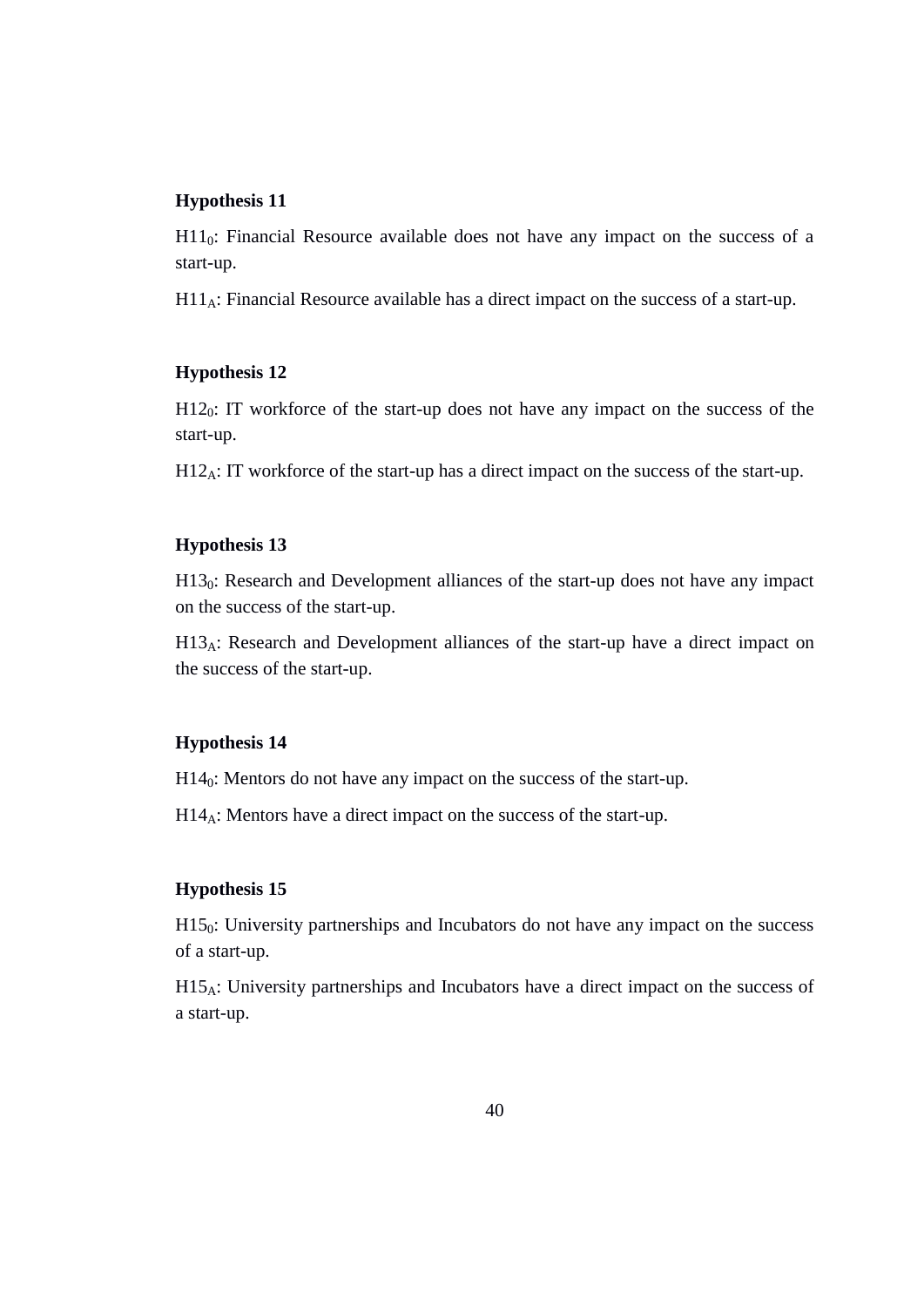#### **Hypothesis 16**

H<sub>160</sub>: Patent Protection does not have any impact on the success of the start-up.

 $H16_A$ : Patent Protection has a direct impact on the success of the start-up.

#### **Hypothesis 17**

 $H17<sub>0</sub>$ : Infrastructure of the start-up does not have any impact on the success of the start-up.

 $H17_A$ : Infrastructure of the start-up has a direct impact on the success of the start-up.

#### **Hypothesis 18**

H18<sub>0</sub>: Government and Government policies do not have any impact on the success of the start-up.

H18A: Government and Government policies have a direct impact on the success of the start-up.

#### **3.2. Methodology Selection**

Methodology for this study was selected based on a number of factors to make the study more reliable. The study which deals with entrepreneurial endeavors of individuals where it has gone on to become a success. Prior research on this area is mostly based on case studies of each individual or case. Taking a quantitative approach for this study is irrelevant as the population size would be small and the experiences and strategies used by the population (in this instance entrepreneurs) tend to be vastly different from one-another. Hence, a qualitative approach was considered as the methodology for this study. The study will be based on personal experiences and environment the start-up was at during its start-up phase. The methodology selected reflects the case-by-case accounts of each individual to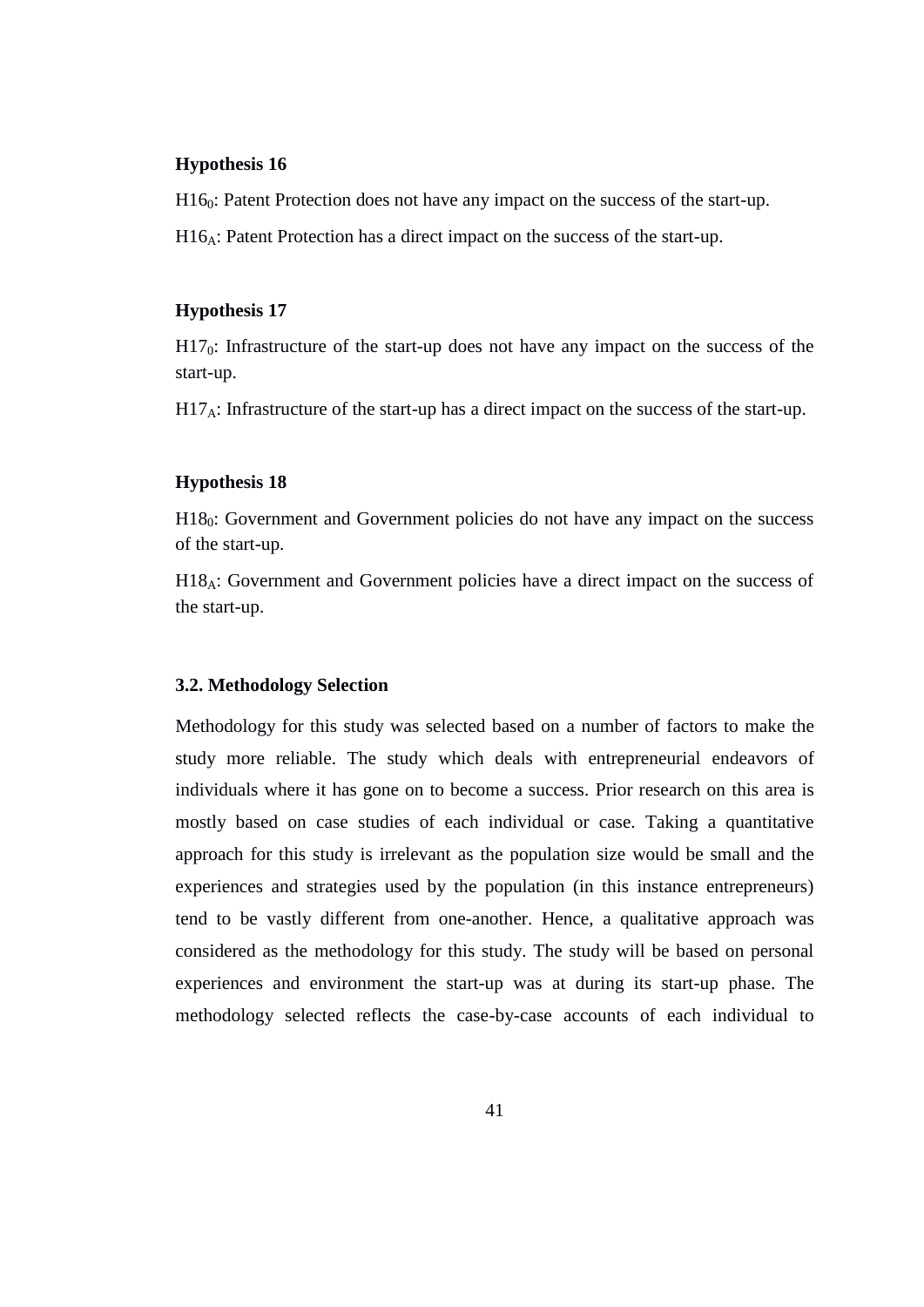understand and analyses the results to gain understanding of the topic "critical success factors for tech start-ups in Sri Lanka".

With qualitative research, it is important to choose the method on which the analysis will be conducted. Some of these methods include ethnography, grounded theory, phenomenology, and historical research (Hsieh and Shannon, 2005). Most of the qualitative research analysis begins during data collection as the data already gathered are analyzed which in turn shapes the ongoing data collection (Pope et al., 2000). This added advantage allows the researcher to go back and refine questions, develop hypotheses, and pursue emerging avenues of inquiry in further depth. Crucially, it also enables the researcher to look for deviant or negative cases; that is, examples of talk or events that run counter to the emerging propositions or hypotheses and can be used to refine them. Such continuous analysis is almost inevitable in qualitative research (Pope et al., 2000).

Analysis stage includes analyzing the data gathered through the series of interviews. While there are many options available for analysis of unstructured data, the study opted to use Grounded Theory as the method for data analysis.

Grounded theory is a research method that enables the researchers to develop a theory which offers explanation about the main concerns of the population of the substantive area and how those concerns are resolved or processed (www.groundedtheoryonline.com). It is a qualitative research procedure that strives to break barriers in research. Unorthodox and skeptical, such research goes beyond existent theories and preconceived conceptual frameworks in search of new understandings of social processes in natural settings (Hutchinson, 1986). In the early 1960s, sociologists Barney Glaser and Anselm Strauss combined rigor and flexibility resulted in the development of a new qualitative methodology called Grounded Theory.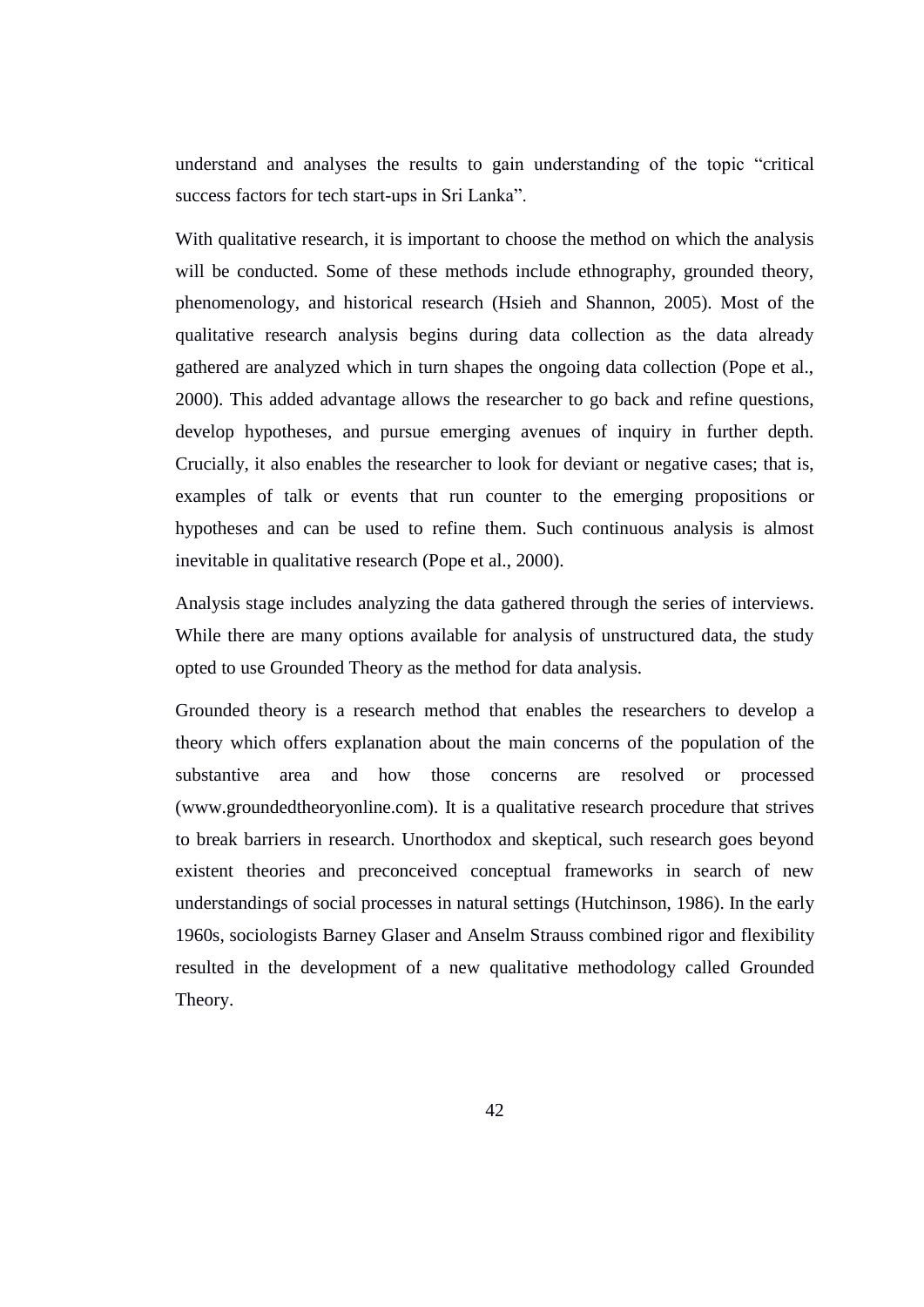Methodology on how to use the grounded theory has to be clearly presented as this was used in the study. As per Sbaraini et al. (2011) the components presented in Table 3.4 are important when performing grounded theory based research.

| Component                                            | <b>Stage</b>            | <b>Description</b>                                                                                                                                                                                                                                                                                                                                                                                                                                                                                                                                                                                                                                                                                                                                       |
|------------------------------------------------------|-------------------------|----------------------------------------------------------------------------------------------------------------------------------------------------------------------------------------------------------------------------------------------------------------------------------------------------------------------------------------------------------------------------------------------------------------------------------------------------------------------------------------------------------------------------------------------------------------------------------------------------------------------------------------------------------------------------------------------------------------------------------------------------------|
| Openness                                             | Throughout the<br>study | Grounded theory methodology emphasizes inductive<br>analysis. Deduction is the usual form of analytic thinking in<br>medical research. Deduction moves from the general to the<br>particular: it begins with pre-existing hypotheses or theories,<br>and collects data to test those theories. In contrast, induction<br>moves from the particular to the general: it develops new<br>theories or hypotheses from many observations. Grounded<br>theory particularly emphasizes induction. This means that<br>grounded theory studies tend to take a very open approach<br>to the process being studied. The emphasis of a grounded<br>theory study may evolve as it becomes apparent to the<br>researchers what is important to the study participants. |
| Analyzing<br>immediately                             | collection              | Analysis and data In a grounded theory study, the researchers do not wait until<br>the data are collected before commencing analysis. In a<br>grounded theory study, analysis must commence as soon as<br>possible, and continue in parallel with data collection, to<br>allow theoretical sampling.                                                                                                                                                                                                                                                                                                                                                                                                                                                     |
| Coding and<br>comparing                              | Analysis                | Data analysis relies on coding – a process of breaking data<br>down into much smaller components and labelling those<br>components - and comparing - comparing data with data,<br>case with case, event with event, code with code, to<br>understand and explain variation in the data. Codes are<br>eventually combined and related to one another - at this<br>stage they are more abstract, and are referred to as<br>categories or concepts.                                                                                                                                                                                                                                                                                                         |
| Memo-writing<br>(sometimes also<br>drawing diagrams) | Analysis                | The analyst writes many memos throughout the project.<br>Memos can be about events, cases, categories, or<br>relationships between categories. Memos are used to<br>stimulate and record the analysts' developing thinking,<br>including the comparisons made.                                                                                                                                                                                                                                                                                                                                                                                                                                                                                           |

Table 3.4 - Fundamental components of grounded theory study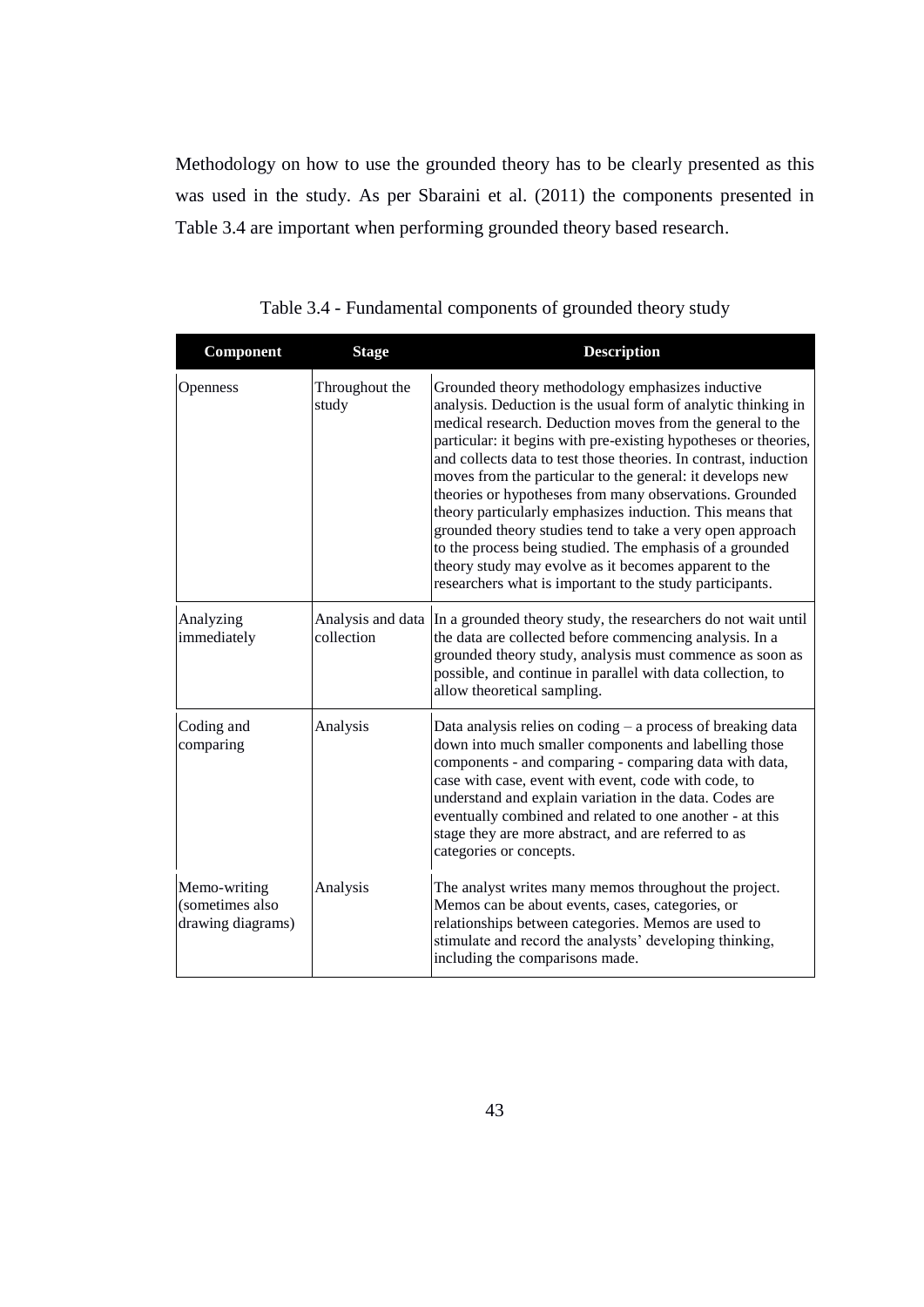| Component                             | <b>Stage</b>                                 | <b>Description</b>                                                                                                                                                                                                                                                                                                                                                                                                                                                                                                                                                                        |
|---------------------------------------|----------------------------------------------|-------------------------------------------------------------------------------------------------------------------------------------------------------------------------------------------------------------------------------------------------------------------------------------------------------------------------------------------------------------------------------------------------------------------------------------------------------------------------------------------------------------------------------------------------------------------------------------------|
| Theoretical<br>sampling               | Sampling and<br>data collection              | Theoretical sampling is central to grounded theory design.<br>A theoretical sample is informed by coding, comparison and<br>memo-writing. Theoretical sampling is designed to serve the<br>developing theory. Analysis raises questions, suggests<br>relationships, highlights gaps in the existing data set and<br>reveals what the researchers do not yet know. By carefully<br>selecting participants and by modifying the questions asked<br>in data collection, the researchers fill gaps, clarify<br>uncertainties, test their interpretations, and build their<br>emerging theory. |
| Theoretical<br>saturation             | Sampling, data<br>collection and<br>analysis | Qualitative researchers generally seek to reach saturation in<br>their studies. Often this is interpreted as meaning that the<br>researchers are hearing nothing new from participants. In a<br>grounded theory study, theoretical saturation is sought. This<br>is a subtly different form of saturation, in which all of the<br>concepts in the substantive theory being developed are well<br>understood and can be substantiated from the data.                                                                                                                                       |
| Production of a<br>substantive theory | Analysis and<br>interpretation               | The results of a grounded theory study are expressed as a<br>substantive theory, that is, as a set of concepts that are<br>related to one another in a cohesive whole. As in most<br>science, this theory is considered to be fallible, dependent<br>on context and never completely final.                                                                                                                                                                                                                                                                                               |

### **3.3. Data Collection**

The target population for this study is entrepreneurs and founders of technological start-ups that have become successful. Considering Sri Lankan start-ups, the population is relatively small compared to the global industry. When considering collecting data relative to these start-ups, the task is quite hard as not much content is readily available. Quantitative approaches will not suite this study as most of the experiences, struggles and achievements of these individuals are unique to themselves. Hence, this study focuses on a qualitative approach where each individual will be taken as a case and measured according to the interview content.

An interview with a semi structured questionnaire was taken as the method of data collection.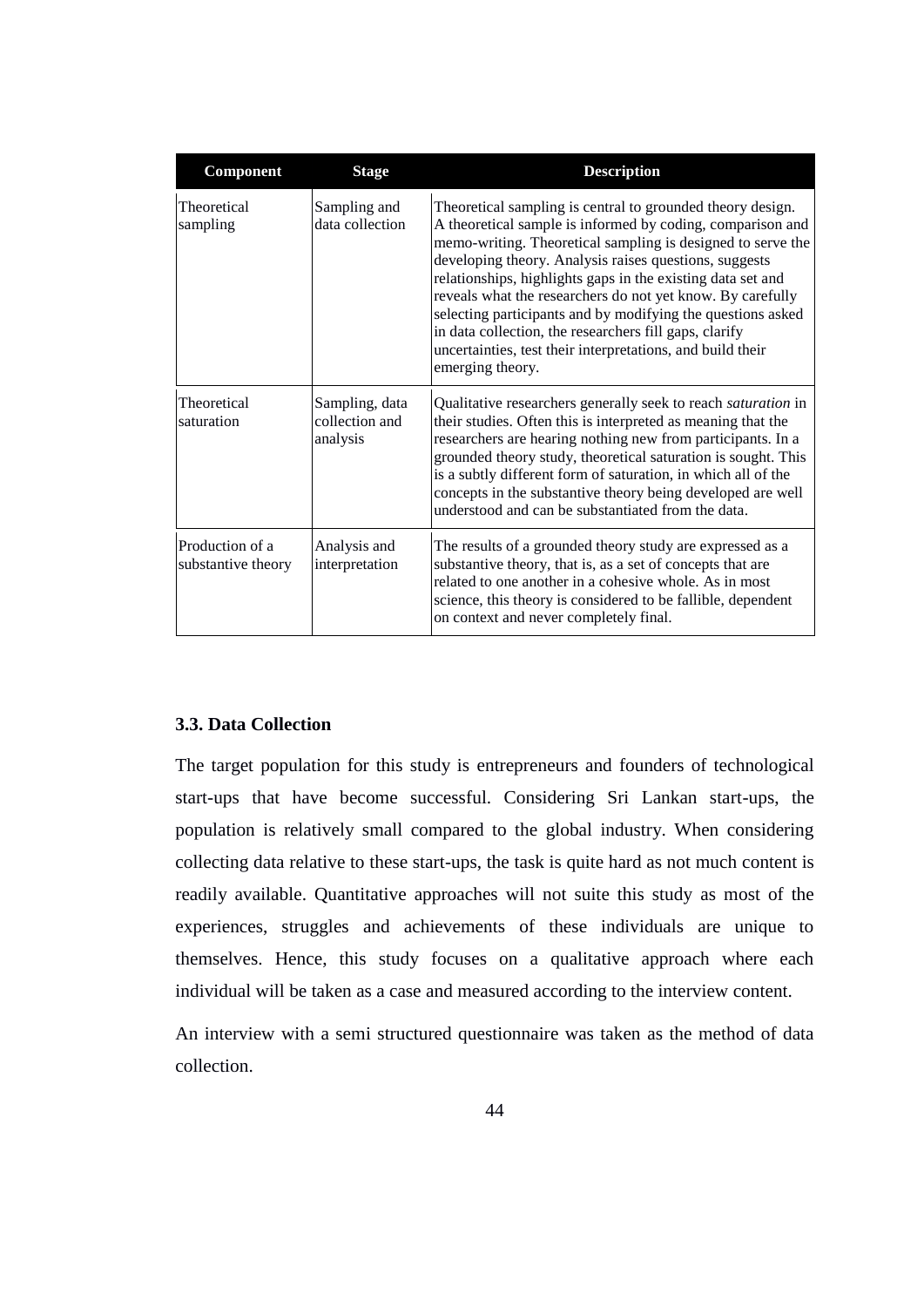#### **3.3.1. Interview Questionnaire Development**

Interviews were selected as the main method for data collection in this study. The questionnaire instrument (see Appendix A) consists of semi-structured, open-ended questions that are designed to get the most amount of information from questions that have direct references to the hypothesis developed in Section 3.1.3. It is often said that good in-depth interviewing involves open questions. These are contrasted with dichotomous yes/no questions which call for affirmation rather than description. Indepth interviewing involves only open questions is to understate the specificity that good interviewing requires. Both content mapping and content mining involve asking questions which vary in terms of how broad or narrow they are (Patton, 2005).

With the intention of getting as much information as possible from a small number of questions, an open ended, semi-structured questionnaire was developed while covering all the independent variables found within this study.

#### **3.3.2. Pilot Study**

A pilot study (interviews) was conducted with three young entrepreneurs who have started their start-ups recently. The objective of these interviews was to measure what kind of an input, the study can capture through interviews and to clarify whether the questions are accurate or if any modifications are required to get the most out of an interview. After the initial pilot study, several modifications were done to the semistructured questionnaire instrument to reflect the findings.

Participants conveyed that there were many challenges they had to face which made the company what it is now. Taking this as basis a question was added to the questionnaire. Furthermore, motivation was found to be a factor which influenced the entrepreneur to ultimately go ahead and start the start-up. Hence, a question to identify founder motivation was included.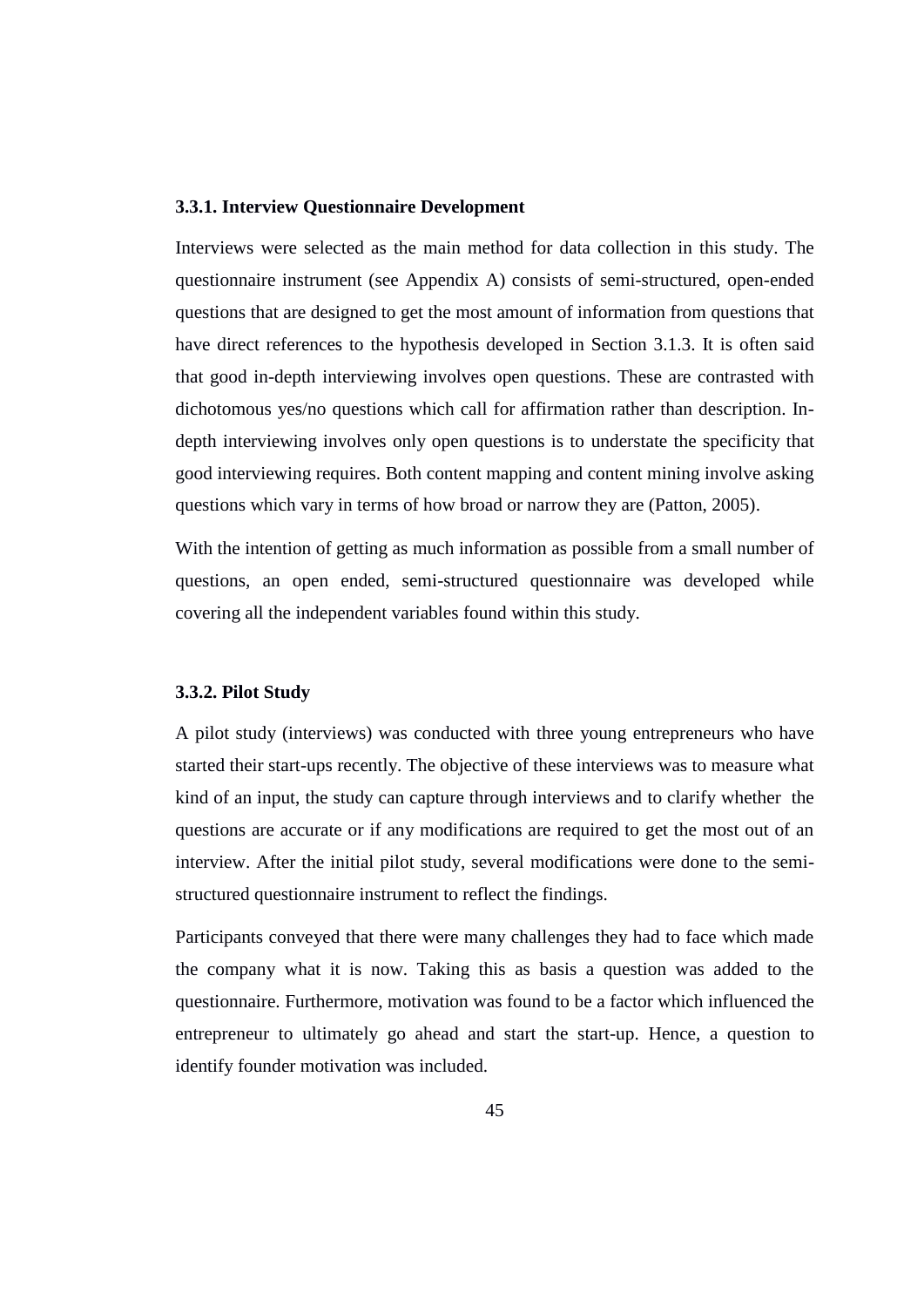### **3.3.3. Interviews**

The interviews are the most critical part of this study. Entrepreneur perceptions, struggles and experiences are at the core of qualitative research and this was the main motivation for gathering data through semi-structured interviews. Interviews were conducted with the target population which were entrepreneurs and founders of their respective start-ups. An interview request email (see Appendix B) and letter (see Appendix C) were sent out to the target group before the interview. Furthermore, personal contacts and other means were used to obtain appointments for interviews.

Interviews can provide insights which are not available to researchers working with large survey data samples and is the most suitable approach when seeking rich data illuminating individuals" experiences and attitudes. Drawbacks of interviews are that they are very time-consuming to conduct and analyses. The questions were conducted where the interviewees were comfortable and in a manner which much of the information would be obtained from the interviewee. The open-ended questions were put forward and the interviewee was given all the time required to give detailed accounts of their story.

This study was guided through Grounded Theory which emphasizes the importance of coding the data as soon as an interview is concluded. Following this practice the interviews were transcribed and coded immediately after they took place. Hence, initial findings from interview coding were helpful in shaping the questions for subsequent interviews.

#### **3.3.4. Participant Profiles**

The participants for this study were selected after evaluating 30+ companies in Sri Lanka. The criteria that were used were described in Table 3.2. The study being anonymous shares the brief profile of the companies as below: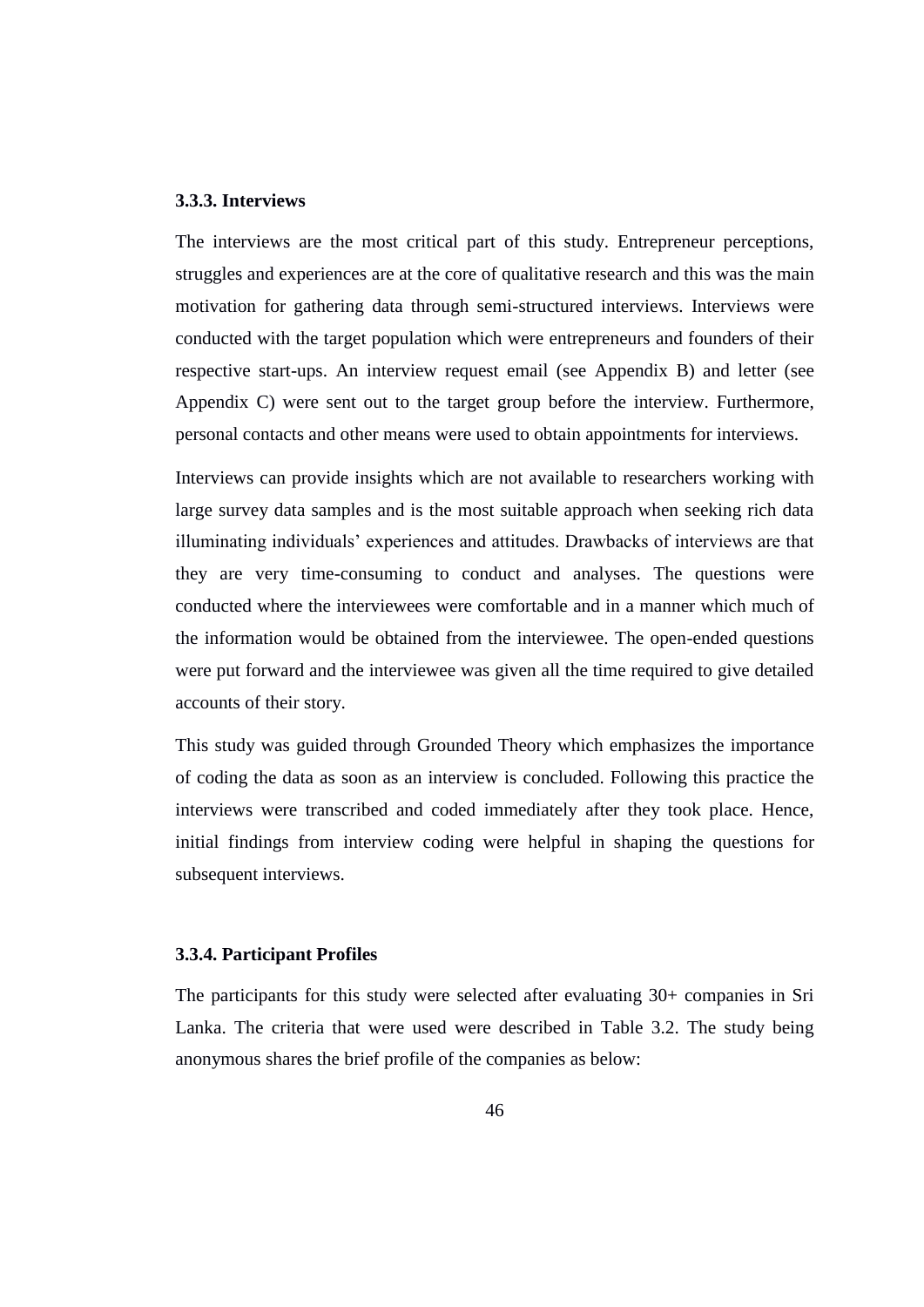### **Profile 001**

With over 20 years in the industry this was considered one of the earliest tech startups in Sri Lanka. Founded by five members just coming out of school they managed to build an innovative product company that focuses on HR, Radio broadcasting and many other domains in Sri Lanka and now globally.

### **Profile 002**

Started as a product company with web based diagramming in mind, this company, founded by five members is now in operation for more than 8 years. Still in the startup stages and venture backed, they provide one of the world"s best known tools for web diagramming.

#### **Profile 003**

A company with over 15 years in the industry and the only start-up in this study to be founded by a single person. Initially starting as project based start-up they moved in to HR and mobile platform company. They hold majority of the shares in the Sri Lankan HR software industry and has expanded globally.

#### **Profile 004**

A company that has been in operations for more than 10 years in Sri Lanka. Originally a project company they moved in to product and considered one of the main software providers to banking sector and corporate.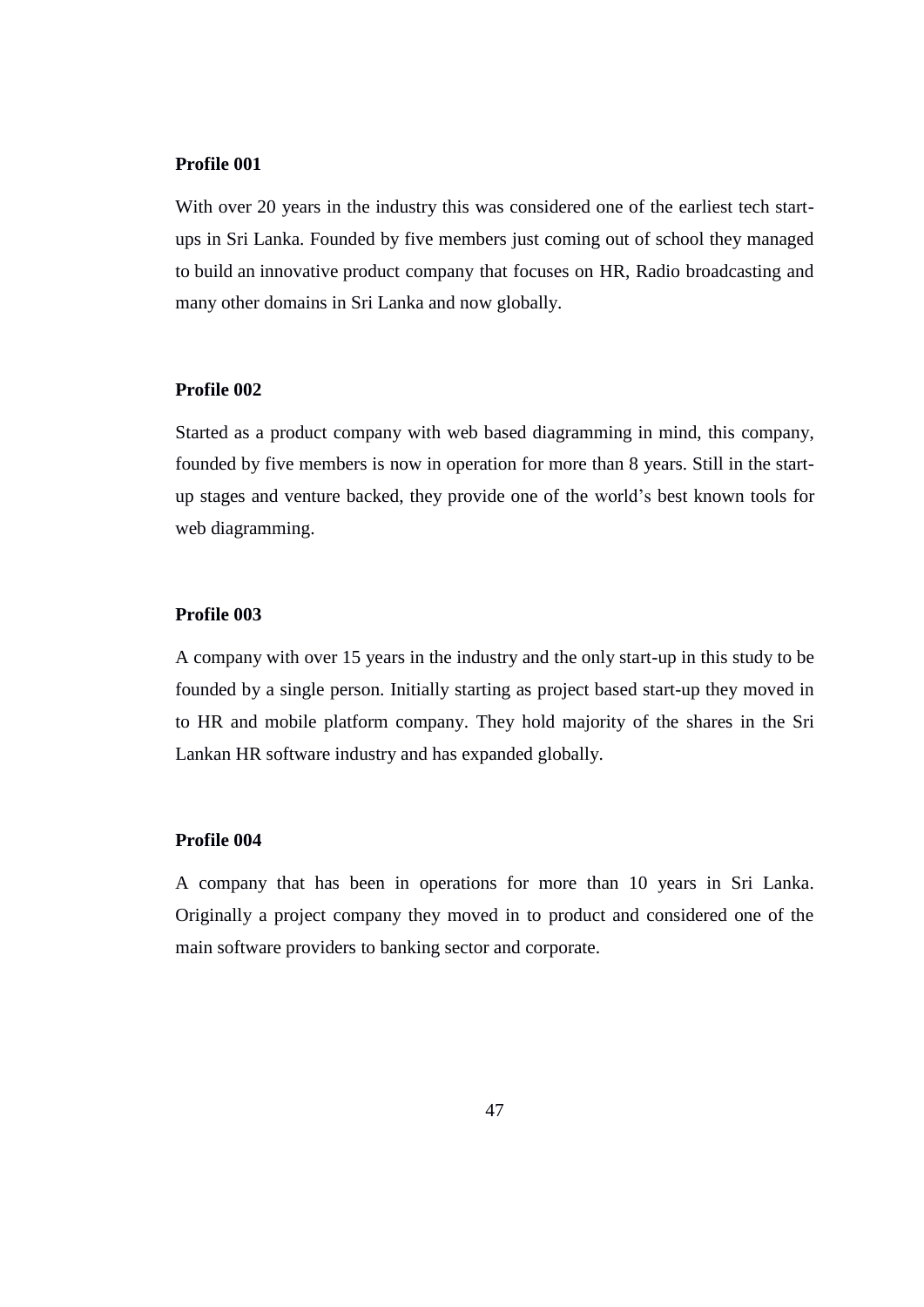### **Profile 005**

A company that was incepted in 2007 was project based with consulting as the main area of expertise. Founded by two members and mainly focused on open source software. Consultancy included Sri Lankan government projects and global disaster management solutions.

### **Profile 006**

A company in operation for more than eight years in Sri Lanka. Originally founded by 3 members is an online product that lets users manage invoicing and billing of its customers. A company with global customer base that keeps growing.

#### **Profile 007**

A technology company that is now in operation for more than 10 years in Sri Lanka. Originally a service company that did projects in Sri Lanka it has grown to IT Services Company. A venture backed company which is successful in Sri Lanka and globally.

### **Profile 008**

A company that is now in operation in Sri Lanka for more than seven years. Founded by three individuals who were at the helm of the industry, it has since grown to become a product and services company with clients locally and globally.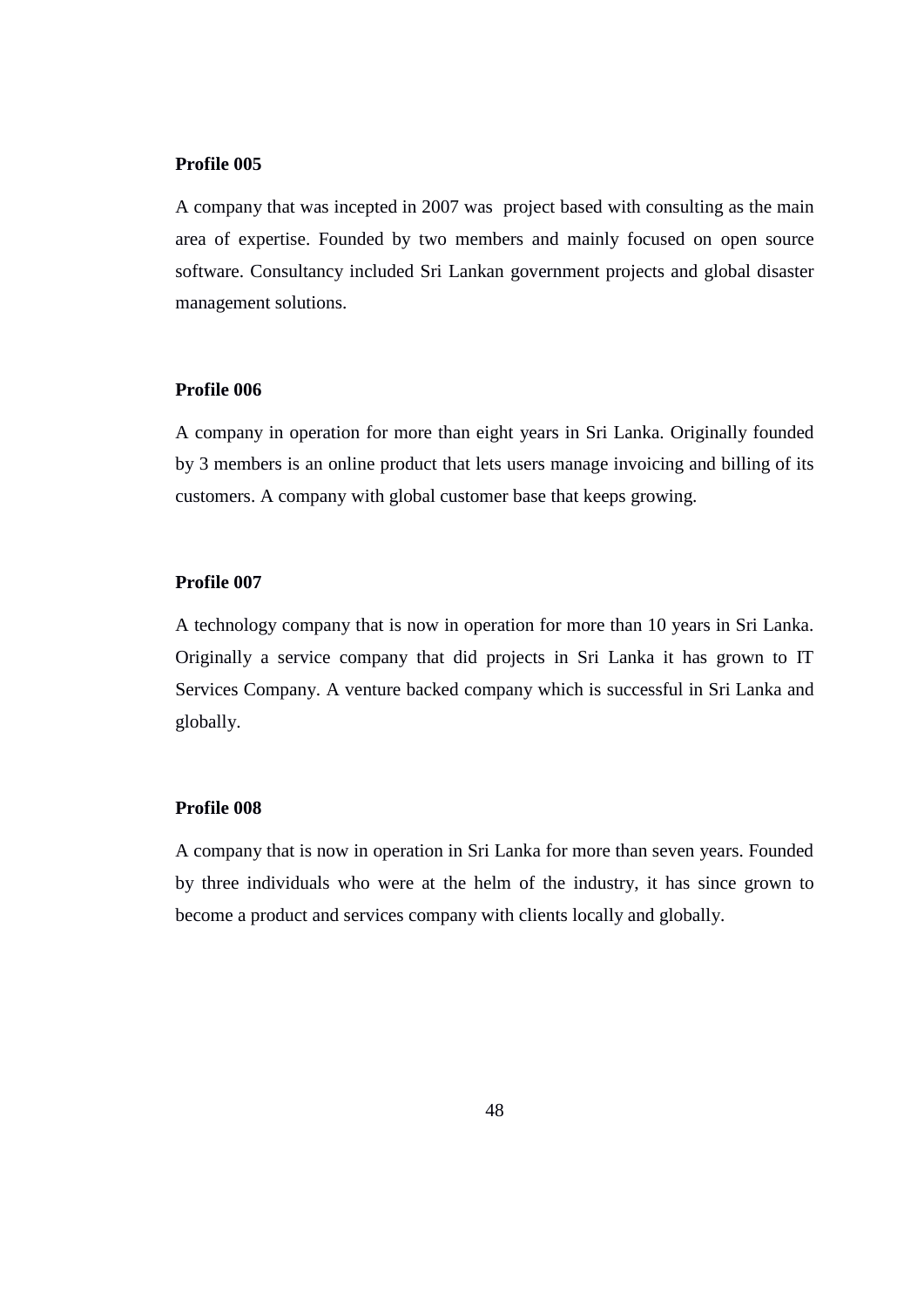#### **3.4. Analyzing the Interview Data**

As observed in Section 3.2 the Grounded Theory uses a methodology to analyze unstructured data to bring meaning and ultimately develop a theory. As with Grounded Theory process interviews were coded, categorized to find relationships between them. The following section describes coding, categorizing, memo writing, theoretical sampling and theoretical saturation in detail.

#### **3.4.1. Coding Interview Data**

Coding is the backbone for the analysis of Grounded Theory. It is the pivotal link between collecting data and generating a theory. In Grounded Theory coding consists of two main phases: 1) initial phase involving naming each word, line, or segment of data followed by 2) a focused selective phase that uses the most significant or frequent codes to sort, synthesize, integrate and organize large amounts of data (Charmaz, 2006).

In this study the same approach was taken to code the interview data. MAXQDA a world leading qualitative data analysis software was used for analyzing these interview data. Through this program the interviews were transcribed and coded according to the relevance of the section of the transcript. The factors that were decided with the literature review were used when coding, as well as codes that were appropriate when coding the interview transcripts.

#### **3.4.2. Developing Categories**

Categories explicate ideas, events, or processes in the collected data. A category may subsume a common theme or a pattern of several codes that were uncovered in the coding stage. The categories must be conceptual as possible with analytic direction and precise wording. Simultaneously, remain consistent with the data. Focused codes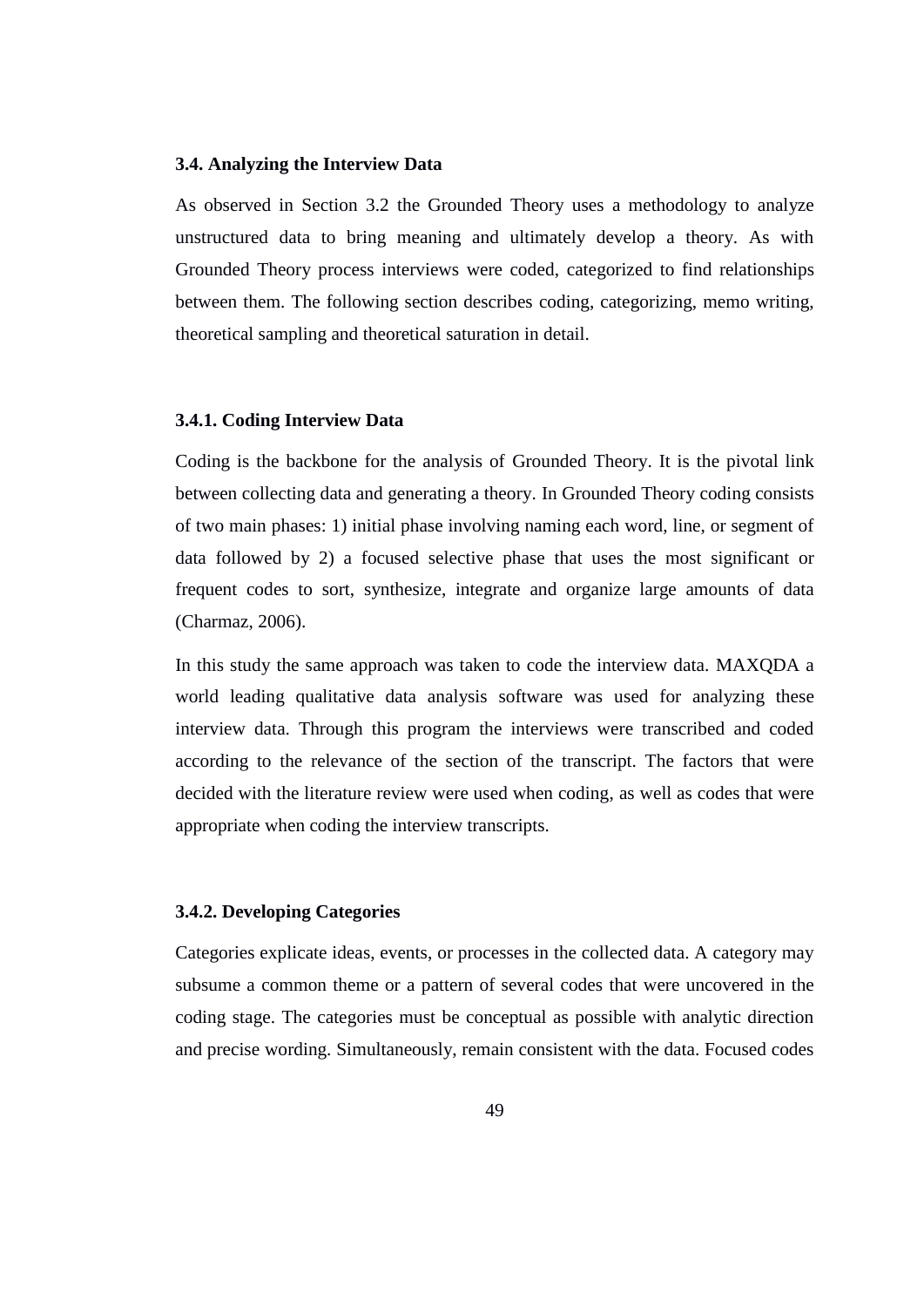lead to sharp, clear categories and doing so establish criteria for categories to make further comparison (Charmaz, 2006).

Within the study there were high-level factors identified in the literature review. These factors were used as categories when making sense of the codes that were established. Furthermore, the codes that were not falling under these were categorized separately to bring out the most suitable information.

### **3.4.3. Memo Writing**

Memo-writing is a pivotal intermediate step which needs to be executed between data collection and drafting of the theory. When writing memos the researcher was able to emphasize experiences gained through the interview and capture the general feeling which won"t be visible through the interview transcripts. Memos capture the thought process of the study, and writing memos can accelerate the thinking of the researcher to bring more depth into the study (Charmaz, 2006).

The study focused on writing memos all along the data coding phase. Numerous memos were written to highlight the details of the interviews, reaction of the interviewees and other related details that were uncovered at the coding stage.

#### **3.4.4. Theoretical Sampling**

Theoretical sampling is central to grounded theory design. A theoretical sample is derived from coding, categorizing, comparison and memo-writing. It is designed to serve the developing theory with the coding and categorizing mixed with memowriting, it should reflect the qualities of the respondents' experiences and provide a useful analytical handle to understand them (Charmaz, 2006).

Within this study the researcher strived to build a model that would derive from the findings of the study. After coding, categorizing, memo writing and eventually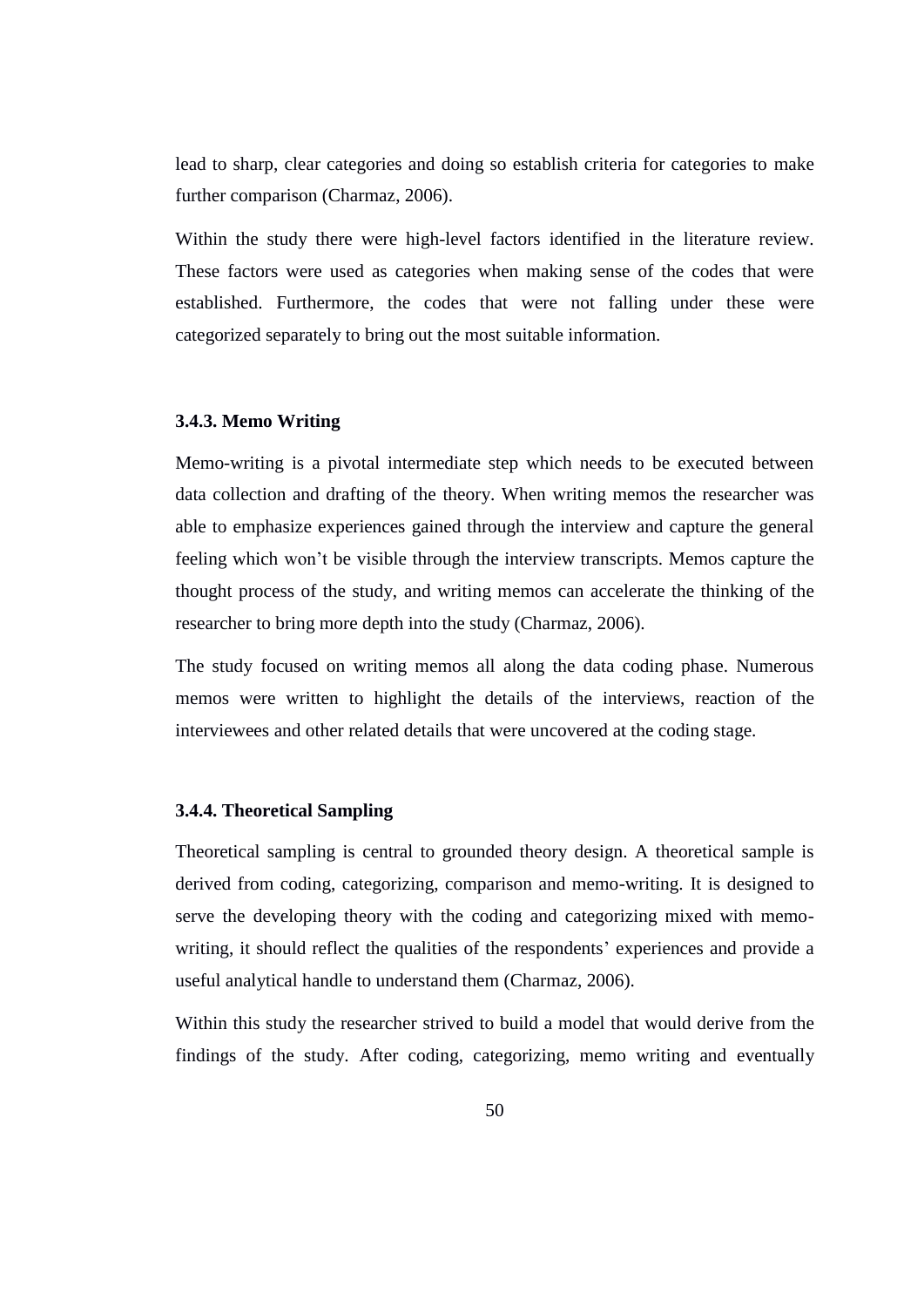analyzing the data the researcher was able to find connections between codes that were ultimately mapped to gain understanding of the data collected.

### **3.4.5. Theoretical Saturation**

Qualitative researchers generally seek to reach "saturation" in their studies. This indicates that the researcher is not hearing anything new from the interviews or data collection. In grounded theory, theoretical saturation is sought so as to confirm that further data collection will not yield any more new information (Charmaz, 2006).

Throughout this study the researcher"s task was to find the critical success factors for the success of tech start-ups in Sri Lanka. While the interviews were conducted it brought in various angles for the researcher to look at when analyzing the data. Theoretical saturation was achieved when the interviews did not give any new concepts or views on what made them become a successful startup.

#### **3.5. Summary**

This chapter presented the methodology to be used in the study. 18 factors which were uncovered through the literature review were used to create a conceptual framework and hypothesis which will be tested in this study.Dependent and independent variables of the study and hypothesis were generated based on these variables. Interviews were used as the method of data collection since this is a qualitative research. Finally, the usage of grounded theory in the study was discussed in detail.

In the next chapter the study goes further into analyzing the gathered data through the use of grounded theory. The analysis covers results of the coded, categorized data, and memos while building the factors that contribute to the success of tech start-ups in Sri Lanka.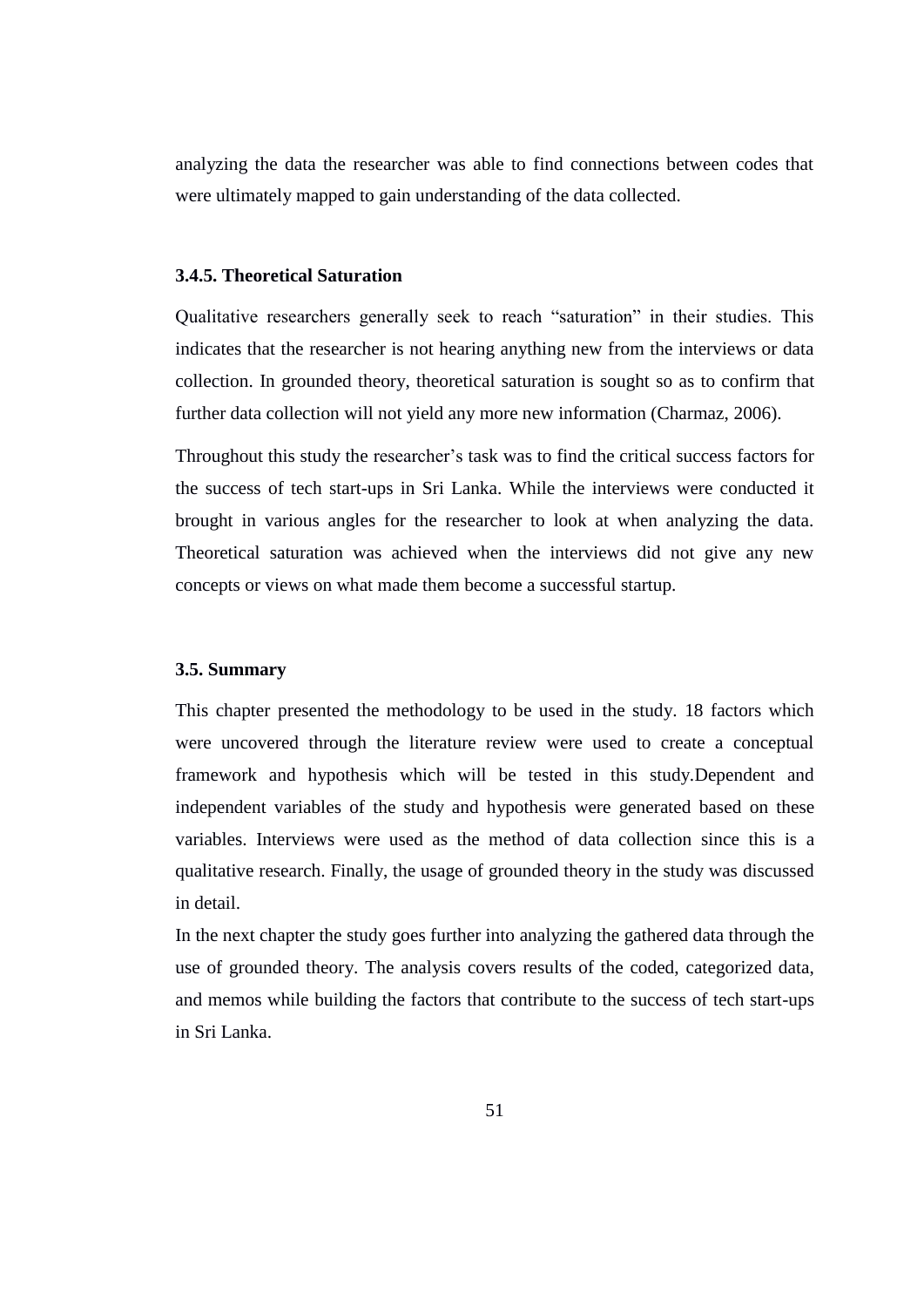# **4. ANALYSIS AND INTERPRETATION**

This chapter provides a detailed analysis of interview observations and results of the present study. With Section 4.1 the study discusses the methodology that was used for the analysis and how the data was analyzed. Section 4.2 highlights the research results with interview details and analysis of the overall findings. Section 4.3 looks into the hypothesis that was generated initially in the study and how the results map into these factors.

### **4.1. Grounded Theory Analysis**

Grounded Theory was used as the analysis methodology, coding, categorizing, memo-writing, and theory generation phases of this theory were followed. Next, the study discusses codes and categories adopted for this study, and how the memos were utilized for the analysis.

### **Coding and Categories**

Coding is a pivotal part while using the Grounded Theory that is conducted alongside data collection. The frequency of the codes and overall percentages are listed in Table 4.1. The table lists the categories which were identified during the study and corresponding codes, frequency and percentage of the total frequency of all codes.

#### **Memo Writing**

Memos were utilized to capture reactions, behavior and other related content of the interviews. These were information that was not captured through the interviews and information that the researcher decided should be included when analyzing the data.

Table 4.1 - Code list.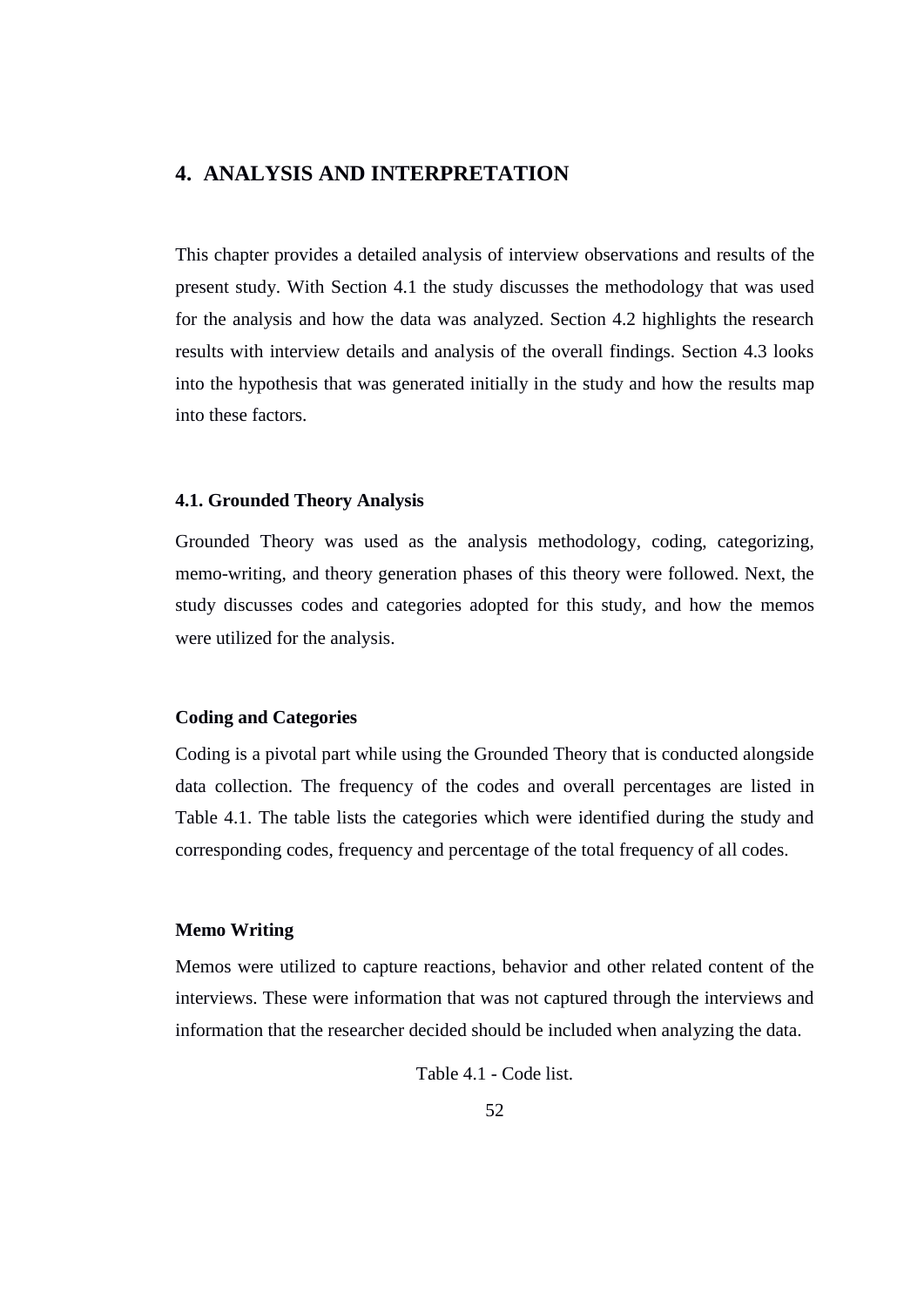| Category                   | <b>Name</b>                 | <b>Frequency</b> | Percentage |
|----------------------------|-----------------------------|------------------|------------|
| <b>Resources</b>           | IT Workforce                | 14               | 7.65       |
| Resources                  | Financial                   | 13               | 7.10       |
| <b>Industry and Market</b> | <b>Customer Orientation</b> | 11               | 6.01       |
| <b>Industry and Market</b> | Competition Intensity       | 10               | 5.46       |
| <b>Industry and Market</b> | Market Scope                | 10               | 5.46       |
| Founders                   | Motivation                  | 9                | 4.92       |
| <b>Industry and Market</b> | Marketing Intensity         | 9                | 4.92       |
| Founders                   | Passion                     | 9                | 4.92       |
| Innovation and R&D         | R&D Investment              | 7                | 3.83       |
| Founders                   | Focus                       | 7                | 3.83       |
| Founders                   | <b>Industry Experience</b>  | 7                | 3.83       |
| Founders                   | Founders                    | 7                | 3.83       |
| Innovation and R&D         | Innovativeness              | 7                | 3.83       |
| Resources                  | Mentors                     | 7                | 3.83       |
| <b>Industry and Market</b> | Competition                 | 6                | 3.28       |
| Founders                   | Prior Startup XP            | 5                | 2.73       |
| Resources                  | Infrastructure              | $\overline{4}$   | 2.19       |
| <b>Industry and Market</b> | <b>Brand</b>                | $\overline{4}$   | 2.19       |
| Founders                   | Planning                    | $\overline{4}$   | 2.19       |
| <b>Industry and Market</b> | Networking                  | 3                | 1.64       |
| Founders                   | Learning from Mistakes      | 3                | 1.64       |
| Founders                   | Communication               | 3                | 1.64       |
| Government                 | Government                  | 3                | 1.64       |
| <b>Industry and Market</b> | Credibility                 | 3                | 1.64       |
| Founders                   | Marketing Experience        | 3                | 1.64       |
| Founders                   | Learning                    | 3                | 1.64       |
| Resources                  | University Partnerships     | $\overline{2}$   | 1.09       |
| Culture                    | Culture                     | $\overline{2}$   | 1.09       |
| Resources                  | Incubators                  | $\overline{2}$   | 1.09       |
| <b>Industry and Market</b> | Recognition                 | $\overline{2}$   | 1.09       |
| Resources                  | R&D Alliances               | 1                | 0.55       |
| Culture                    | Diversity                   | 1                | 0.55       |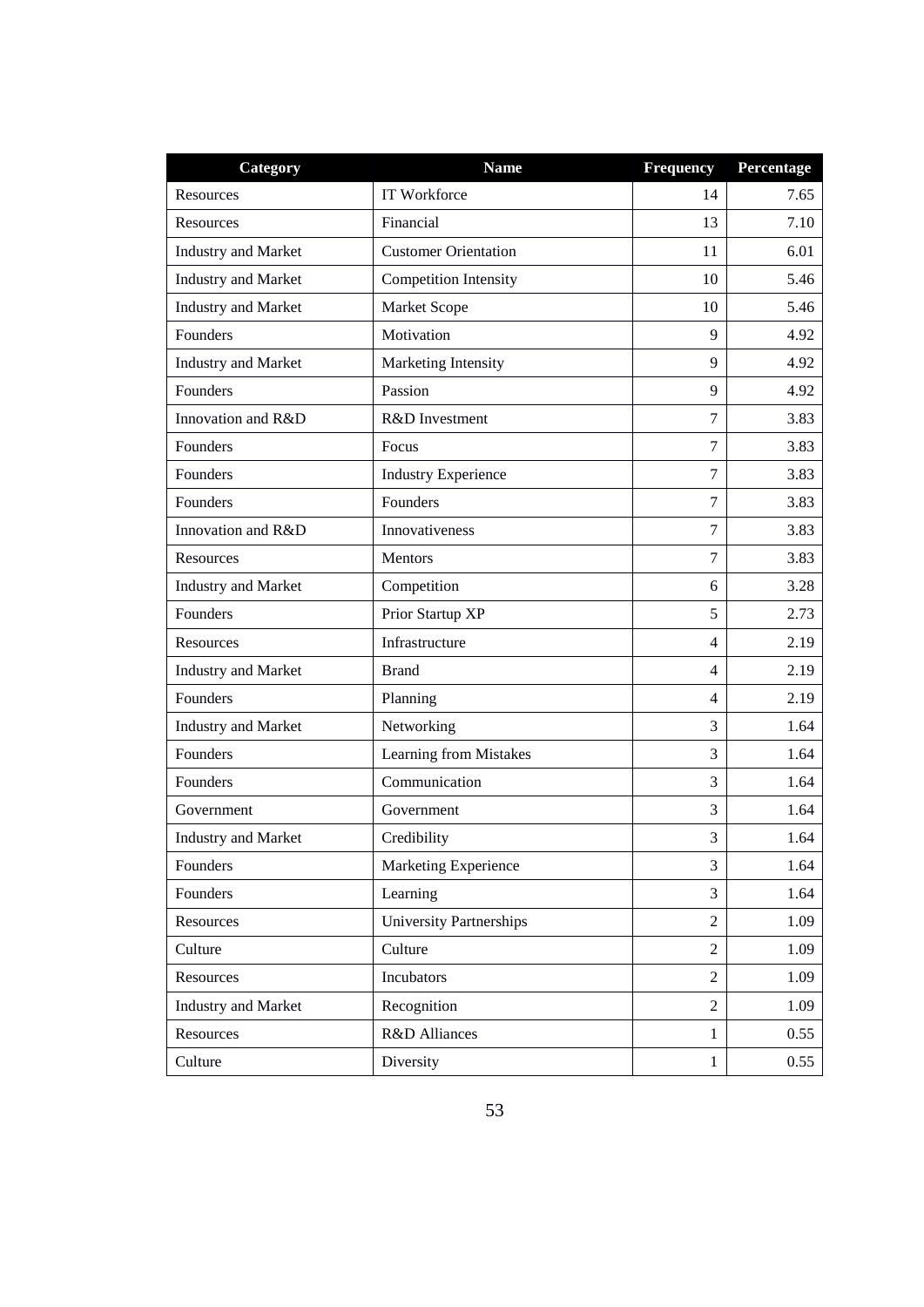| <b>Category</b>            | <b>Name</b>                | <b>Frequency</b> | Percentage |
|----------------------------|----------------------------|------------------|------------|
| <b>Industry and Market</b> | multi-industry pairings    |                  | 0.55       |
| <b>Industry and Market</b> | <b>Industry and Market</b> |                  | 0.55       |
| Innovation and R&D         | Innovation and R&D         | 0                | 0.00       |
| Resources                  | Patents                    | 0                | 0.00       |
| Resources                  | Resources                  | 0                | 0.00       |
|                            | Total                      | 183              | 100.0      |

#### **4.2. Research Results and Discussion**

The study, conducted through the use of grounded theory was to collect knowledge, and answers the research question, what are the key success factors for tech start-ups in Sri Lanka. Throughout this study interviews and other forms of collected data were analyzed through the use of Grounded Theory. Based on these, data was coded and categorized accordingly. From the literature review, the study had already defined several factors. Therefore, based on those factors most of the codes were categorized. Founders, innovation and R&D, industry and market, resources, and the Government were some of the main categories that were predefined. But, as the analysis began the researcher managed to uncover codes that did not fit the description of the already defined codes. These were added separately and used for the categorization.

### **4.2.1. Founders**

Founders of a start-up play an unfathomable part in the success of tech start-ups. Past research clearly states how important the founders are to the start-up (Shane and Venkataraman, 2000). Throughout the study it was evident how the founders played a massive role in shaping the organization and its success.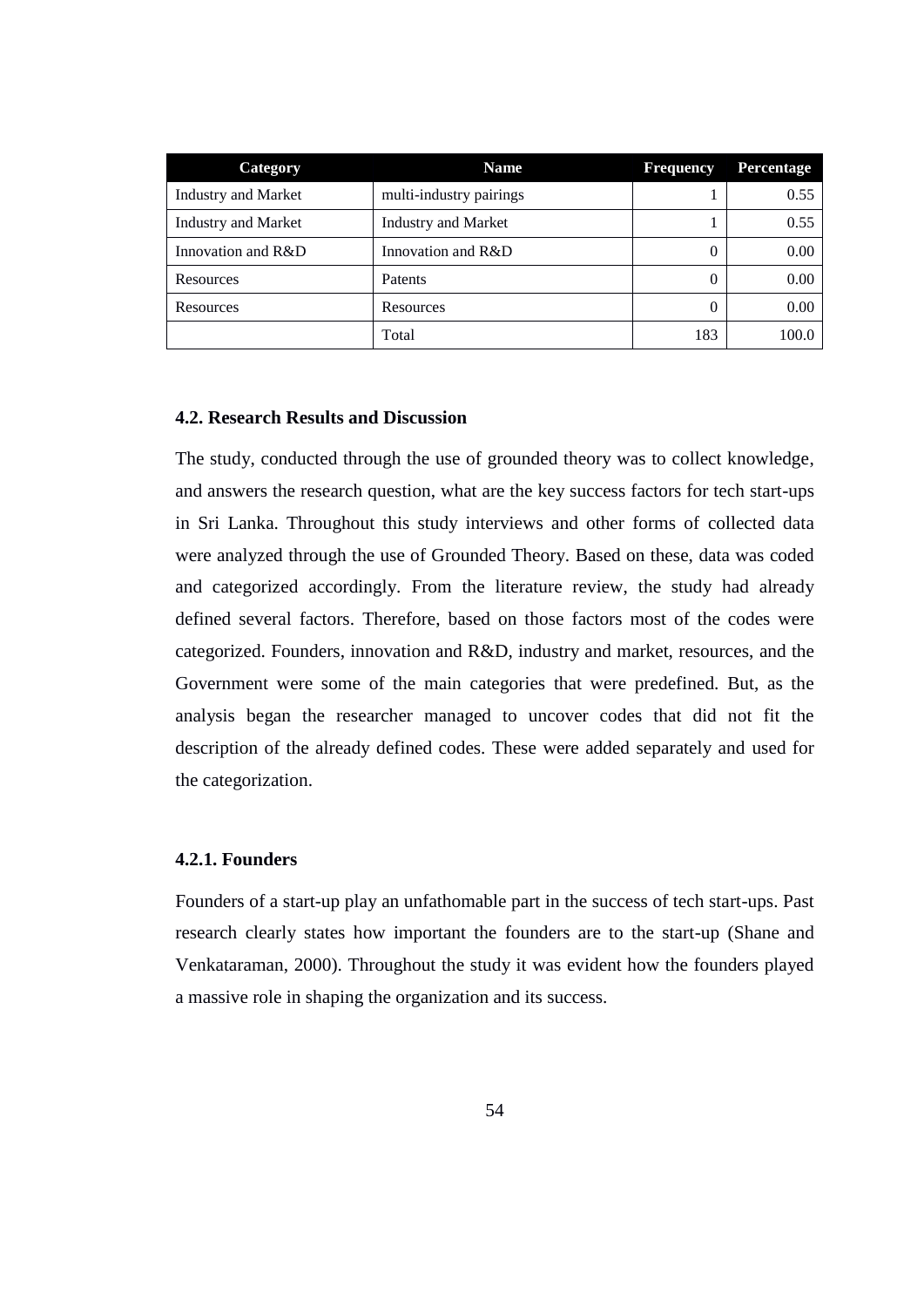#### **Industry Experience**

The subjects of this study indicated that they had ample industry experience when initiating their start-up. Industry experience has played a key role in molding these individuals in order to groom their knowledge and actually help them start in the first place. Out of all interviews, only one founder has been able to successfully establish his start-up just coming out of school. Based on interviews, the important common skill among all founders was the exposure to the technological industry;

*"We were all good programmers from school days. We all knew how to code since we were at school. I personally was able to code in about five to six programming languages"*

Thus, these founders learned their programming at a much earlier stage before they came to the industry. Knowing how to code when writing a software program is the most basic aspect.

It was observed that all except one founder were graduates that went into the industry, worked for several years, and then decided to move into an entrepreneurial path. The one founder that did not graduate was a hardcore programmer which led him to start his company. Although they did not have any exposure to the IT industry they were doing some projects which they thought were successful. So, it was evident that experience in the industry was key for them to initiate at the beginning. When inquired "how the industry experience impacted in the start-up phase" the researcher found that without industry experience much of the tasks would not be possible. Recruiting, planning, strategizing, and even developing the required software would not be possible, if not for experience in the IT industry. Being in the industry shaped these individuals on the methods and processes that were practiced in the industry which they brought into the start-up. Shrader and Siegel (2007) found there is a direct link between industry experience of the founders and venture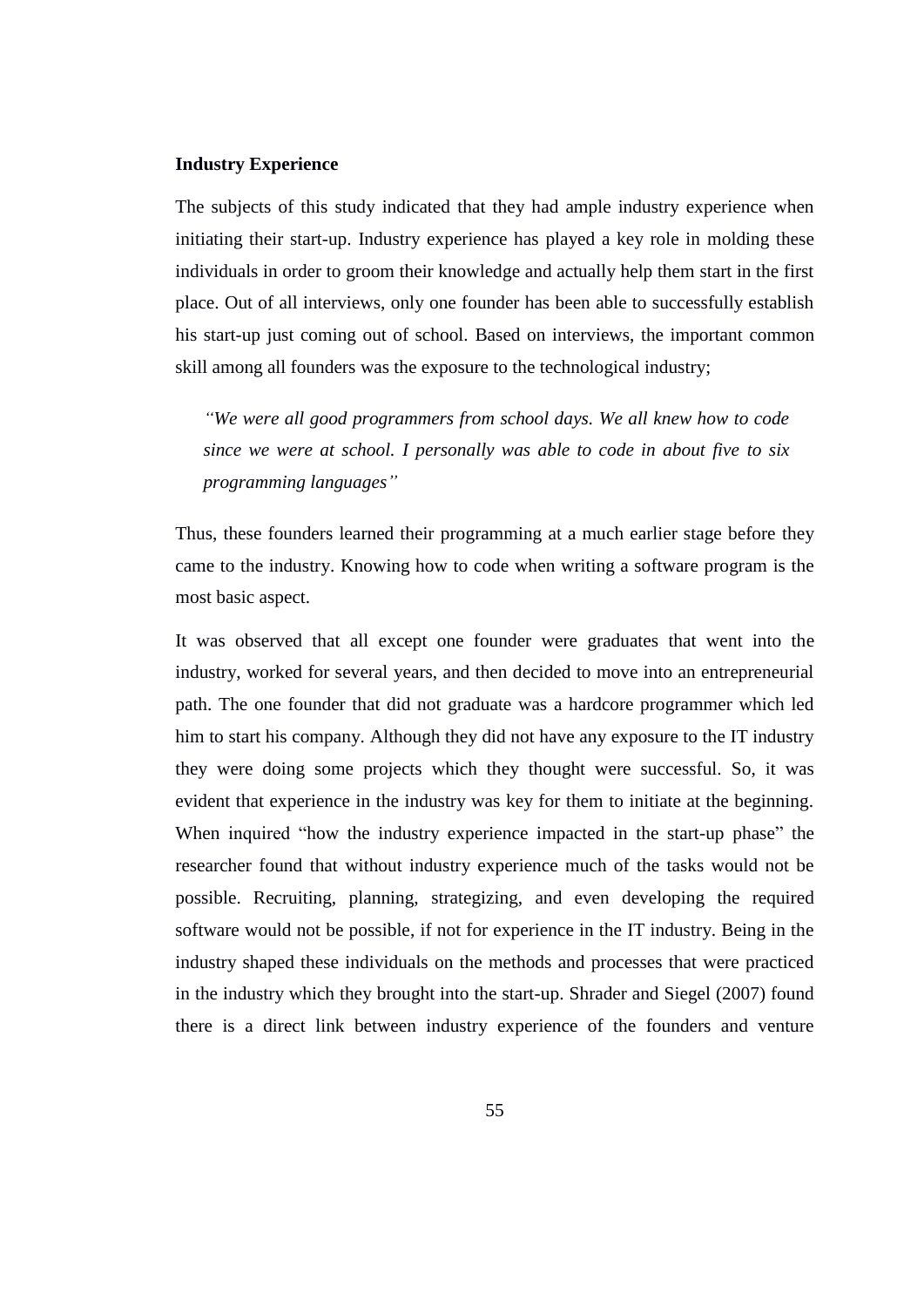performance and with this study, researchers can clearly see how much of an impact industry experience can have on any start-up.

This is quite a significant factor since all the other gathered data indicated that industry experience played a key part in the start-up stage, as it guided the founders on which path to take with their start-ups. While the study shows that one founder did not have any industry experience, He had a major background in software development. With this information it is evident how much of an impact industry experience plays in the success of the start-up for it to be called a critical success factor.

### **Prior Start-up Experience and Learning**

Failures can teach in a way that success cannot. Having prior start-up experience can be beneficial to avoid such failures (Tamer, 2005). Throughout the study interviewers were questioned about their prior experiences in the start-up landscape. While some of the founders had prior start-up experience, some founders got it right on the first time. Although they were successful, they agreed that there were lots of mistakes that finally molded the path to success. When asked about prior start-up experiences one of the interviewees said:

*"Right after school we had a services company that built websites for companies in Sri Lanka. Others also has done some small random businesses and little things"*

*"I started like stuff in school like products that we built, but didn't try to sell it"*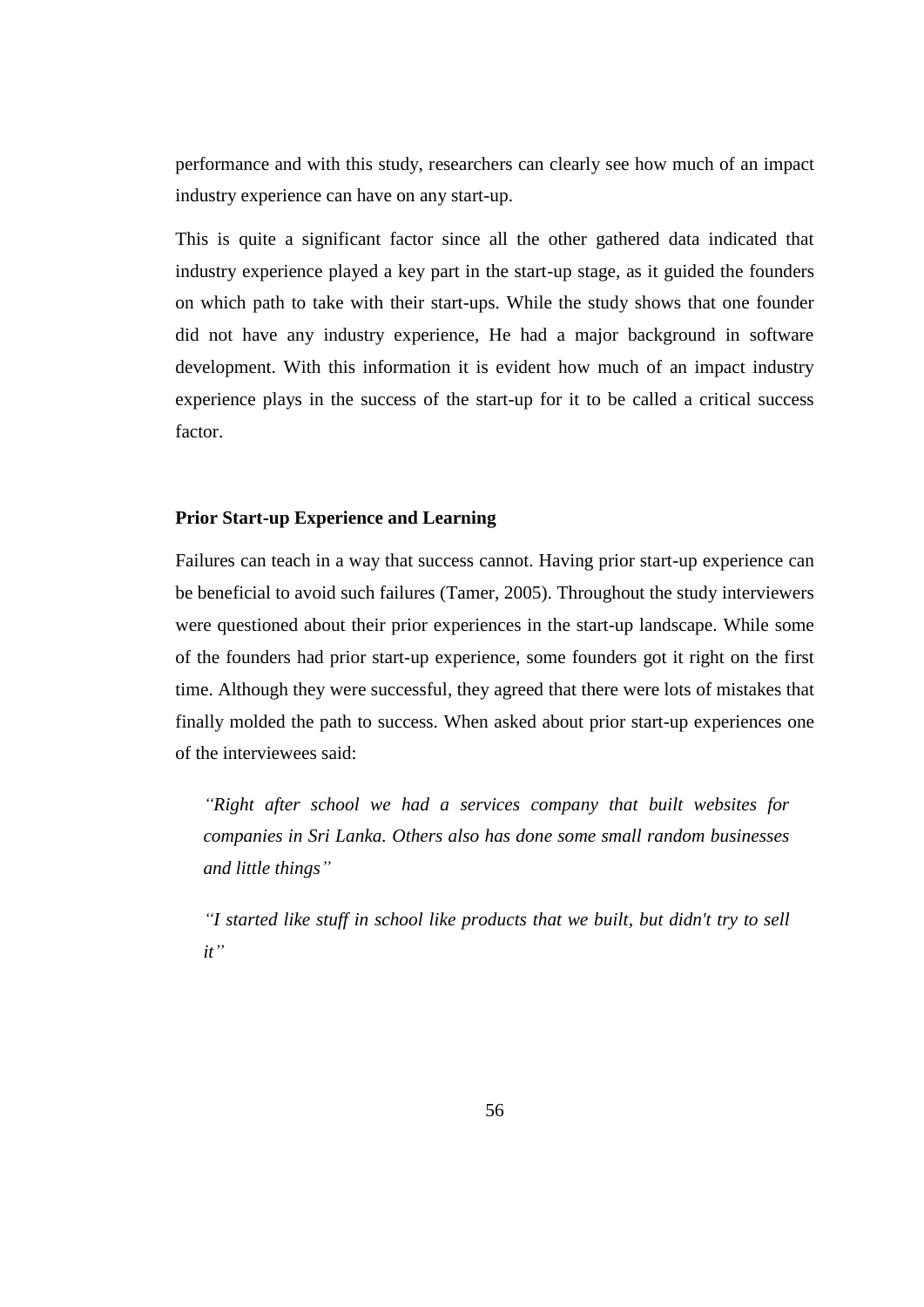Based on the responses from this study, it can be said that while prior start-up experience did help, it did not significantly improve the success rate in start-ups that were considered.

While prior start-up experience had an impact on the entrepreneurial landscape in Sri Lanka, the founders were not error prone. Even if they manage to start-up in the first try, those experiences were full of errors. For example, bringing your learning"s into the start-up.:

*"Even though we managed to get things started, I'll tell you frankly the rest is all trial and error"*

One of the most common themes in this study was the founders emphasizing the importance of learning from their own mistakes. One of the participants went on to give the following advice:

*"Even if you don't succeed you know what it is. I mean, I have people who have given up and gone back to jobs after being an entrepreneur for a couple of years but that learning that you get. That is with you forever."*

Making mistakes is not ideal for any start-up that wants to become successful. But, they are inevitable and somewhere down the entrepreneurial path it is bound to happen. While making mistakes is not a success factor, learning from them is the key for any entrepreneur. This was evident as all of the candidates made mistakes down the entrepreneurial road.

Making mistakes, correcting them and eventually learning from your mistakes is one important stage in any start-up. But, the researcher uncovered that while mistakes can lead to a failed start-up, managing and outlasting those mistakes is one of the skills any entrepreneur should possess in their intellectual arsenal. The participants of this study did make mistakes and they were happy to admit that. What kept them from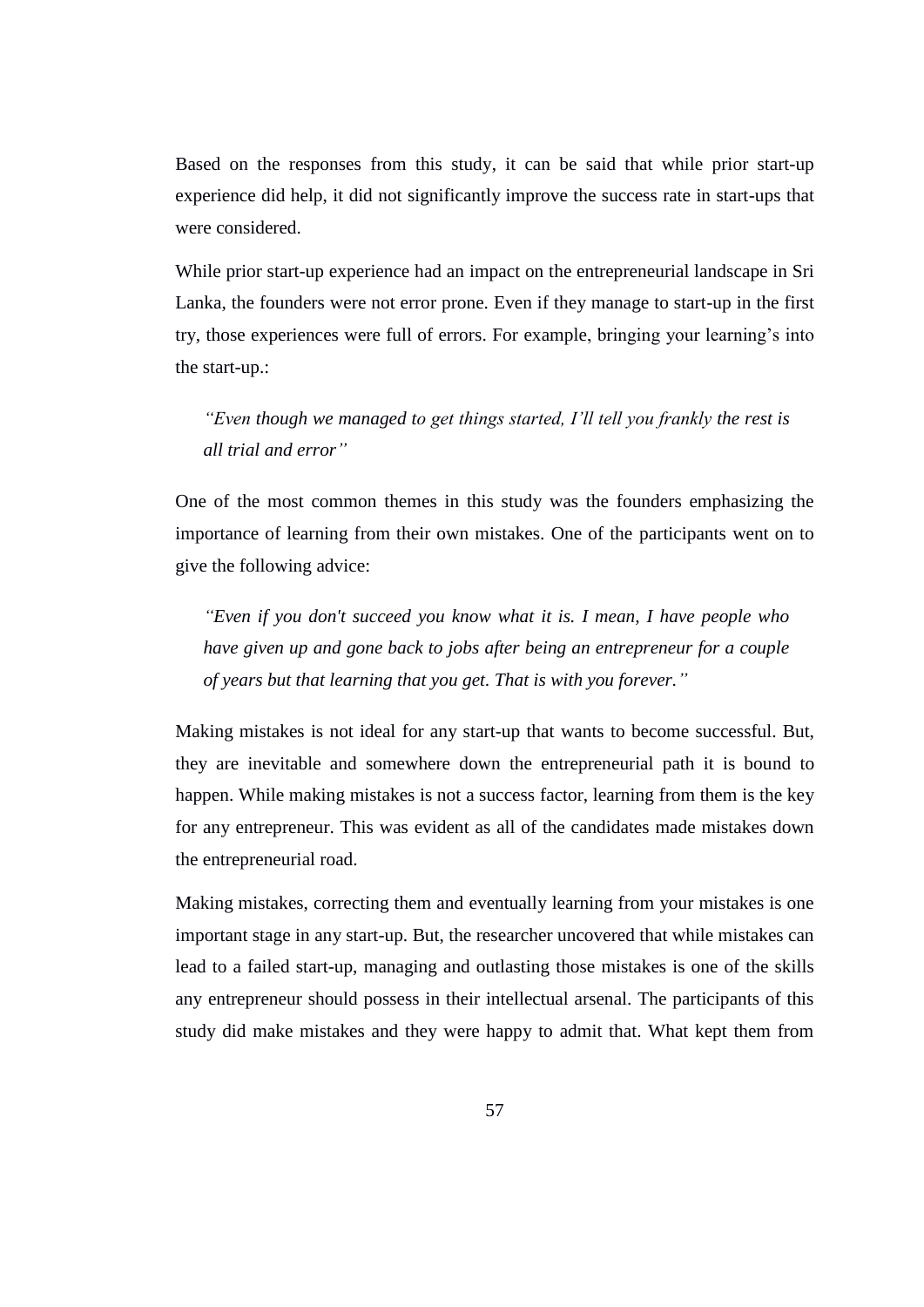becoming unsuccessful was the ability to manage and eventually recover from those mistakes. A participant went on to say;

*"Even though we make mistakes we kept our costs low so we can outlast our mistakes and run for a longer time and we were not afraid to try things. Keeping our costs low made us able to absorb our mistakes and keep running."*

It can be concluded that while in any venture mistakes can happen, managing them until the venture can get past that is essential for the start-up"s success. This factor was not identified in the literature review, but is an essential part of any entrepreneurial venture.

### **Motivation and Passion**

Motivation and passion drives any entrepreneur to create new start-ups. While these traits can be obvious and essential to the success of a start-up the question is "how can it impact the success of a start-up?" When taking motivation into consideration, it was uncovered that most of the founders were in the industry and then wanted to follow something of their own.

*"We all want to do something on our own and wanted to create something on our own. I think some of the things that I used to dream and think about is you know many eras before I started."*

While this was the motivation for most of the start-ups in Sri Lanka there are always exceptions:

*"It was complete accidental but we were all good programmers from school days. So, what happened was the initial product we built for fun, we had a market. We didn't have a choice than start it as they kept asking for support."*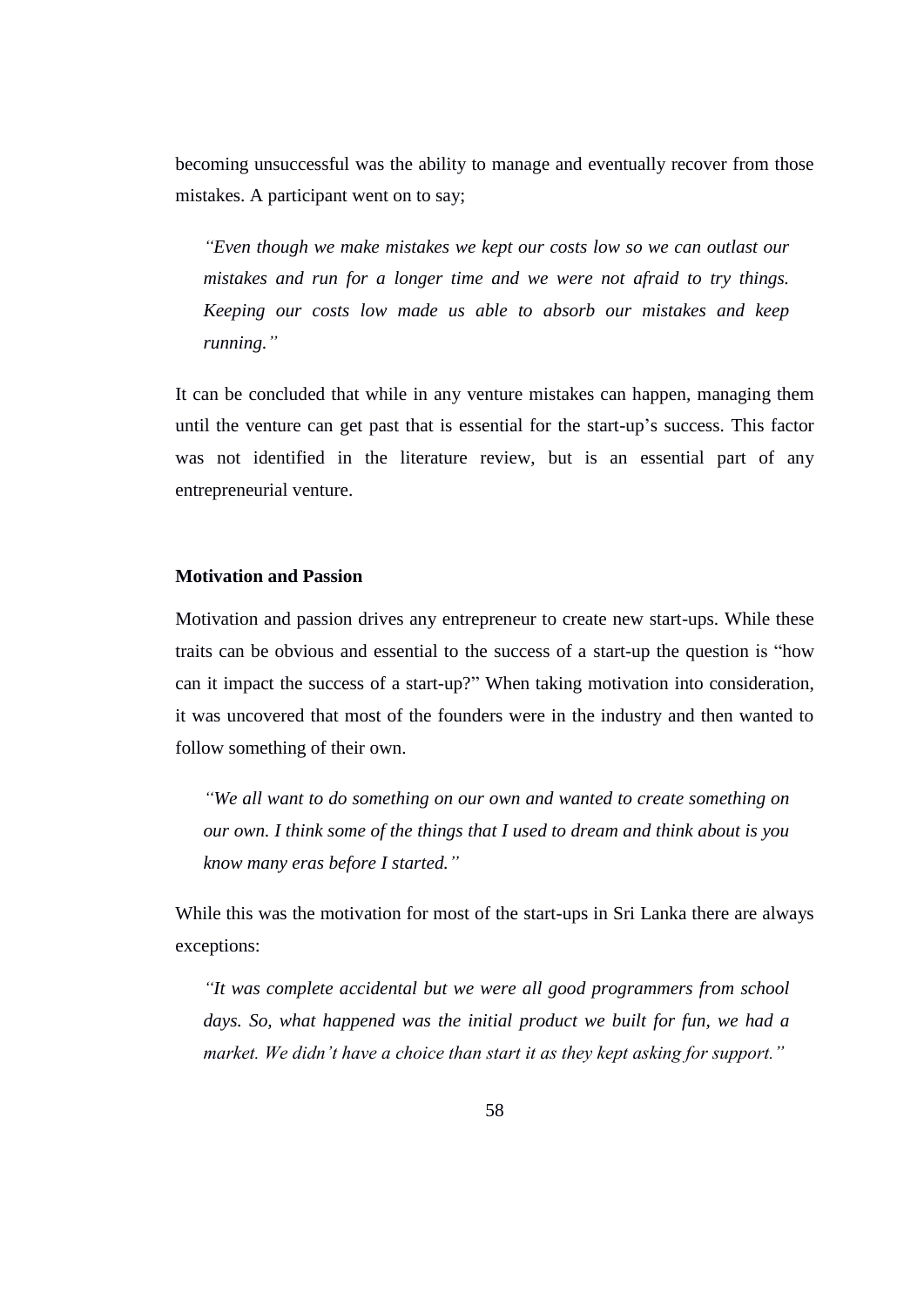So the analysis shows motivation can come in many different forms, but having the motivation to start something new and bringing something into the market is essential. When considering passion throughout this study the main thing that came up was the word "passion". It was that passion that drove these entrepreneurs to achieve what they have achieved. The best advice that came from these rounds of interviews was:

*"You have to be prepared that you will not succeed the first time. There will be certain kinds of obstacles, there will be certain kinds of road blocks and every time something like that happens what you have to think about is I need to get over this because there will be many people who gave up at that point and the guys who stayed and who persevered was able to move to a kind of the next level so I think that is key I call it the never give up spirit in you I think that is what is key to any entrepreneur."*

Passion is paramount in the world of entrepreneurs. It makes the difference between going forward or just stopping and giving up. Passion played a major part in the making of these ventures and still does. With passionate people at the helm of the company anything is possible.

*"I think passion is the key thing and believing that solving the problem, passion for solving the problem reading well and bringing something, adding value to the market to the world basically. Doing something good and being recognized for it. Rewarded for it is the reason we do it."*

The above quote clearly highlights how much passion can impact the start-ups success. It is clear how much of an impact passion and motivation bring to the startup team to achieve success. Passion and motivation were not captured with the initial literature review but found to be having a critical impact on the success of the startups in Sri Lanka.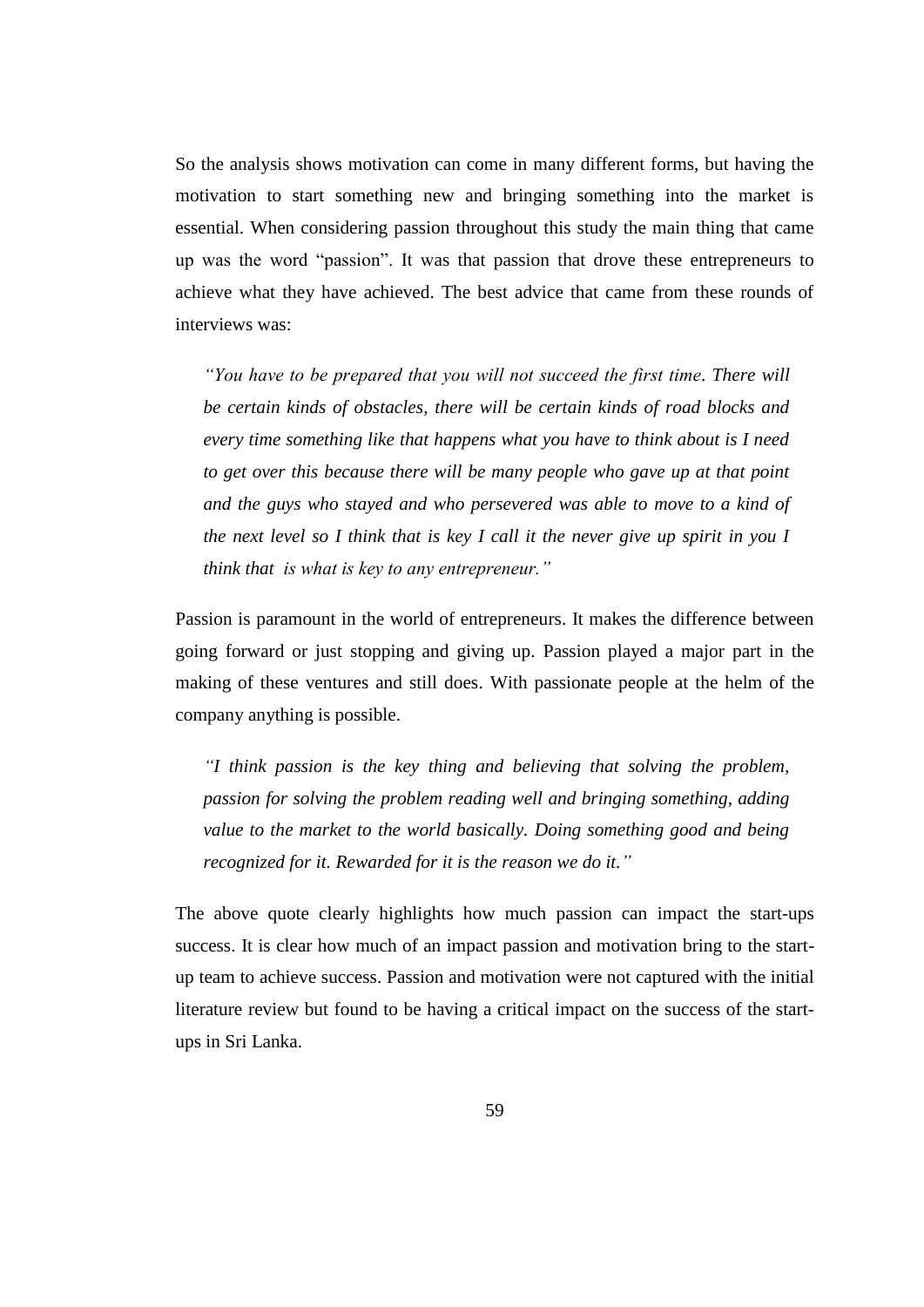#### **Communication**

Another factor found within this research was focused around communication and the general relationship between the founders. From the many successful start-ups that the study focused; only one was founded by a single founder. When inquired about the founders' relationship and overall interaction quality, all of the founders expressed extremely good relationships with their fellow founding team.

*"Others were younger to me and we were like brothers. That bond continues till today and I cannot remember any major disagreements."*

The relationship was extremely good since most of the founders were from the IT industry, software engineers with a similar background or were good friends. For the question why does the founding team need to have good communication between them? Mueller and Gemünden (2009) explain that having good interactions within the founding team can significantly increase the ventures performance. Task coordination, mutual support and sharing the right information among each other have made a huge impact on the success of the start-up. When following this up with the current study it was evident that this is the case in most start-ups.

Founding team divides the operations among themselves and a breakdown in the relationship with any two of these founders will have a major impact on the start-up. One of the interviewees said:

"There was myself the CEO, XXX the CTO and XXX the CO and XXX who was our CMO."

What this study realized is at the start-up stage a major disagreement and breakdown in communication will handicap the start-up. A major business that is already established, can easily manage this since there are already defined functions, job roles and even employees to carry out the day-to-day operations. But for a start-up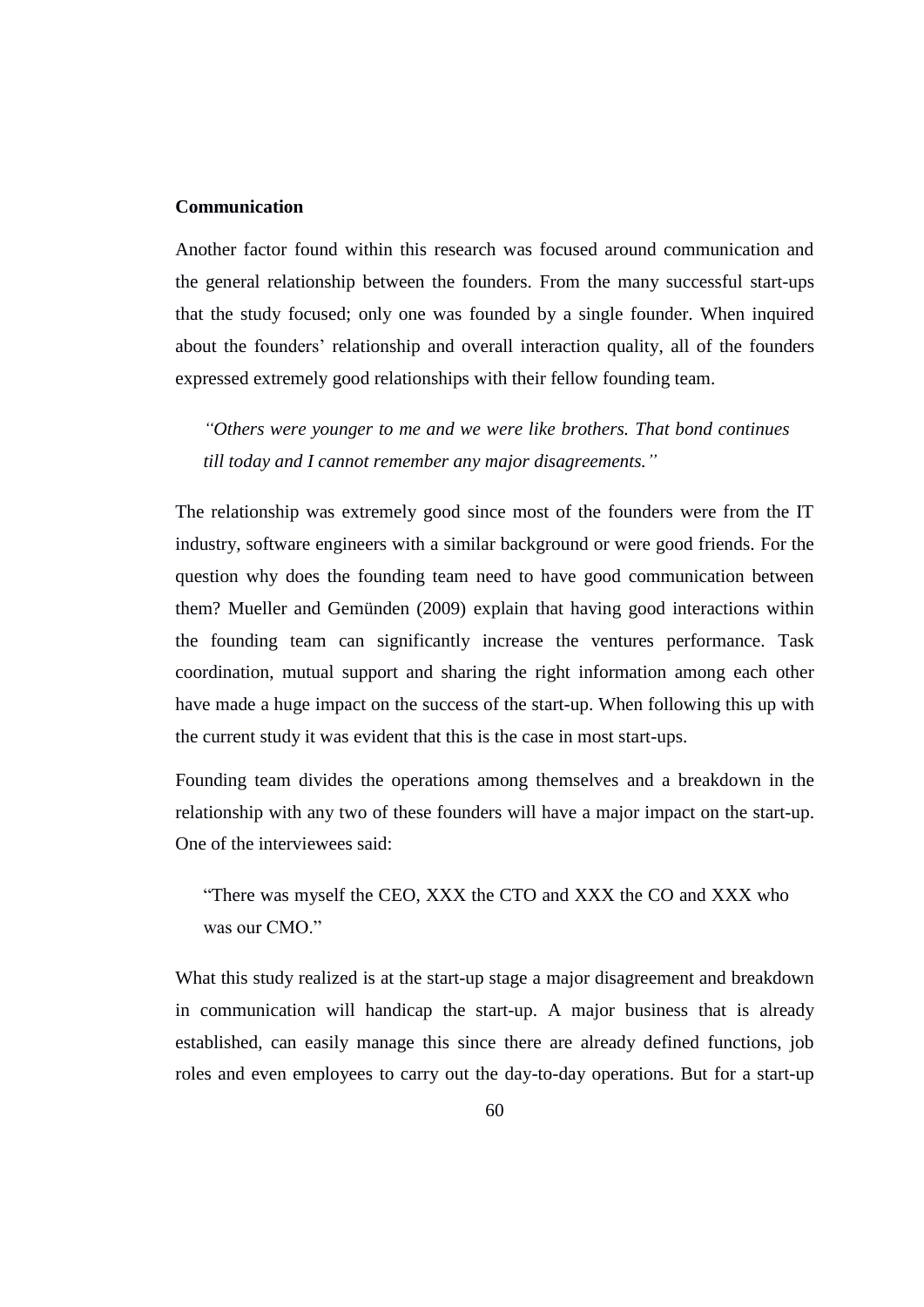this is not the case founders constantly took responsibility to roles outside their domain to push the start-up to its eventual success.

## **Marketing Experience**

Good communication among each other has shown successful marketing management within the startup (Mueller and Gemünden, 2009). As Song et al. (2008) explains having exposure to marketing related activities within the founding team had a positive impact when starting a tech start-up. Within this study the researcher strived to get details on previous experience as a marketer before the start-up stage. Interestingly all of the founding team members were from an engineering background, and were not exposed to the field of marketing. The need for marketing people was obvious as the following came up at an interview:

*"I think there should have been more marketing oriented people earlier on. It helps and it was essential. Our thinking was more into engineering rather than marketers."*

Out of the discussions the researcher had most of the interviewees expressed the need for marketing in the early stages of the start-up life cycle. Start-ups were generally started by founders with engineering backgrounds and lack of marketing knowledge was a distinct disadvantage. With all cases expenditure and spending was mostly on research and development. But, when the product was ready, the marketing activities had to begin. The study found that marketing experience is essential for any entrepreneur and having marketing experience in the founding team can greatly enhance the rate of survival of the start-up.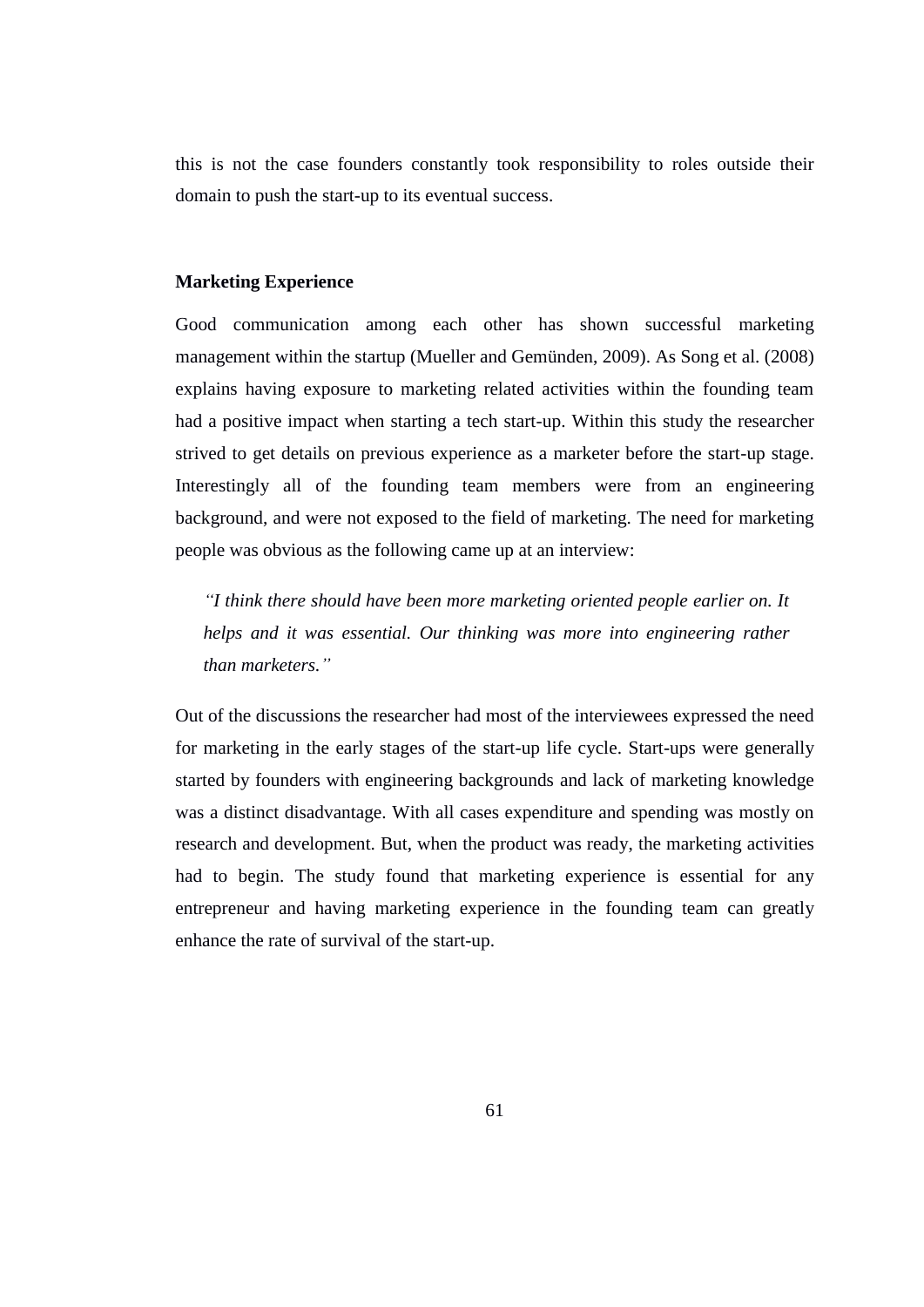### **Focus**

The study also focused on many other aspects of the founders that contributed to the success of a start-up. During the interviews "focus of the founders and the start-up" were highlighted as one of the key success factors.

*"We didn't want to do too many things. Focus was the key as we were very, very focused on what we wanted to do and was not distracted on other things. We only wanted to focus on our strengths"*

With the information analyzed from these individuals it was evident they were focusing on building fantastic software. Whatever the obstacles that was in their way they focused on the problem at hand and came out on top. There were many routes taken by these individuals but in the end they were highly focused on what they wanted. Further analysis into this shows what they did to stay focused.

*"They [Angel Investors] will help you with finances since you have to have money to basically operate. So you don't have to do service to pay your bills and you can focus on your product, get it to the market and so on."*

Most of the participants concentrated or focused their energy on the target market they had. Hence, the study can conclude that focus on innovation, the target market and various operations that can get the start-up through its initial stages are important for the success of the start-up.

### **Planning**

During the study another key factor that was discussed was planning. It was clear from all the input that was collected from the interviews that proper planning can make the difference in the entrepreneurial landscape. When starting a tech company the main focus should be to have a proper execution plan for the start-up.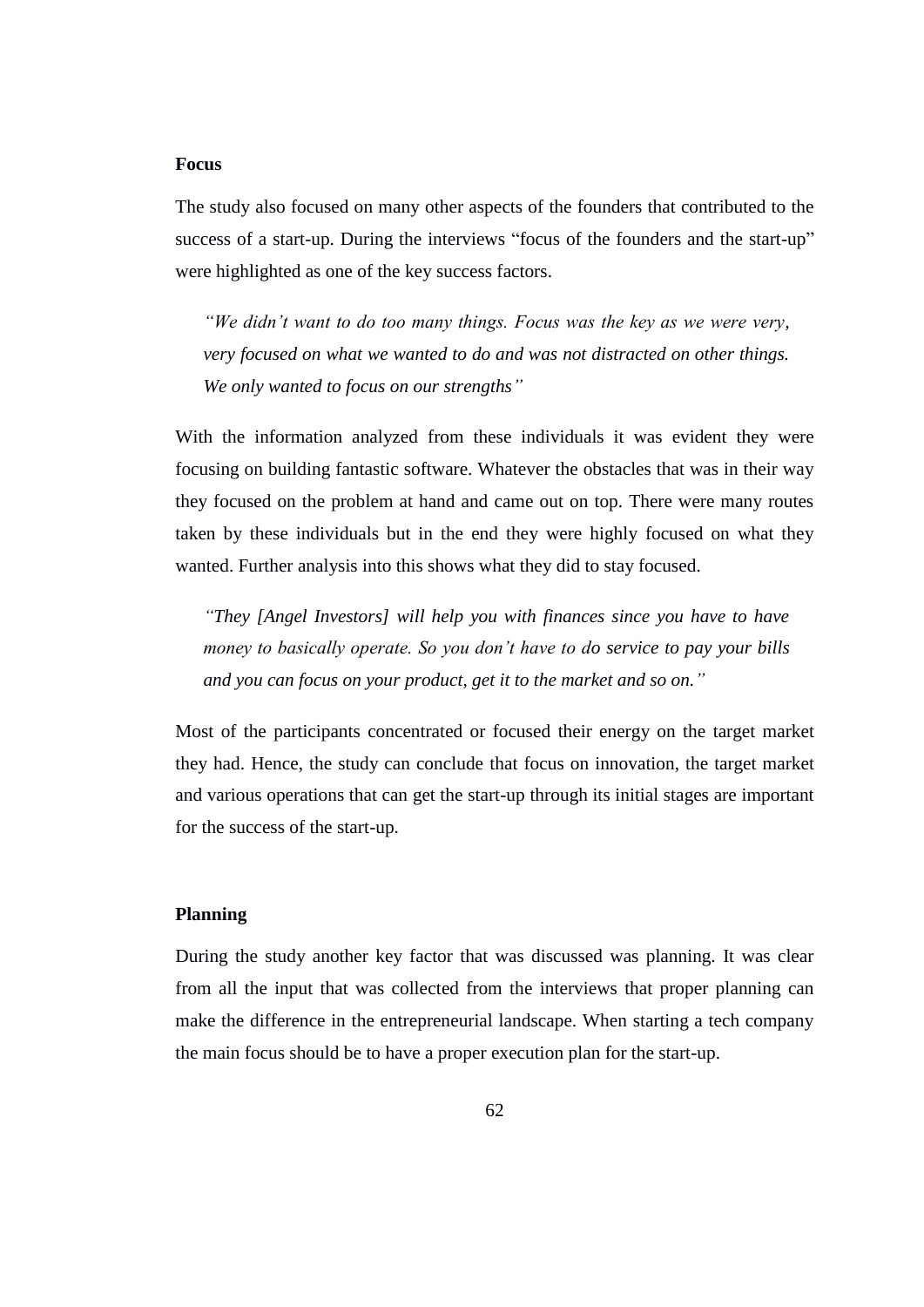*"Today there are lots of things to do and immense amount of competition. If you start something no sooner another person can start the same thing and ideas are cheaply available. So the only way a start-up can succeed in today's world is to have a fantastic execution plan. You can have the best idea and the best finances. But if you don't have an execution plan you're not going to win. You need to have super-fast execution to succeed in today's world. Whatever you do someone else will outsmart you since today the market is global. But today if you do not innovate and put out a product that is not superior, anyone can come up with a product and take over your market share. You have to have a superb execution plan. That is the key element to succeed."*

As the study shows an exceptional execution plan is the key for success in today"s world. Planning is crucial in any industry, but it mostly affects the IT industry as the barrier for entry is so low and anyone with an idea and finances can start a company. There have been numerous failures in start-ups that the participants know of that never materialized to any venture and the key thing was they did not have a proper plan on where they were going. Creating and innovative product is not going to bring the entrepreneur success. But, planning and executing tasks according to the plan can help make the difference in success or failure.

A proper execution plan can give an entrepreneur proper goals and milestone that they need to achieve. Following this plan they would be able to identify what is weak and what is strong in the start-up and adjust accordingly. Furthermore, as the researcher found plans might change during the course of the entrepreneurial venture but the objectives will not change.

*"But, you must not jump into it [tech start-up]. You have to plan it out. So this how I'm going to do this. This is my plan. You will change your plan during the course but at least you have a certain set of milestone, guidelines you put in place that you will actually strive to achieve your objectives."*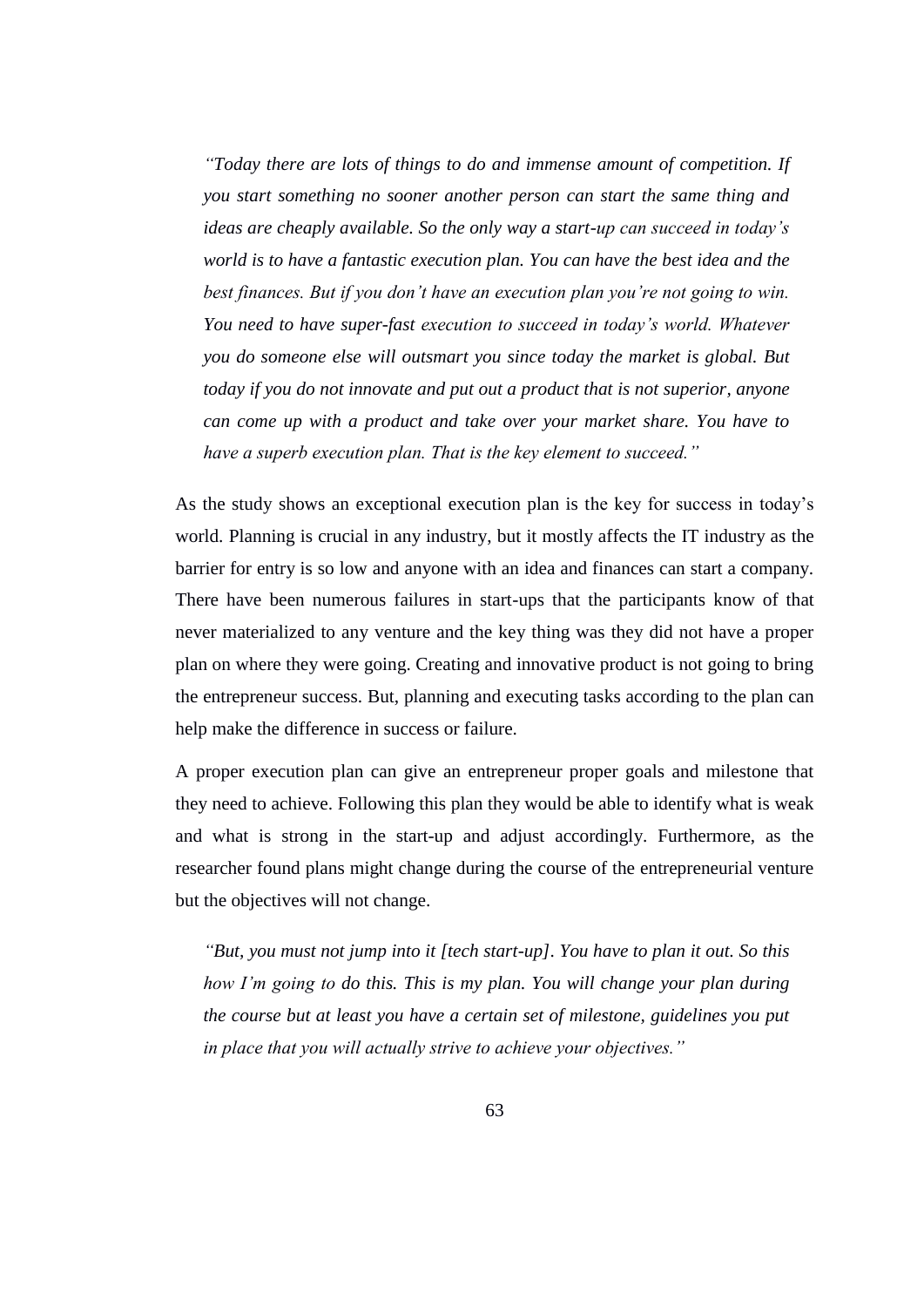It was evident that there is a high impact on the success of a start-up when initial planning and execution was done according to the plan. This was highlighted as a critical factor during the interviews and can be considered a critical success factor.

Throughout the study there were factors related to the founders that were considered important for the success of a start-up in Sri Lanka. Within this section the study discussed industry experience, prior start-up experience and learning, motivation and passion, communication, marketing experience, focus, and planning. Industry experience was crucial as it gave the founders the background and knowledge of the industry that they would eventually strive to build their venture. Planning was a key component in the start-up phase as that can give a roadmap or a check list of tasks that needs to be done. All the while re-evaluating the progress and making necessary changes. Within the start-up phase it was important to minimize errors so as to survive and planning can reduce this considerably. Prior startup experience was a factor not many founders had but it was clear that all of them made mistakes and learned from those mistakes to get them where they are now.

Motivation and passion were considered the driving forces for most founders as they continuously struggled to get their start-up off the ground. Marketing experience was a factor none of them had experience with but, during their start-up phase it was evident how much of an impact it made when the start-up needed to generate cash to survive. Finally, communication and focus were two factors that were important in the start-up phase to move the company forward without being distracted.

Out of these seven factors industry experience and planning were considered crucial factors for the success of start-ups in Sri Lanka. While other factors are just as crucial for the success of the startup there was a clear indication that without industry experience and planning the start-up phase would be much more of a struggle.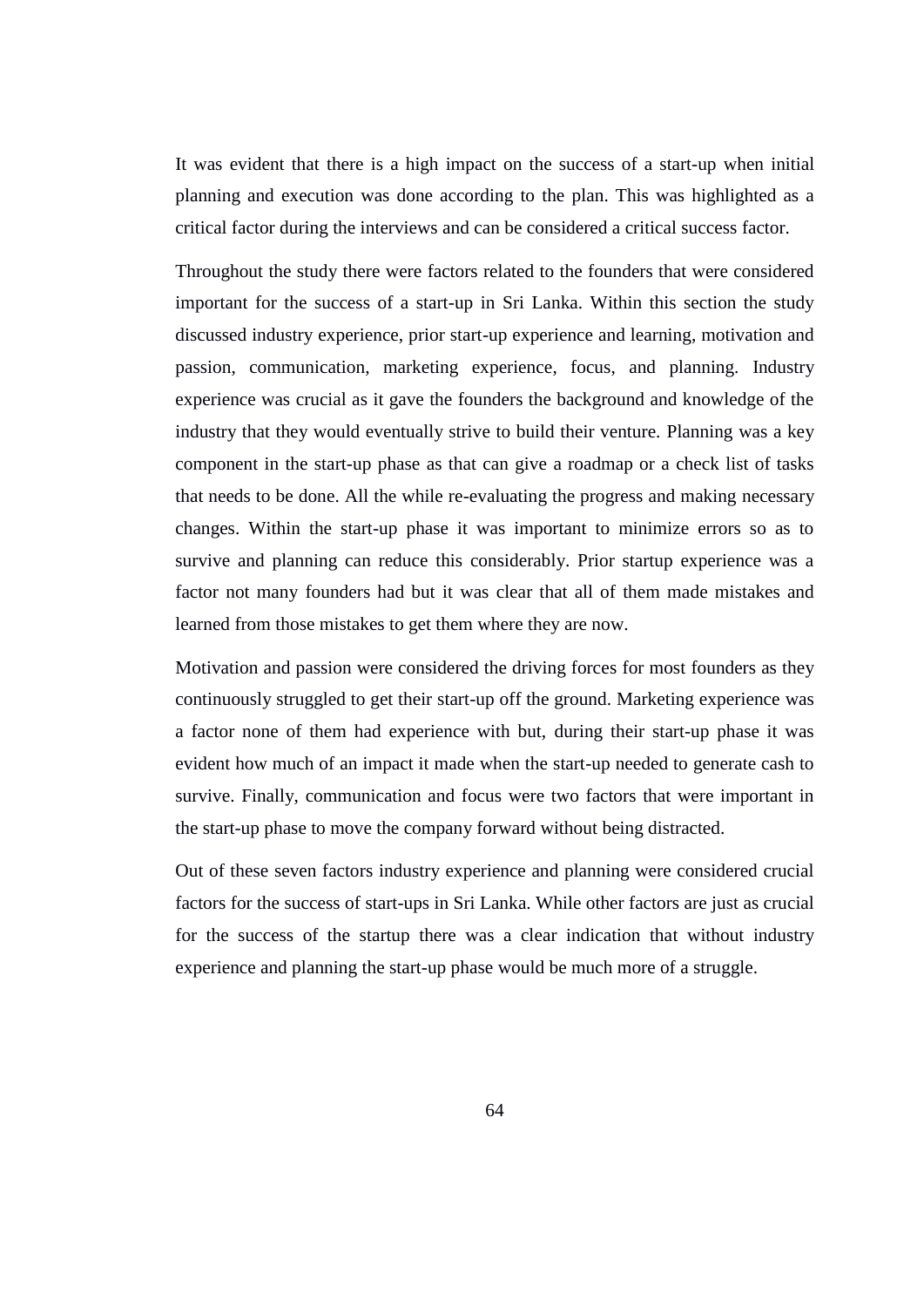# **4.2.2. Innovation and R&D**

### **Innovation**

Innovation and innovative products are the reason start-ups keep surviving. While entering a new industry, new technology ventures should concentrate and understand their ultimate performance. Thus, observing that start-ups should drive innovation to survive in the technological industry (Bayus and Agarwal, 2007). From the data gathered through numerous interviews and after analyzing these data, innovation and innovative thinking is seen at the forefront of each successful organization.

The technological industry changes each day with the introduction of new technologies, tools, and methods. Changes such as this are not easy to manage for a traditional enterprise such as a manufacturing firm. If a new technology is available, the manufacturing firm can still operate for few years before upgrading. But, if a tech company follows that they will be so far behind there is no coming back.

*"The industry itself was fast growing. As I would say this is the fastest growing, changing and most dynamic industry in the world. So we had to keep pace with the challenges and changes in the industry. So those are the challenges we faced since we could not stick to a certain framework when doing our business. When the world was changing and the technology was changing. We also had to change to adapt those changes into our business and our visions and our plans. So we thought to change rapidly to those changes and then brining in new technologies while understanding market trends and then accumulation of knowledge and making expertise so those were the challenges we faced."*

Innovation became a critical factor for any organization. Innovative products have a way of attracting the market since it is new, fresh and never before seen in the domain.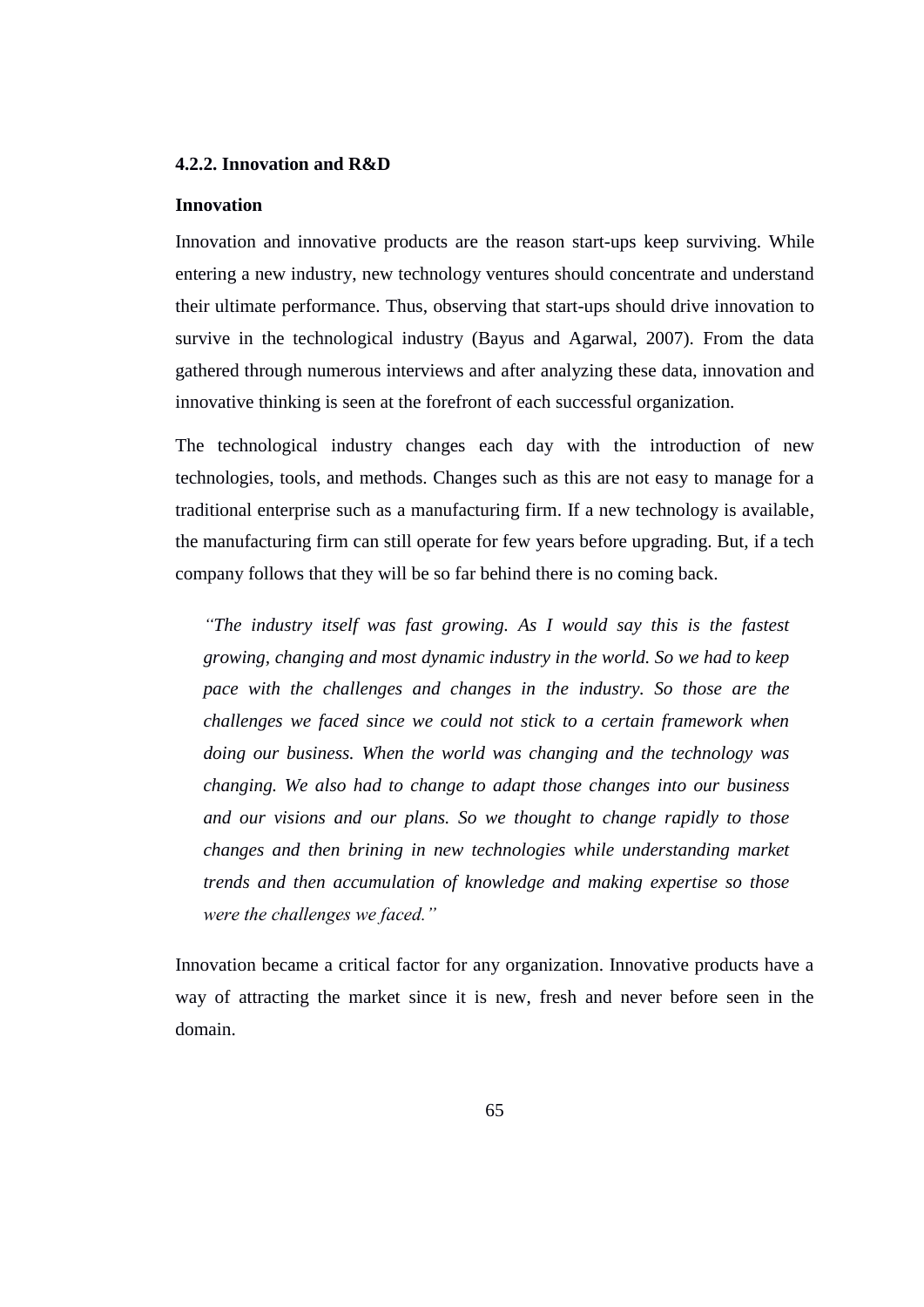Therefore, The researcher also studied about, the actual outcome of innovation in the start-up stages. One of the participants said:

*"Innovation was everything, since without innovation and something that is different from what is there is in the market we wouldn't have mattered. Since there was nothing new and no reason for us to exist. There was nothing in the market that did what we did and was basically the reason we exist and we continue to do new things since we are a smaller company and others have power, budgets and smaller people can only do make better stuff or innovate that other can't match and carry on."*

The answer was very clear. In order to exist, start-ups need to innovate. There can be well-known brands that offer these products, and most of the time corporate, SMB"s and individuals prefer to use these products than from unknown entities. Through innovation new start-ups can take the edge over big corporate companies with massive budgets and bring in innovative products to the market. As Hyytinen et al. (2015) says younger firms may benefit immensely from the opportunities created by innovativeness due to their less rigid routines and greater flexibility. Big companies will take time to put out some features but through start-ups this should be possible with minimum time. Innovation will capture the market for the company and keeping innovation going within the start-up is the key to retaining the market.

Innovation is the fact that most start-ups today are still in operation. Without innovation these companies would have closed down and gone out of business. A Good example of this was captured in one of the interviews:

*"When we built the Sinhala fonts they got pirated. We thought that was the end. It was like a funeral at office since these were getting pirated and then how are we going to make money?"*

What they did was innovate: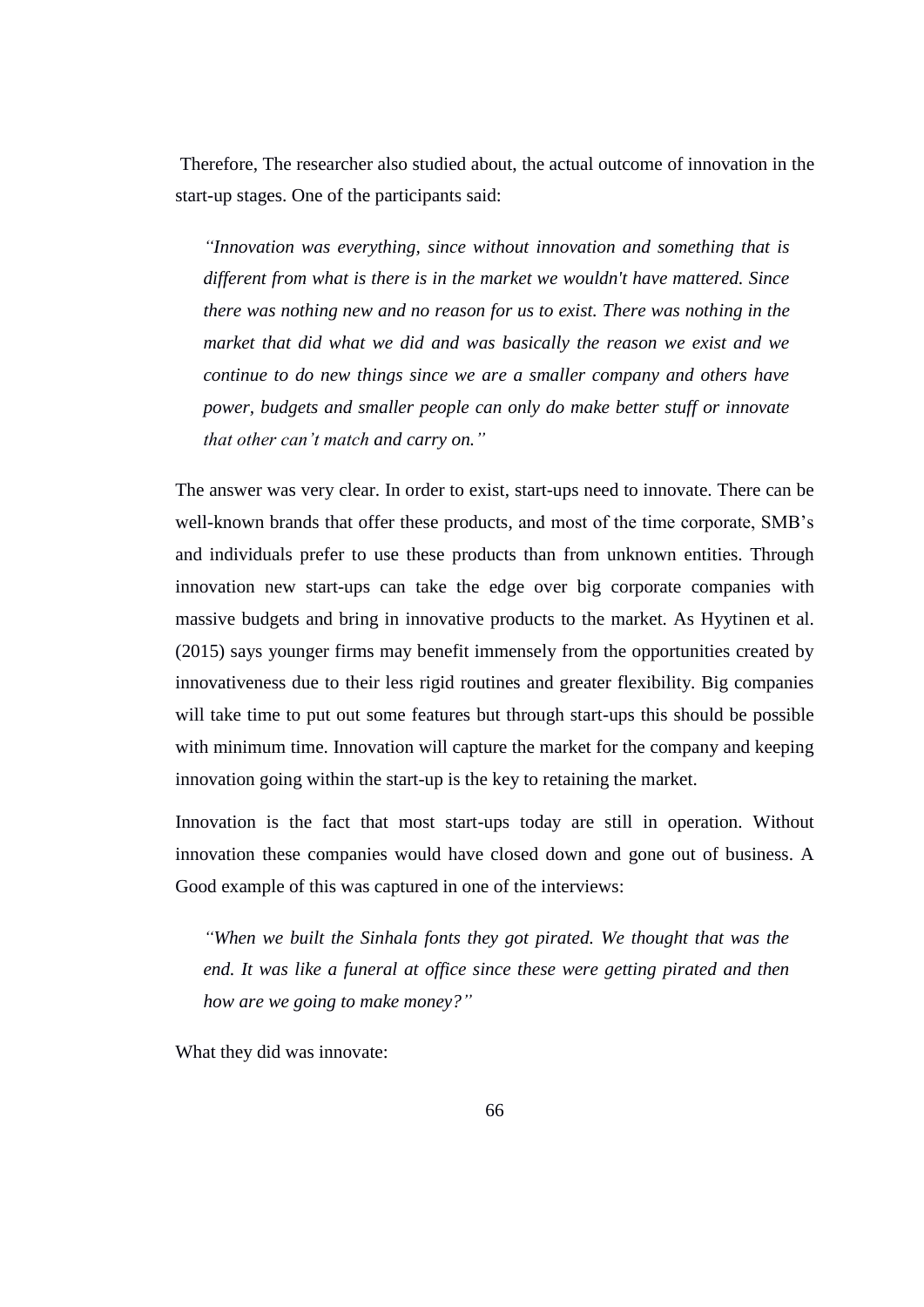*"We needed to innovate without even knowing the word "innovation". So we introduced a spell checker, Tamil fonts, find and replace thesaurus, etc. so people always wanted the newest version and when we moved into HR same thing we did. Whatever the competitor had we came up with something better. At the time there were client-server applications so we came into the market with a web-based HR application. People loved it and bought it. So, we are used to continually differentiating the product and innovating. Later on realized this is called innovation. Then we did a lot of innovation to bring some brilliant software."*

The study focused on innovation came out with some inspiring stories. Through the journey of an entrepreneur in technology, it is vital to adopt innovative thinking and innovation in the start-up to succeed. The industry had become global with Internet and social media becoming more and more influential. Innovation is not just a word used for development of software; it is now applicable for all operations of the startup. Product development, marketing, sales, recruitment, and even the online presence of the start-up needs to be innovative to become successful. This is what a particular participant had to say regarding innovation within the start-ups;

*"You have got to be innovative. Not only in their products but also in everything what they do. they go to be innovative I would say everything means how they run their business, administration setup, management control within the organization how they make proposals to their clients, how they treat theirs, look after clients, how they design their customer service programs and how they eat and grind everything they got to be innovative in everything they do. So without the innovation component there's only a little anyone can do."*

Innovation is key for the success of the start-up and without innovating the chances of success is nonexistent. Consumer will always want the best of anything and it is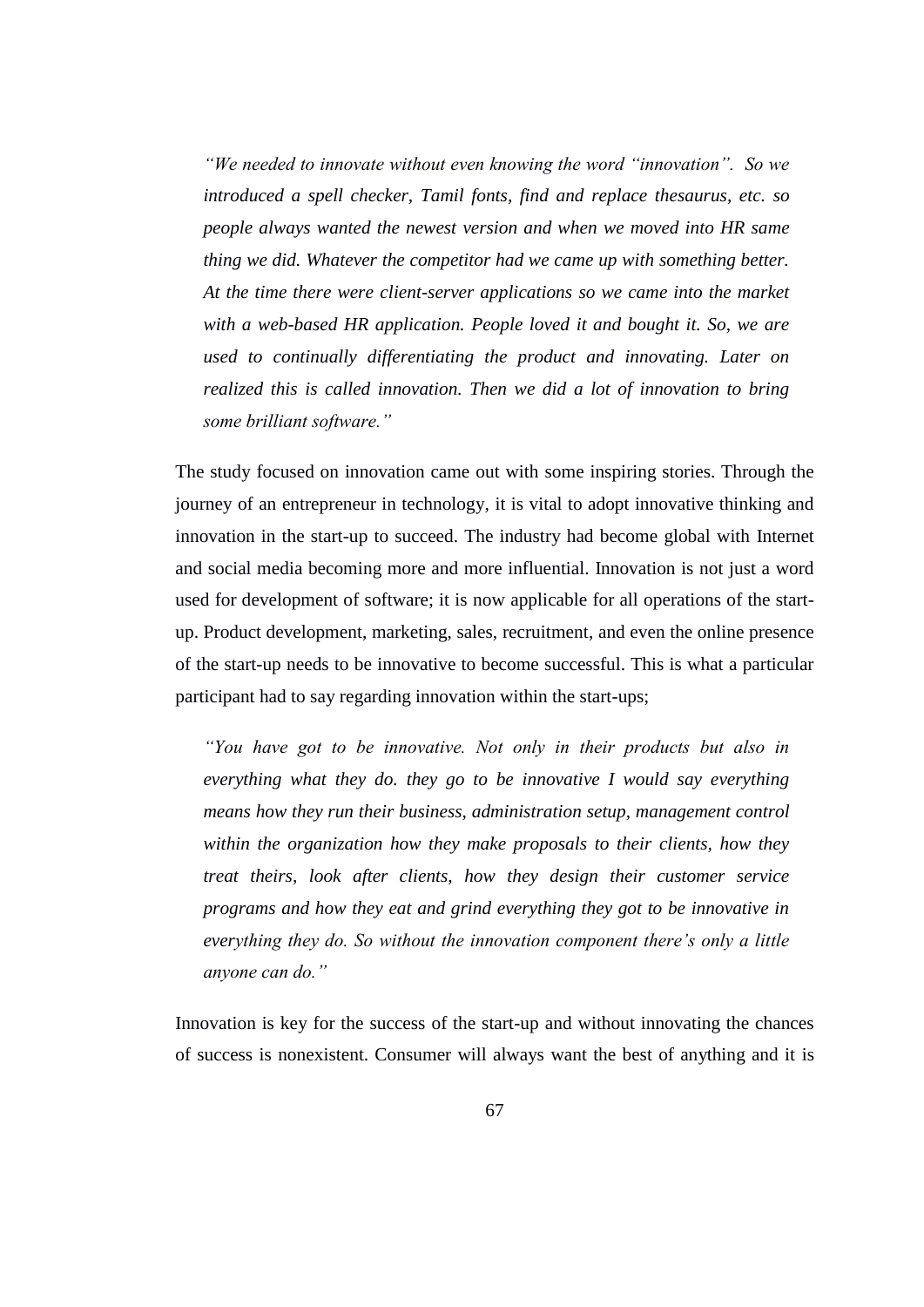no different to the technology industry. Innovation is one of the key critical success factors found within this study.

### **R&D Investment**

Innovation requires a certain level of research and development. R&D costs are the most common and most expensive investment for a start-up. Without developing the product or project the start-up would not make any income to sustain its operations. Sri Lankan labor costs are cheaper than many countries in the world and it is quite an advantage for start-ups coming through. Ganotakis and Love (2011) stated investing in R&D is essential for new technology ventures to guarantee high success rates. When considering export market for technology, having strong internal R&D positively supports export markets. But, this does not necessarily mean the export intensity will increase. Therefore, the research inquired into the amount of R&D investment of the start-ups:

*"R&D is the majority expenses since most of the team are engineers. We were spending 100% of our available resources on R&D. We need to improve the product since we are a product centric company."*

This was the case for most of the participants as these were tech companies into high tech development. But, advantage of being in Sri Lanka was evident. With the labor costs being low comparatively, the start-ups were able to last longer with a relatively smaller budget than big corporate.

*"We were in Sri Lanka which was cheaper for us to operate compared to our competitors who were spending a lot of money on engineers but we spent a little with engineers (as labor is cheap) so we could last longer with a little bit of money to run the company."*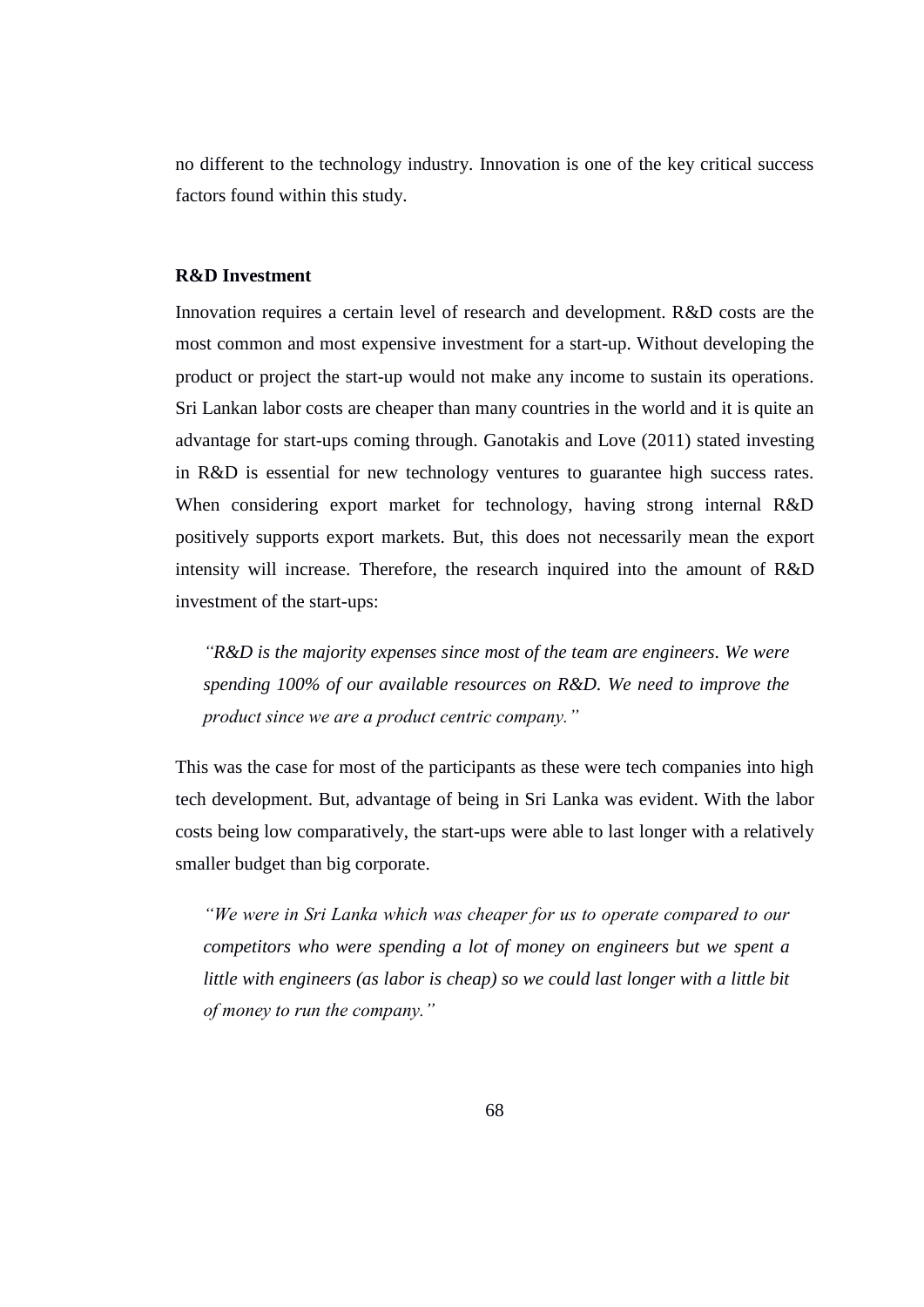The study was showing that 100% investment on R&D was the way to successfully get through the start-up stage. But, this was wrong and further inquiry into this showed why. Building innovative software was where the R&D investment was aiming for, but when it comes to selling those products marketing plays a major role.

*"We wouldn't have changed in the initial stages but say after about 1 year in the market knowing the product is working we could have spent more on marketing. so we would have spending would be initial would be 100% of R&D and we would have brought in at least 30% (on marketing) after we launched the product and got positive feedback from the market and things got going we would have brought it to about 30-40% would have been a good spending on marketing."*

It was evident that during inception of the start-up investing should be solely on R&D, but as the product get close to launch or once just launched considerable investment is required in marketing/branding

Within this section innovation and R&D investment was analyzed and it was evident that innovation is critical for the success of the start-up. Managing R&D investment efficiently was found to be factors that can help a start-up survive the initial stages.

### **4.2.3. Industry and Market**

Analysis of the industry and market at the time of the start-up was another area this study focused on. The IT industry is a dynamic industry where change is normal, new technologies and newer versions of current technologies are being developed and released very rapidly. There were multiple topics that came under this category and some of them include competition, competition intensity, market scope, marketing intensity, customer orientation, networking, credibility, recognition, brand, and multi-industry pairings.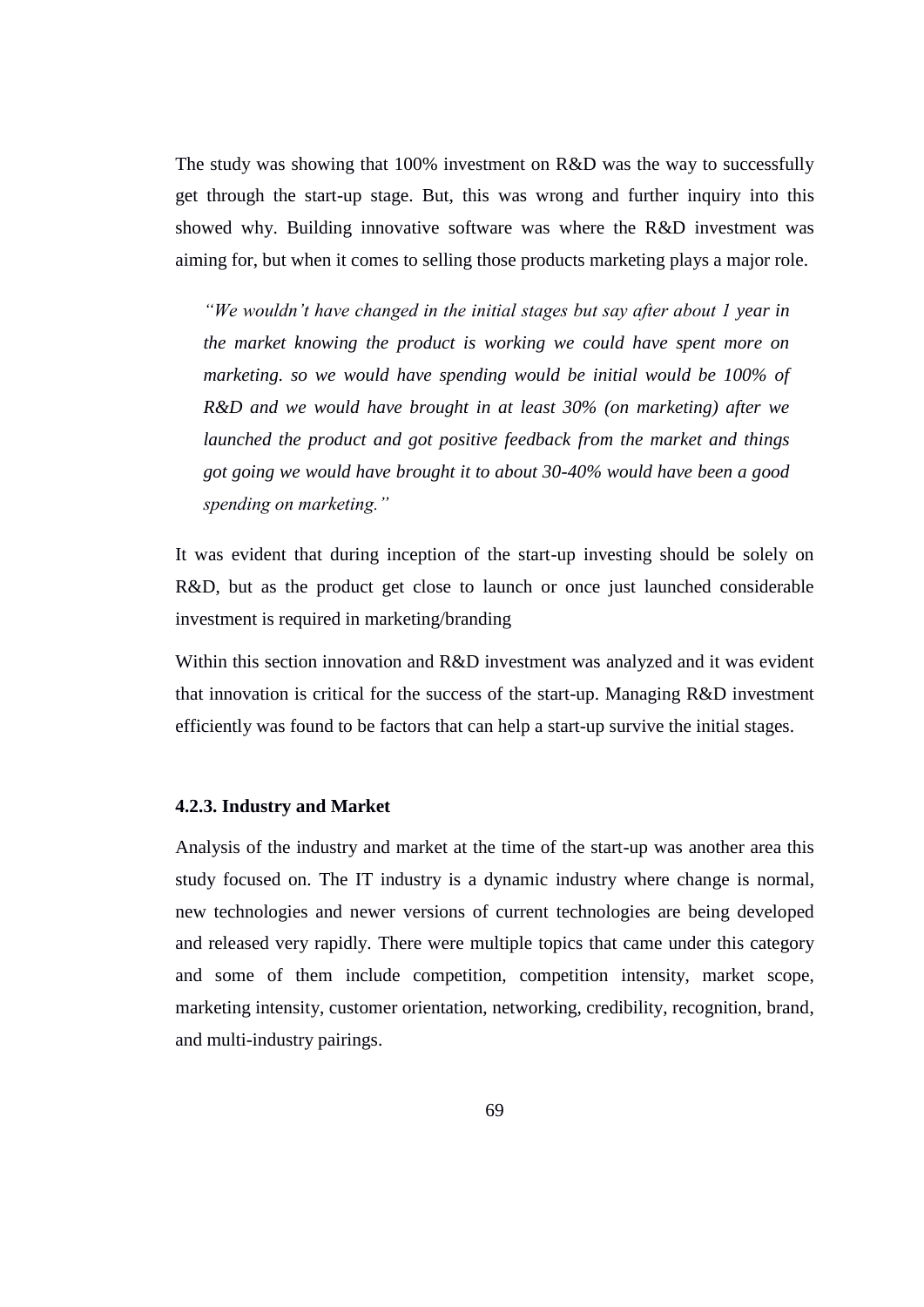# **Customer Orientation**

Customer orientation was an important aspect when it comes to start-ups. Any entrepreneurial venture strives to solve an issue that needs a solution. While innovation is the driving factor for this kind of a solution, developing software that only the development team can use is unacceptable. The developed product should be customer oriented to suite any customer, or in the worst possible scenario should be suitable for most of the customers in the market which requires that software. One such example was found during an interview:

*"Nothing was there [in the market] so much. So, we build a prototype thing that seem to get some good feedback"*

Based on the feedback from the customer the start-up did some tweaking and came out with an improved product. Hakala and Kohtamäk (2011) state that technology ventures should serve shape and create their products that meet both current customer needs and create new opportunities. Furthermore, regardless of how innovative or advanced a particular software program is, if the usability aspects are not available then customers will be reluctant to try it. The main fact that came through the analysis was that even though customer orientation is not as important as some of the other factors discussed, it is still useful to follow.

#### **Competition**

Competition within the market was a driving factor for start-up success as it kept the start-ups competing for the market share. When creating innovative software it was observed that the participants started getting into the market and along the way competition came in. Intensity of the competition has grown ever since, and today it is quite easier to build software. As the barrier for entry is so low, it has grown the intensity of competition. This increased competition to get mind share of the consumer for a particular product has given start-ups many obstacles in terms of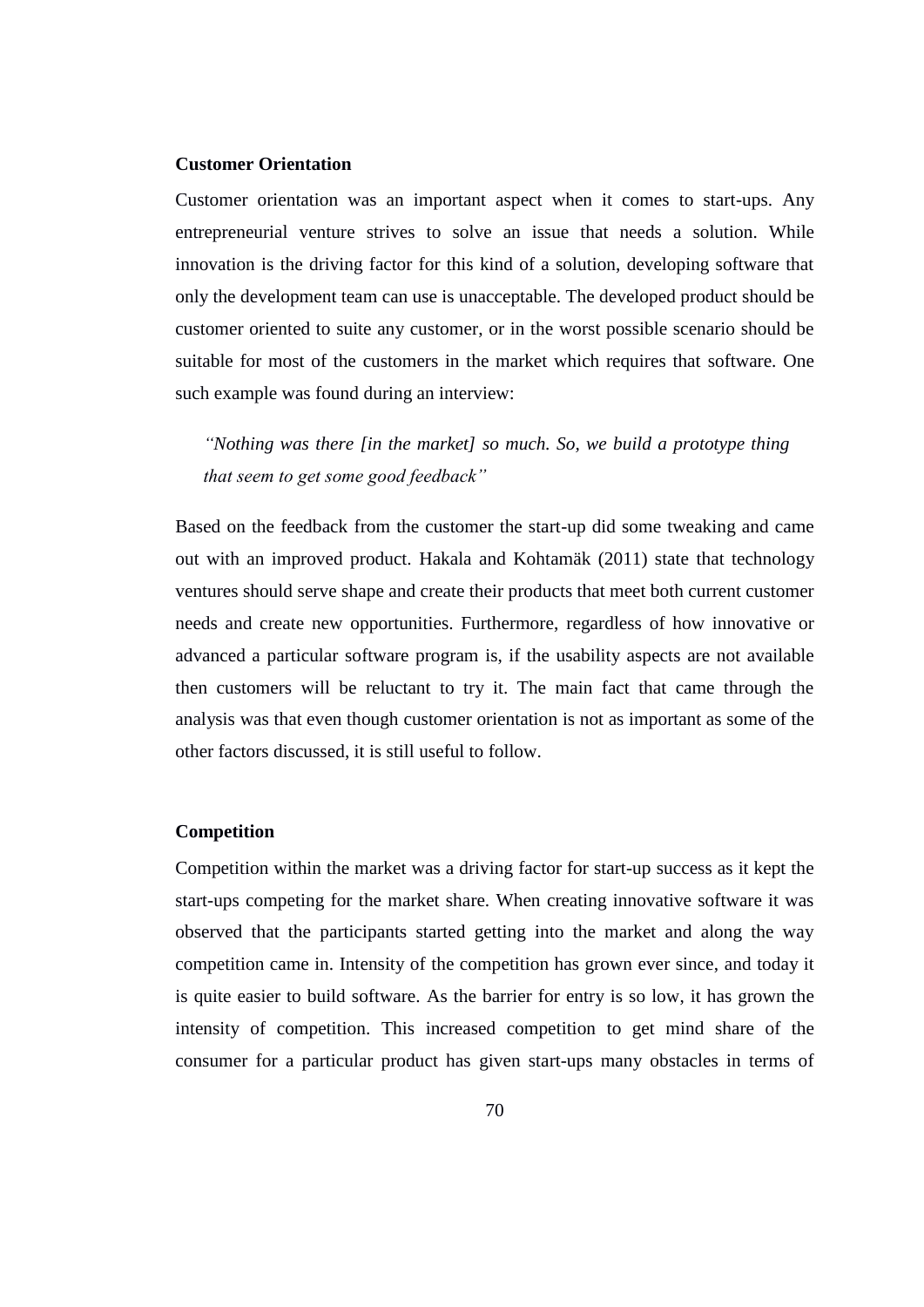competition. The interviews provided some insights on to the competition then and how it changed with time:

*"Now it is more competitive and easier to build software now and more competitors and sit's harder to get mind share since there are so many people in the market."*

Intense competition means the start-ups need to stay ahead of the rest to succeed. This does not necessarily mean competition within start-ups is growing but also competition with giants in the industry. A common theme that was observed within this study was that there was no real competition when the start-ups took off in the early stages and they had to penetrate the market with innovative solutions that were not in the market at that time. This suggests that a start-up should look for a gap within the social paradigm (i.e., the world) and address that with an innovative solution. When approaching the market with a solution that is already available, the study shows innovation helps and staying ahead of the competition and is the only way to survive competition. As porter (2000) points out, if rivalry is fierce, competitors are trying to steal profit and market share from one another. Also, competition is dynamic and rests on innovation and the search for strategic differences.

This is not a bad thing for the start-up or the industry and market. The study shows that because there was so intense competition between the competitors in the industry innovation played a major part in shaping the way the start-ups are today. If looked at from a neutrals point of view, this brought in innovative, easy to use (customer oriented) software to the market.

### **Market Scope**

When looking to enter the market as a start-up there were few things to consider. Interview participants mentioned that they had a good idea of what kind of a market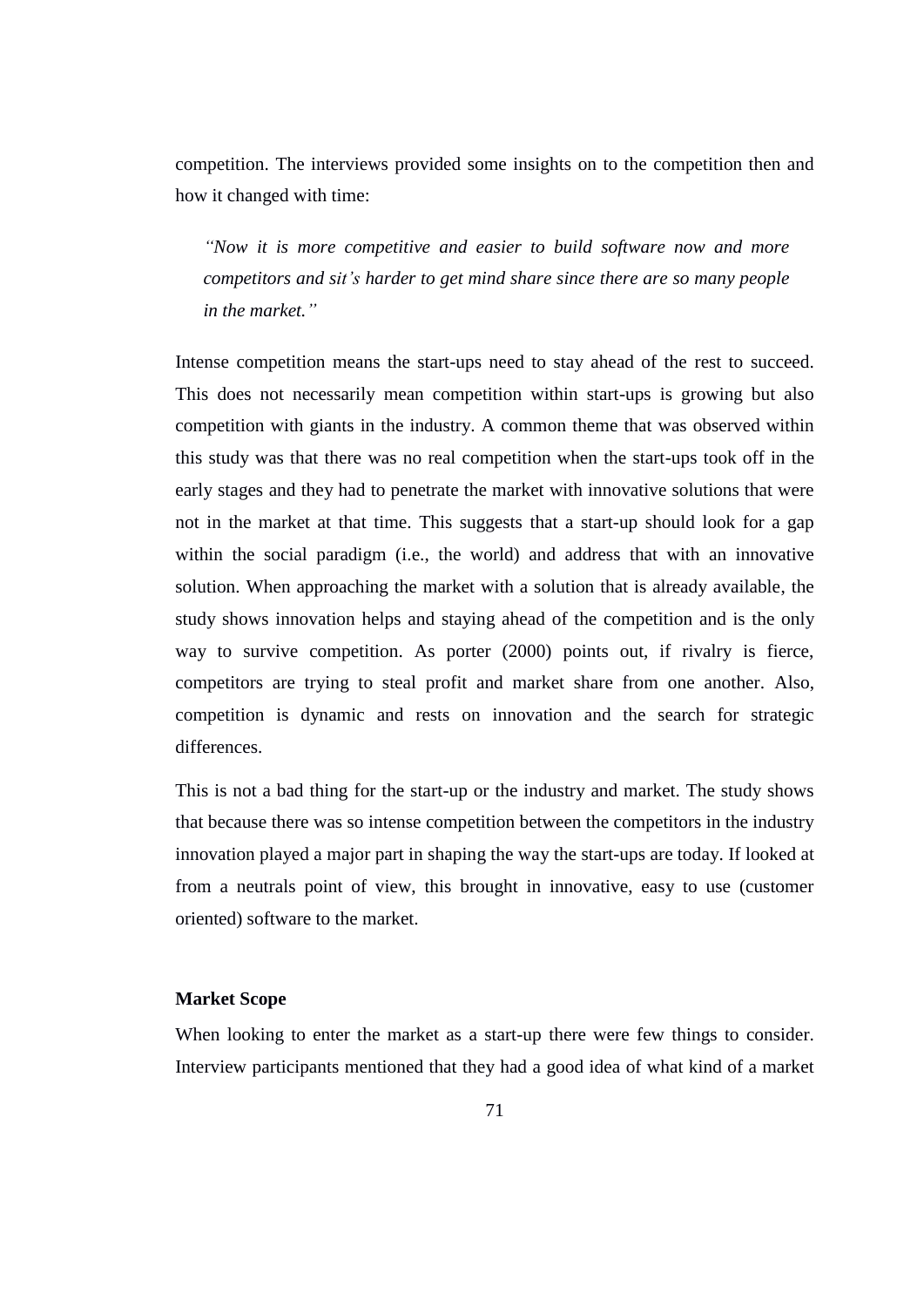or market scope they were targeting. Having a defined market is essential not only for start-ups but also for any company in general. The participants showcased this focus on a market where they had a defined scope:

*"So we saw that there was a need in the market which was not full filled by anybody. So we focused on creating software for HR."*

Furthermore,

*"Essentially our target market was corporate giants. Especially banks like private sector banks and foreign banks."*

And further evidence as,

*"As we progressed we identified the target market. Government, lawyers, publishers and universities and we had a focused strategy to sell to these individuals."*

These start-ups had a market scope which they would serve and consciously focused on satisfying the target market rather than getting distracted with other opportunities. Having a defined market scope helped the start-ups succeed and become known in the industry.

Defined scope can also help the marketing efforts of the start-up. It was observed that marketing intensity also played a part in the eventual success of the start-ups. Marketing is a key element in the entrepreneurial journey that cannot be avoided.

*"We did huge direct marketing campaigns with flyers and out of this 5%-10% responded. When they respond we somehow sold it to them and they kept on buying."*

All of the participants in this study did not have marketing experience; hence, had to resort to learning from mistakes or hiring from outside to do marketing.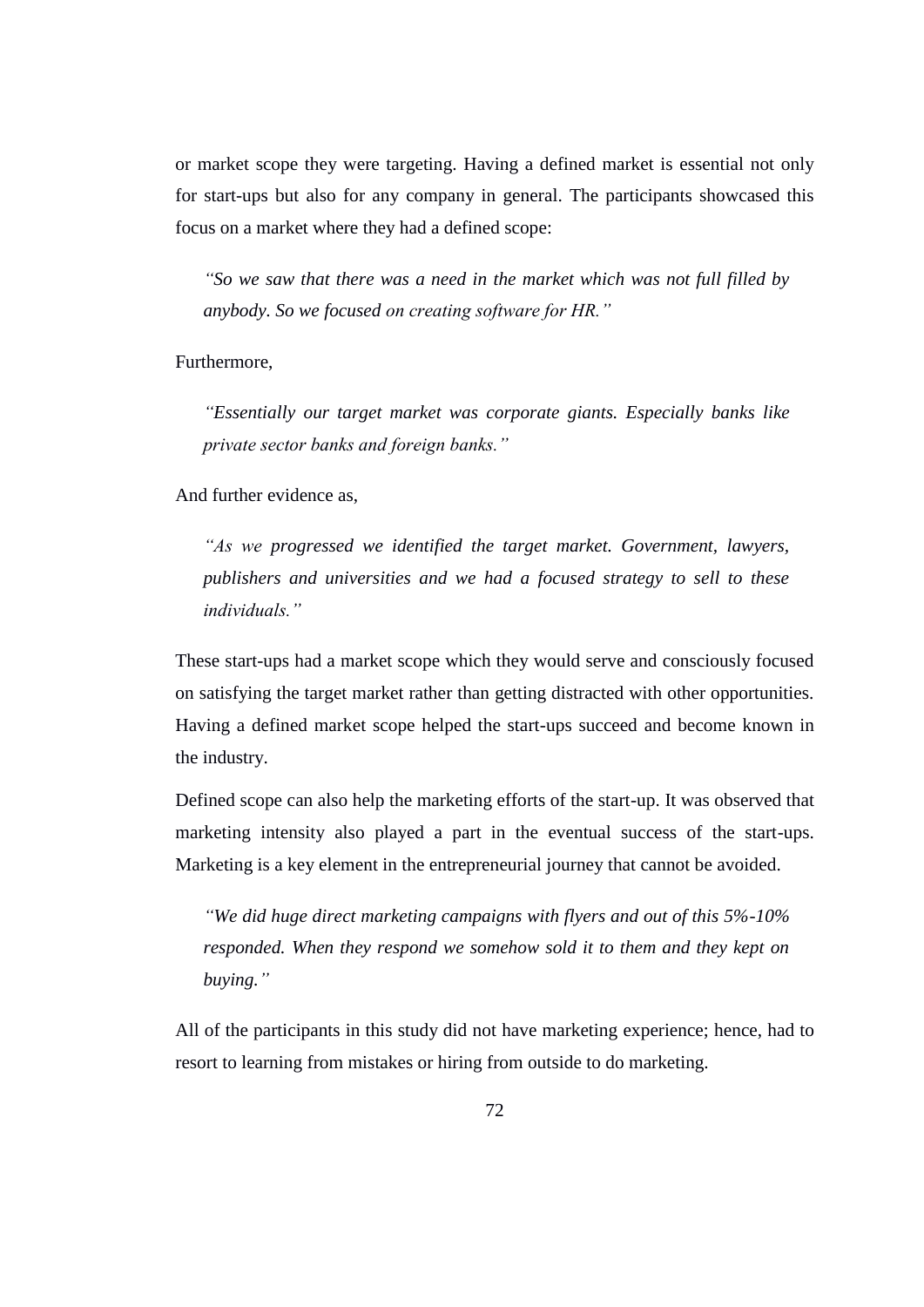*"I was very young and I hired a guy who was doing marketing and he saw our product and said we need to brand it. So, we created a brand. Then we thought of doing a big event after booking a big hotel we invited all these ministries and lawyers and that really helped us generate more sales."*

#### **Brand**

The major factor that was identified from this part of the interview was the brand. The study took this factor and used this with the marketing factor to take the data collection to a different direction. Brand was considered an important entity in this study, as the word "brand" came up many times during the data collection.

*"The benefit right now is we have a brand and we can bank on it to expand and grow our share."*

Branding was an important part in start-ups success as it gives the company creditability and reputation. Brand value had become so important in the current market that it has become an icon for any company which competes for mind share. When a consumer uses a service that is offered through a start-up and that consumer is satisfied with the service, he/she will share that information with others. While that just generates word and mouth publicity the main point is they can refer the service with the brand name. Having an established brand can be very advantages for a startup as they can depend on the brand to get them through to the market. An unknown brand will not be able to penetrate the minds of the corporate world. But an established brand with reputation would easily be able to close the deal on certain requirements of a consumer.

*"Our strategy was to use the brand strength of another international conglomerate and then what we did was we used their brand strength to penetrate into the market."*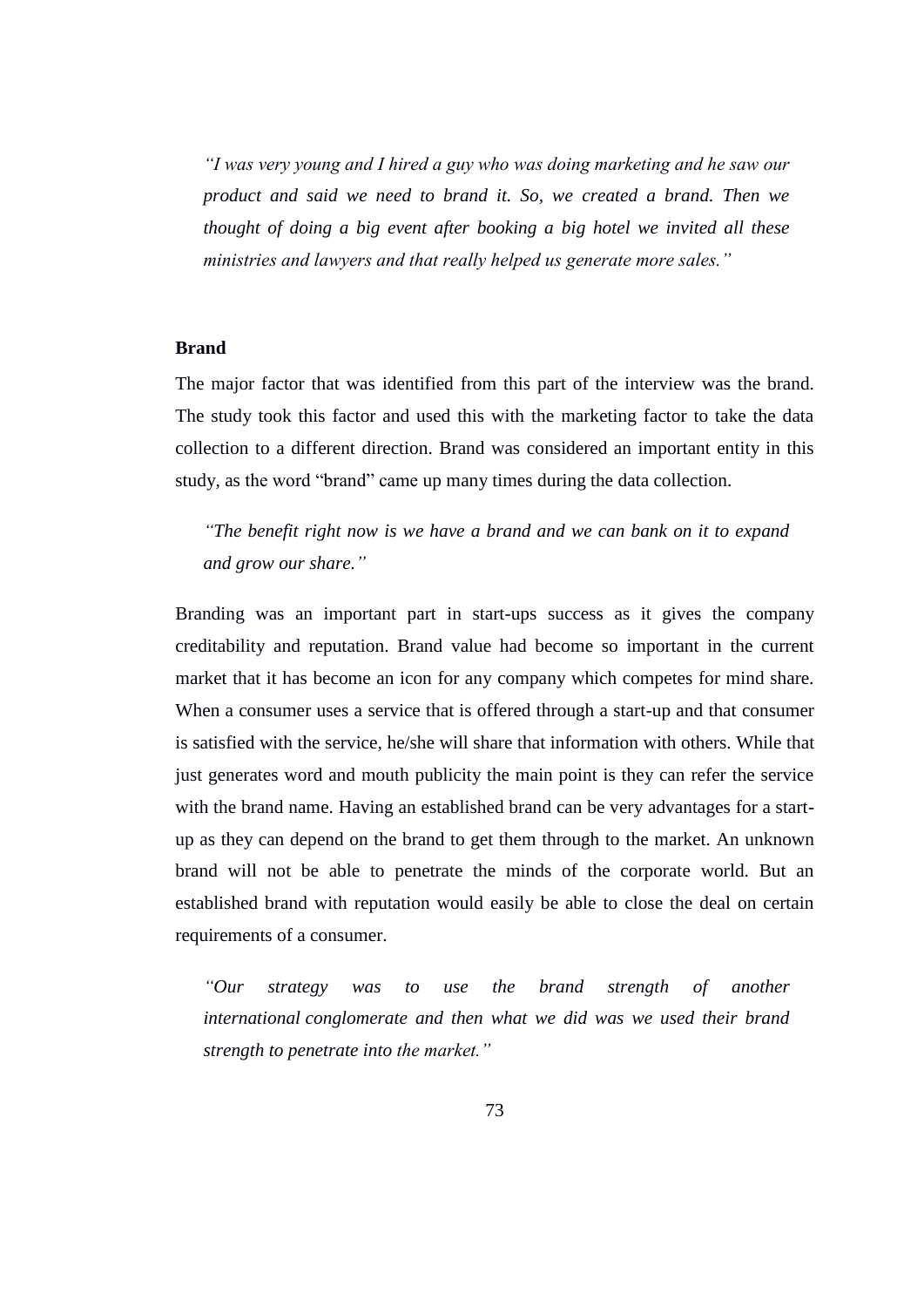That was a brilliant strategy used by a start-up to get into the corporate world and from their onwards it was their responsibility to create a brand that would distinguish the start-up as a separate entity. The brand value cannot be taken for granted, as the start-up is able to build trust around its brand that will enable them to move into different markets and open up different opportunities to grow. That was found to be critical success factor within this study. As suggested brand can make marketing efforts easier as having an established brand helped the marketing efforts.

## **Recognition**

While brand does give you much needed attention from the market it also provides recognition and credibility. These are some of the success factors identified within this study. It is important to be recognized for the achievements of the start-up as that will help build the brand. During the analysis the researcher discovered that winning awards is not just a part of winning for the sake of winning but to ultimately build a brand that will be trusted, a brand that can be marketed with those awards and a brand that the market knows will keep innovating. So, winning awards and continuously shedding the limelight to the start-up increases the chances of survival. Then the industry know what the start-up offer, the market gets to know what the start-up offers and ultimately build credibility as an innovative start-up.

*"When you are a small company winning stuff can really shed the limelight on you to be known in the industry. If you do innovative stuff then you become larger than what you are now."*

Each individual strives to be recognized for his /her achievement which is normal and it is what humans do. Building great software and being recognized for the impact it is making is an achievement each entrepreneur wants.

*"Doing something good and being recognized for it, rewarded for it is the reason we do it."*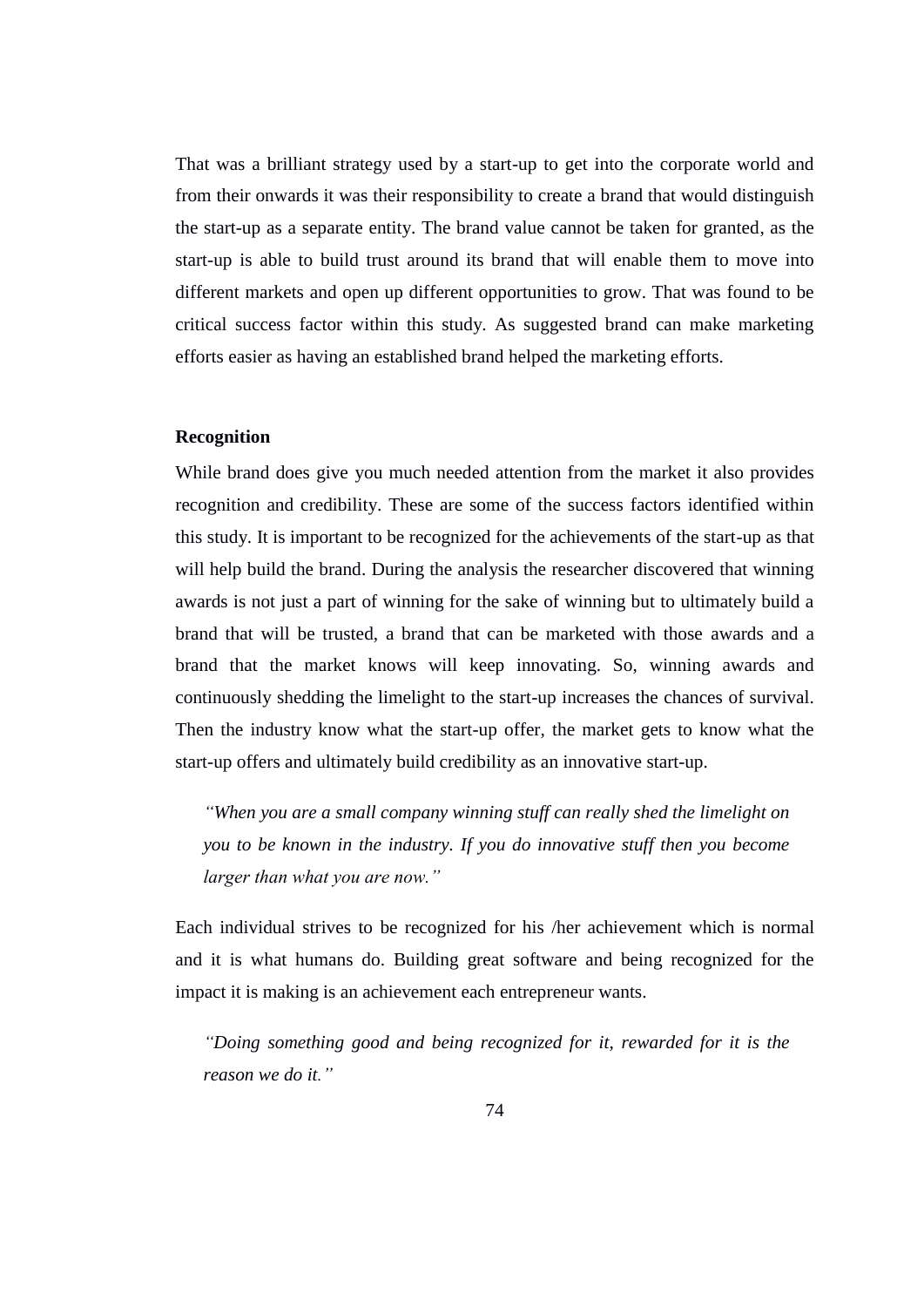Recognition does motivate individuals to achieve more than what they have done. While this is good for the individual it also indirectly influences the start-up as well. Brand and awards will eventually build recognition around the start-up which will in turn get customers.

### **Credibility**

Customers that the start-up acquires through these means should stay with the company, if they are to survive. A phrase emphasized with this study was the ability to keep customers and while doing that building credibility within the start-ups brand. This is paramount as most of the participants pointed out when you get customers you should treat them well and build the brand with the start-ups customers. Building credibility within the industry and market was considered one of the most critical factors that will help a start-up survive.

The study showed that credibility with the start-up or the brand will help get more businesses and help keep the customers who are already onboard. The emphasis that a start-up should give on credibility was clearly described by one of the participants:

*"Never tarnish their [start-up] credibility since credibility is the one that will finally close the business for them [start-up], don't do anything to downgrade that credibility do everything possible to either maintain or uplift the level of credibility that they [start-up] maintain. So, what I mean by credibility is, that*  is the forum for them to develop proper networks with reciprocal support *where without a networking you can't do business. That is the main thing you need to have. To develop your network it is very essential that you maintain your credibility. Even when you [start-up] are deciding a product and deliver something to a customer, does everything possible to make sure that you do the right thing, deliver the right product so that you maintain and uplift your credibility."*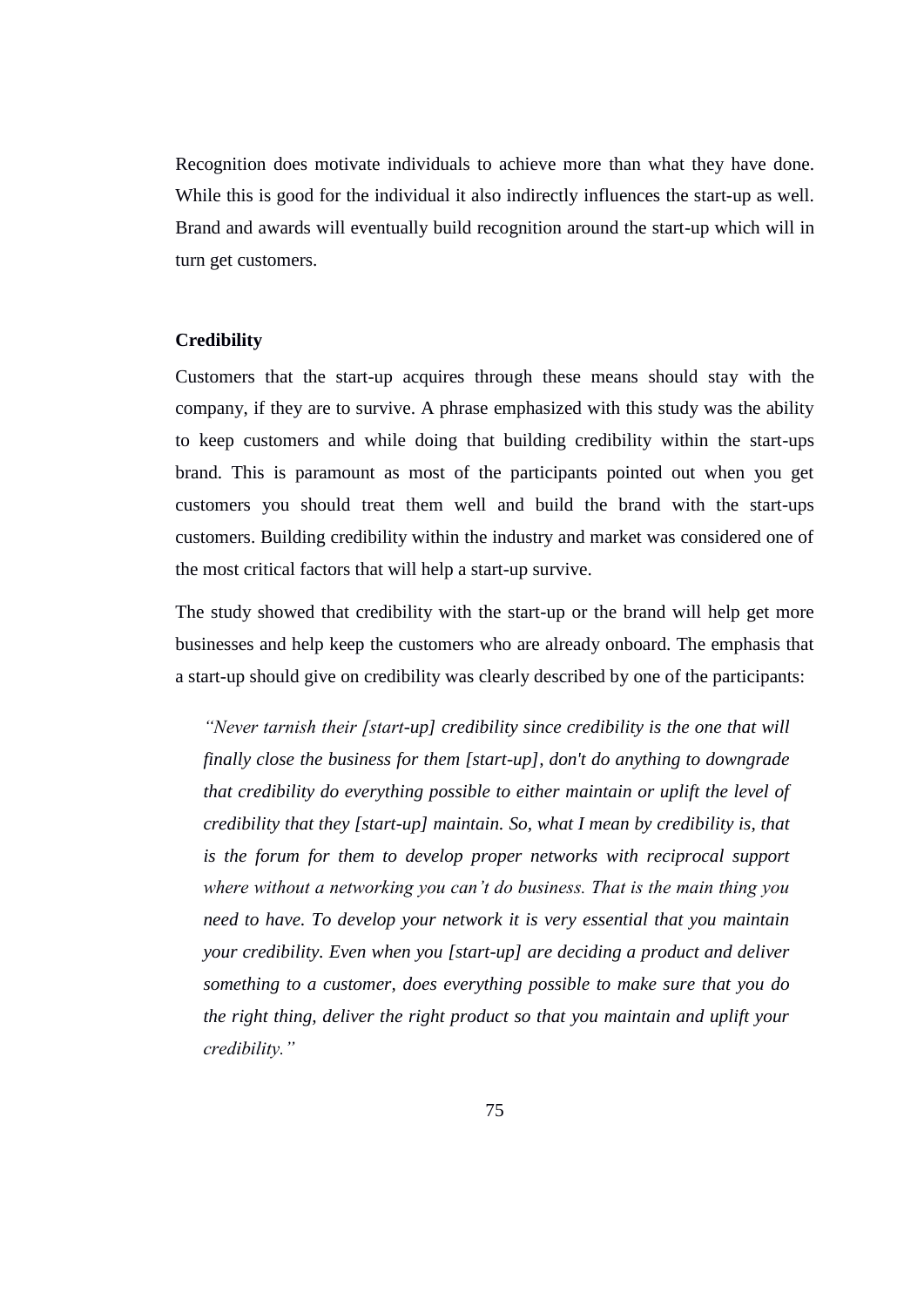It is clear that the credibility cannot be built around a start-up at the very early stages. The start-up should strive to build credibility around them with their product, services and overall professionalism. But, for a start-up looking to grow rapidly in the industry and market credibility can do miracles. There are giants in the industry who have built a brand around them, who have gone the entrepreneurial journey or lead the industry in some form. Getting someone such as that onboard can really boost the start-up credentials, may it be advisory capacity or a director.

*"The fact like people in Venture Capital is on our industry panel helps significantly to bring the credibility. Even with suppliers its phenomenal since some of these suppliers are very large suppliers from UK and us work with very large businesses but they decided to bring us on because of the people we have backing us. It has been a tremendous help."*

Credibility is something a start-up should strive for and just by doing that it will open so many doors. Building credibility within the industry and market can help the startup with networking.

#### **Networking**

Networking is another factor that was identified while analyzing the gathered data. This was used with the other interviews to get a clear idea on how networking can help a start-up with its eventual Quoting success.

*"So, what I mean by credibility is, that is the forum for them to develop proper networks with reciprocal support where without networking you can't do business. That is the main thing you need to have. To develop your network it is very essential that you maintain your credibility."*

Having networked a start-up can get many doors open which will help the start-up grow rapidly. Having contacts can help the start-up grow faster as it can make things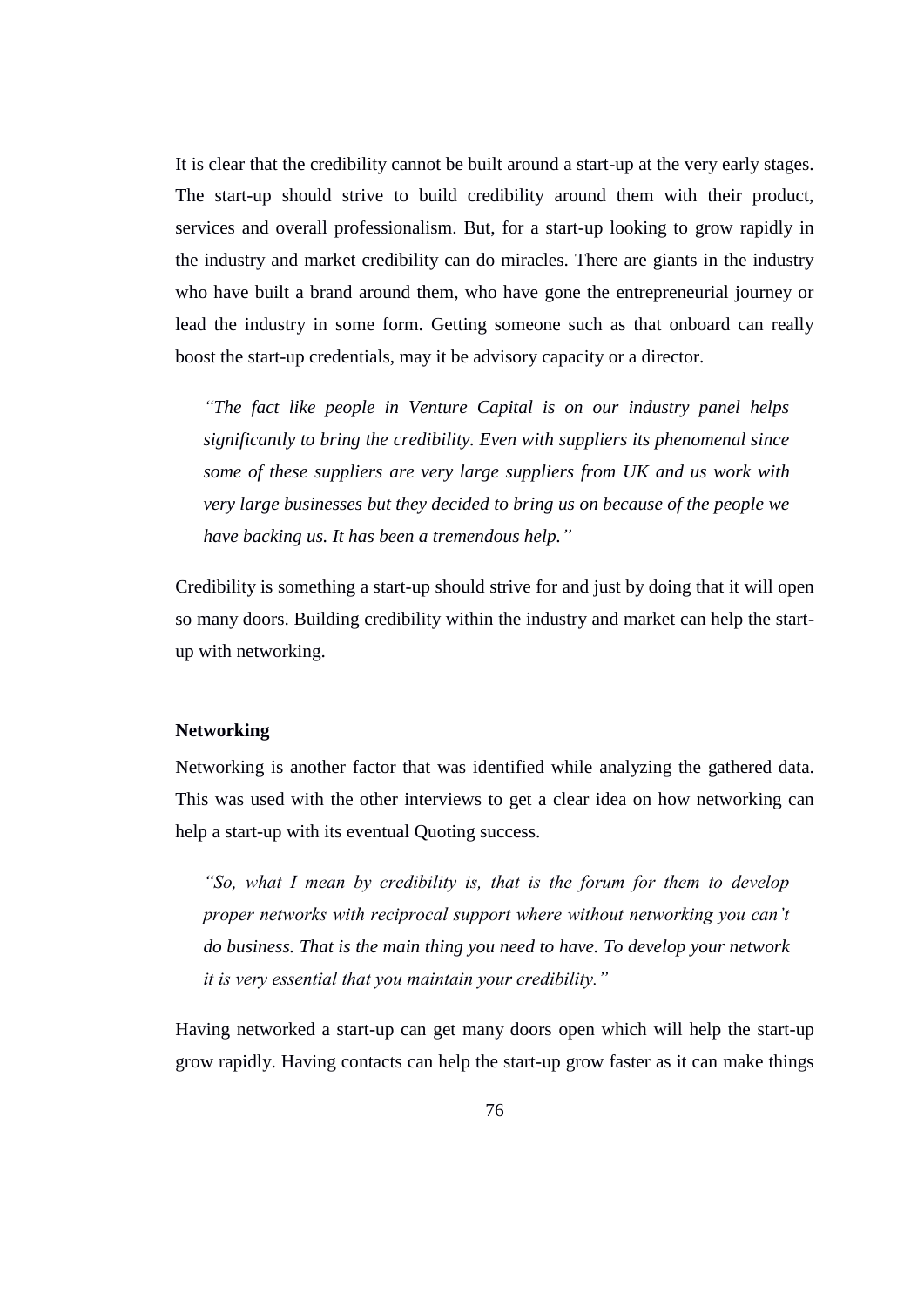move faster. If the start-up wants to get into a market which is new to them, they can use networking to find suppliers or even customers with the use of their contacts. Not even getting into markets networking can help a start-up get new customers, new contacts and even get advice on certain aspects of the business.

*"Venture capitalists brought us not only the advice but also contacts. When we wanted to start new areas of the business we need partners, suppliers, etc. overseas and venture capitalists helped open many doors for that."*

Networking is an important part of any start-up and the study shows that brand, recognition, credibility and networking are all interconnected. Start-ups should act on this and build their brand as this was found to be key success factor.

In the industry and market category the main factors identified were customer orientation, competitor orientation, market scope, brand, recognition, credibility and networking. While it was evident through the study that none of these factors were critical for the success of the start-up. They play a massive role in building it to become successful. It was clear that no one factor is greater than the other but some of these factors combined were found to be quite important. Customer orientation drives start-ups to create new products and services but, focusing on customer orientation alone can see the market flooded with products that do the same functionality. When competitor orientation is taken into account companies strive to differentiate their products from its competition, innovating its offerings not only to service its current customer base but also to gain more market share. The same can be said about brand, recognition, credibility and networking. The start-up needs to brand it or the products in order to differentiate from its competition. Innovative products will eventually get recognized and this in turn creates more opportunities for the start-up. Building credibility and networks is essential for businesses to grow.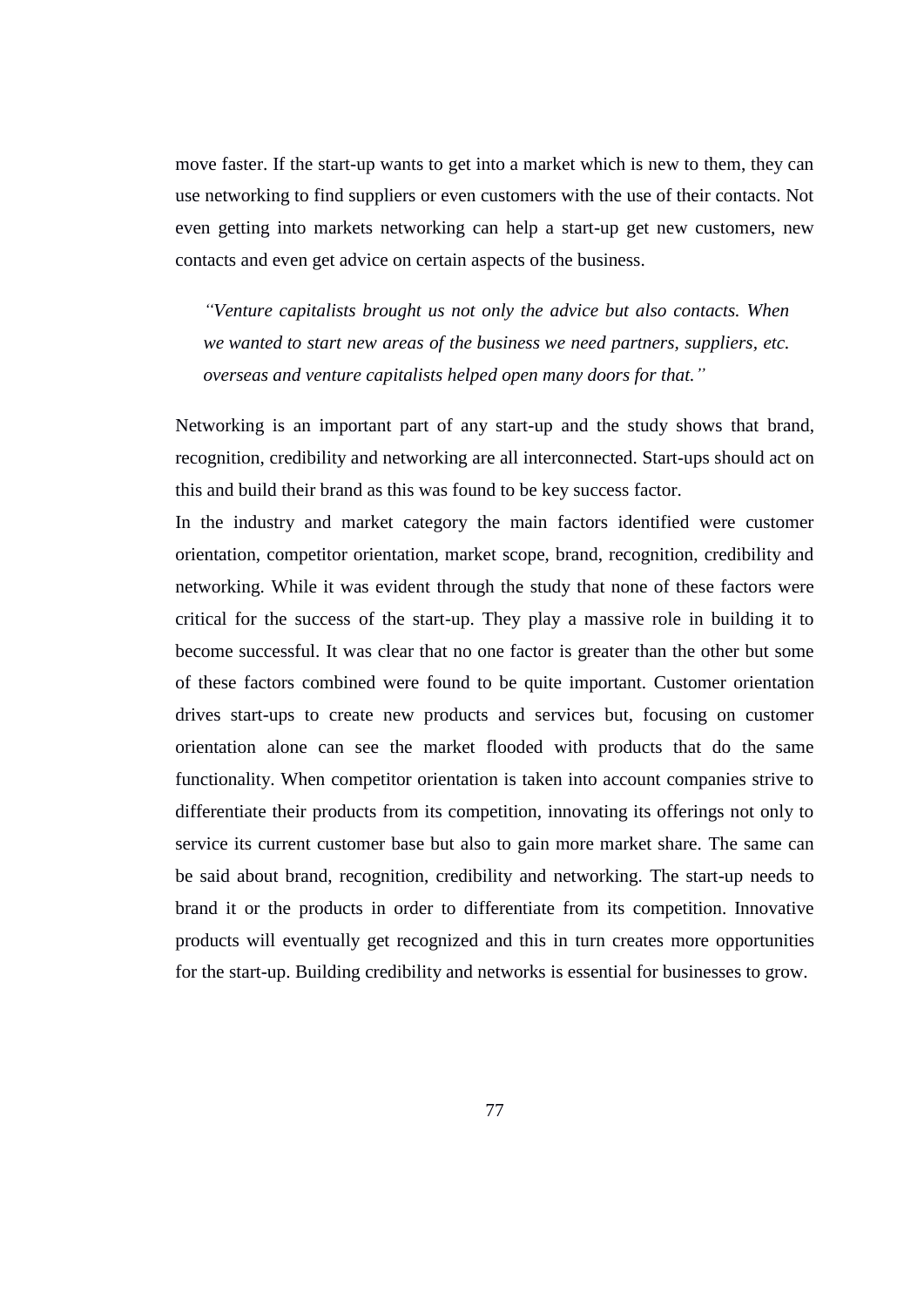# **4.2.4. Resources**

Resources are a major part in any start-up as this will be the backbone of the company. As Fu (2014) states, when the start-up grows rapidly it needs to acquire sufficient resources (capital, talents, etc.) to build solid infrastructure to support its growth. During the study the researcher inquired about the resources the start-up had and how it helped shape the company to what it is now. These included financing, IT workforce, infrastructure, mentoring, alliances, incubators, patents, and university partnerships.

### **Financial Resources**

Financing was considered a crucial factor in the study as financing is required for any start-up. Financing for the start-ups were mainly done through self-financing (bootstrapping), venture capitalists and angel investors. Finances in start-up stage is a delicate matter since the company might not be making enough revenue to operate on its own and expenditure is always high than revenues in the start-up stage. It was evident from the gathered data that managing finances is a critical task that any entrepreneur should master.

When inquiring on how they were financed start-ups had this to say:

*"When I started this company of course I did not have more than 100,000 in my possession, now we have become more that 5 million turnover company. We did all these things without funds coming from any third party or financial assistance"*

Some start-ups did start with their own money and then when expansion or growth is required they went on to third parties for support:

*"Initially we financed ourselves putting in our own money that basically got us kick started. Then we raised a small amount of money from angels."*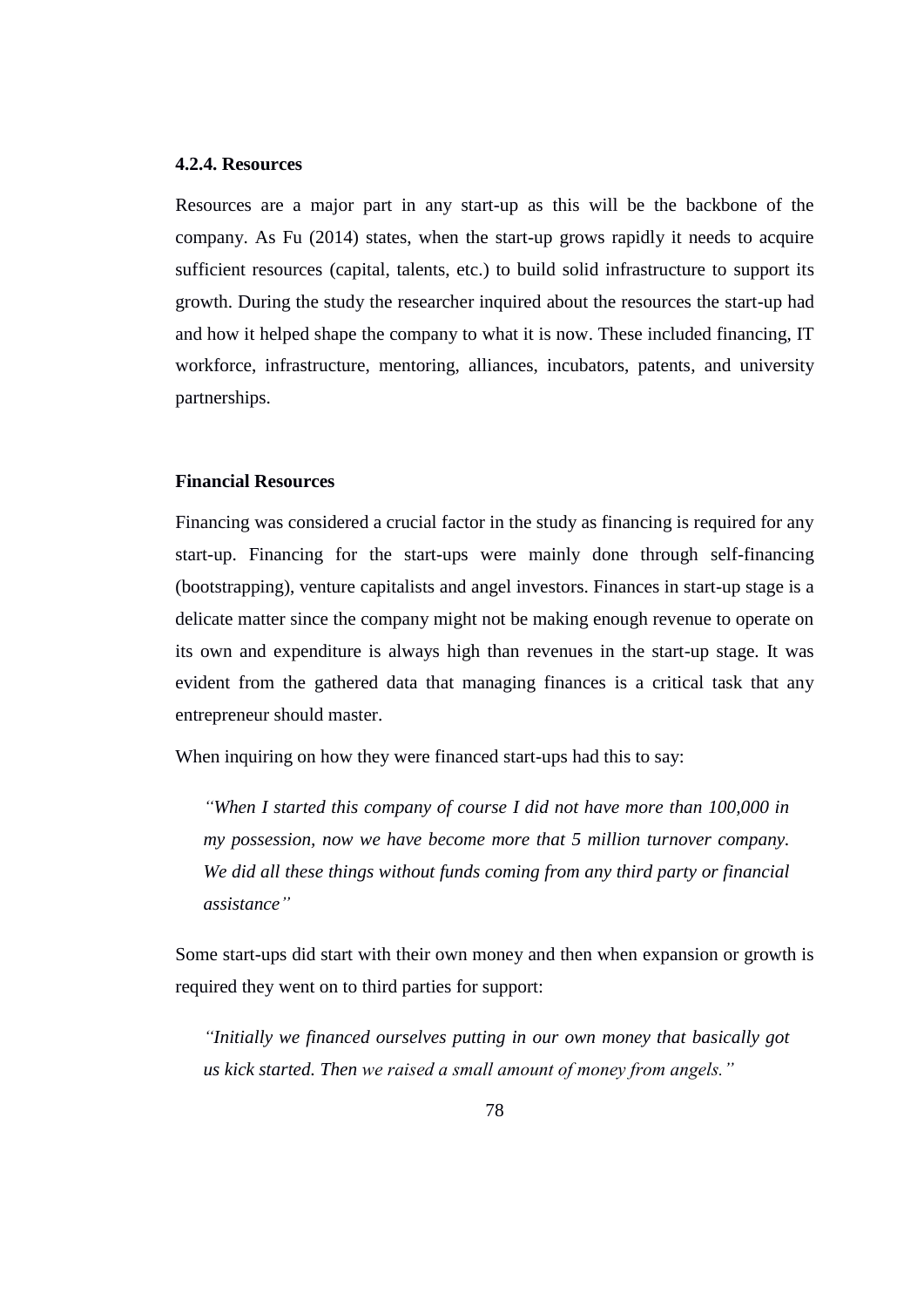Third party investors such as venture capitalists and angel investors can help the start-up grow rapidly, helping them when expanding to a whole different market.

*"Venture capital has helped us significantly expand globally we have now from zero overseas clients to hundreds of overseas clients. Venture capital money helped us do that."*

From this it is evident that financing can be achieved through various sources to start, to expand or to grow the business. It is worth noting that in the start-up stage financing through traditional institutions were practically impossible. As a start-up they will not have traditional assets such as building, land and machinery. What they will have are people and ideas to build innovative software. Traditional institutions or banks would ask for collateral in order to provide capital which is not possible for start-ups at that stage.

The best way to get financed is to invest the founders own money but not every entrepreneur could afford to do this. But the important fact is managing your finances properly, if investing founders own money:

*"Sadly we didn't have outside finance. I didn't even know how to approach VCs and even banks were not that interested. Due to that I saved a lot of money didn't take much of a salary and rest of the money we reinvested and saved a lot of money and that cash was the money we bankrolled to run next year's operations. Even today we are privately held. So from day one we were generating profit from operations and the salaries were low. When you manage your expenses well we have money to pay bonuses and treat your employees well they stay with you."*

Venture Capital (VC) route was considered the fastest way to get financed when the entrepreneur has an idea that he/she want to materialize. VCs, if the idea is good and if the entrepreneur has a good execution plan, VCs will back the start-up with finances, advice and even contacts. They will take a gamble with the start-up and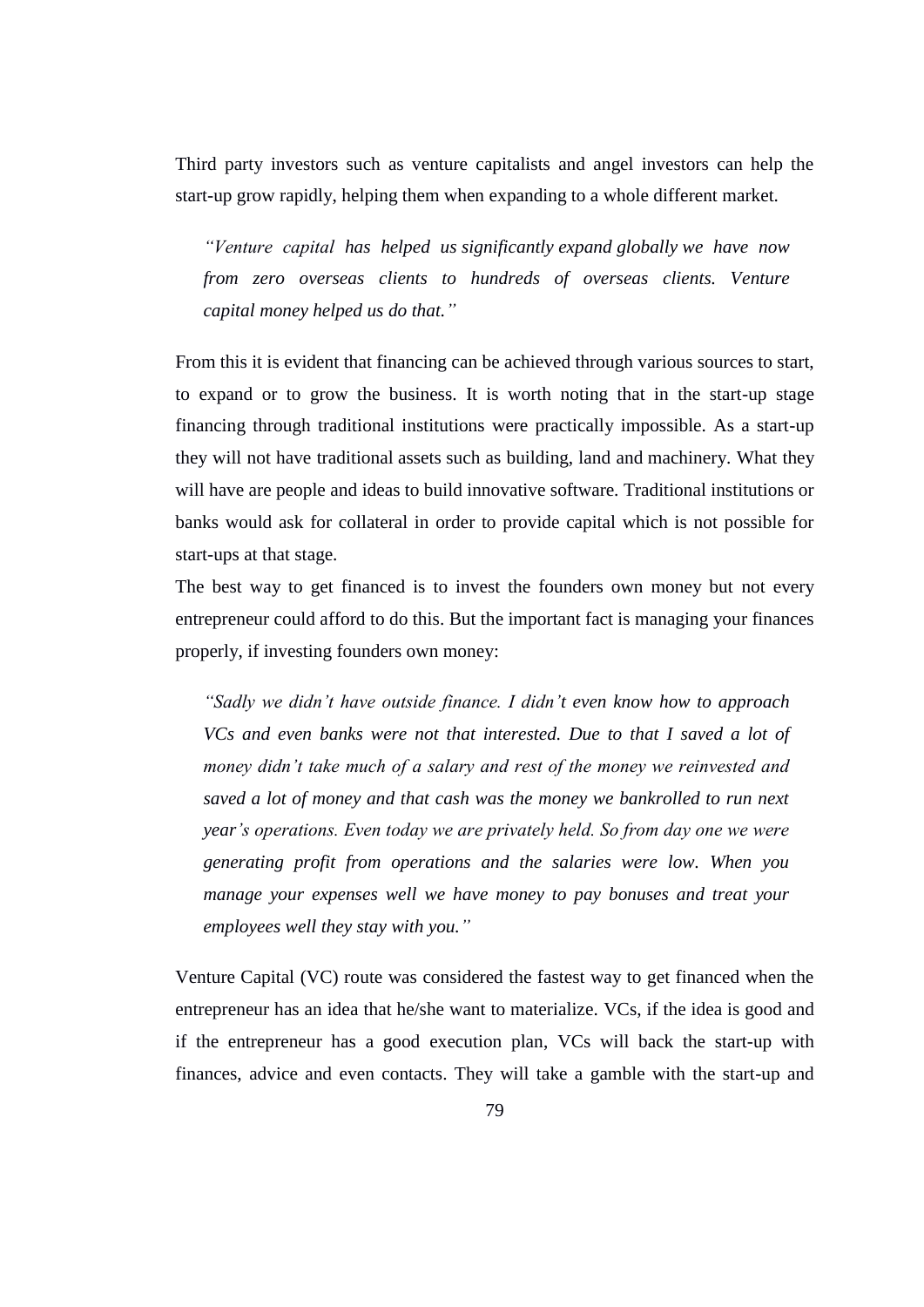finance it. But, as an entrepreneur, doing research, finding the right investor is important.

When opting to go with VCs it comes with certain conditions. While financing is critical in start-up stage, it is important for the entrepreneur to carefully pick a suitable VC. VCs will try to push in their ideas and try deciding things that is within the start-ups scope of operations. Managing third-party investors and carefully taking their advice is an important skill an entrepreneur should possess.

*"Having external investors there are good and bad. They will help you with finance since you have to have money to basically operate. But sometimes not all the decisions they try to push are correct. Since they are not in the operation of the business they are just external observers. So there is good and bad."*

Financing should be managed well in order for a start-up to succeed. Good financial management can lead to faster growth of the start-up. Founders had gone to amazing lengths to make sure that the start-up was running smoothly. For example, one said:

*"We knew we were a small company and we never took our profits into our pockets. We reinvested all the profits to the company."*

### **IT workforce**

Another critical resource that any start-up strives to have is a capable, competent and passionate workforce. Throughout the study emphasis was given to find how much of an impact did the initial IT workforce or software engineers have on the company. As these were start-ups initial number of engineers ranged from two to five employees. When considering their impact one of the interviewees said:

*"We initially had a good team. People were good and committed and believed that we can do it. That was the first success factor."*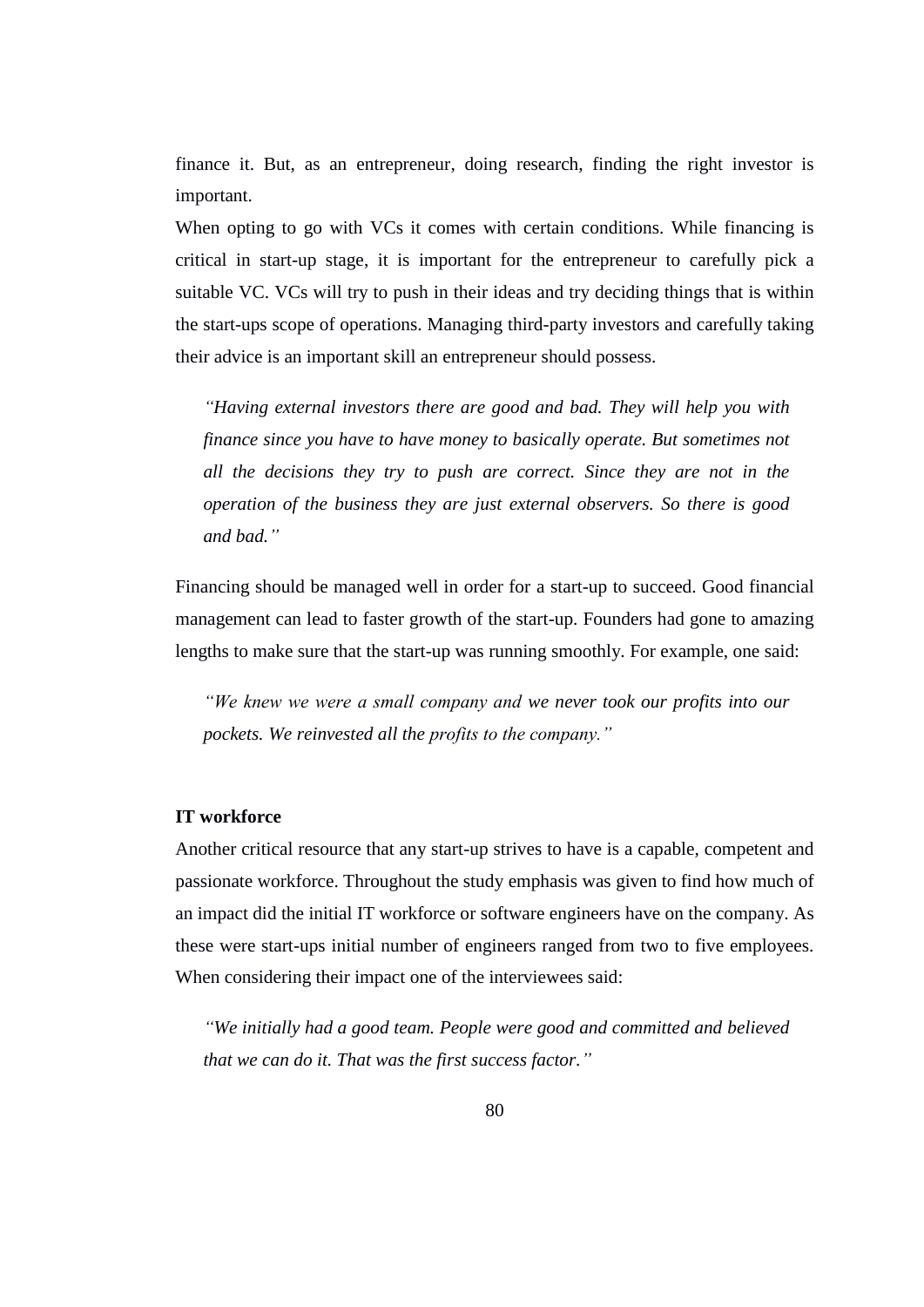Throughout the study employees had played a major part in the success of the startup. Within the start-up stages engineers were committed built some brilliant software. The tooling that the current engineers have were not present in that era and the internet was not filled with the information that it has right now. Most of the research and development effort was done with the resources available at the time. Having a talented IT workforce is essential to any organization and having skilled employees in a technological venture is paramount to its success (Jennex et al., 2004).

### **Mentors**

Mentors and mentoring was another key area the research focused on. Mentors did play a massive role in getting some start-ups off the ground. They bring in a wealth of experience and knowledge to the start-up and at times help accelerate the progress.

*"They will give external feedback saying this is the right path, you need to run faster and get things done faster and that is good."*

Growing from start-up stages is not an easy task and having some advice on how it can be done can be beneficial for the start-up. Mentors help groom the entrepreneur, they will help the start-up to assess where they are and where they need to grow as seasoned giants in the industry what they can offer is invaluable.

*"There were few mentors that helped us make right decisions at different points and we would bounce idea off them and so on. So, that helped."*

Furthermore, the learning that a start-up can get from mentors was highlighted as:

*"Importantly we got fantastic advice from our investors. Once we raised the funding almost at a daily basis I had access to these VCs via email, phone and we would talk for almost about a month then slowly scheduled weekly then*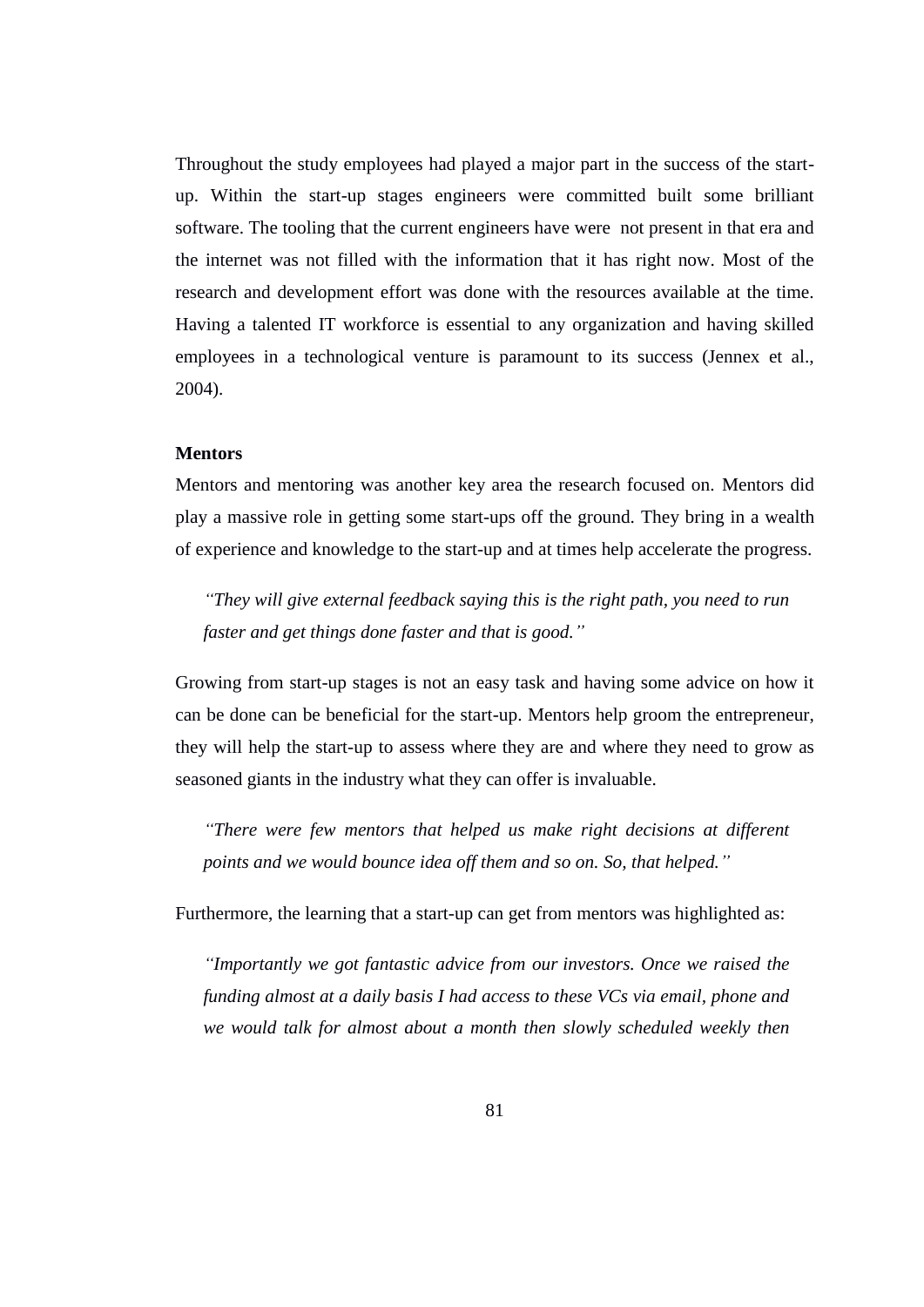*monthly. Now we understand what it takes to really play in a global environment."*

Mentors can help a business grow rapidly and provide expertise on areas the start-up is lacking. Most of the participants did not have marketing experience when actually starting so they opted for mentors to help them understand the concepts, strategies in marketing.

### **Alliances**

Alliances were another part of the analysis that the researcher focused on. Unlike networking, alliances help the company to establish themselves and virtually grow out of the start-up phase to the growth phase. There were two instances in the data gathered that stresses the critical role played by alliances in shaping the start-up.

*"When we wanted to start new areas of the business we need partners, suppliers, etc. overseas and VCs helped open many doors for that."*

Alliances can help the start-up grow and expand its reach in the industry and the study shows alliances are useful for the growth and expansion of the start-up. Perez et al. (2013) mentioned that when alliances are created joint learning is possible which will create new opportunities and knowledge that is beneficial for start-ups. University partnerships can be called as an alliance. Universities keep producing engineers that start-ups require. Having a steady source of specialized talent available via universities is essential for start-ups. Universities get the benefit of being recognized for the rate of employment that is obtained by their graduates as start-ups keep getting fresh employees for their operations.

*"Working with universities very closely was the biggest achievement we had by getting people from universities. By establishing relationships with universities we were able to get good graduates."*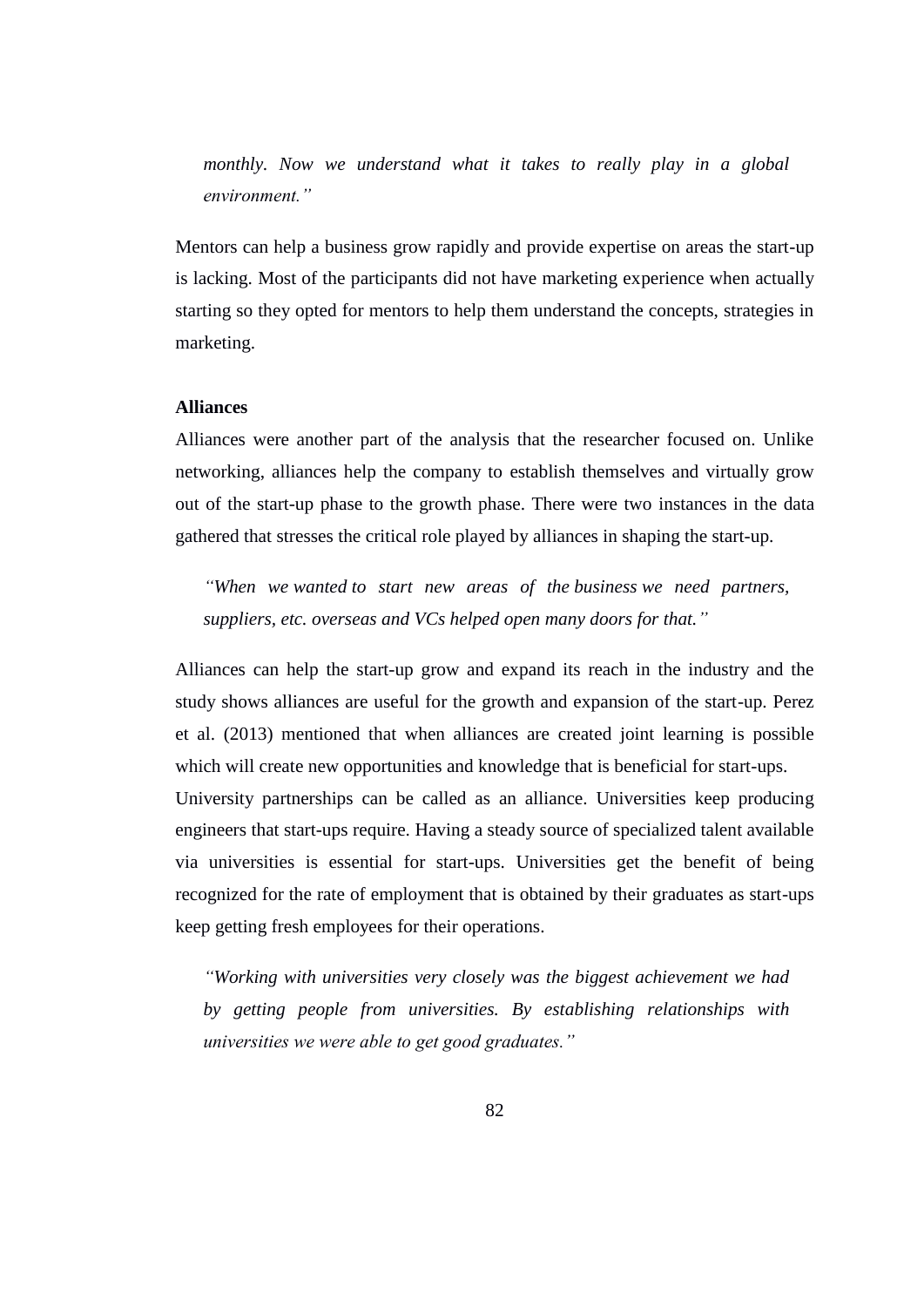# **Infrastructure**

When it comes to resources for the start-up infrastructure requires a huge mention. Without infrastructure much of the operations would be impossible. Most of the startups said that the infrastructure while they were a start-up was poor with comparison in today"s world.

*"Servers and those things I paid \$1000 for a server a month when I started but without many users and that was stupid. Then AWS came in and lowered the cost and the cost for tech infrastructure has gone down tremendously and it's very cheap now."*

While the study emphasized on the infrastructure being a key element in the success of the start-up, participants were not much bothered about this factor.

*"Then workspace and stuff we got the office and got things done and those things don't matter so much. Good Internet matter but that's always bad here."*

Infrastructure while being essential was not a defining factor for the success of the start-ups. Incubators or start-up accelerators were another part of the inquiry but the participants never had the opportunity to be a part of these ecosystems as there were no incubators at the time of their inception as a start-up. But the requirement of incubators and start-up accelerators were heavily stressed.

*"One of the key things that should happen is a proper start-up accelerator we need to have a solid accelerator to help people. If there is an accelerator you can go there and get financing, mentoring, networking and get the initial support required. So this is something should happen which will have local funding plus serious VCs."*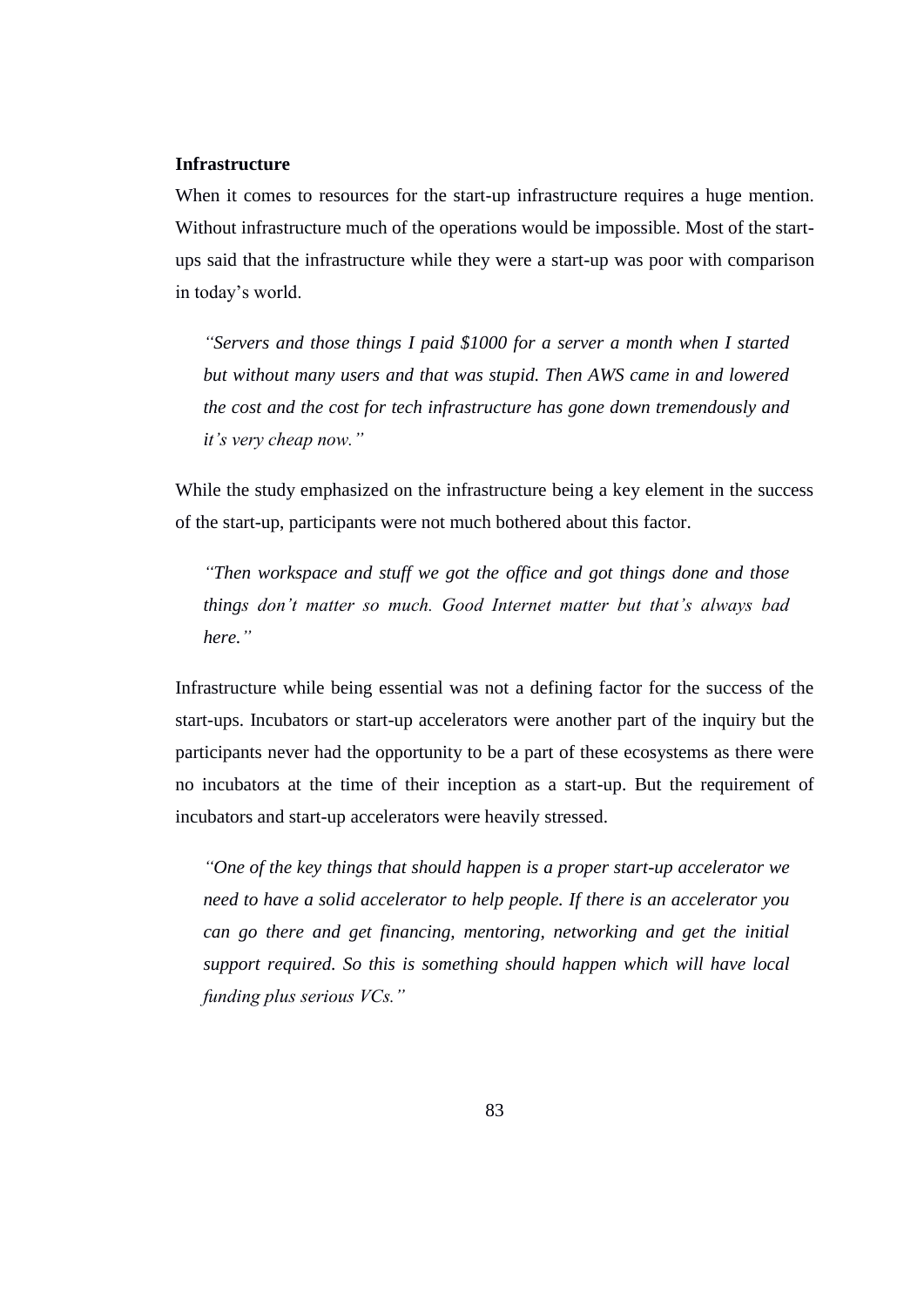The most critical factor found within resources category was financial resources. Financial resources were found to be a critical factor since without it start-up would not be possible. Mentors, IT workforce and alliances while not being critical factors were found to contribute immensely towards the success of the start-ups. Finally, Infrastructure, while important was not found to be critical for the success of the start-up.

# **4.2.5. Government**

Government support for start-ups in Sri Lanka was nonexistent as per the data gathered as none of the participants showcased any help from the government to help them in their start-up endeavors. While that was the output of that gathered data Jayasena and Nanayakkara (2012) states, Peaceful environment in a country attracts foreign investors. Local entrepreneurs can tie up with them to start new businesses. Reputation of the country plays a big role when a firm competes in overseas markets. While this can be said about the current situation in Sri Lanka most of the start-ups that were focused on with this study was started during the civil war which went on for three decades before ending in 2009. Therefore, we can conclude that the Government did not make any major contribution for the start-ups in Sri Lanka.

### **4.3. Hypothesis Testing**

While hypothesis were developed for this study there were no statistical analysis conducted to make sure these were accurate. Grounded theory was used to analyze the gathered data and arrive at conclusions. While hypothesis testing is not common in qualitative studies the research strives to test the created hypothesis with the information that was analyzed in above section.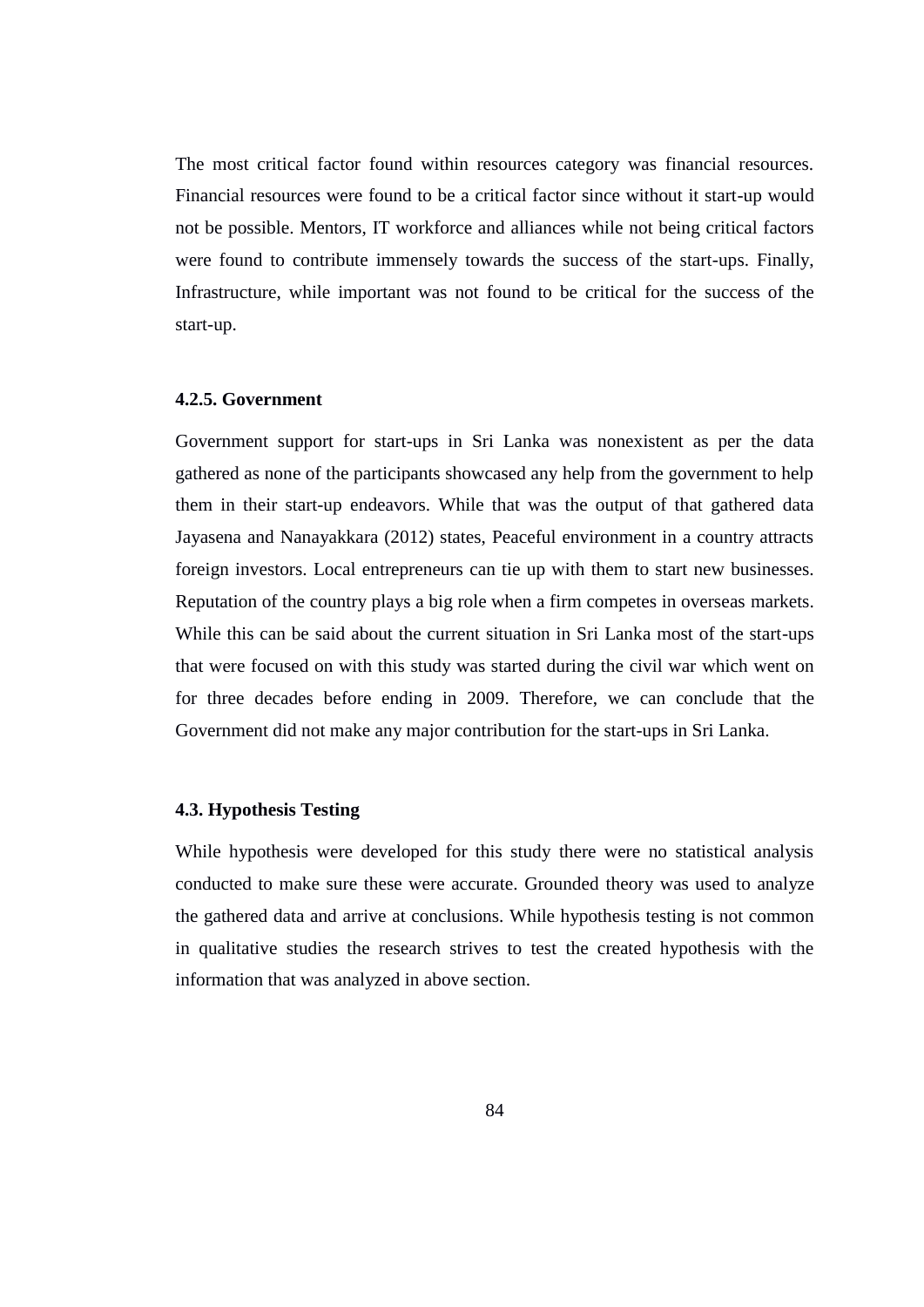Industry experience of founders was found to have a direct influence in building a successful start-up. None of the founders studied came without industry experience and having that experience was the reason they started the company. Therefore, the null hypothesis (H1<sub>0</sub>) is rejected and alternative hypothesis (H1<sub>A</sub>) is substantiated. This means having industry experience is essential for an entrepreneur who is striving to start a successful tech start-up in Sri Lanka.

# **Hypothesis 2**

Marketing experience of the founders was not found to be a directly influencing the success of the start-up. Non of the participant in this study had a marketing background and none had any experience in marketing even though they admitted this could be a factor that would have helped them achieve more. The study did not show any indication that marketing experience is critical for the success of the startup. Therefore, the alternative hypothesis  $(H2_A)$  is rejected and null hypothesis  $(H2_0)$ is substantiated. This means marketing experience is not essential for an entrepreneur who wants to start a successful tech start-up in Sri Lanka.

#### **Hypothesis 3**

Prior start-up experience of the founders was not found to be a defining factor for the success of the start-up. Although some of the participants had prior start-up experience most of them started on the first attempt. But, the research shows that there were lots of mistakes involved before becoming successful. The hypothesis specifically mentions prior start-up experience which was found not to be a critical success factor. Therefore, the alternative hypothesis  $(H3_A)$  is rejected and null hypothesis  $(H3<sub>0</sub>)$  is substantiated. This means prior start-up experience is not essential for an entrepreneur who wants to start a successful tech start-up in Sri Lanka.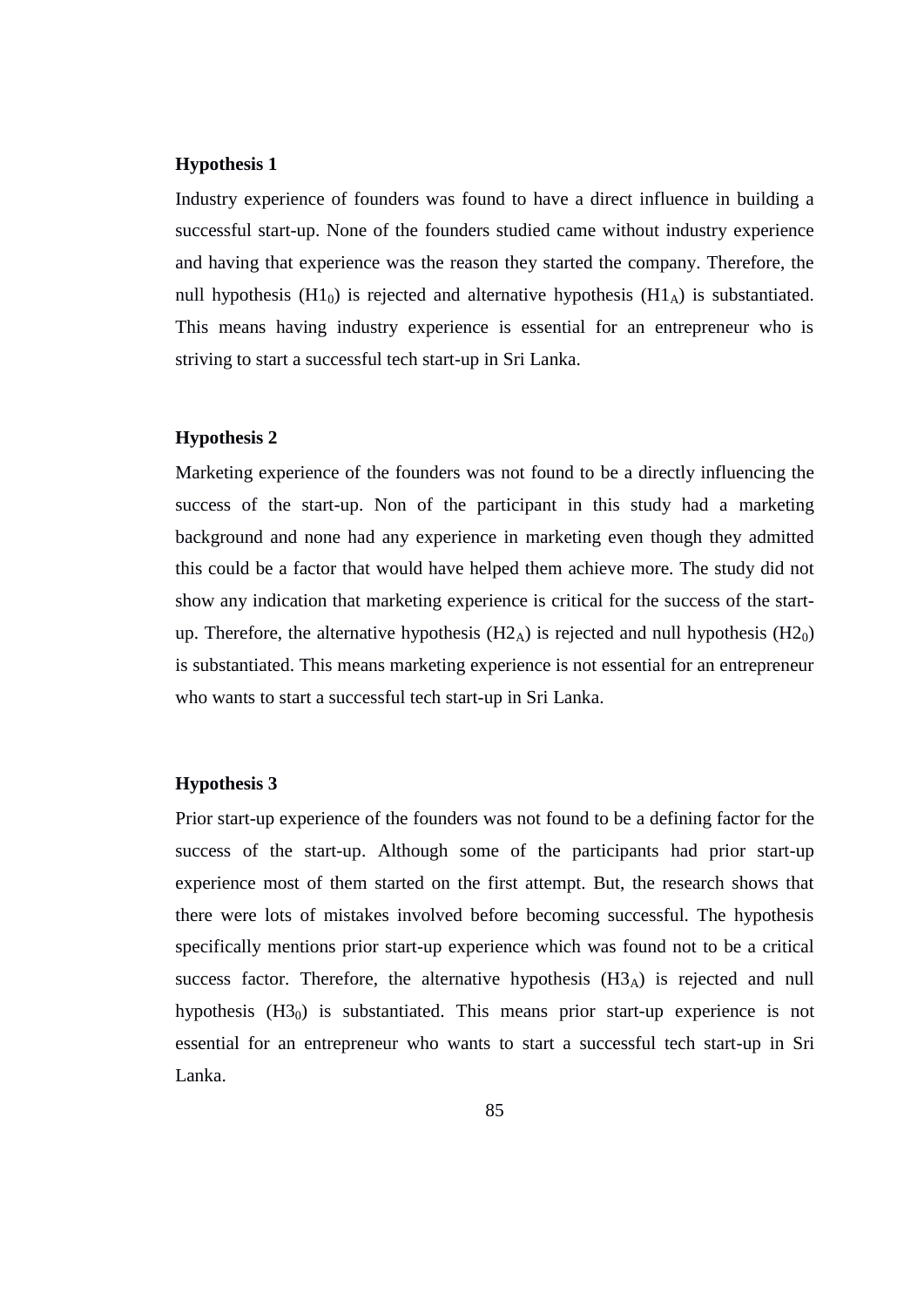Communication between the founding team was found to be a critical factor when running the start-up. Founding team had different roles to play and communication was paramount for operations to run smoothly. Only a single participant started the start-up as a single founder hence communication aspect does not apply. Therefore, the null hypothesis (H4 $_0$ ) is rejected and alternative hypothesis (H4 $_A$ ) is substantiated. This means communication between the founders is essential for successfully starting a tech start-up in Sri Lanka.

### **Hypothesis 5**

Innovativeness of the start-up was found to be the most critical factor when running a start-up. Every participant mentioned innovation was the most critical success factor because that was what kept them in business. Therefore, the null hypothesis  $(H5<sub>0</sub>)$  is rejected and alternative hypothesis  $(H5_A)$  is substantiated. This means innovation is a critical success factor for tech start-ups in Sri Lanka.

### **Hypothesis 6**

High research and development investment was found to be a success factor for startups. Start-up stages the highest expenditure is on research and development. Throughout the study participants mentioned they would have spent on research and development on start-up stages to get the product into the market. Therefore, the null hypothesis (H6<sub>0</sub>) is rejected and alternative hypothesis (H6<sub>A</sub>) is substantiated. Which means research and development investment is required in the start-up stages of a tech start-up in Sri Lanka.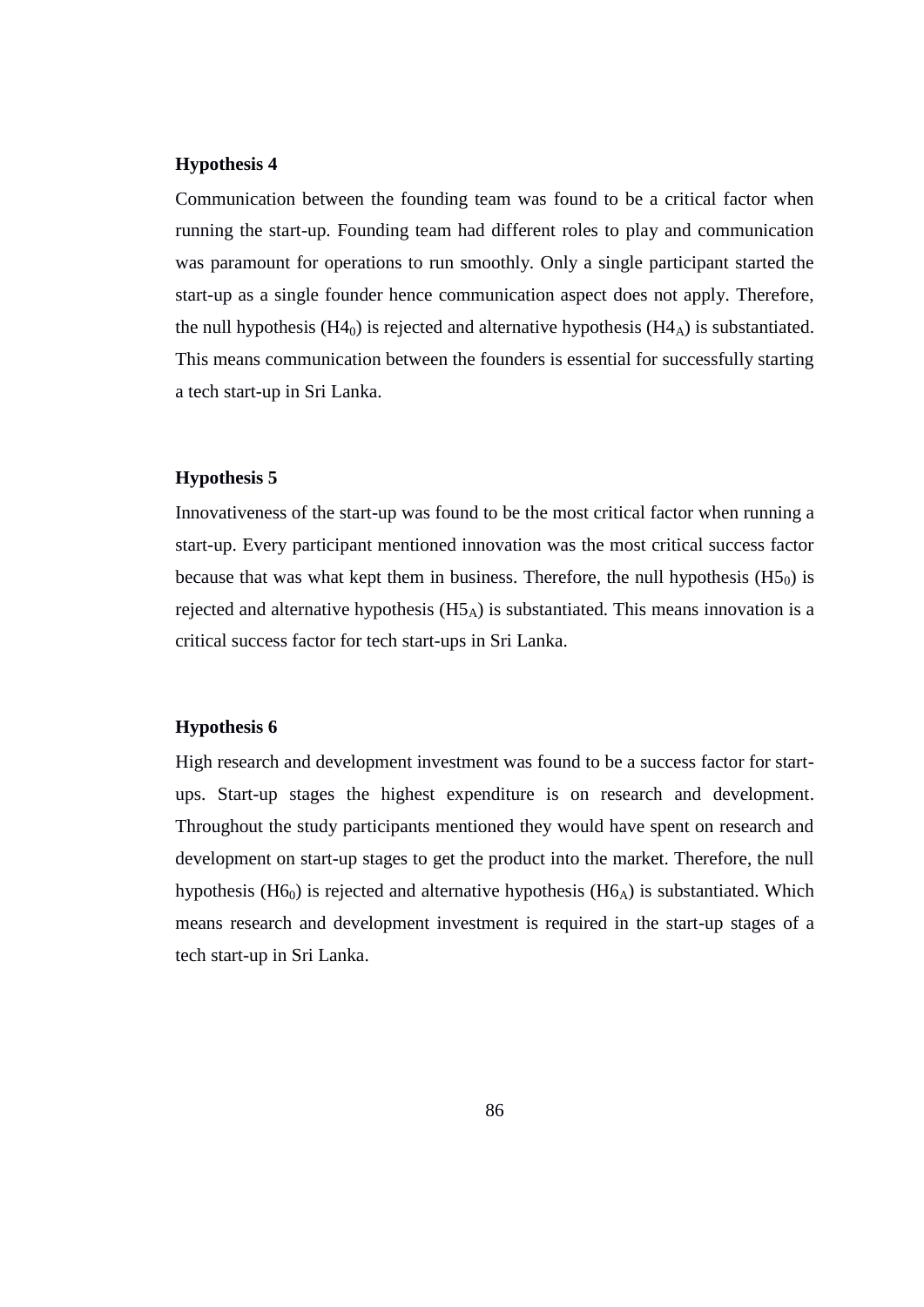Competition and competitor intensity was not found to have an impact on the startup. Throughout the research participants mentioned the need to innovate and be ahead of the rest with their product. It was crucial or the competition can take over the market eventually taking the market share of the start-up. That in turn helped companies innovate and create better software. But, there was not enough evidence to suggest that competition directly affects the success of the start-up. Therefore, the alternative hypothesis  $(H7_A)$  is rejected and null hypothesis  $(H7_0)$  is substantiated. This means competition and competitor intensity do not have a major impact on the success of tech start-ups in Sri Lanka.

### **Hypothesis 8**

Market scope was found to be a success factor for start-ups in Sri Lanka. Participants of the study emphasized, as a start-up the company needs to focus on a certain market before expanding into other areas. This was evident in the analysis. Therefore, the null hypothesis  $(H8_0)$  is rejected and alternative hypothesis  $(H8_A)$  is substantiated. Which means having a defined market scope is essential for the tech start-up in Sri Lanka.

# **Hypothesis 9**

Marketing intensity was not found as a factor that is critical for the success of the start-up. Study focused on this aspect but the analysis shows no hard evidence on how marketing intensity would help the start-up to succeed. Therefore, the alternative hypothesis  $(H9_A)$  is rejected and null hypothesis  $(H9_0)$  is substantiated. This means marketing intensity at the start-up stage has no significant effect on the start-up.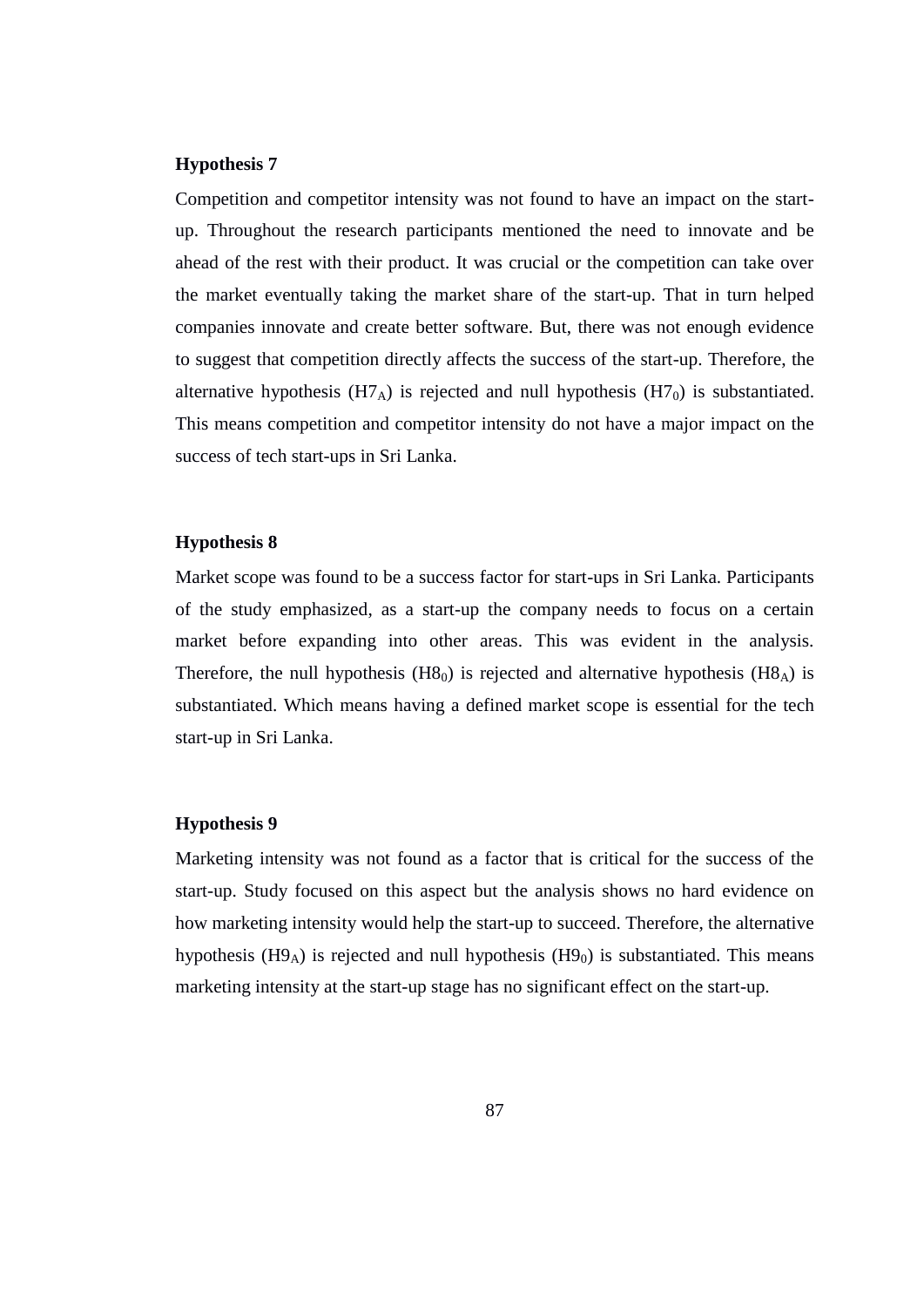Customer orientation was found to be a factor that would contribute to the success of the start-up. When start-ups create products or services they should be customer oriented. The analysis shows that customer feedback and requirement were an integral part in the success of a start-up. Therefore, the null hypothesis  $(H10<sub>0</sub>)$  is rejected and alternative hypothesis  $(H10_A)$  is substantiated. This means customer orientation is essential for tech start-ups in Sri Lanka.

#### **Hypothesis 11**

Financial resources were found to be a critical factor for success of start-ups. R&D, marketing and operational expenditure, finances for expanding on the market and growth require financing. The analysis shows different methods were used for financing the start-ups. Therefore, the null hypothesis  $(H11<sub>0</sub>)$  is rejected and alternative hypothesis  $(H11_A)$  is substantiated. This means financial resources were found to be a critical success factor for start-ups in Sri Lanka.

#### **Hypothesis 12**

IT workforce of the start-up was found to be a major factor when it comes to the success of the start-up. Analysis shows the initial team played a major role in getting the start-ups off the ground and running. Therefore, the null hypothesis  $(H12<sub>0</sub>)$  is rejected and alternative hypothesis  $(H12_A)$  is substantiated. This means IT workforce of a start-up is a critical requirement for the success of a start-up in Sri Lanka.

### **Hypothesis 13**

R&D alliances were not found to be a contributing factor for the success of start-ups. The analysis did not show any relevant data that could verify this as a crucial factor. Therefore, the alternative hypothesis  $(H13_A)$  is rejected and null hypothesis  $(H13_0)$  is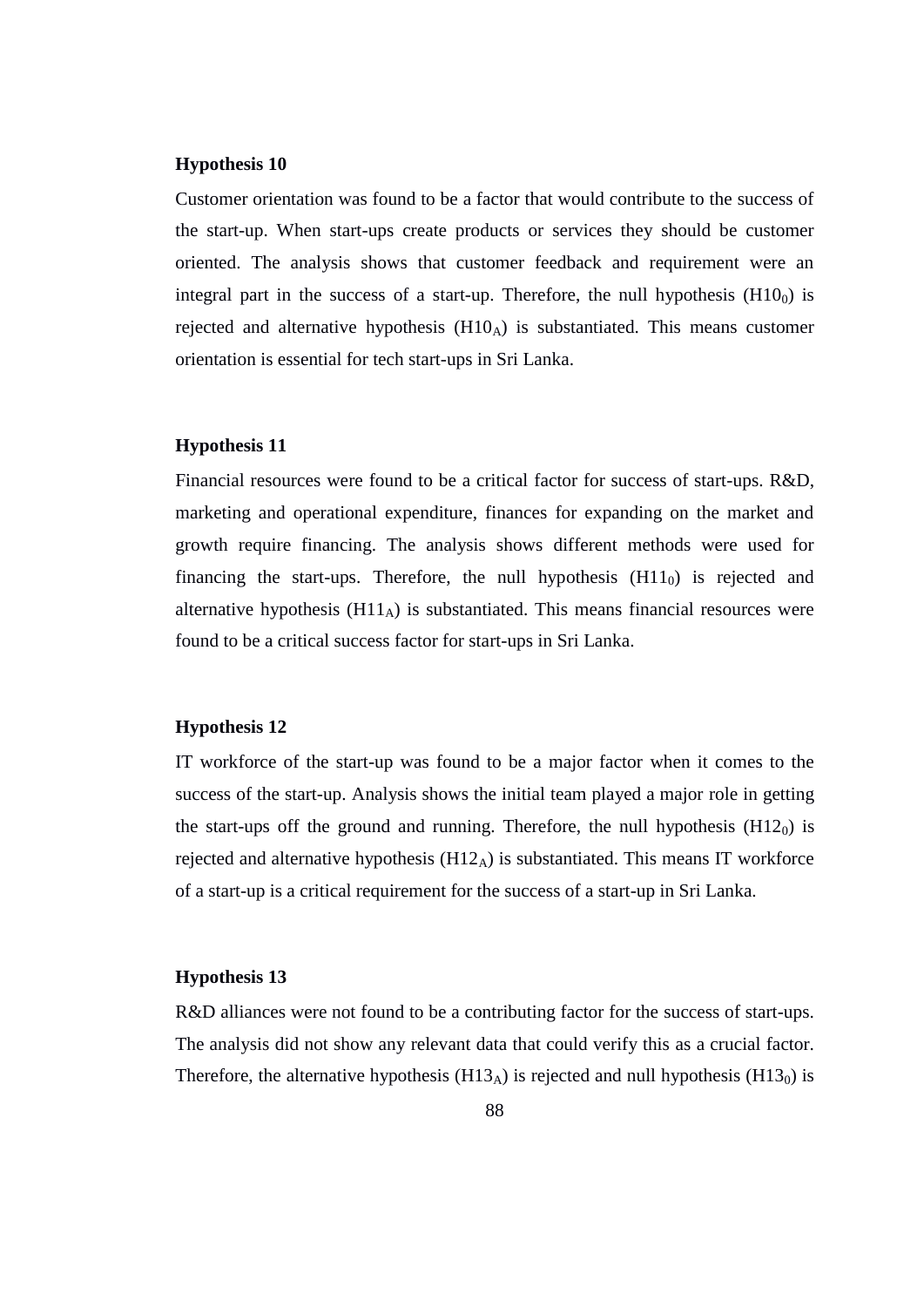substantiated. This means R&D alliances were not found to be a critical success factor for tech start-ups in Sri Lanka.

### **Hypothesis 14**

Mentors were found to be a factor that would help start-up"s success. Throughout the study many aspects that mentors bring to the start-up were observed. Expertise, contacts, credibility, etc., were some of these traits. But, there were instances no mentoring was required and the start-up was still successful. While mentors are a great resource to have the start-up was able to function without them. Therefore,  $(H14_A)$  is rejected and null hypothesis  $(H14_0)$  is substantiated. This means mentors are not a critical success factor for tech start-ups in Sri Lanka.

### **Hypothesis 15**

While the researcher did find relationships with the start-ups and universities there was no hard evidence to suggest university partnerships are critical for start-up's success. Therefore,  $(H15_A)$  is rejected and null hypothesis  $(H15_0)$  is substantiated. This means university partnerships have no impact on the success of tech start-ups in Sri Lanka.

### **Hypothesis 16**

There was no information regarding patents that were captured or analyzed. Therefore,  $(H16_A)$  is rejected and null hypothesis  $(H16_0)$  is substantiated. This means patents have no impact on the success of tech start-ups in Sri Lanka.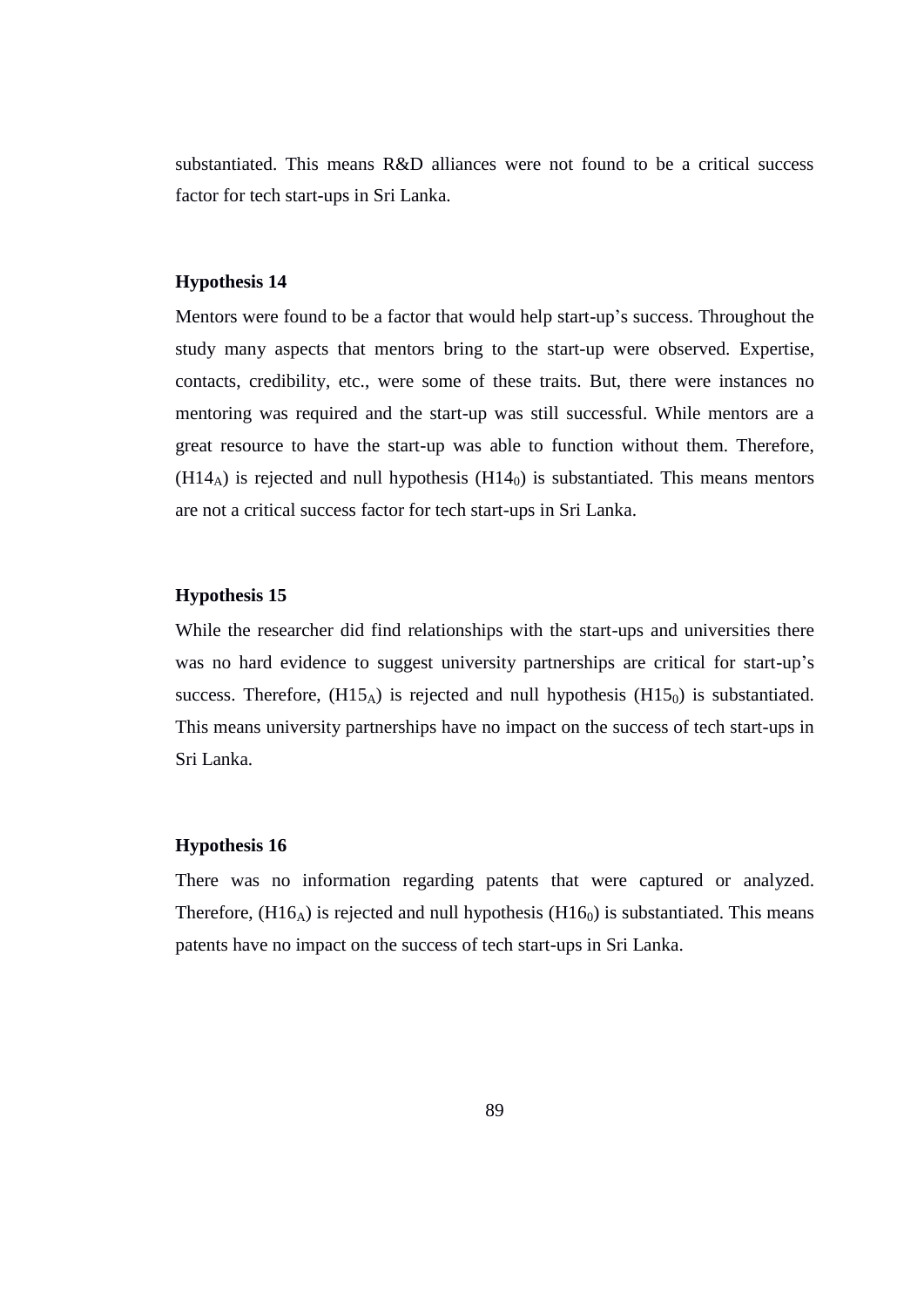Infrastructure is very important for a start-up. It provides the backbone for the startup to develop and deploy their product or service. During the study there was no evidence that infrastructure having direct role in the success of the start-up. Therefore,  $(H17_A)$  is rejected and null hypothesis  $(H17_0)$  is substantiated. This means infrastructure does not have a direct impact on the success of a tech start-up in Sri Lanka.

### **Hypothesis 18**

Government and government policies were not found as critical success factors for start-ups. Throughout the study government policy related information was not required and participants did not have any government support. Therefore,  $(H18_A)$  is rejected and null hypothesis  $(H18<sub>0</sub>)$  is substantiated. This means government and government policies do not have any impact on the success of tech start-ups in Sri Lanka.

## **4.4. Summary**

This chapter analyzed the collected data through the use of grounded theory. The gathered data were analyzed through qualitative data analysis software and then the analysis was concluded.

This chapter included how the analysis was done through the use of grounded theory. How coding, categorizing and memo writing was incorporated aligning with grounded theory principals. Next, the discussion evolves around the analysis in detail after breaking them down to categories and codes. Hypothesis that was generated in chapter 3 were tested in the later stages of the discussion with evidence and conclusion.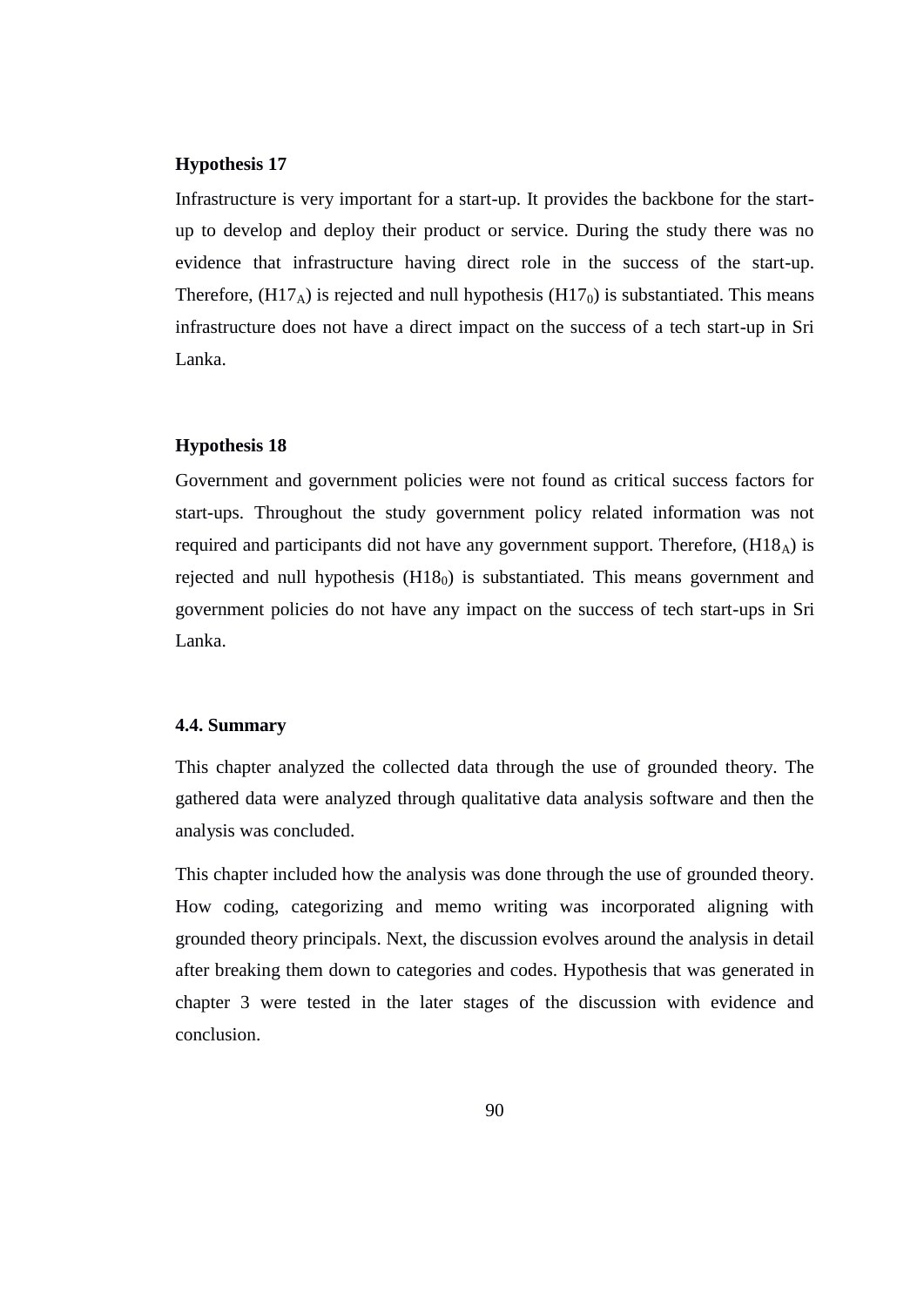In the next chapter the study discusses the findings before concluding the outcome of this study. Furthermore, recommendation for future studies and implications of the current study will be discussed.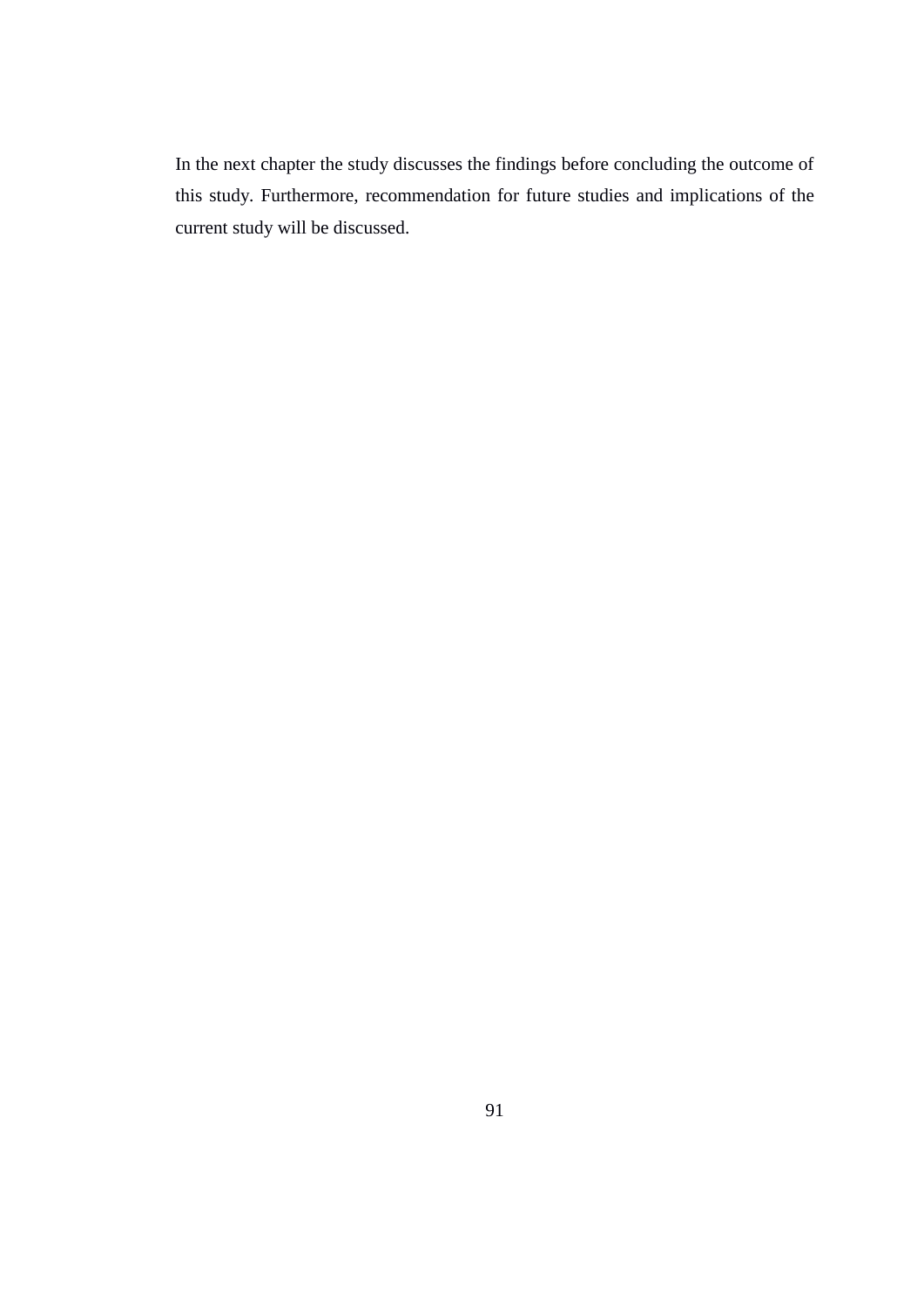# **5. CONCLUSION AND RECOMENDATIONS**

This chapter provides the conclusion and recommendation of the analysis which was done through the use of grounded theory. Section 5.1 covers the research implications and concluding remarks of the study with findings and section 5.2 covers recommendations for future research in this area. Finally in section 5.3 concluding remarks of the study and research objectives were covered.

# **5.1. Research Implications**



Figure 5.1 - Critical success factors for a tech start-up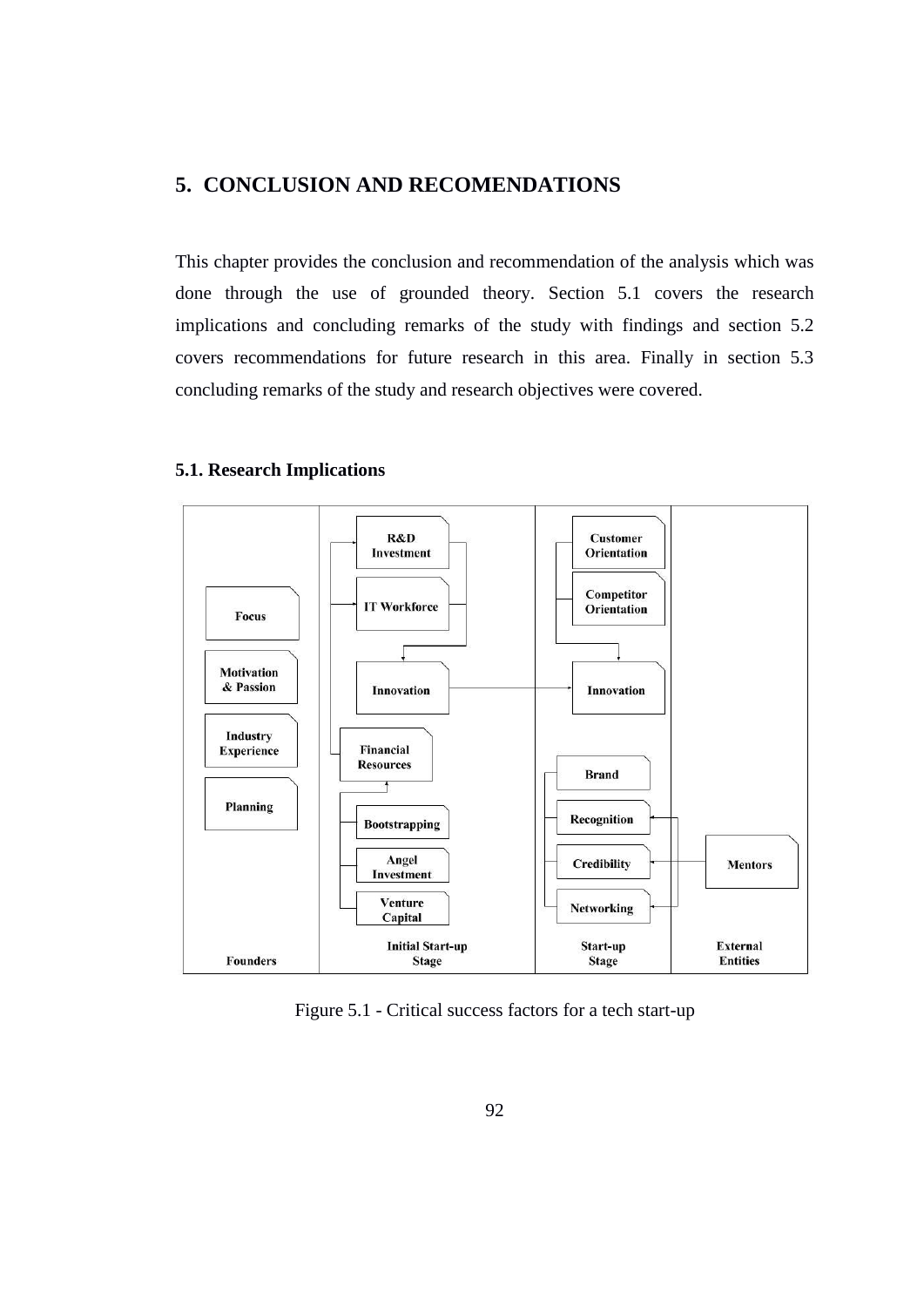The purpose of the current study was to evaluate and identify the most critical success factors that help tech start-ups succeed in Sri Lanka. Designed as a qualitative study, the research went on to gather information through interviews and other available sources. Throughout this research grounded theory was incorporated to gather, analyze and create knowledge on the study at hand. The study did look into the available literature to find some factors that would be relevant. Using that information as a guide interviews were conducted, the interview transcripts were transcribed to be analyzed. Using grounded theory methodology transcripts were coded and categorized according to the codes and analyzed to find relationships between these codes and categories.

Based on the present study results, it was clear that all the founders had industry experience and had been in the industry for some time before going into entrepreneurship. As McDougall et al. (2003) states the expertise within the founding team would be imperative for the success of the venture. Having been in the industry the founding team were very comfortable with each other as fellow engineers and the interests were almost the same and that helped them bond much easier as a team. Communication between the founding team was another factor that was found to be critical as the founding team divided several operations in the company among them and communication was essential to run things smoothly. Coming from a tech background and having industry experience helped these individuals communicate better leading to the success of their start-ups. Good communication, task coordination, mutual support and sharing the right information among each other in turn have shown successful marketing management (Mueller and Gemünden, 2009). As the study found communication between the founders were excellent in the startup stages and it is ongoing till now.

The study focused on the founders' passion and focus which was found to be one of the characteristics any start-up should have. Without this there won"t be a start-up that goes the distance and becomes successful. There were a lot of passionate people who were ready to jump in and create the next big start-up. There can be many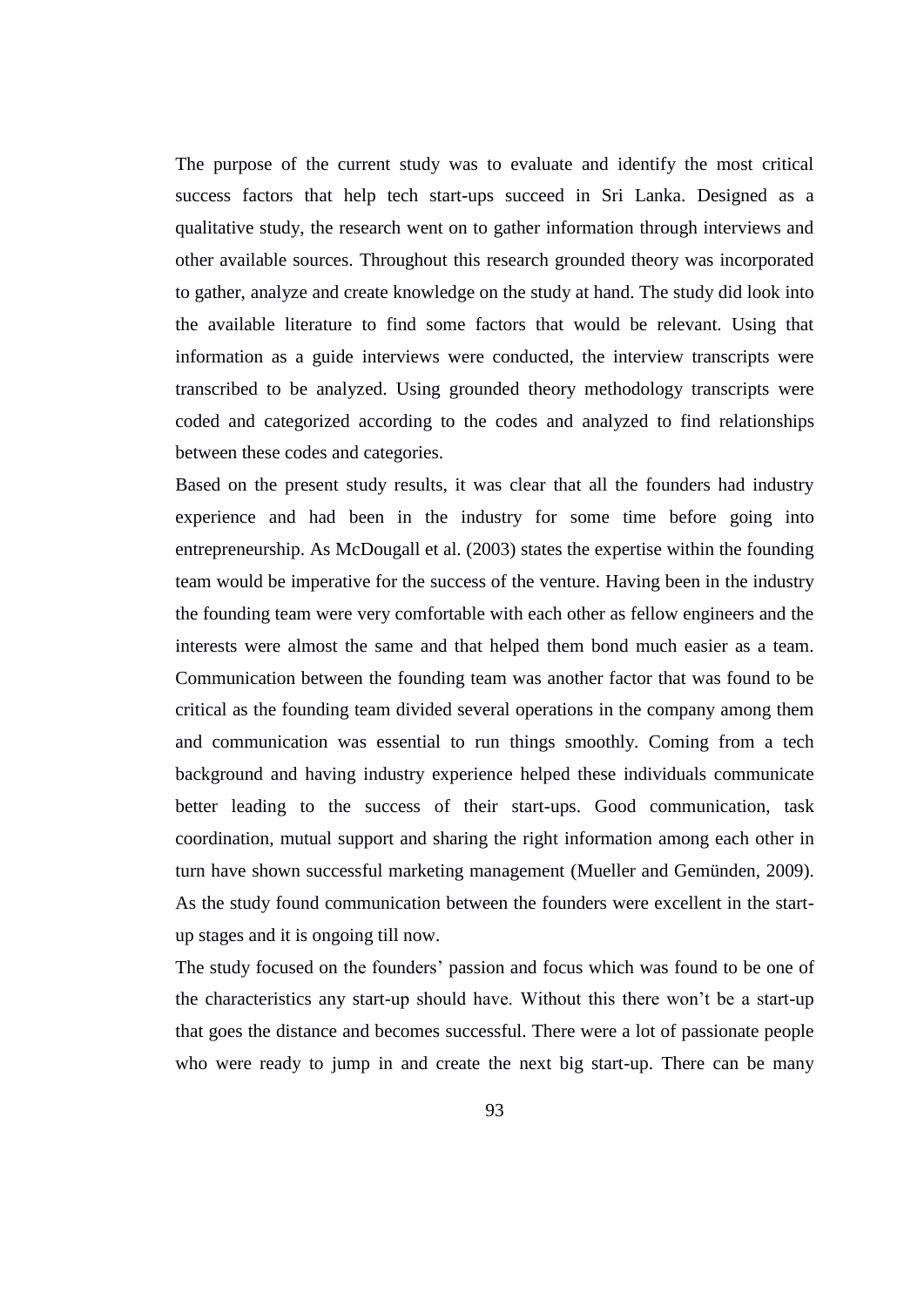brilliant ideas, many brilliant concepts and all the finances an entrepreneur would ever need. But, without a proper execution plan all would be in vain. In today"s world it is very easy to start a company and build software. But it is important to plan, set of goals and milestones that need to be achieved. The execution should be super-fast and the product should be in the market as soon as possible. If not, any competitor can get this done and capture the market. After that the start-up would be playing a catch-up game where survival rate is very low.

Innovation was the most important factor uncovered in this study. Start-ups exist because of innovation and they continue to innovate to be relevant, to exist. The study showed the start-ups coming into the market with innovative solutions that were unmatched at the time. This gave them the edge over the competition as these were new and exciting. The start-ups kept on innovating and that was the reason they are still operational today. The technological world is an ever changing, dynamic world where the newest, fastest, most user friendly products are more in demand. Without innovation in a start-up there will be no path for them to penetrate the already crowded market. The study shows that the only way a start-up will survive is through innovation and by build something that would make the competitors fall behind. Innovativeness can increase the likelihood of survival. Enhancing the startups" market power, reduce the cost of production and allows the creation of dynamic capabilities and absorptive capacity. Younger firms may benefit immensely from the opportunities created by innovativeness due to their less rigid routines and greater flexibility (Hyytinen et al, 2015). But to innovate the start-ups need to spend on R&D.

R&D investment was found to be one of the critical factors for success as a start-up. The research found that all of the founders invested heavily on R&D in order to get the product or service built. Re-investing all of the profits, getting help from third party investors such as venture capitalists and angel investor's a start-up's heavy emphasis on building an innovative product was a key factor for their success. As Hall and Lerner (2010) states start-ups in R&D intensive industries face higher costs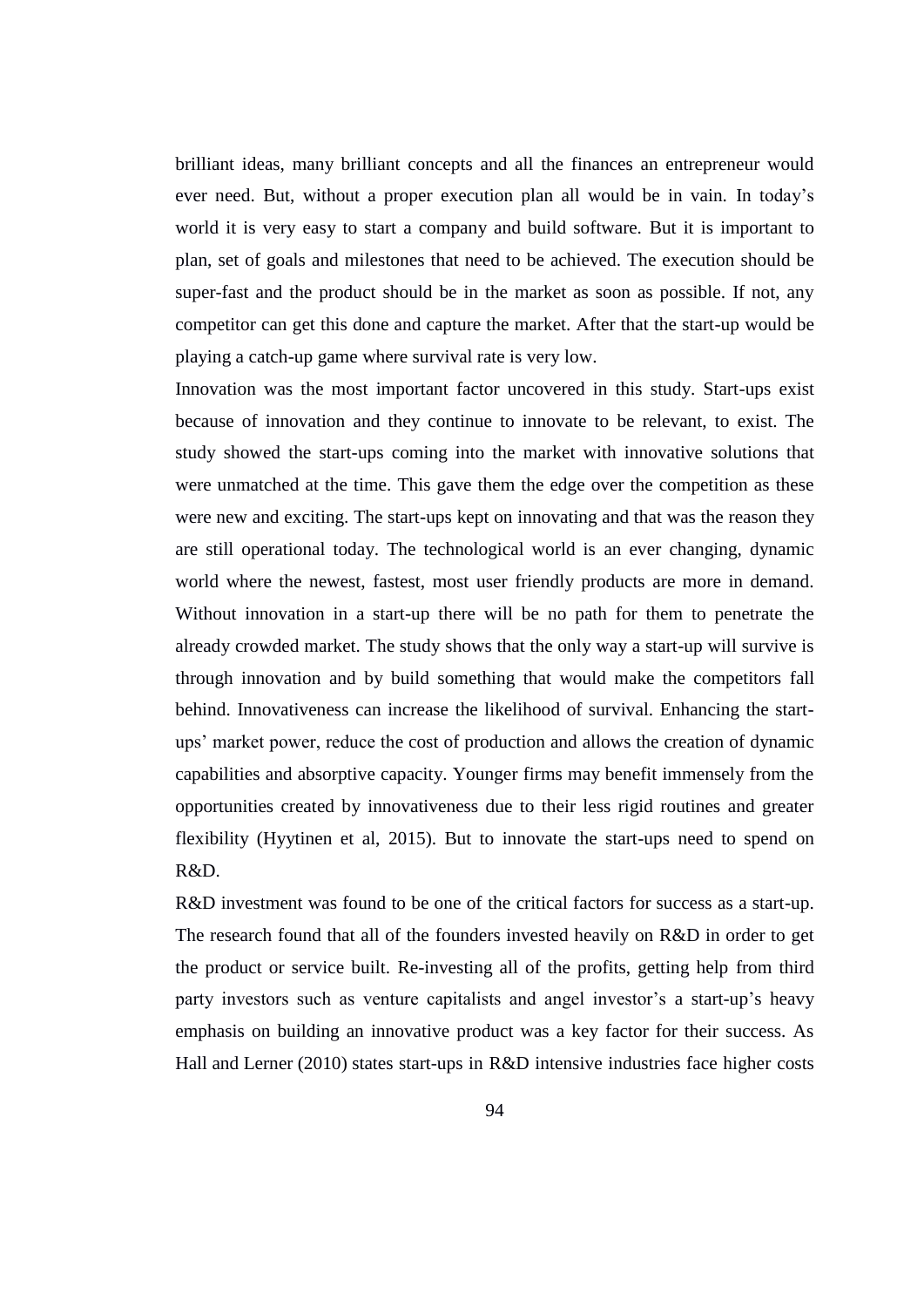than their larger competitors. But, based in Sri Lanka most of the participants noted the labor costs were far less than the global industry giants. This leaves them with a substantial amount of finances for developing innovative software.

The study went on to explain how market scope helped the success of start-ups. The participants were clear when creating a product that the start-up should directly target a market that they want to serve. Focusing on many different things at a time was very unwise and the study shows that focusing on a market and directly developing a product to that market can help get more consumers to the start-up. Customer oriented start-ups have the edge over this as they have defined a target market and they are serving them. Throughout the study the analysis shows the importance of customer orientations and market scope.

Through the use of grounded theory analysis found that brand or branding is a critical success factor for the success of a start-up. Brand is one of the most important factors since that can be used to differentiate the start-up from the rest of the industry and create a persona under it. Some of the key elements that were discovered through the analysis were recognition, credibility and networking. Brand took the center stage in all these factors. When start-ups create innovative solutions they get recognition and awards for it. As a start-up it is vital that they apply for all the awards available in the industry and try winning as much as possible. Winning and getting recognized is essential to the start-up to build its brand and market. The market gets to know the brand, gain respect and credibility. When the start-up gets recognized it is easier for marketing efforts, as people and corporate entities know the brand and build trust in the brand.

Recognition in the market can get many doors open for the start-up. Regular sales and customers mean the start-up will start growing. While that is the best case for the start-up, maintaining credibility was found to be another critical factor. Becoming a reliable start-up is making its customers trust them and when credibility builds so does contacts. The customers will recommend the start-up to other customers and all the time the start-up would be able to network, create new contacts which will be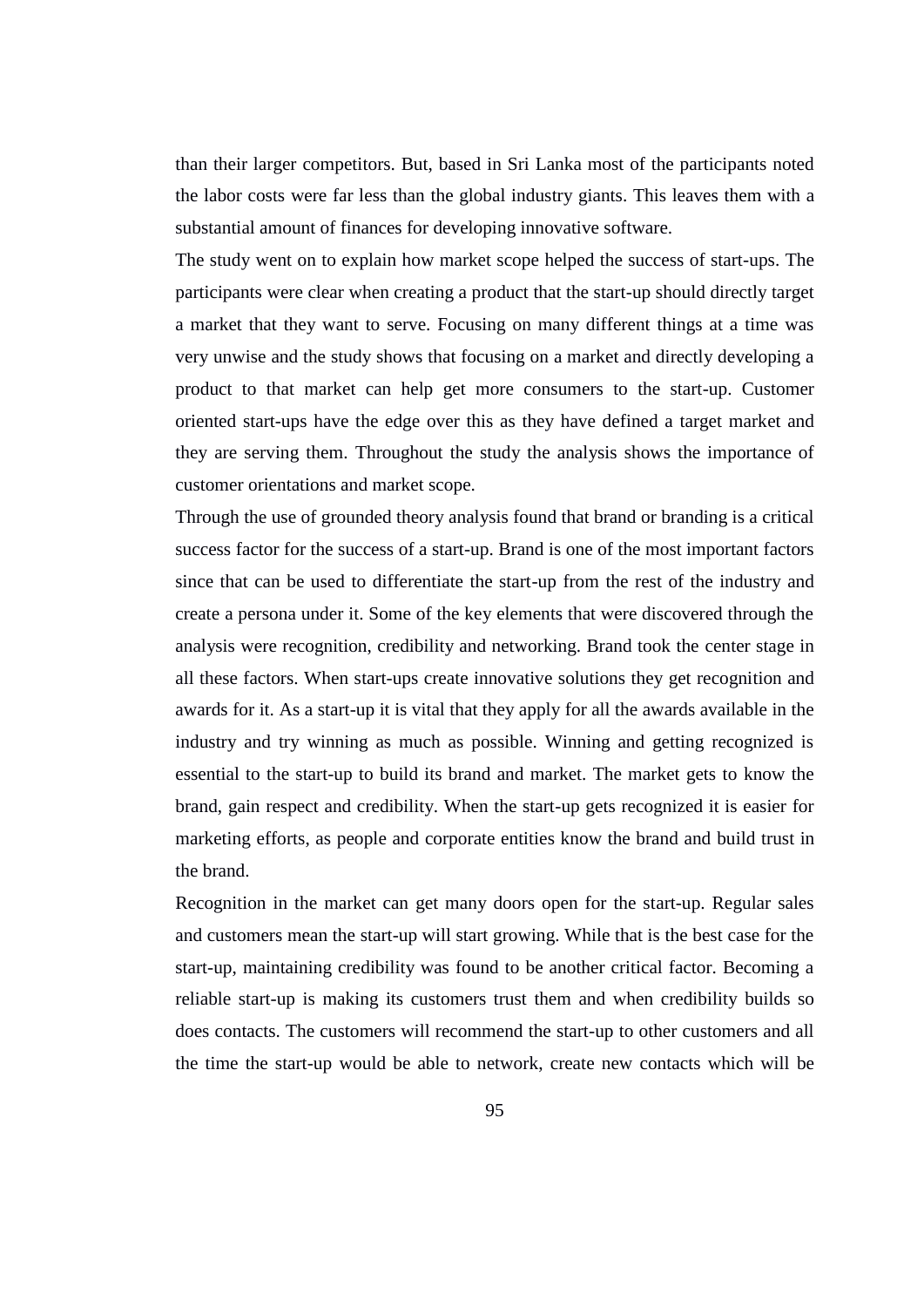useful in their operations. Networking was found to be another critical factor since networking helps the start-up attract business and eventually achieve success.

The study further analyzed the resources and how they impact the success of the start-up. Finances were the most critical factor in this study since money was required to run day to day operations. Study showed there were two ways to fund the start-up 1) self-funded or bootstrapping and 2) through venture capitals or angel investors. It was observed that financial management is an important skill to have as a founder. Successful start-ups have managed to do this successfully. Another factor that came up with the study was mentoring. Although not important mentoring has helped start-ups get through some tough decisions and phases.

Identifying the most critical success factors for tech start-ups in Sri Lanka were the objective of this study and after collecting data, analyzing them with the use of grounded theory the study concludes with the above information. For any entrepreneur who wishes to start a new venture within Sri Lanka many more aspects needs to be developed. One such area the research found that needs to be developed is Sri Lanka to have a good incubator that produces actual start-ups that can go on to build great products. With super-fast infrastructure and execution which is essential for a start-up competing in the global stage.

# **5.2. Recommendations for future research**

Future research should consider the impact incubators are making and what kind of an impact venture capitalists have done. Sri Lanka currently has many venture capitalists that are ready to invest and an incubator system not fully functioning. Research should center on what these venture capitalists are looking for in a start-up in order to invest. It will be interesting as new breed of start-ups grow and become successful they will have seen the impact which was made by venture capitals.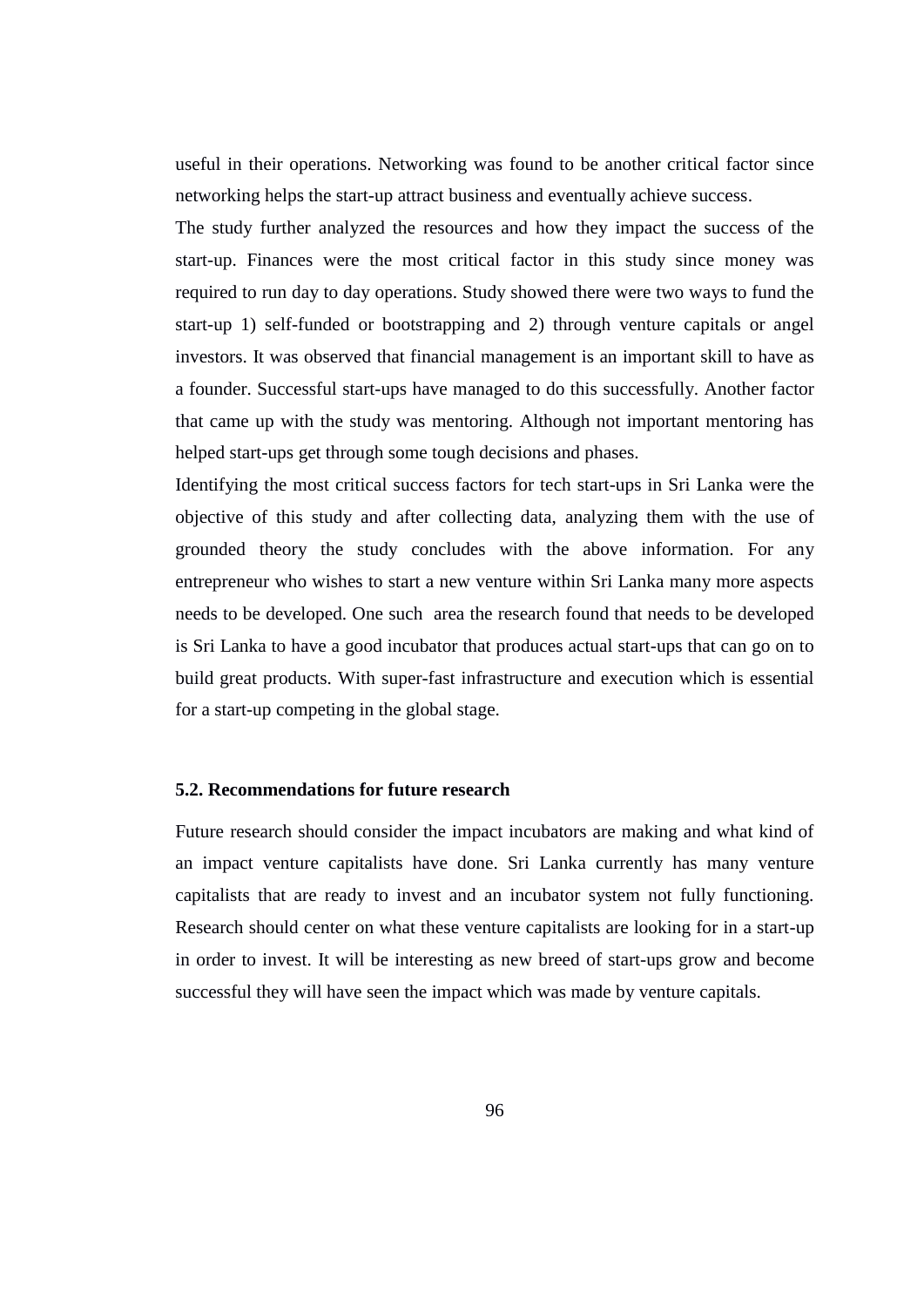The current research shows how much of an impact innovation had on the start-up. This should also be followed up on to determine how to evaluate these innovative products and its overall impact to the start-up.

Another area of interest are failed start-ups, and why they failed. The current study focused on finding the factors that contributed to the success of successful start-ups. The failures can bring in a whole new paradigm for the current research and can be essential for entrepreneurial researchers. Future research should focus on failures to build on the current model and bring in a different point of view.

#### **5.3 Concluding Remarks**

The research problem associated with the present research was:

## *What are the critical success factors for tech start-ups in Sri Lanka?*

In answering this research problem, three research objectives were initiated:

#### *Identify the critical success factors affecting new technology start-ups.*

The present study was able to review large amount of literature to find some of the factors that contribute to the success of start-ups. With the analysis done through the use of grounded theory the researcher was able to generate facts and findings that were not captured through the literature. The research finally was able to analyze and present the success factors that helped start-ups grow and become successful.

 *The study will emphasize on the data which will be gathered through interviews with success stories of the Sri Lankan IT industry. With this and information uncovered through the literature review, the most critical factors that shaped the industry as it is today were mapped out*.

The researcher was able to find the factors through the literature and after analyzing data gathered from the interviews was able to map the variables. While some variables were found to be factors that contribute to success others were not found to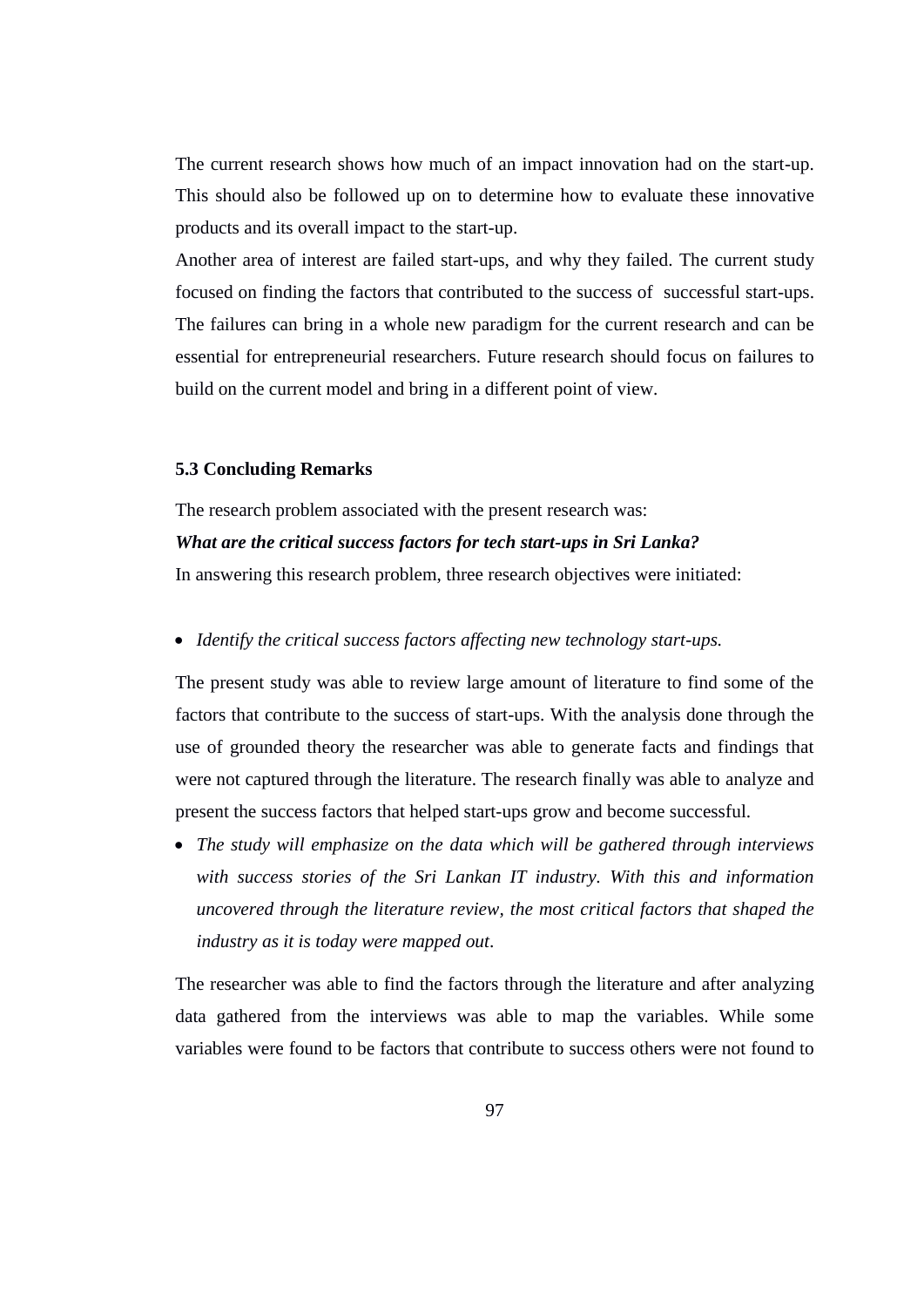have any impact on the success of a start-up.

*Formulate a model to successfully start a new technology venture.*

The present study formulated steps that can be taken which gives clear guidelines to an entrepreneur who wishes to build a successful start-up, and clearly states the pitfalls that should be avoided along the way.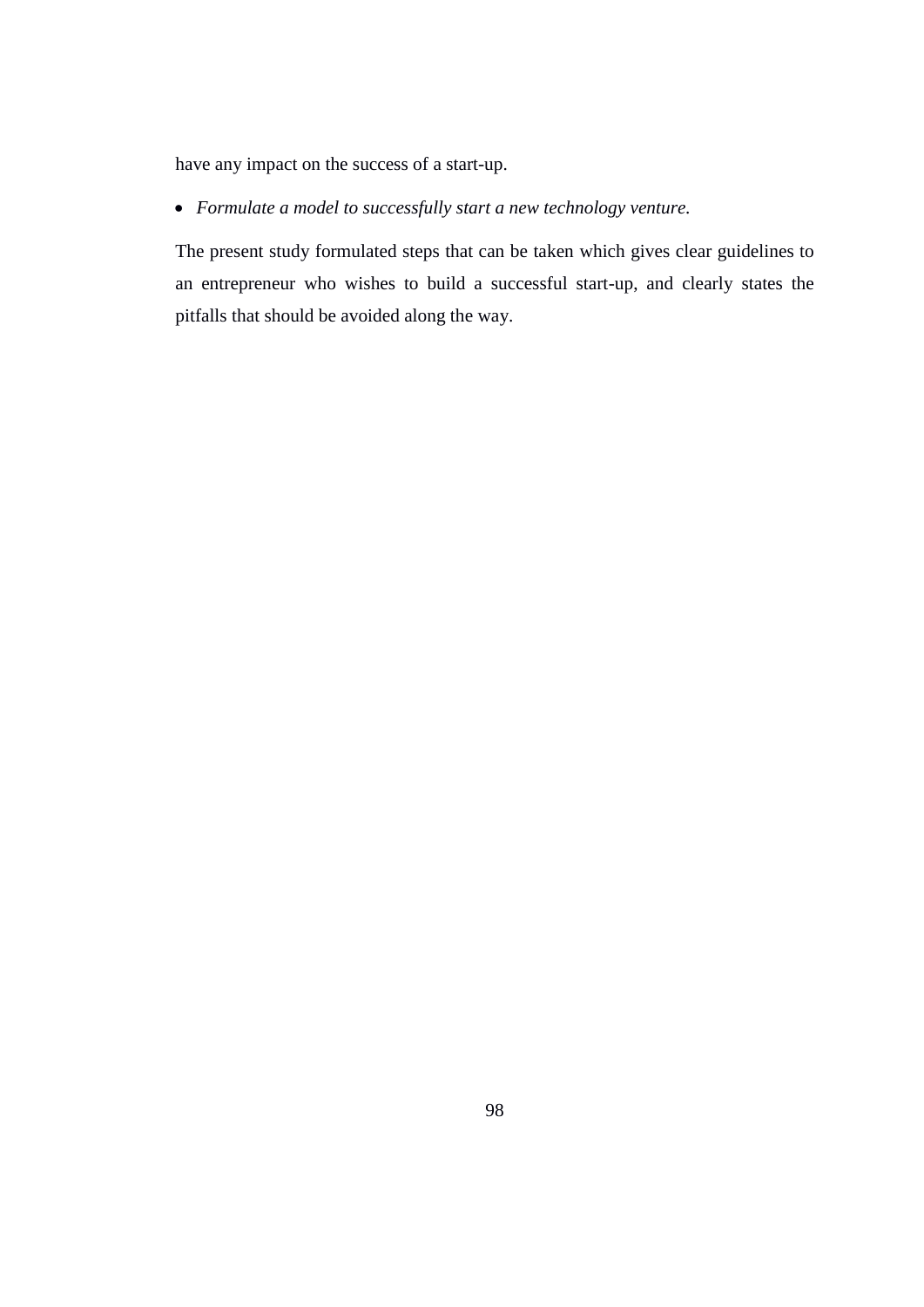# **REFERENCES**

Artz, K. W., Norman, P. M., Hatfield, D. E., & Cardinal, L. B. (2010). A longitudinal study of the impact of R&D, patents, and product innovation on firm performance. Journal of Product Innovation Management, 27(5), 725-740.

Atkinson, R. C., & Pelfrey, P. A. (2010). Science and the entrepreneurial university. Center for Studies in Higher Education.

Atuahene-Gima, K., Li, H., & De Luca, L. M. (2006). The contingent value of marketing strategy innovativeness for product development performance in Chinese new technology ventures. Industrial Marketing Management, 35(3), 359-372.

Barr, A., &Tessler, S. (1999). Software Entrepreneurism in Korea. Talk and slides presented at the Asia-Pacific Research Center, Stanford University.

Bayus, B. L., & Agarwal, R. (2007). The role of pre-entry experience, entry timing, and product technology strategies in explaining firm survival. Management Science, 53(12), 1887-1902.

Bertoni, F., Colombo, M. G., & Grilli, L. (2011). Venture capital financing and the growth of high-tech start-ups: Disentangling treatment from selection effects. Research Policy, 40(7), 1028-1043.

Blazenko, G. W., Pavlov, A. D., & Eddy-Sumeke, F. (2012). New venture start-ups and technological innovation. International Journal of Managerial Finance,8(1), 4-35.

Brander, J. A., Du, Q., & Hellmann, T. (2014). The Effects of Government-Sponsored Venture Capital: International Evidence Review of Finance, rfu009.

Carmel, E. (2003). The new software exporting nations: success factors. The Electronic Journal of Information Systems in Developing Countries, 13.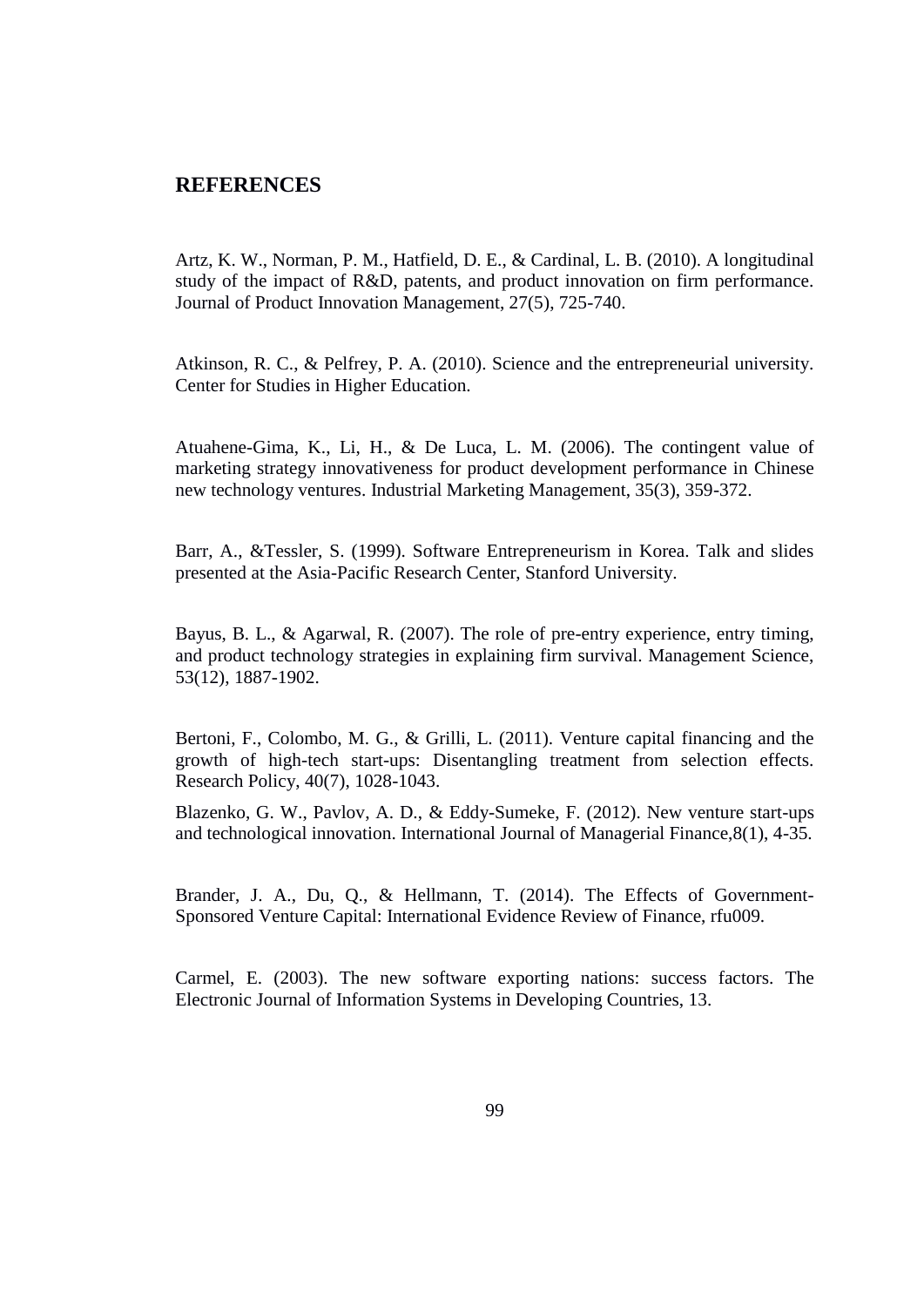Carmel, E., & Tjia, P. (2005). Offshoring information technology: Sourcing and outsourcing to a global workforce. Cambridge University Press.

Charmaz, K. (2006). Constructing grounded theory: A practical guide through qualitative analysis (Introducing Qualitative Methods Series).

Chen, C. J. (2009). Technology commercialization, incubator and venture capital, and new venture performance. Journal of Business Research, 62(1), 93-103.

Chorev, S., & Anderson, A. R. (2006). Success in Israeli high-tech start-ups; Critical factors and process. Technovation, 26(2), 162-174.

Ciavarella, M. A., Buchholtz, A. K., Riordan, C. M., Gatewood, R. D., & Stokes, G. S. (2004). The Big Five and venture survival: Is there a linkage?. Journal of Business Venturing, 19(4), 465-483.

Cockburn, I. M., & MacGarvie, M. J. (2009). Patents, Thickets and the Financing of Early-Stage Firms: Evidence from the Software Industry. Journal of Economics  $\&$ Management Strategy, 18(3), 729-773.

Colombo, M. G., & Grilli, L. (2007). Funding gaps? Access to bank loans by hightech start-ups. Small Business Economics, 29(1-2), 25-46.

Damodaran, A. (2009). Valuing young, start-up and growth companies: estimation issues and valuation challenges. Available at SSRN 1418687.

Deeds, D. L. (2001). The role of R&D intensity, technical development and absorptive capacity in creating entrepreneurial wealth in high technology start-ups. Journal of Engineering and Technology Management, 18(1), 29-47.

Department of Census and Statistics, Sri Lanka. (2013). 2013 Annual National Accounts Report of Department of Census and Statistics. retrieved from http://www.statistics.gov.lk/national\_accounts/Press%20Release/2013%20ANNUAL .pdf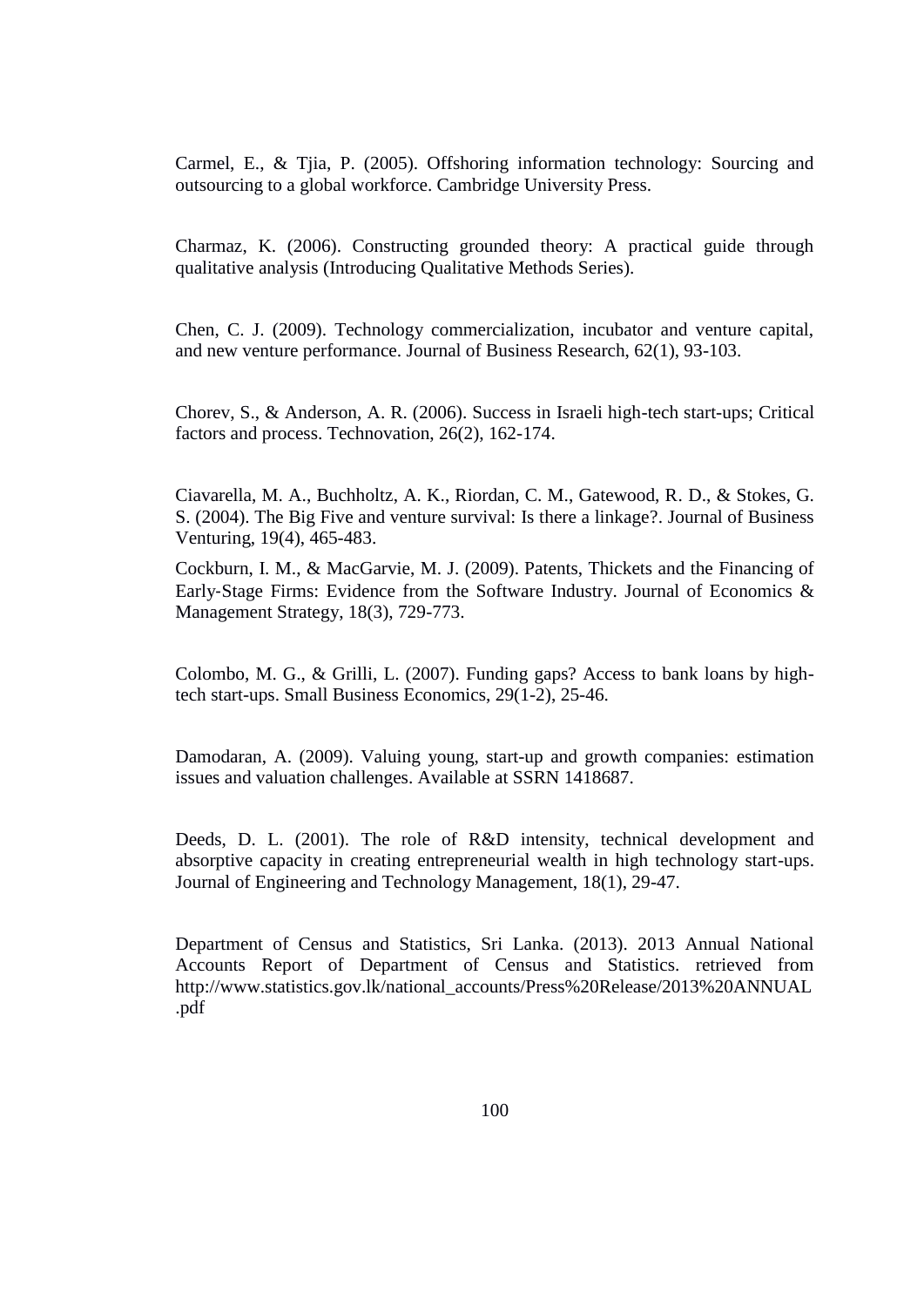Fu, Y. (2014). The roles of finance at different growth stages of startups (Doctoral dissertation, Massachusetts Institute of Technology).

Ganotakis, P., & Love, J. H. (2011). R&D, product innovation, and exporting: evidence from UK new technology based firms. Oxford Economic Papers, 63(2), 279-306.

Gartner, W. B. (1985). A conceptual framework for describing the phenomenon of new venture creation. Academy of management review, 10(4), 696-706.

Giardino, C., Unterkalmsteiner, M., Paternoster, N., Gorschek, T., &Abrahamsson, P. (2014). What do we know about software development in startups?. Software, IEEE, 31(5), 28-32.

Griffith, E. (2014). Startups are failing because they make products no one wants. Retrieved January 27, 2016, from http://fortune.com/2014/09/25/why-startups-failaccording-to-their-founders/

Hakala, H., & Kohtamäki, M. (2011). Configurations of entrepreneurial-customerand technology orientation: differences in learning and performance of software companies. International Journal of Entrepreneurial Behavior& Research, 17(1), 64- 81.

Hall, B. H., & Lerner, J. (2010). The financing of R&D and innovation. Handbook of the Economics of Innovation, 1, 609-639.

Hofstede, G., Noorderhaven, N. G., Thurik, A. R., Uhlaner, L. M., Wennekers, A. R., &Wildeman, R. E. (2004). Culture's role in entrepreneurship: self-employment out of dissatisfaction. Innovation, entrepreneurship and culture: The interaction between technology, progress and economic growth, 162-203.

Hsieh, H. F., & Shannon, S. E. (2005). Three approaches to qualitative content analysis. Qualitative health research, 15(9), 1277-1288.

Hutchinson, S. A. (1986). Education and grounded theory. Journal of Thought, 50- 68.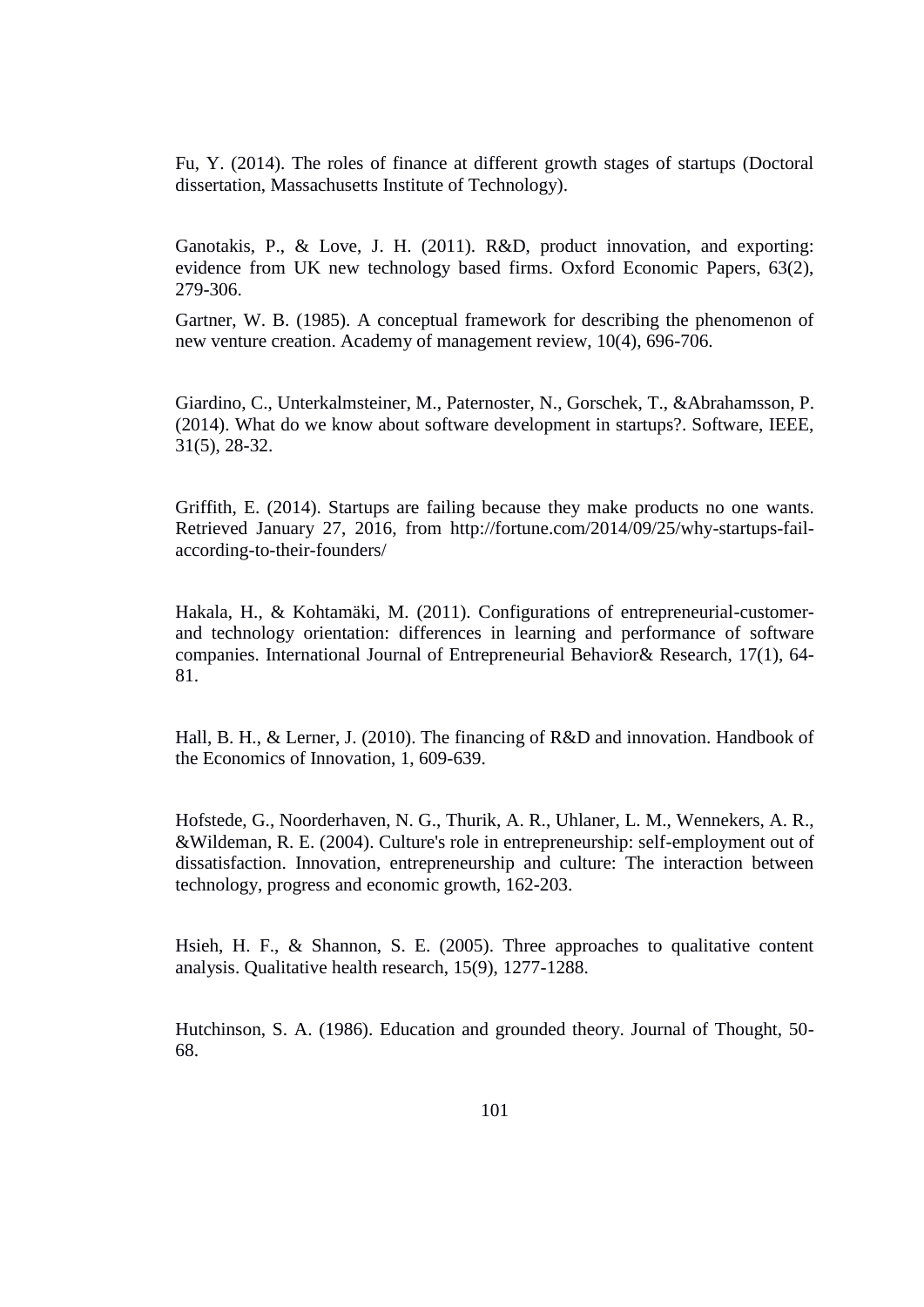Hyytinen, A., Pajarinen, M., & Rouvinen, P. (2015). Does innovativeness reduce startup survival rates?. Journal of Business Venturing, 30(4), 564-581.

Information and Communication Technology Agency of Sri Lanka. (2014). National ICT Workforce Survey, Final Report. retrieved from http://www.icta.lk/attachments/article/1247/Final%20Report-WFS.pdf

Jayasena, S., & Nanayakkara, C. (2012, December). External Critical Success Factors For The Growth Of Startup Software Development Companies In Sri Lanka. In Proceedings of International Conference on Business Management (Vol. 5).

Jennex, M. E., Amoroso, D., & Adelakun, O. (2004). E-commerce infrastructure success factors for small companies in developing economies. Electronic Commerce Research, 4(3), 263-286.

Lee, C., Lee, K., & Pennings, J. M. (2001). Internal capabilities, external networks, and performance: A study on technology-based ventures. Strategic management journal, 22(6-7), 615-640.

Lendner, C. (2007). University technology transfer through university business incubators and how they help start-ups. Edward Elgar, Handbook of Research on Techno-entrepreneurship. Cheltenham, 163-9.

Li, H. (2001). How does new venture strategy matter in the environment– performance relationship?. The journal of high technology management research, 12(2), 183-204.

Lowrey, Y. (2009). Startup Business Characteristics and Dynamics: A Data Analysis of the Kauffman Firm Survey.

Madill, J. J., Haines, Jr, G. H., & RIding, A. L. (2005). The role of angels in technology SMEs: A link to venture capital. Venture Capital, 7(2), 107-129.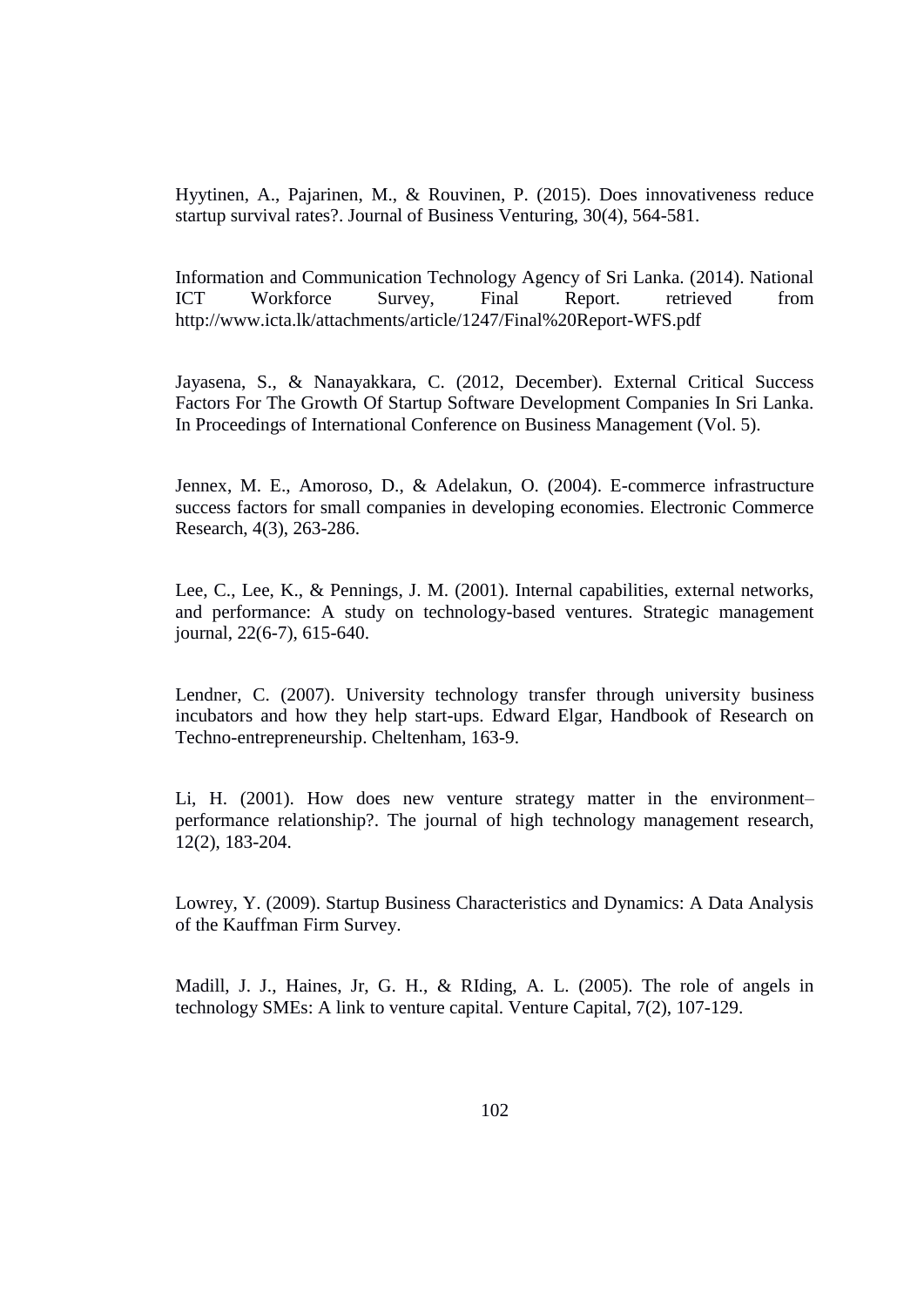Malterud, K. (2001). Qualitative research: standards, challenges, and guidelines. The lancet, 358(9280), 483-488.

Mann, C. L., & Sanyal, P. (2010). The financial structure of startup firms: The role of assets, information, and entrepreneur characteristics.

Matthews, J., & Dennis, J. (2003). Lessons From the Edge: Survival Skills for Starting and Growing a Company: Survival Skills for Starting and Growing a Company. Oxford University Press.

McDougall, P. P., Oviatt, B. M., & Shrader, R. C. (2003). A comparison of international and domestic new ventures. Journal of international entrepreneurship, 1(1), 59-82.

Mueller, T. A., & Georg Gemünden, H. (2009). Founder team interaction, customer and competitor orientation in software ventures. Management Research News, 32(6), 539-554.

O'neal, T. (2005). Evolving a successful university-based incubator: Lessons learned from the UCF technology incubator. Engineering Management Journal,17(3), 11-25.

Patton, M. Q. (2005). Qualitative research. John Wiley & Sons, Ltd.

Perez, L., Whitelock, J., & Florin, J. (2013). Learning about customers: Managing B2B alliances between small technology startups and industry leaders. European Journal of Marketing, 47(3/4), 431-462.

Phan, P., & Siegel, D. S. (2006). The effectiveness of university technology transfer. Foundations and Trends in Entrepreneurship, 2(2).

Pope, C., Ziebland, S., & Mays, N. (2000). Analysing qualitative data. Bmj, 320(7227), 114-116.

Porter, M. E. (2000). Location, competition, and economic development: Local clusters in a global economy. Economic development quarterly, 14(1), 15-34.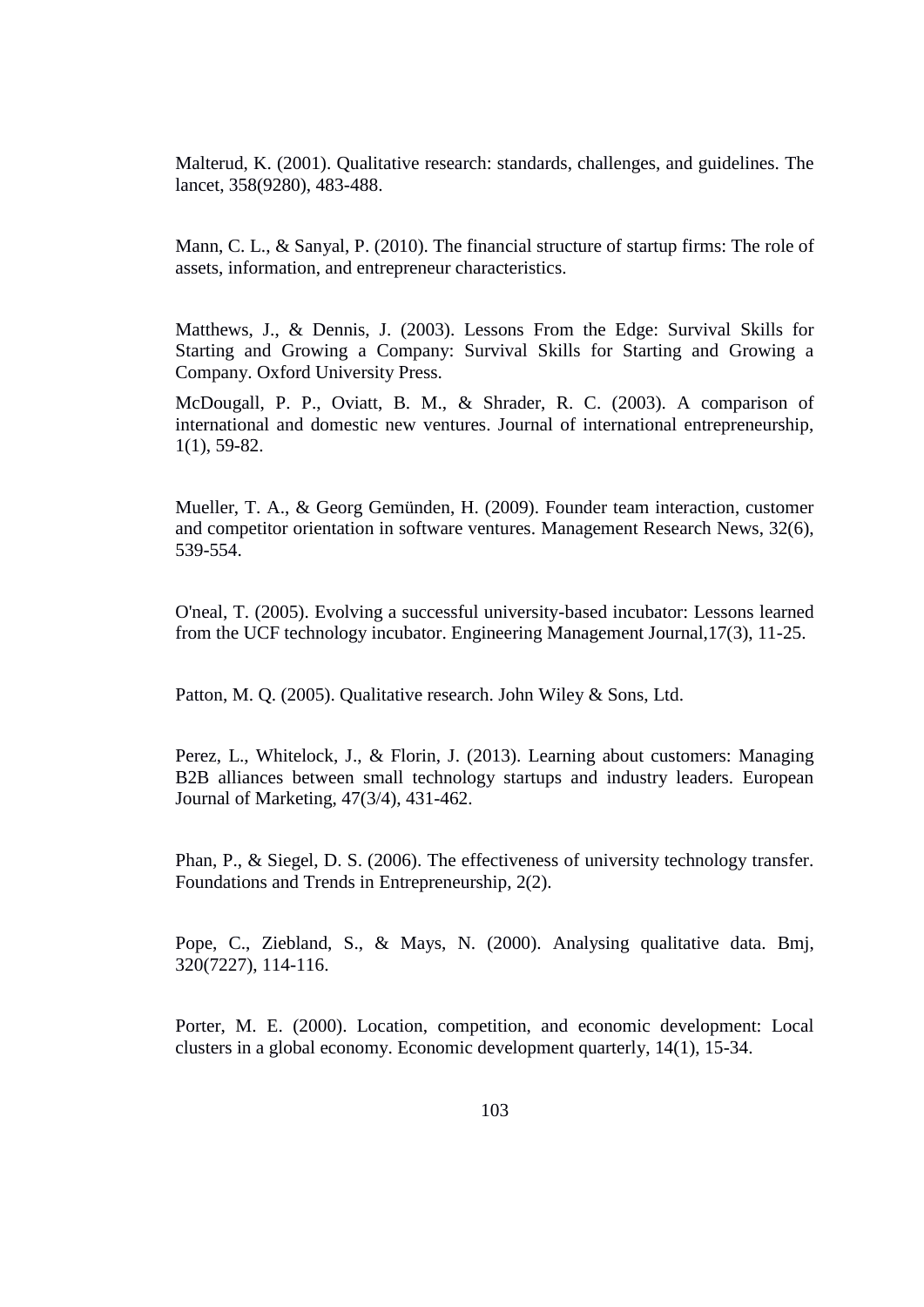Prashantham, S., & Young, S. (2011). Post‐Entry Speed of International New Ventures. Entrepreneurship Theory and Practice, 35(2), 275-292.

Revest, V., & Sapio, A. (2012). Financing technology-based small firms in Europe: what do we know?. Small Business Economics, 39(1), 179-205.

Ruef, M. (2002). Strong ties, weak ties and islands: structural and cultural predictors of organizational innovation. Industrial and Corporate Change, 11(3), 427-449.

Saarenketo, S., Puumalainen, K., Kuivalainen, O., &Kyläheiko, K. (2009). A knowledge-based view of growth in new ventures. European Business Review,21(6), 531-546.

Salmenkaita, J. P., & Salo, A. (2002). Rationales for government intervention in the commercialization of new technologies. Technology Analysis & Strategic Management, 14(2), 183-200.

Sbaraini, A., Carter, S. M., Evans, W. R., & Blinkhorn, A. (2011). How to do a grounded theory study: a worked example of a study of dental practices. BMC medical research methodology, 11(1), 1.

Shane, S., & Venkataraman, S. (2000). The promise of entrepreneurship as a field of research. Academy of management review, 25(1), 217-226.

Shrader, R., & Siegel, D. S. (2007). Assessing the relationship between human capital and firm performance: evidence from technology‐based new ventures. Entrepreneurship Theory and Practice, 31(6), 893-908.

Slater, S. F., & Narver, J. C. (2000). The positive effect of a market orientation on business profitability: a balanced replication. Journal of business research,48(1), 69- 73.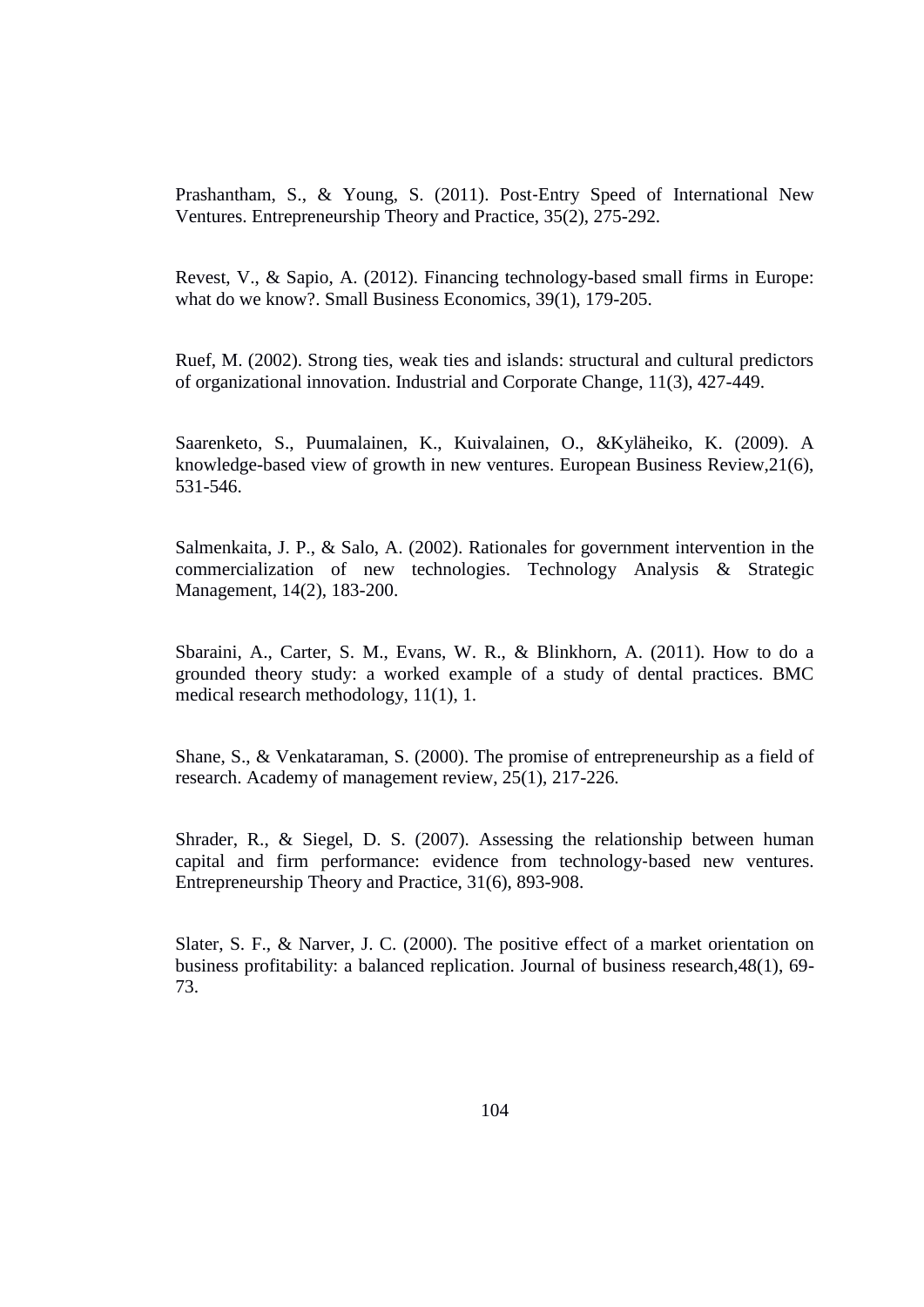Song, M., Podoynitsyna, K., Van Der Bij, H., & Halman, J. I. (2008). Success Factors in New Ventures: A Meta-analysis<sup>\*</sup>. Journal of product innovation management, 25(1), 7-27.

Soriano, D. R. (2010). Management factors affecting the performance of technology firms. Journal of Business Research, 63(5), 463-470.

Sri Lanka Association of Software and Service Companies. (2014). Sri Lankan IT/BPM Industry 2014 Review. retrieved from http://www.slasscom.lk/content/srilankan-it-bpm-industry-review-2014

Tamer, J. (2005). Successful strategies for new venture development. Handbook of Business Strategy, 6(1), 115-121.

Tucker, L. (2009). Introduction to cloud computing for Startups and Developers. Sun Microsystems, Inc.

Van Gelderen, M., Thurik, R., & Bosma, N. (2005). Success and risk factors in the pre-startup phase. Small Business Economics, 24(4), 365-380.

Van Praag, C. M., & Versloot, P. H. (2007). What is the value of entrepreneurship? A review of recent research. Small business economics,29(4), 351-382.

Weeratunge, N. (2010). Developing Youth Entrepreneurs: A Viable Youth Employment Strategy in Sri Lanka?. The Challenge of Youth Employment in Sri Lanka, 167.

Zahra, S. A., Ireland, R. D., & Hitt, M. A. (2000). International expansion by new venture firms: International diversity, mode of market entry, technological learning, and performance. Academy of Management journal, 43(5), 925-950.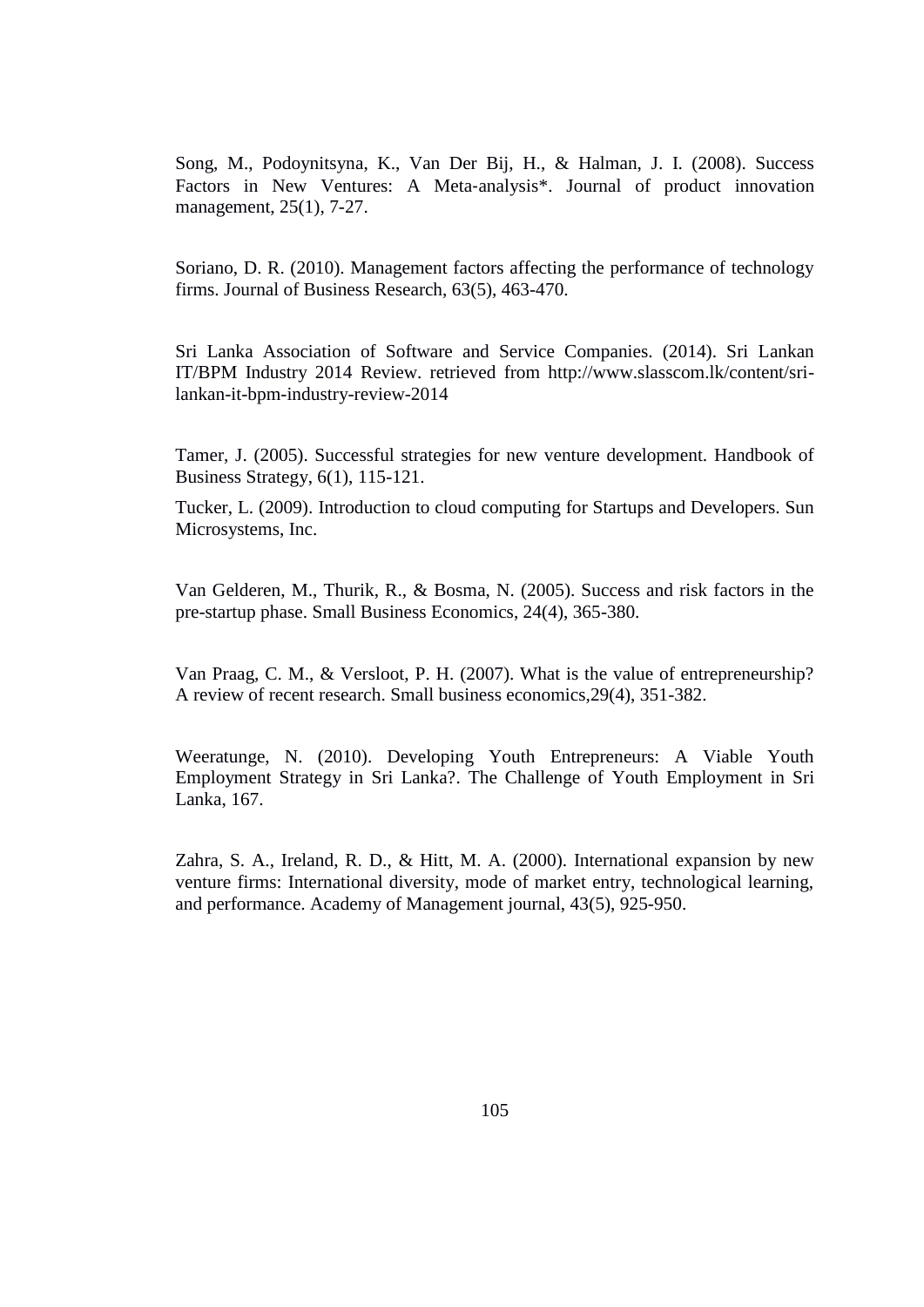# **APPENDIX A – Questionnaire Instrument**

## **# Opening Discussion**

Could you please tell a little bit about the history of you company?

- Focus should be on when, where, why, how, etc.

How you see the company today, for e.g., what is it doing, where it is heading?

- Focus is on where you are today (as you believe) compared to where you started
- Size, value, products, who you compete with

What do you consider as your major achievements/recognitions?

## **# Founder information**

What sort of an industry experience did you have at the time of starting up?

- Work experience?
- Have you ever tried to start a company before companyX?
- Have you had any marketing experience when starting companyX?

(If co-founder.)

- How did co-founders experience/expertise help?

 - How was your relationship with your co-founders? Did you communicate often on company matters?

#### **# R&D related information**

What sort of a role innovation, R&D & technology played in this journey?

- What are the more results oriented, low risk vs. high risk projects
- Level of R&D efforts

What's your take on spending on R&D? How did companyX manage it? - Invest heavily? Or concentrated spending?

## **# Industry and Market related information**

How did the competition shape your strategy?

Was the market ready at that time & how did it shaped your strategy?

- What sort of marketing strategy did you use?
- If not, what did you do to create a market?

## **# Resources in the startup phase + Government**

What motivated you to start companyX?

- Motivation, environment, support, technology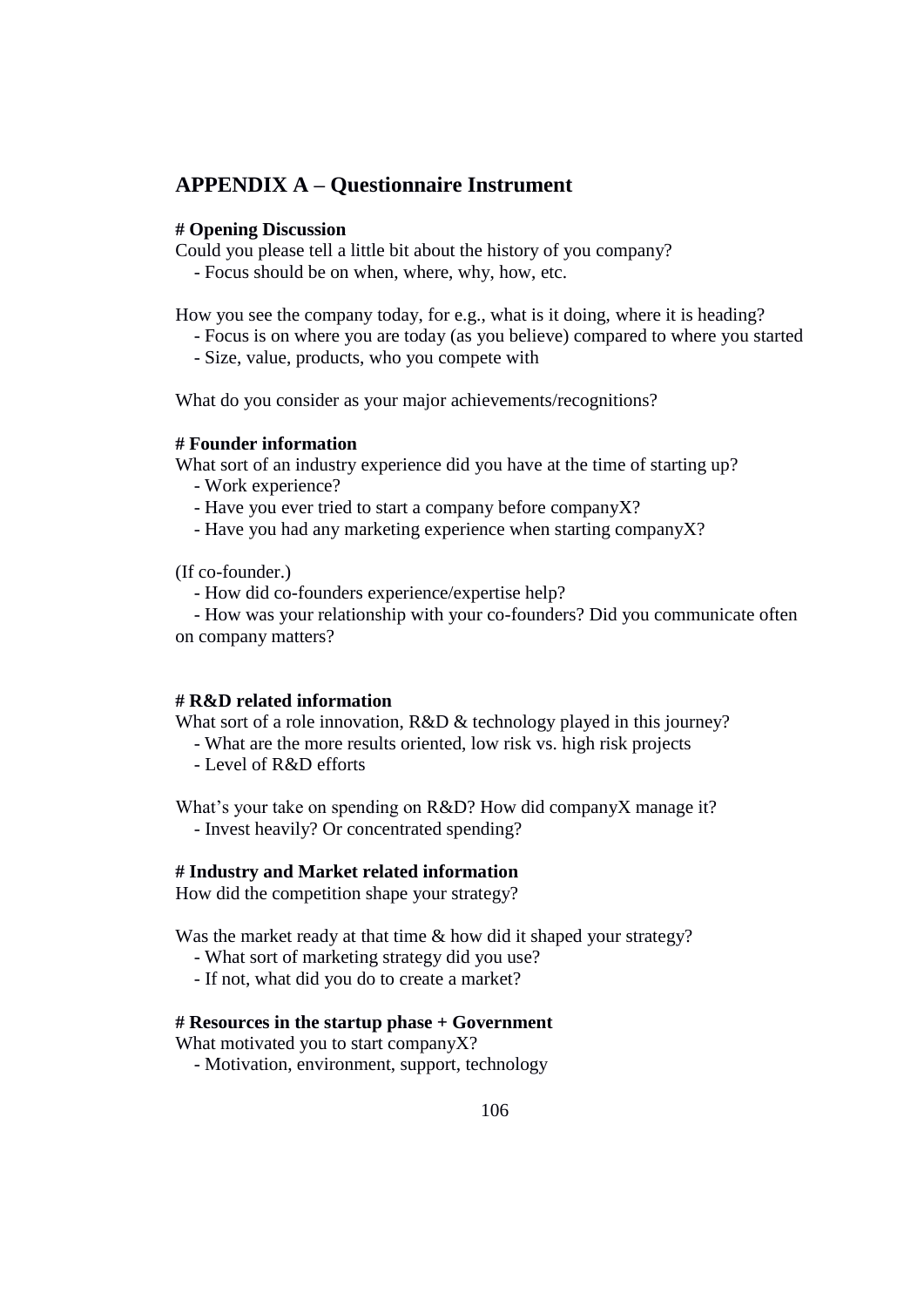How was the company financed?

- Who contributed & by how much, time frame

Who was in the initial team?

- Team members, roles, contributions, their expertise, skills
- Did any team member already havestartup experience?
- How many from the initial team is still with you?

Were there any other key contributors or mentors?

- Look for people who may have indirectly contributed

Any other support you may have got?

- Form other companies, universities, NGOs, government

Does your company have any patents? And how did they affectcompanyX at the startup stage?

Any challenges that you really had to conquer? - Infrastructure requirements and how you got it

#### **# Other related information**

What are the key factors that you believe contributed to company's success?

What do you recommend for new startups or someone interested in starting up?

What changes would you like to see in the environment to promote startups culture?

 - Mindset of people/students, financing, open forums, policies, infrastructure, IP protection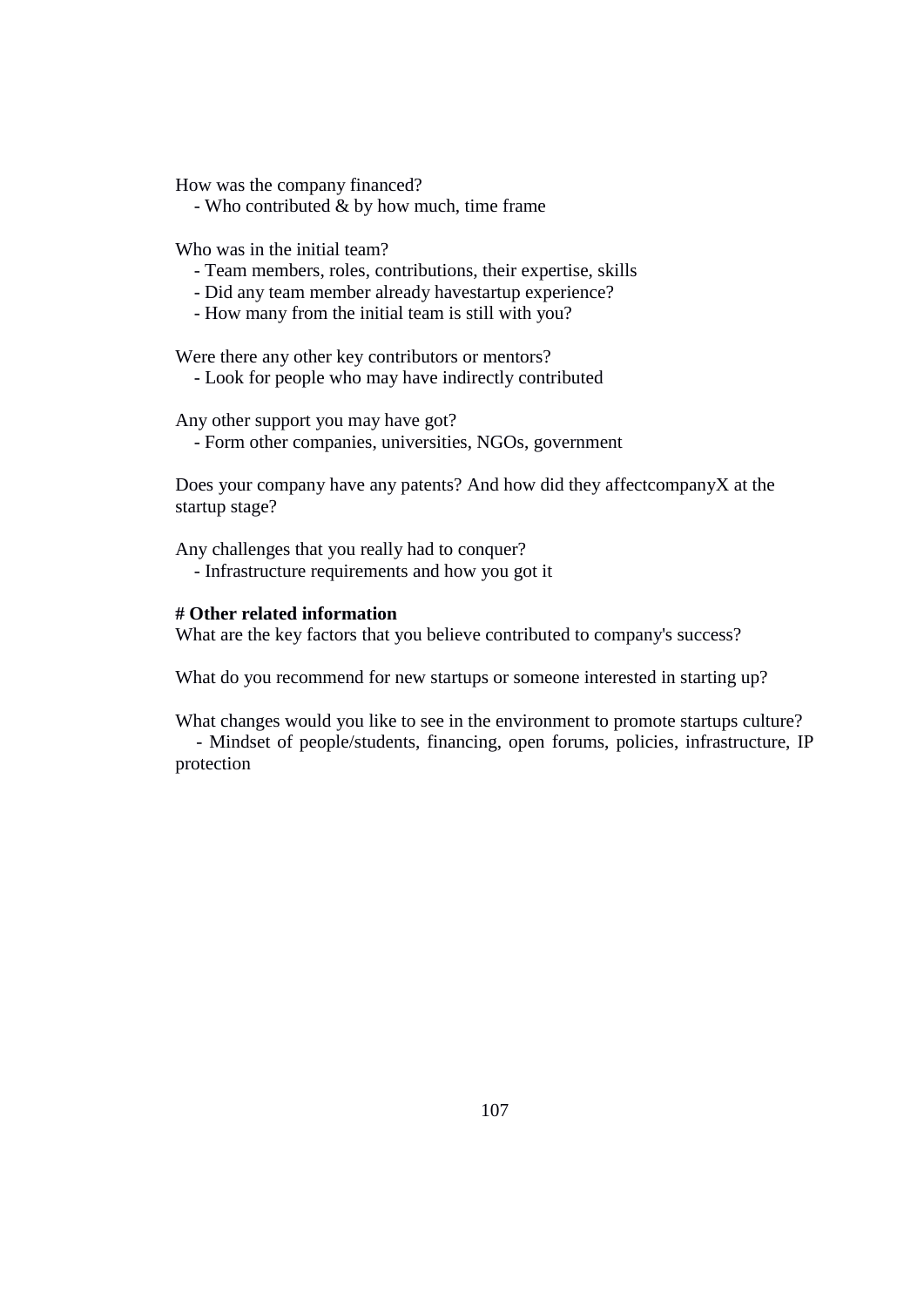# **APPENDIX B – Interview Request Email**

Dear [Full Name],

I am a student studying for the MBA in Information Technology from the faculty Computer Science and Engineering in University of Moratuwa. We are conducting interviews as part of a research study to increase our understanding of what are the Critical Factors that contribute to the success of a Tech Start-up.

The interview takes around 30 minutes and is informal. Discussion topics to include the following:

- Early years of the company
- Initial team
- Innovation and R&D
- Market and challenges
- How it was financed
- Other factors that helped

We are simply trying to capture your thoughts and perspectives on factors that contributed as well as counteracted during your start-up endeavour. Your responses to the questions will be kept confidential. Please find attached a letter containing information about the study

Hope for a favourable response and thank you for your time.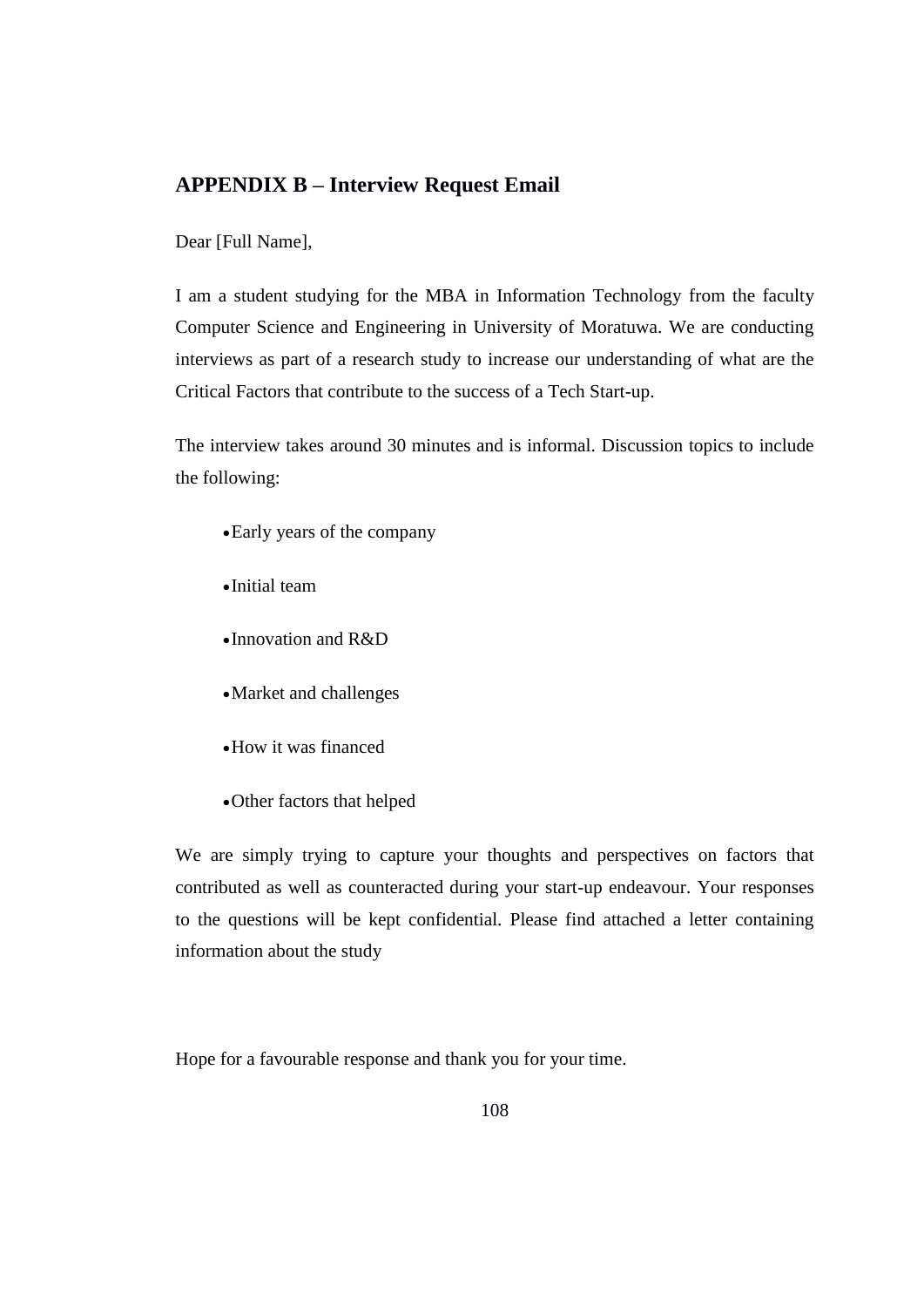Best Regards,

Nuwan Silva

MBA student,

Faculty of Computer Science & Engineering,

University of Moratuwa.

[Contact Information]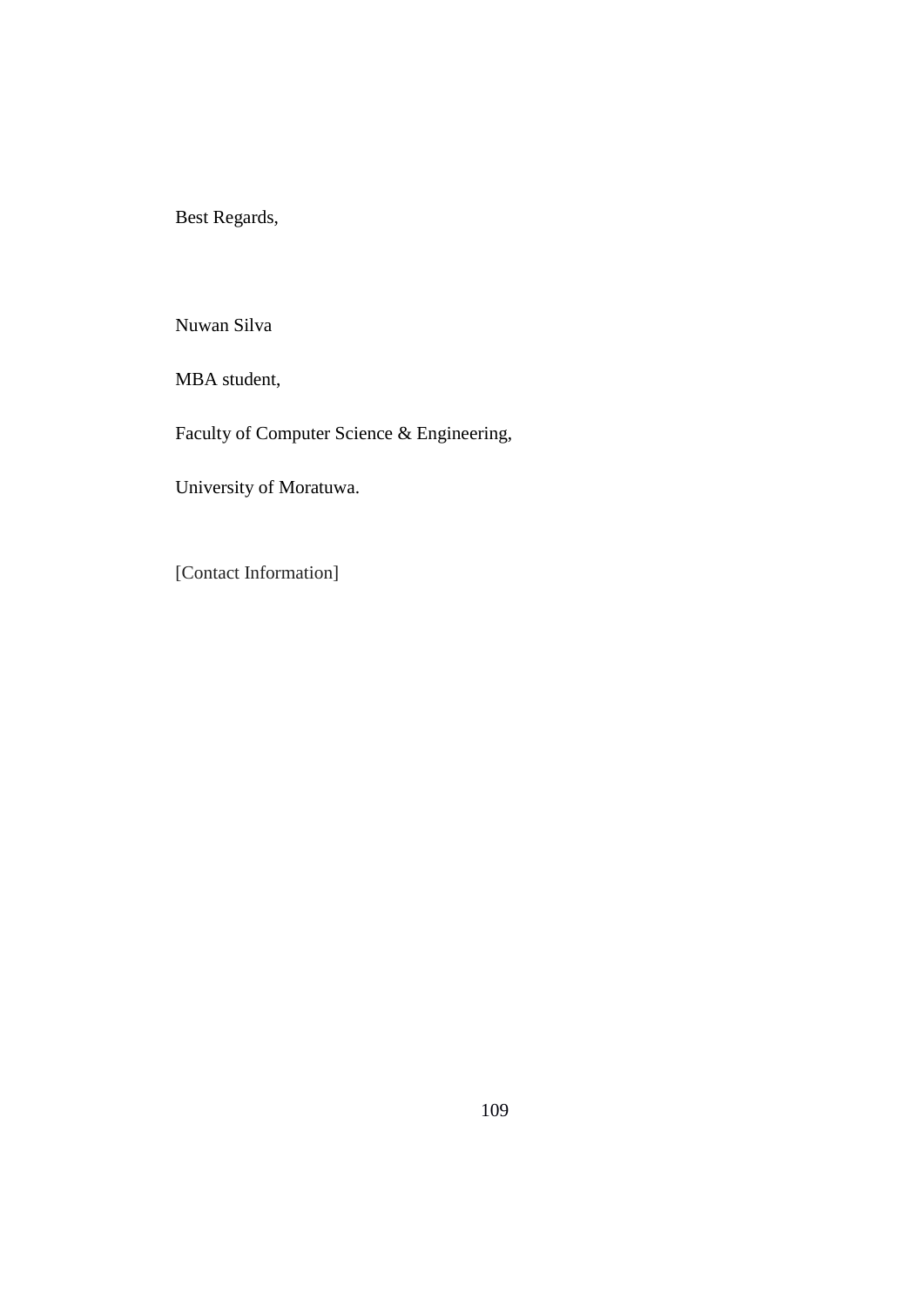# **APPENDIX C – Interview Request Letter**

[Name] [Company and Address]

[Date]

# **Invitation to Participate in a Research on Critical Success Factors of Tech Startups**

Dear [Name],

We are conducting interviews as part of a research study to increase our understanding of what are the Critical Factors that contribute to the success of a Tech Startup. As a founder of Cinergix you are in an ideal position to give us valuable firsthand information from your own perspective on the critical factors that contributed to the success of your organization as well as technological startups in Sri Lanka.

The interview takes around 30 minutes and is informal. Discussion topics to include the following:

- Early years of the company
- Initial team
- Innovation and R&D
- Market and challenges
- How it was financed
- Other factors that helped

We are simply trying to capture your thoughts and perspectives on factors that contributed as well as counteracted during your startupendeavor. Your responses to the questions will be kept confidential. Each interview will be assigned a number code to help ensure that personal identifiers are not revealed during the analysis and write up of findings. Your participation will be a valuable addition to our research and findings could lead to more successful tech startup in the country and globally.

This research study is conducted as part of the MBA in Information Technology (IT) postgraduate degree program conducted by the Department of Computer Science Engineering, University of Moratuwa.

We hope to have a useful and enlightening conversation.